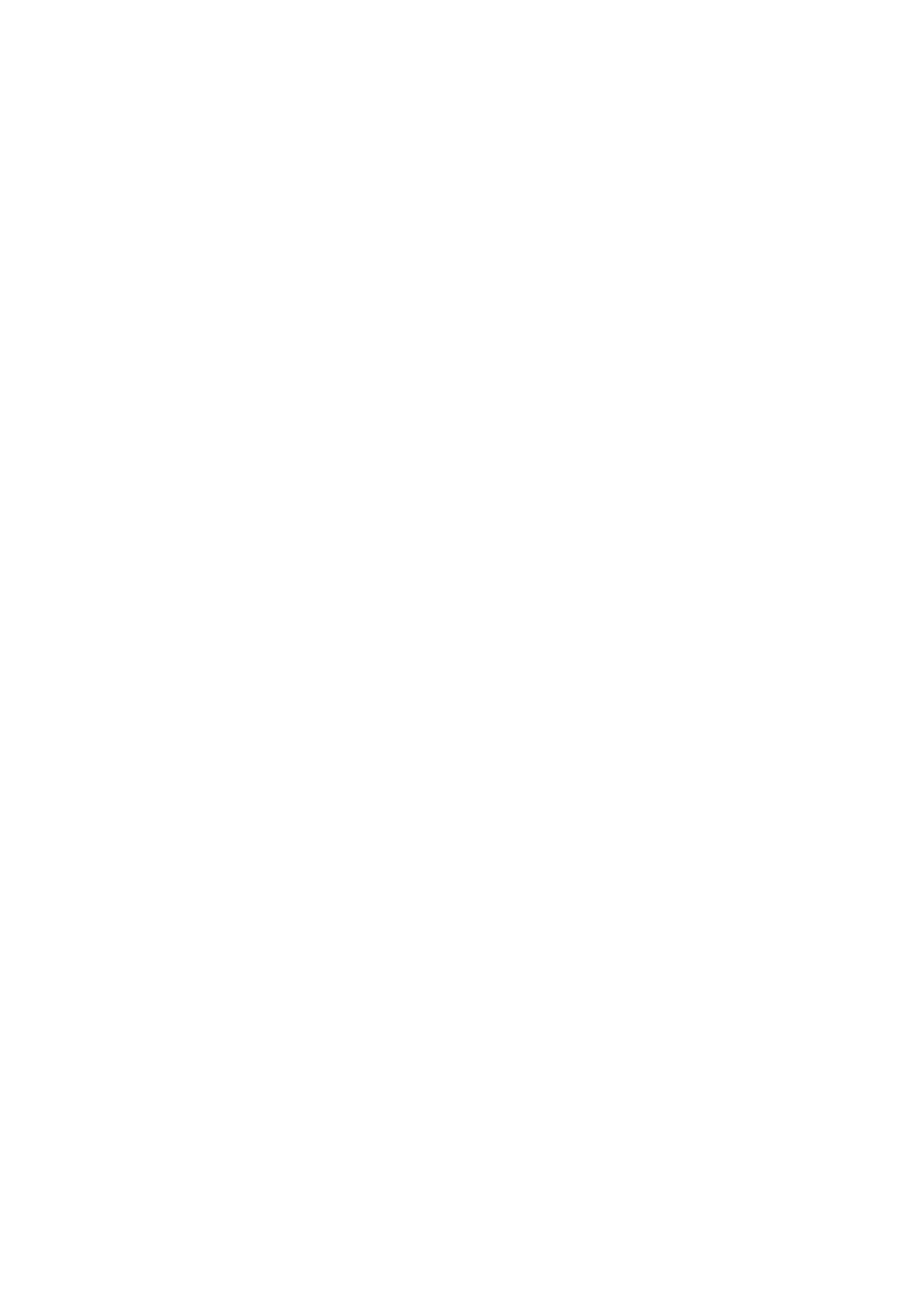### 30-5 This week

December 2019 / January 2020

| <b>December</b> |    |    |    |    |    |    |  |
|-----------------|----|----|----|----|----|----|--|
| M               |    | W  |    | F  | S  | S  |  |
| 1               |    |    |    |    |    |    |  |
| $\overline{2}$  | ς  | 4  | 5  | 6  |    | 8  |  |
| 9               | 10 | 11 | 12 | 13 | 14 | 15 |  |
| 16              | 17 | 18 | 19 | 20 | 21 | 22 |  |
| 23              | 24 | 25 | 26 | 27 | 28 | 29 |  |
| 30              | 31 | ٠  | ٠  | ٠  |    | ٠  |  |

| Mon 30 | <b>Tue 31</b> | Wed 1 | Thu 2 |
|--------|---------------|-------|-------|
|        |               |       |       |
| 08:00  | 08:00         | 08:00 | 08:00 |
|        |               |       |       |
| 09:00  | 09:00         | 09:00 | 09:00 |
|        |               |       |       |
| 10:00  | 10:00         | 10:00 | 10:00 |
|        |               |       |       |
| 11:00  | 11:00         | 11:00 | 11:00 |
|        |               |       |       |
| 12:00  | 12:00         | 12:00 | 12:00 |
|        |               |       |       |
| 13:00  | 13:00         | 13:00 | 13:00 |
|        |               |       |       |
| 14:00  | 14:00         | 14:00 | 14:00 |
|        |               |       |       |
| 15:00  | 15:00         | 15:00 | 15:00 |
|        |               |       |       |
| 16:00  | 16:00         | 16:00 | 16:00 |
|        |               |       |       |
| 17:00  | 17:00         | 17:00 | 17:00 |
|        |               |       |       |
| 18:00  | 18:00         | 18:00 | 18:00 |
|        |               |       |       |
| 19:00  | 19:00         | 19:00 | 19:00 |
|        |               |       |       |
| 20:00  | 20:00         | 20:00 | 20:00 |
|        |               |       |       |

<u> 1980 - Johann Barn, mars an t-Amerikaansk ferske ferhald (</u>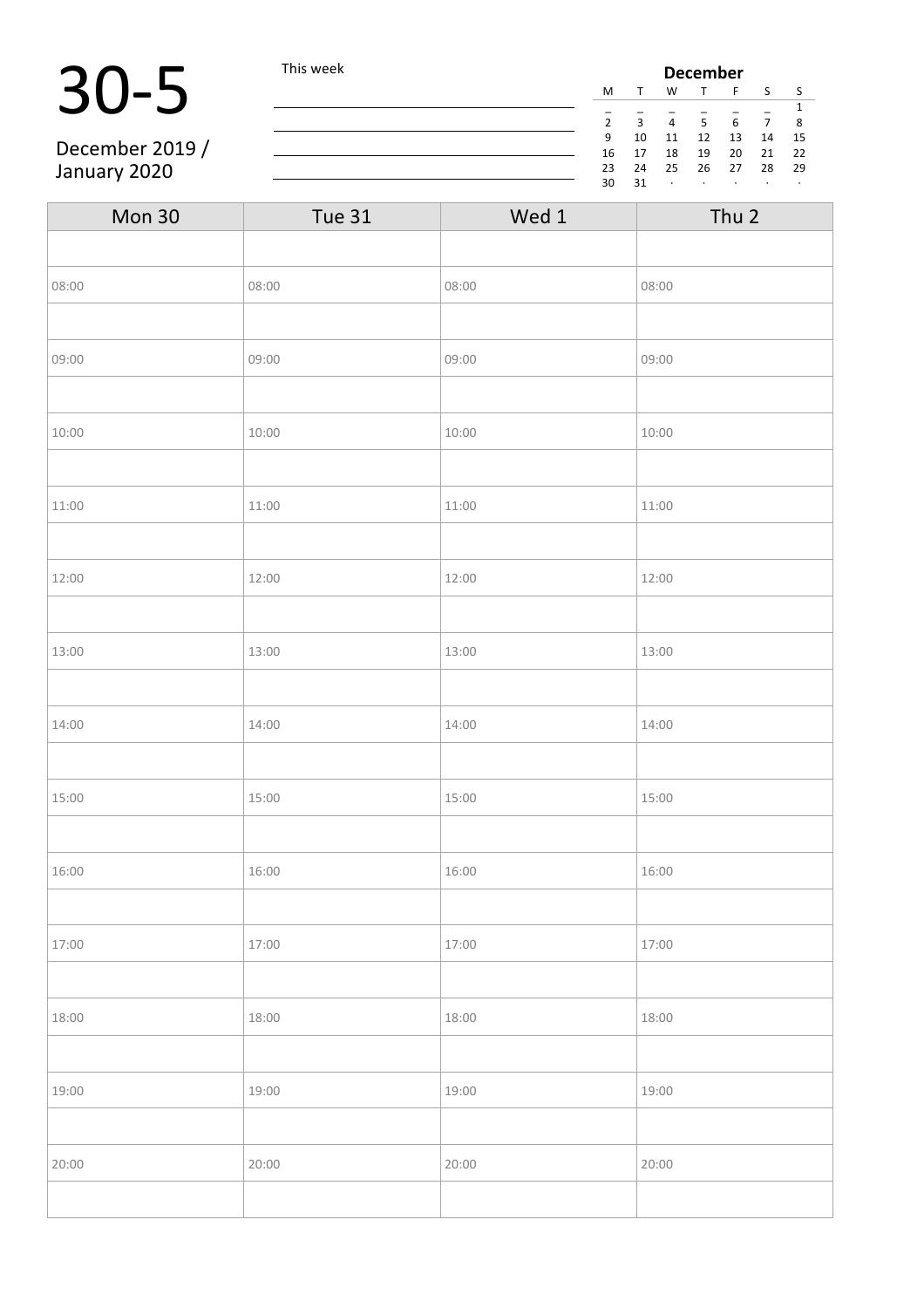| January               |    |    |    |    |    |    |  |
|-----------------------|----|----|----|----|----|----|--|
| м                     |    | w  |    | F  | S  | S  |  |
| 3<br>5<br>2<br>4<br>1 |    |    |    |    |    |    |  |
| 6                     |    | 8  | 9  | 10 | 11 | 12 |  |
| 13                    | 14 | 15 | 16 | 17 | 18 | 19 |  |
| 20                    | 21 | 22 | 23 | 24 | 25 | 26 |  |
| 27                    | 28 | 29 | 30 | 31 |    |    |  |
|                       |    |    | ٠  |    |    | ٠  |  |

| Fri 3 | Sat 4 | Sun 5 | Review notes |
|-------|-------|-------|--------------|
|       |       |       |              |
| 08:00 | 08:00 | 08:00 |              |
|       |       |       |              |
| 09:00 | 09:00 | 09:00 |              |
|       |       |       |              |
| 10:00 | 10:00 | 10:00 |              |
|       |       |       |              |
| 11:00 | 11:00 | 11:00 |              |
|       |       |       |              |
| 12:00 | 12:00 | 12:00 |              |
|       |       |       |              |
| 13:00 | 13:00 | 13:00 |              |
|       |       |       |              |
| 14:00 | 14:00 | 14:00 |              |
|       |       |       |              |
| 15:00 | 15:00 | 15:00 | Coming up    |
|       |       |       |              |
| 16:00 | 16:00 | 16:00 |              |
|       |       |       |              |
| 17:00 | 17:00 | 17:00 |              |
|       |       |       |              |
| 18:00 | 18:00 | 18:00 |              |
|       |       |       |              |
| 19:00 | 19:00 | 19:00 |              |
|       |       |       |              |
| 20:00 | 20:00 | 20:00 |              |
|       |       |       |              |

December 2019 / January 2020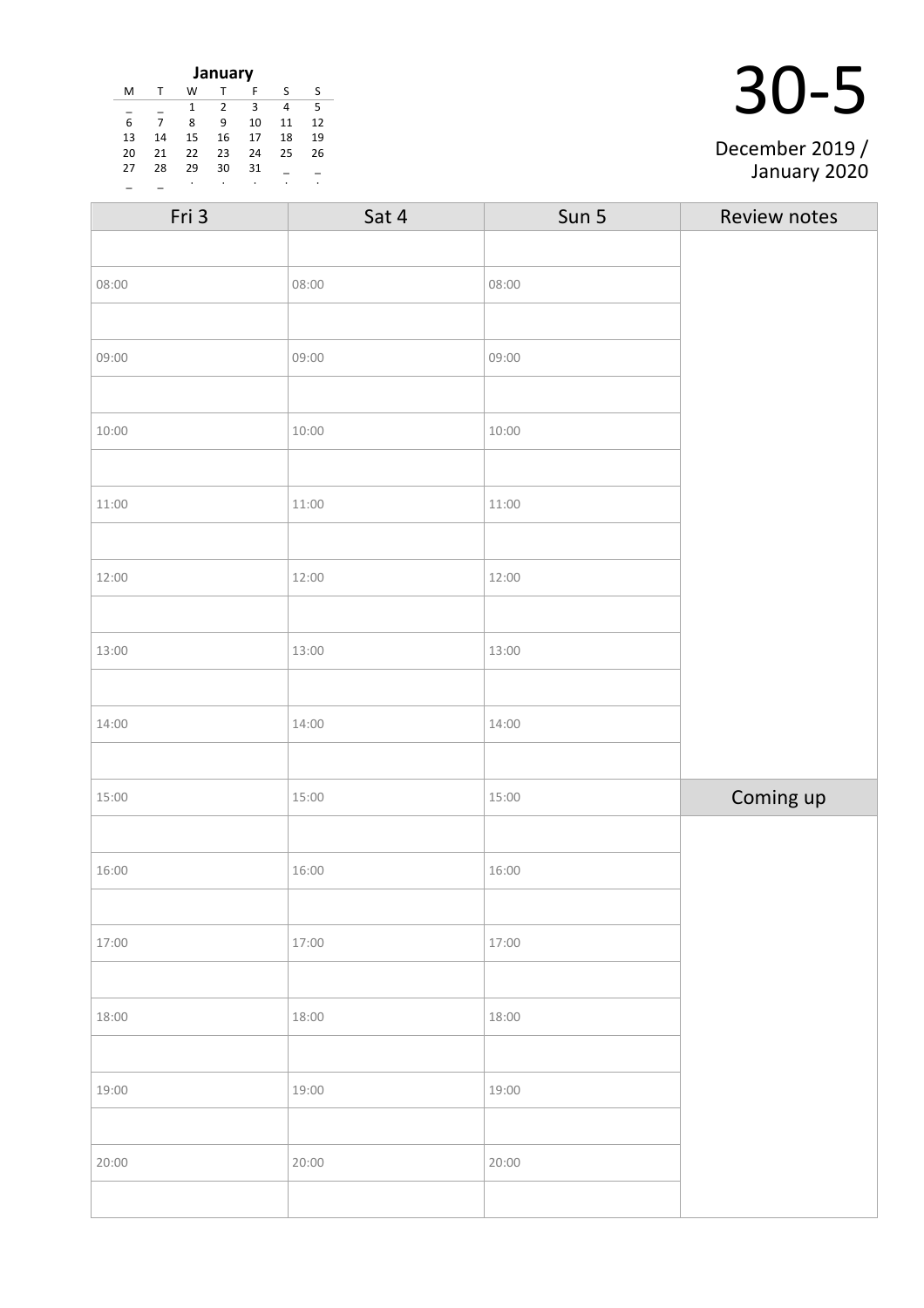#### 6-12 This week  $\frac{J_{\text{max}}}{5\frac{1}{2}}$   $\frac{M_{\text{max}}}{5\frac{1}{2}}$

| January |    |    |    |    |    |    |  |
|---------|----|----|----|----|----|----|--|
| M       |    | w  |    | F  | S  | S  |  |
|         |    | 1  | 2  | з  | 4  | 5  |  |
| 6       |    | 8  | 9  | 10 | 11 | 12 |  |
| 13      | 14 | 15 | 16 | 17 | 18 | 19 |  |
| 20      | 21 | 22 | 23 | 24 | 25 | 26 |  |
| 27      | 28 | 29 | 30 | 31 |    |    |  |
|         |    | ٠  |    |    |    |    |  |

January 2020

| Mon 6 | Tue 7 | Wed 8 | Thu 9 |
|-------|-------|-------|-------|
|       |       |       |       |
| 08:00 | 08:00 | 08:00 | 08:00 |
|       |       |       |       |
| 09:00 | 09:00 | 09:00 | 09:00 |
|       |       |       |       |
| 10:00 | 10:00 | 10:00 | 10:00 |
|       |       |       |       |
| 11:00 | 11:00 | 11:00 | 11:00 |
|       |       |       |       |
| 12:00 | 12:00 | 12:00 | 12:00 |
|       |       |       |       |
| 13:00 | 13:00 | 13:00 | 13:00 |
|       |       |       |       |
| 14:00 | 14:00 | 14:00 | 14:00 |
|       |       |       |       |
| 15:00 | 15:00 | 15:00 | 15:00 |
|       |       |       |       |
| 16:00 | 16:00 | 16:00 | 16:00 |
|       |       |       |       |
| 17:00 | 17:00 | 17:00 | 17:00 |
|       |       |       |       |
| 18:00 | 18:00 | 18:00 | 18:00 |
|       |       |       |       |
| 19:00 | 19:00 | 19:00 | 19:00 |
|       |       |       |       |
| 20:00 | 20:00 | 20:00 | 20:00 |
|       |       |       |       |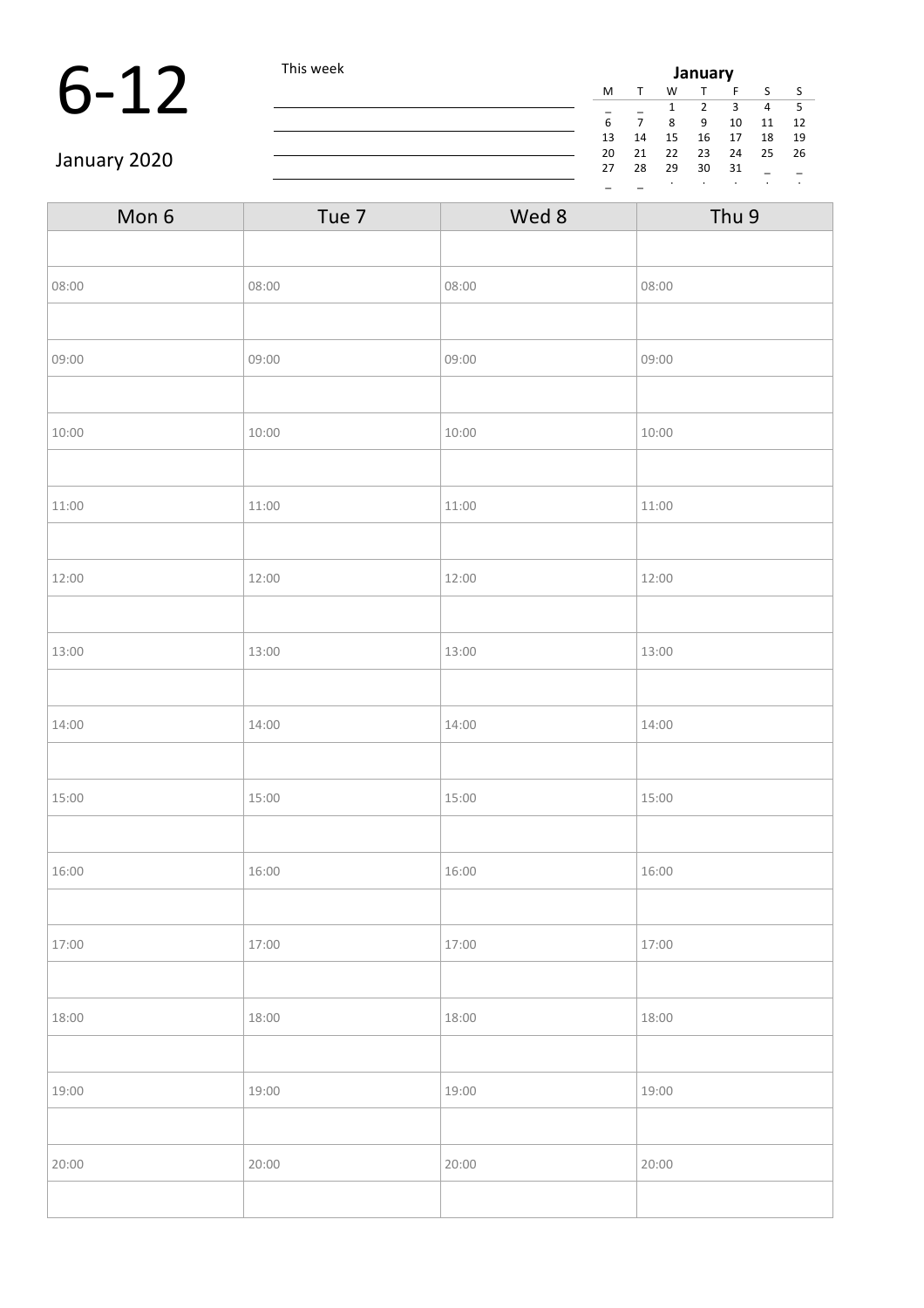| <b>February</b> |    |    |    |    |    |                |
|-----------------|----|----|----|----|----|----------------|
| M               |    | W  |    | F  | ς  | S              |
|                 |    |    |    |    | 1  | $\overline{2}$ |
| 3               | 4  | 5  | 6  | 7  | 8  | 9              |
| 10              | 11 | 12 | 13 | 14 | 15 | 16             |
| 17              | 18 | 19 | 20 | 21 | 22 | 23             |
| 24              | 25 | 26 | 27 | 28 | 29 |                |
|                 |    | ٠  |    | ٠  |    |                |

#### January 2020

| Sat 11 | <b>Sun 12</b> | Review notes |
|--------|---------------|--------------|
|        |               |              |
| 08:00  | 08:00         |              |
|        |               |              |
| 09:00  | 09:00         |              |
|        |               |              |
| 10:00  | 10:00         |              |
|        |               |              |
| 11:00  | 11:00         |              |
|        |               |              |
| 12:00  | 12:00         |              |
|        |               |              |
| 13:00  | 13:00         |              |
|        |               |              |
| 14:00  | 14:00         |              |
|        |               |              |
| 15:00  | 15:00         | Coming up    |
|        |               |              |
| 16:00  | 16:00         |              |
|        |               |              |
| 17:00  | 17:00         |              |
|        |               |              |
| 18:00  | 18:00         |              |
|        |               |              |
| 19:00  | 19:00         |              |
|        |               |              |
| 20:00  | 20:00         |              |
|        |               |              |
|        |               |              |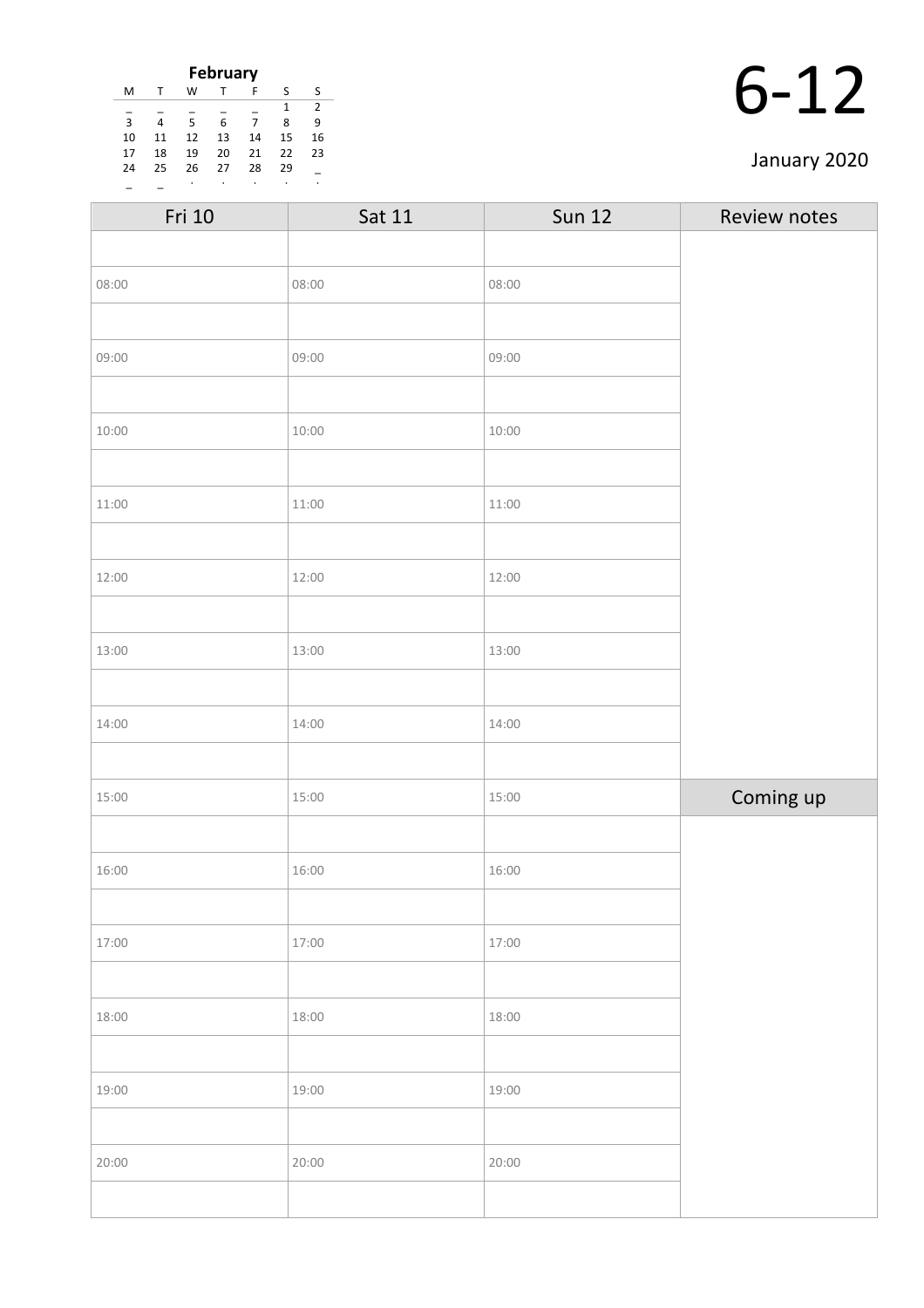### 13-19 This week

| January |    |    |    |    |    |    |  |
|---------|----|----|----|----|----|----|--|
| м       |    | W  |    | F  | S  | S  |  |
|         |    | 1  | 2  | 3  | 4  | 5  |  |
| 6       |    | 8  | 9  | 10 | 11 | 12 |  |
| 13      | 14 | 15 | 16 | 17 | 18 | 19 |  |
| 20      | 21 | 22 | 23 | 24 | 25 | 26 |  |
| 27      | 28 | 29 | 30 | 31 |    |    |  |
|         |    | ٠  | ٠  | ٠  | ٠  | ٠  |  |
|         |    |    |    |    |    |    |  |

January 2020

| <b>Mon 13</b> | <b>Tue 14</b> | <b>Wed 15</b> | <b>Thu 16</b> |
|---------------|---------------|---------------|---------------|
|               |               |               |               |
| 08:00         | 08:00         | 08:00         | 08:00         |
|               |               |               |               |
| 09:00         | 09:00         | 09:00         | 09:00         |
|               |               |               |               |
| 10:00         | 10:00         | 10:00         | 10:00         |
|               |               |               |               |
| 11:00         | 11:00         | 11:00         | 11:00         |
|               |               |               |               |
| 12:00         | 12:00         | 12:00         | 12:00         |
|               |               |               |               |
| 13:00         | 13:00         | 13:00         | 13:00         |
|               |               |               |               |
| 14:00         | 14:00         | 14:00         | 14:00         |
|               |               |               |               |
| 15:00         | 15:00         | 15:00         | 15:00         |
|               |               |               |               |
| 16:00         | 16:00         | 16:00         | 16:00         |
|               |               |               |               |
| 17:00         | 17:00         | 17:00         | 17:00         |
|               |               |               |               |
| 18:00         | 18:00         | 18:00         | 18:00         |
|               |               |               |               |
| 19:00         | 19:00         | 19:00         | 19:00         |
|               |               |               |               |
| 20:00         | 20:00         | 20:00         | 20:00         |
|               |               |               |               |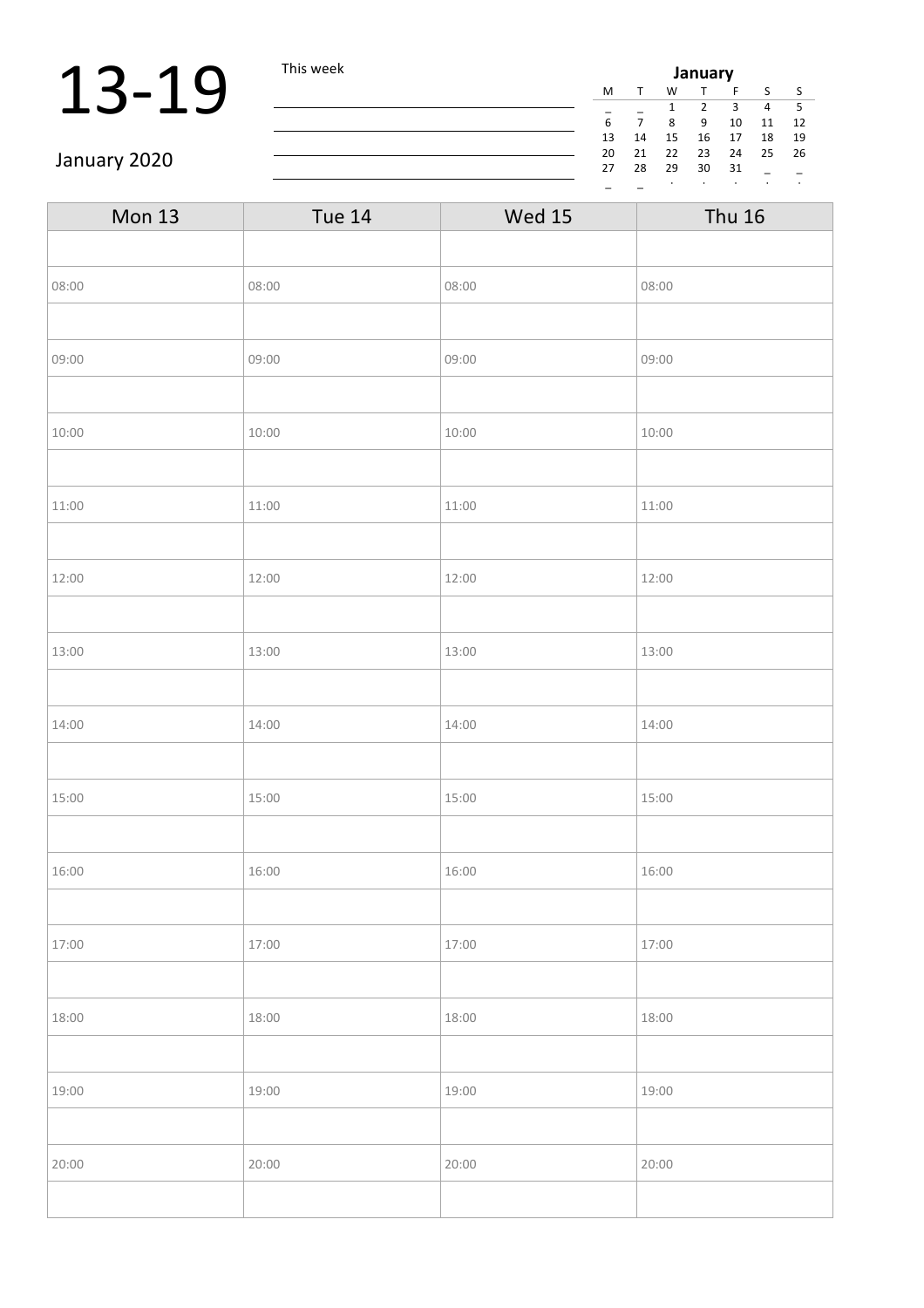| <b>February</b> |    |    |    |    |    |    |
|-----------------|----|----|----|----|----|----|
| M               |    | W  |    | F  | S  | S  |
|                 |    |    |    |    | 1  | 2  |
| $\overline{3}$  | 4  | 5  | 6  | 7  | ጸ  | ٩  |
| 10              | 11 | 12 | 13 | 14 | 15 | 16 |
| 17              | 18 | 19 | 20 | 21 | 22 | 23 |
| 24              | 25 | 26 | 27 | 28 | 29 |    |
|                 |    |    |    | ٠  |    |    |

#### January 2020

| Fri 17 | <b>Sat 18</b> | <b>Sun 19</b> | Review notes |
|--------|---------------|---------------|--------------|
|        |               |               |              |
| 08:00  | 08:00         | 08:00         |              |
|        |               |               |              |
| 09:00  | 09:00         | 09:00         |              |
|        |               |               |              |
| 10:00  | 10:00         | 10:00         |              |
|        |               |               |              |
| 11:00  | 11:00         | 11:00         |              |
|        |               |               |              |
| 12:00  | 12:00         | 12:00         |              |
|        |               |               |              |
| 13:00  | 13:00         | 13:00         |              |
|        |               |               |              |
| 14:00  | 14:00         | 14:00         |              |
|        |               |               |              |
| 15:00  | 15:00         | 15:00         | Coming up    |
|        |               |               |              |
| 16:00  | 16:00         | 16:00         |              |
|        |               |               |              |
| 17:00  | 17:00         | 17:00         |              |
|        |               |               |              |
| 18:00  | 18:00         | 18:00         |              |
|        |               |               |              |
| 19:00  | 19:00         | 19:00         |              |
|        |               |               |              |
| 20:00  | 20:00         | 20:00         |              |
|        |               |               |              |
|        |               |               |              |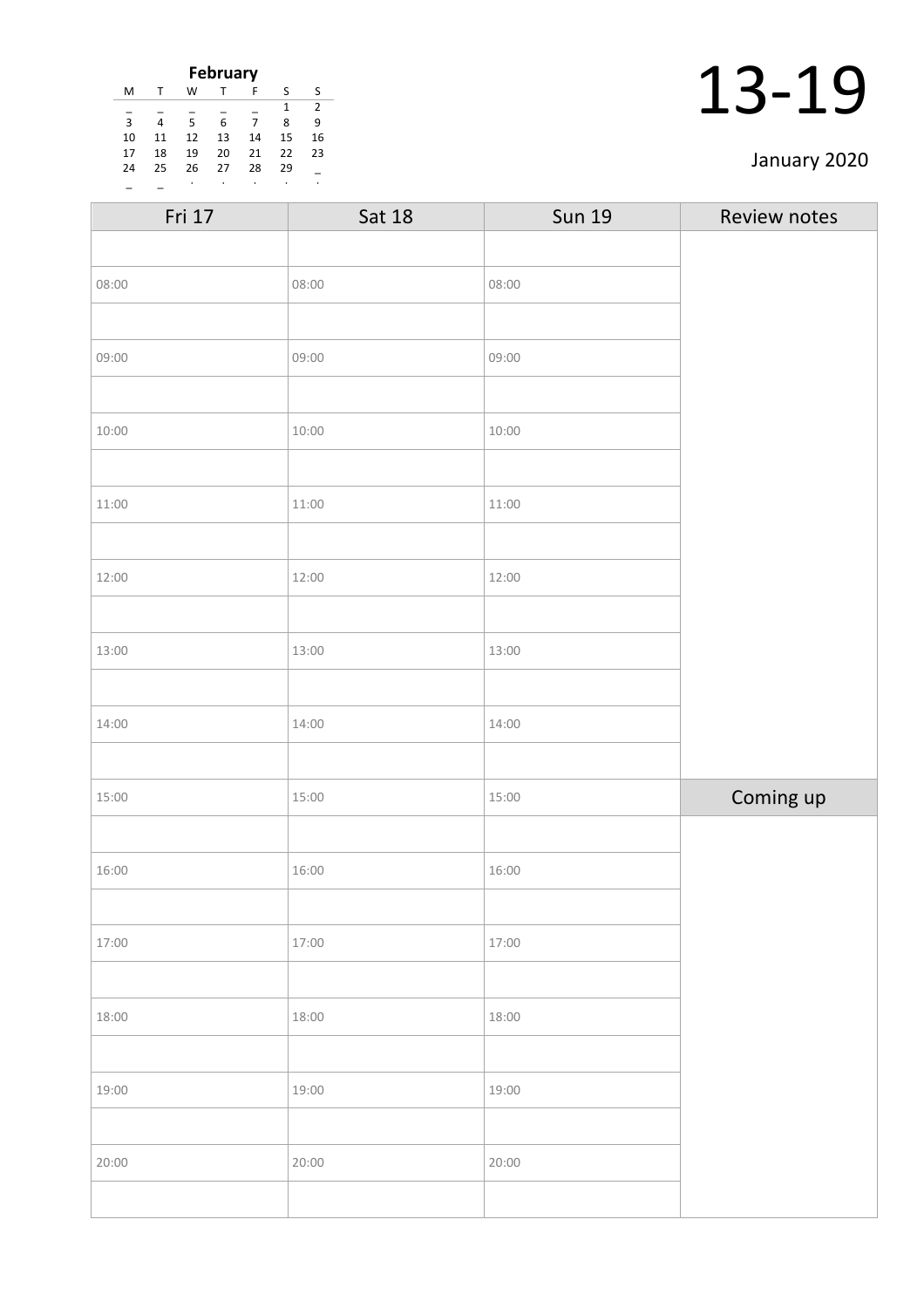### **20-26** This week **July 20-26** This week **July 20-26** The Mass  $\frac{M_{\frac{1}{6}}}{\frac{1}{6} + \frac{1}{7} + \frac{1}{8}}$

|    |    |    | January       |    |    |    |  |
|----|----|----|---------------|----|----|----|--|
| M  |    | w  |               | F  | S  | S  |  |
|    |    | 1  | $\mathcal{P}$ | 3  | 4  | 5  |  |
| 6  |    | 8  | q             | 10 | 11 | 12 |  |
| 13 | 14 | 15 | 16            | 17 | 18 | 19 |  |
| 20 | 21 | 22 | 23            | 24 | 25 | 26 |  |
| 27 | 28 | 29 | 30            | 31 |    |    |  |
|    |    |    |               |    |    | ٠  |  |

January 2020

| Tue 21 | Wed 22 | <b>Thu 23</b> |
|--------|--------|---------------|
|        |        |               |
| 08:00  | 08:00  | 08:00         |
|        |        |               |
| 09:00  | 09:00  | 09:00         |
|        |        |               |
| 10:00  | 10:00  | 10:00         |
|        |        |               |
| 11:00  | 11:00  | 11:00         |
|        |        |               |
| 12:00  | 12:00  | 12:00         |
|        |        |               |
| 13:00  | 13:00  | 13:00         |
|        |        |               |
| 14:00  | 14:00  | 14:00         |
|        |        |               |
| 15:00  | 15:00  | 15:00         |
|        |        |               |
| 16:00  | 16:00  | 16:00         |
|        |        |               |
| 17:00  | 17:00  | 17:00         |
|        |        |               |
| 18:00  | 18:00  | 18:00         |
|        |        |               |
| 19:00  | 19:00  | 19:00         |
|        |        |               |
| 20:00  | 20:00  | 20:00         |
|        |        |               |
|        |        |               |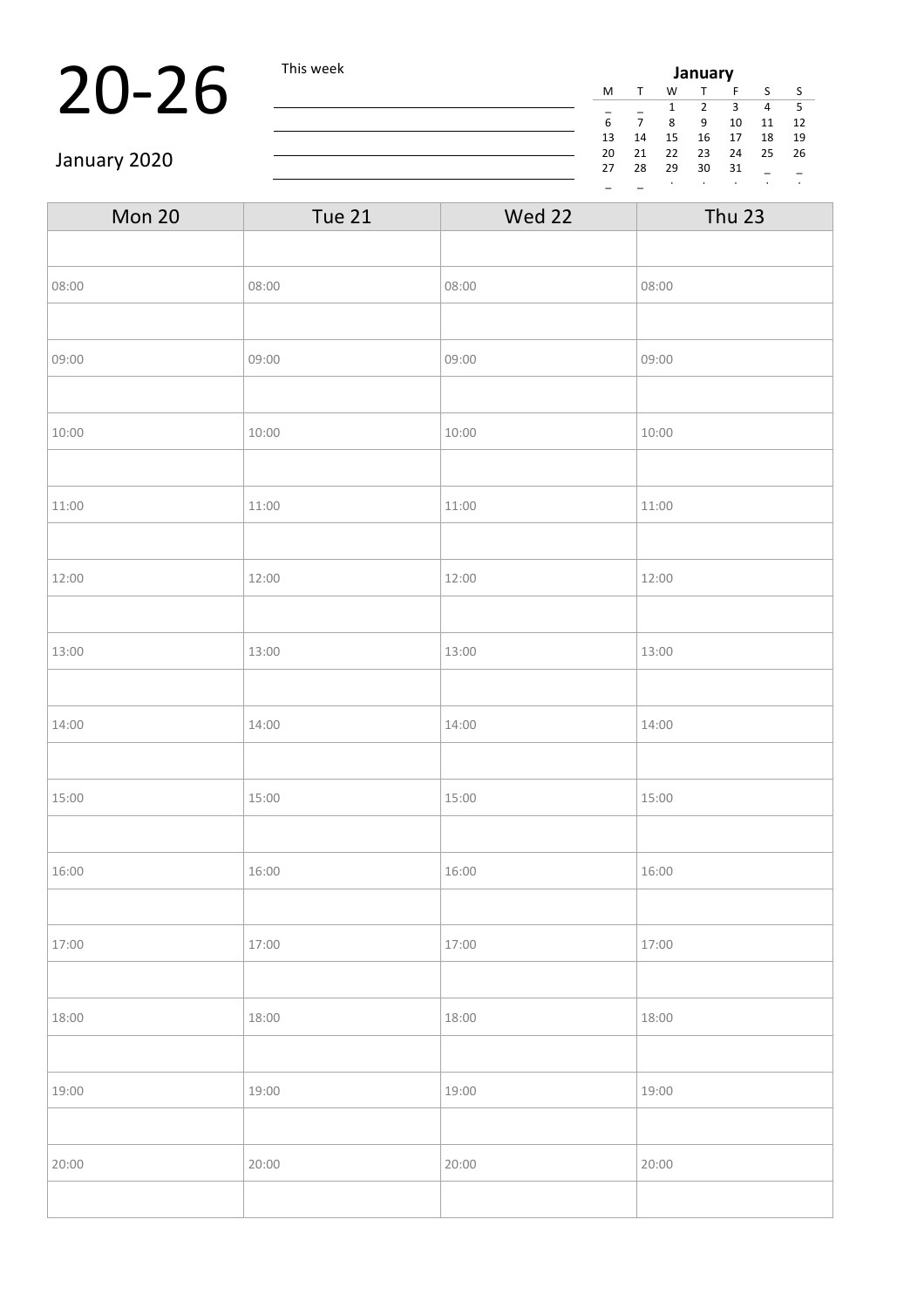|                |    |    | <b>February</b> |    |    |    |
|----------------|----|----|-----------------|----|----|----|
| M              |    | W  |                 | F  | S  | ς  |
|                |    |    |                 |    | 1  | 2  |
| $\overline{3}$ | 4  | 5  | 6               | 7  | 8  | 9  |
| 10             | 11 | 12 | 13              | 14 | 15 | 16 |
| 17             | 18 | 19 | 20              | 21 | 22 | 23 |
| 24             | 25 | 26 | 27              | 28 | 29 |    |
|                |    | ٠  |                 | ٠  |    |    |

#### January 2020

| Fri 24 | <b>Sat 25</b> | <b>Sun 26</b> | Review notes |
|--------|---------------|---------------|--------------|
|        |               |               |              |
| 08:00  | 08:00         | 08:00         |              |
|        |               |               |              |
| 09:00  | 09:00         | 09:00         |              |
|        |               |               |              |
| 10:00  | 10:00         | 10:00         |              |
|        |               |               |              |
| 11:00  | 11:00         | 11:00         |              |
|        |               |               |              |
| 12:00  | 12:00         | 12:00         |              |
|        |               |               |              |
| 13:00  | 13:00         | 13:00         |              |
|        |               |               |              |
| 14:00  | 14:00         | 14:00         |              |
|        |               |               |              |
| 15:00  | 15:00         | 15:00         | Coming up    |
|        |               |               |              |
| 16:00  | 16:00         | 16:00         |              |
|        |               |               |              |
| 17:00  | 17:00         | 17:00         |              |
|        |               |               |              |
| 18:00  | 18:00         | 18:00         |              |
|        |               |               |              |
| 19:00  | 19:00         | 19:00         |              |
|        |               |               |              |
| 20:00  | 20:00         | 20:00         |              |
|        |               |               |              |
|        |               |               |              |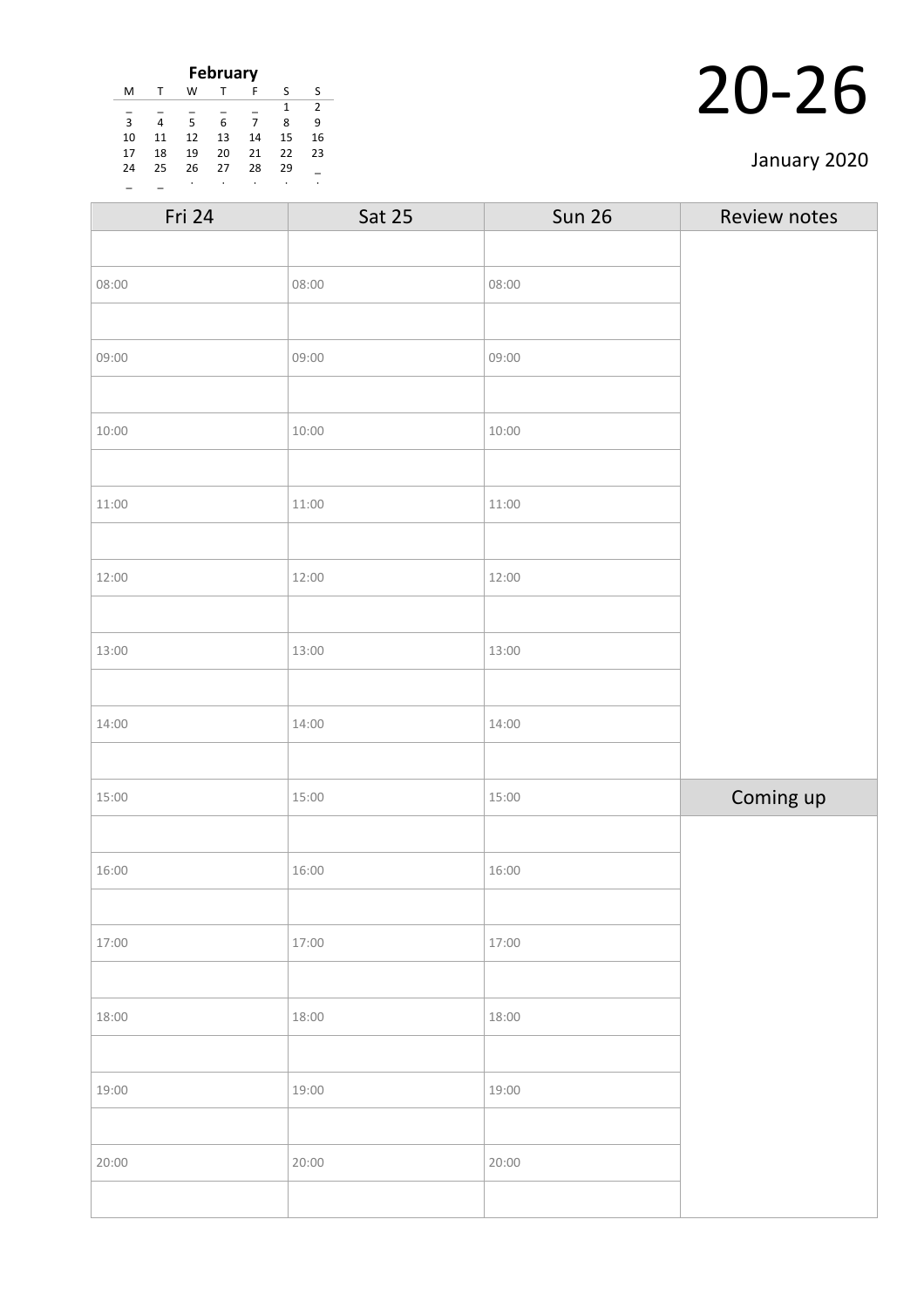#### **27-2** This week **January**<br> **27-2** This week **January**<br>  $\frac{M T W T F}{\frac{1}{6} \frac{7}{7} \frac{1}{8} \frac{2}{9} \frac{3}{10}}$ January 2020 /

February 2020

M T W T F S S \_ \_ 1 2 3 4 5  $11$  12 13 14 15 16 17 18 19 20 21 22 23 24 25 26  $28$  29 30 31  $-$ \_ \_ · · · · ·

| Mon 27 | Tue 28 | Wed 29 | <b>Thu 30</b> |
|--------|--------|--------|---------------|
|        |        |        |               |
| 08:00  | 08:00  | 08:00  | 08:00         |
|        |        |        |               |
| 09:00  | 09:00  | 09:00  | 09:00         |
|        |        |        |               |
| 10:00  | 10:00  | 10:00  | 10:00         |
|        |        |        |               |
| 11:00  | 11:00  | 11:00  | 11:00         |
|        |        |        |               |
| 12:00  | 12:00  | 12:00  | 12:00         |
|        |        |        |               |
| 13:00  | 13:00  | 13:00  | 13:00         |
|        |        |        |               |
| 14:00  | 14:00  | 14:00  | 14:00         |
|        |        |        |               |
| 15:00  | 15:00  | 15:00  | 15:00         |
|        |        |        |               |
| 16:00  | 16:00  | 16:00  | 16:00         |
|        |        |        |               |
| 17:00  | 17:00  | 17:00  | 17:00         |
|        |        |        |               |
| 18:00  | 18:00  | 18:00  | 18:00         |
|        |        |        |               |
| 19:00  | 19:00  | 19:00  | 19:00         |
|        |        |        |               |
| 20:00  | 20:00  | 20:00  | 20:00         |
|        |        |        |               |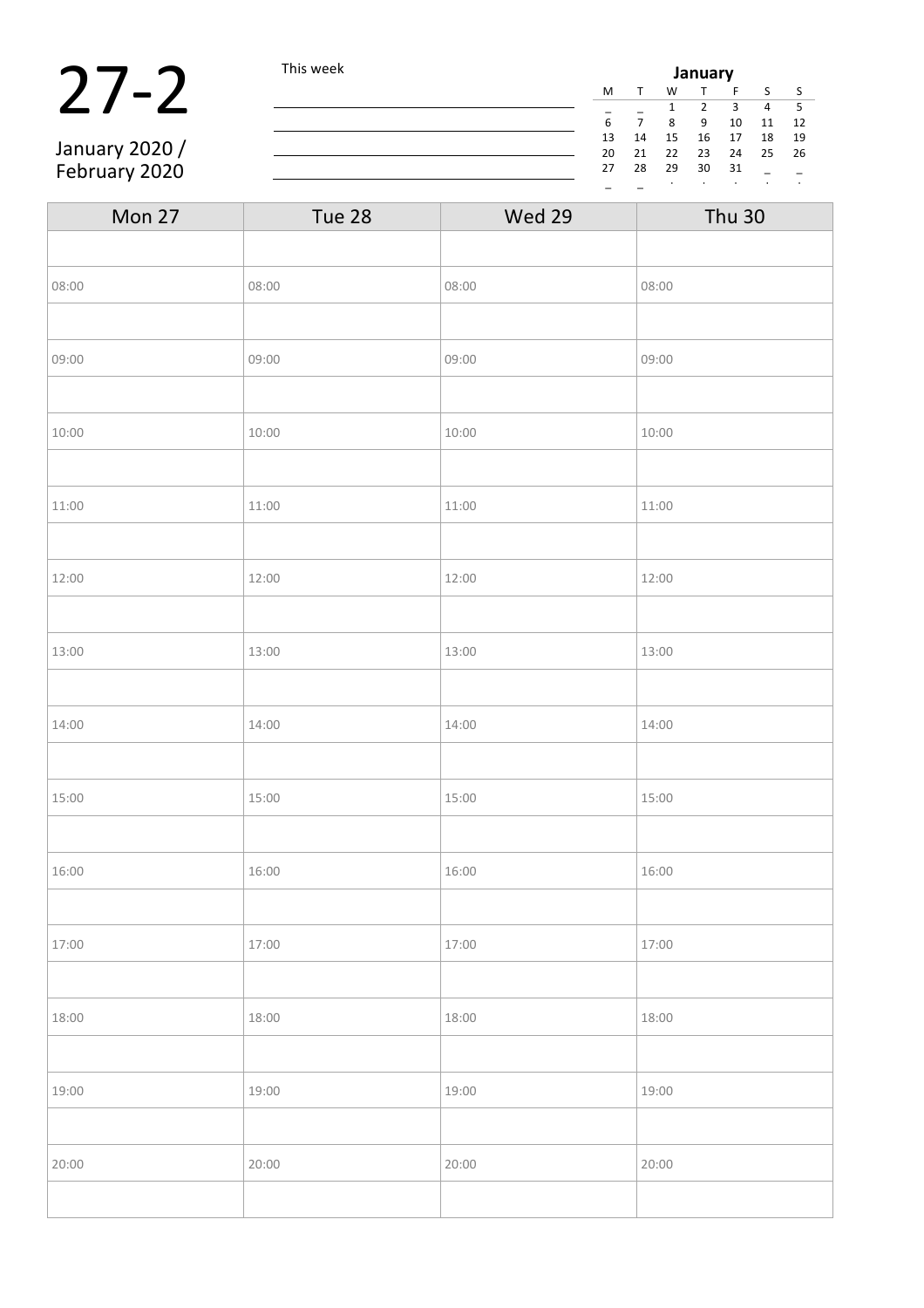|    |    |    | <b>February</b> |    |    |                |
|----|----|----|-----------------|----|----|----------------|
| M  | т  | w  |                 | F  | S  | S              |
|    |    |    |                 |    | 1  | $\overline{2}$ |
| 3  | 4  | 5  | 6               | 7  | 8  | 9              |
| 10 | 11 | 12 | 13              | 14 | 15 | 16             |
| 17 | 18 | 19 | 20              | 21 | 22 | 23             |
| 24 | 25 | 26 | 27              | 28 | 29 |                |
|    |    | ٠  |                 |    |    | ٠              |

|  | January 2020 /<br>February 2020 |
|--|---------------------------------|

| Fri 31 | Sat 1 | Sun 2 | Review notes |
|--------|-------|-------|--------------|
|        |       |       |              |
| 08:00  | 08:00 | 08:00 |              |
|        |       |       |              |
| 09:00  | 09:00 | 09:00 |              |
|        |       |       |              |
| 10:00  | 10:00 | 10:00 |              |
|        |       |       |              |
| 11:00  | 11:00 | 11:00 |              |
|        |       |       |              |
| 12:00  | 12:00 | 12:00 |              |
|        |       |       |              |
| 13:00  | 13:00 | 13:00 |              |
|        |       |       |              |
| 14:00  | 14:00 | 14:00 |              |
|        |       |       |              |
| 15:00  | 15:00 | 15:00 | Coming up    |
|        |       |       |              |
| 16:00  | 16:00 | 16:00 |              |
|        |       |       |              |
| 17:00  | 17:00 | 17:00 |              |
|        |       |       |              |
| 18:00  | 18:00 | 18:00 |              |
|        |       |       |              |
| 19:00  | 19:00 | 19:00 |              |
|        |       |       |              |
| 20:00  | 20:00 | 20:00 |              |
|        |       |       |              |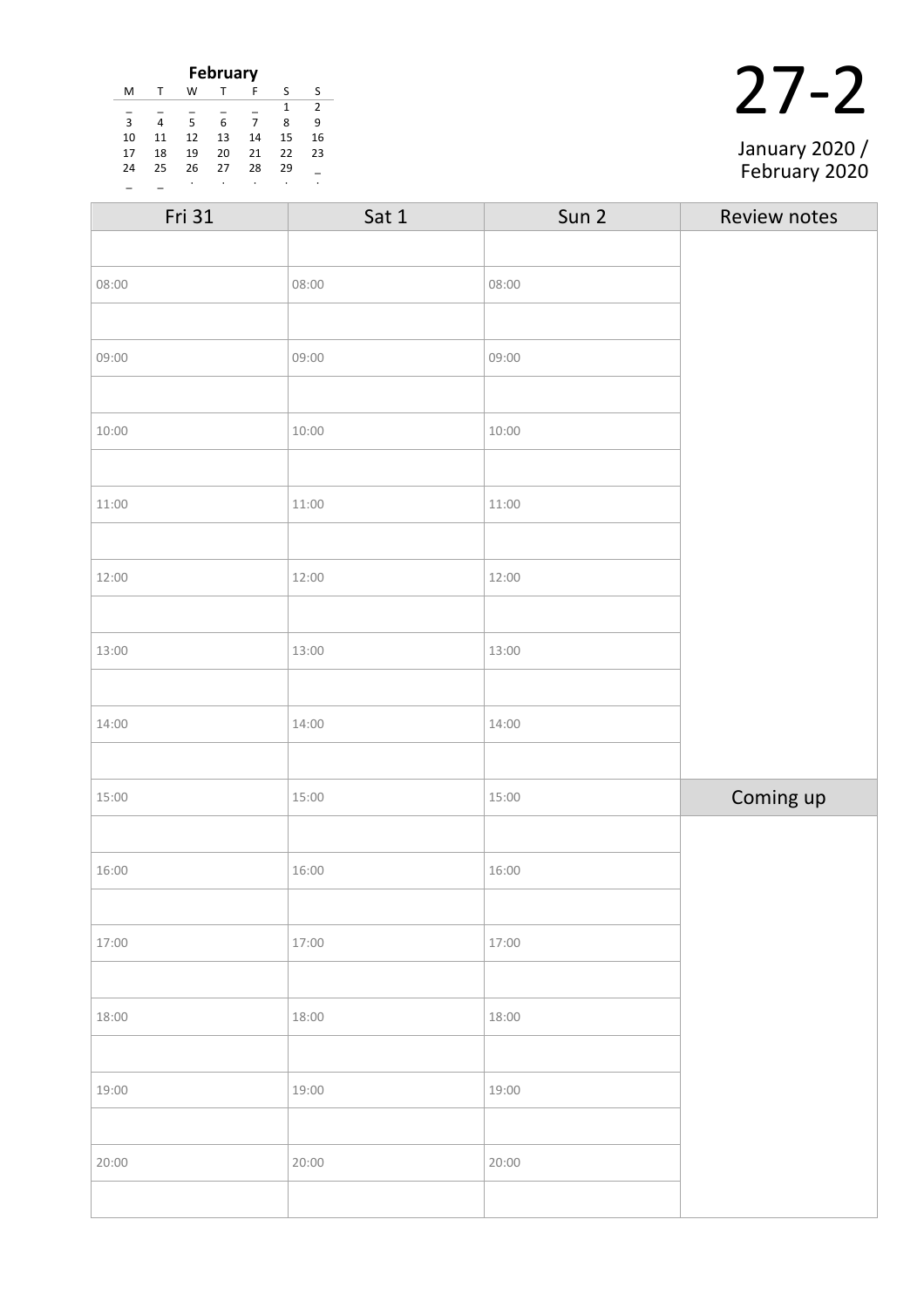

|    |    |    | <b>February</b> |    |    |    |
|----|----|----|-----------------|----|----|----|
| М  |    | W  |                 | F  | ς  | ς  |
|    |    |    |                 |    | 1  | 2  |
| 3  | 4  | 5  | 6               |    | 8  | 9  |
| 10 | 11 | 12 | 13              | 14 | 15 | 16 |
| 17 | 18 | 19 | 20              | 21 | 22 | 23 |
| 24 | 25 | 26 | 27              | 28 | 29 |    |
|    |    | ٠  |                 | ٠  | ٠  | ٠  |

#### February 2020

| Mon 3 | Tue 4 | Wed 5 | Thu <sub>6</sub> |
|-------|-------|-------|------------------|
|       |       |       |                  |
| 08:00 | 08:00 | 08:00 | 08:00            |
|       |       |       |                  |
| 09:00 | 09:00 | 09:00 | 09:00            |
|       |       |       |                  |
| 10:00 | 10:00 | 10:00 | 10:00            |
|       |       |       |                  |
| 11:00 | 11:00 | 11:00 | 11:00            |
|       |       |       |                  |
| 12:00 | 12:00 | 12:00 | 12:00            |
|       |       |       |                  |
| 13:00 | 13:00 | 13:00 | 13:00            |
|       |       |       |                  |
| 14:00 | 14:00 | 14:00 | 14:00            |
|       |       |       |                  |
| 15:00 | 15:00 | 15:00 | 15:00            |
|       |       |       |                  |
| 16:00 | 16:00 | 16:00 | 16:00            |
|       |       |       |                  |
| 17:00 | 17:00 | 17:00 | 17:00            |
|       |       |       |                  |
| 18:00 | 18:00 | 18:00 | 18:00            |
|       |       |       |                  |
| 19:00 | 19:00 | 19:00 | 19:00            |
|       |       |       |                  |
| 20:00 | 20:00 | 20:00 | 20:00            |
|       |       |       |                  |
|       |       |       |                  |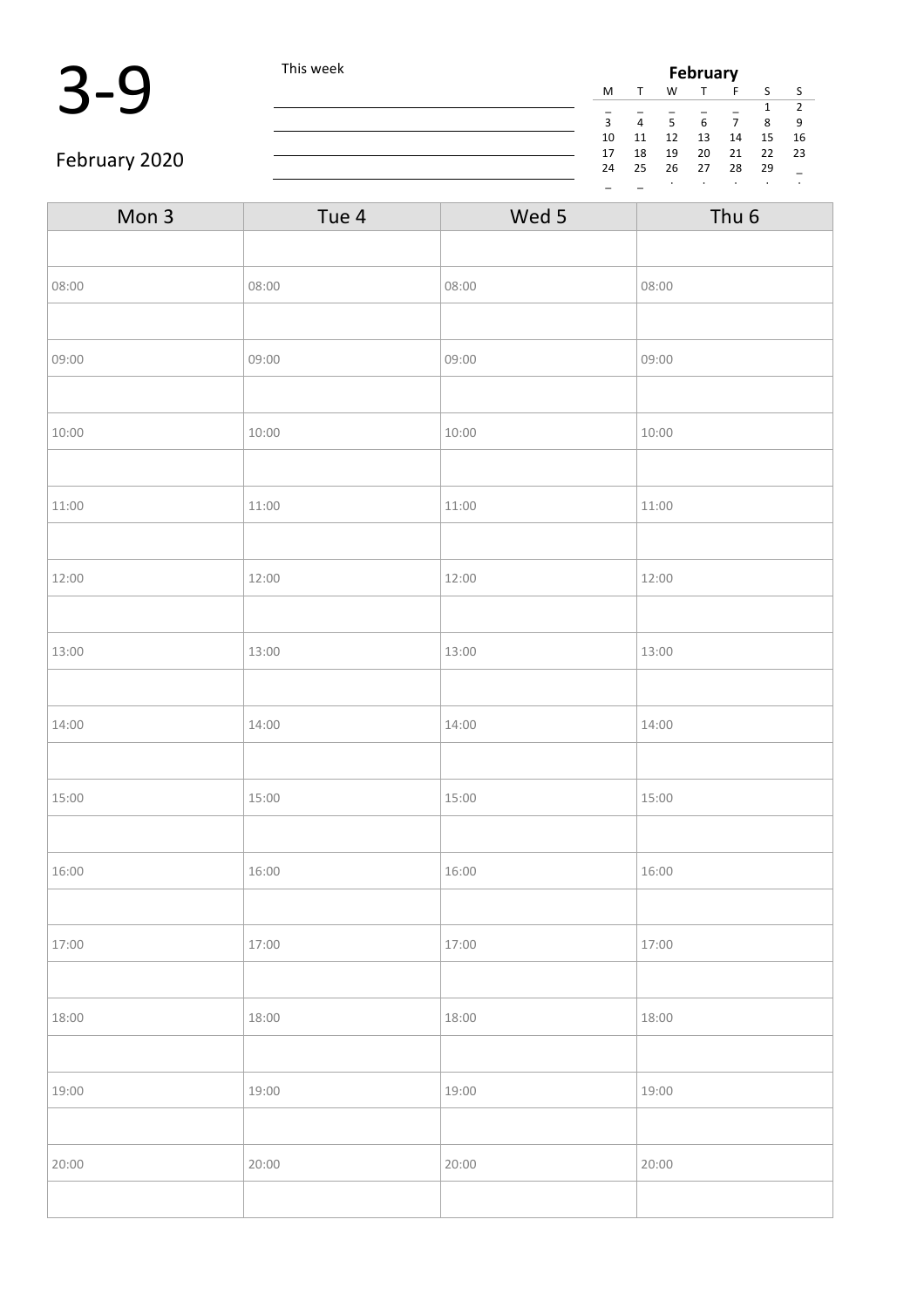|                |    |    | <b>March</b> |    |    |    |
|----------------|----|----|--------------|----|----|----|
| M              |    | W  | т            | F  | S  | S  |
|                |    |    |              |    |    | 1  |
| $\overline{2}$ | 3  | 4  | .5           | 6  |    | 8  |
| 9              | 10 | 11 | 12           | 13 | 14 | 15 |
| 16             | 17 | 18 | 19           | 20 | 21 | 22 |
| 23             | 24 | 25 | 26           | 27 | 28 | 29 |
| 30             | 31 | ٠  | ٠            | ٠  | ٠  | ۰  |
|                |    |    |              |    |    |    |

|  | l |
|--|---|
|--|---|

#### February 2020

| Fri 7 | Sat 8 | Sun 9 | Review notes |
|-------|-------|-------|--------------|
|       |       |       |              |
| 08:00 | 08:00 | 08:00 |              |
|       |       |       |              |
| 09:00 | 09:00 | 09:00 |              |
|       |       |       |              |
| 10:00 | 10:00 | 10:00 |              |
|       |       |       |              |
| 11:00 | 11:00 | 11:00 |              |
|       |       |       |              |
| 12:00 | 12:00 | 12:00 |              |
|       |       |       |              |
| 13:00 | 13:00 | 13:00 |              |
|       |       |       |              |
| 14:00 | 14:00 | 14:00 |              |
|       |       |       |              |
| 15:00 | 15:00 | 15:00 | Coming up    |
|       |       |       |              |
| 16:00 | 16:00 | 16:00 |              |
|       |       |       |              |
| 17:00 | 17:00 | 17:00 |              |
|       |       |       |              |
| 18:00 | 18:00 | 18:00 |              |
|       |       |       |              |
| 19:00 | 19:00 | 19:00 |              |
|       |       |       |              |
| 20:00 | 20:00 | 20:00 |              |
|       |       |       |              |
|       |       |       |              |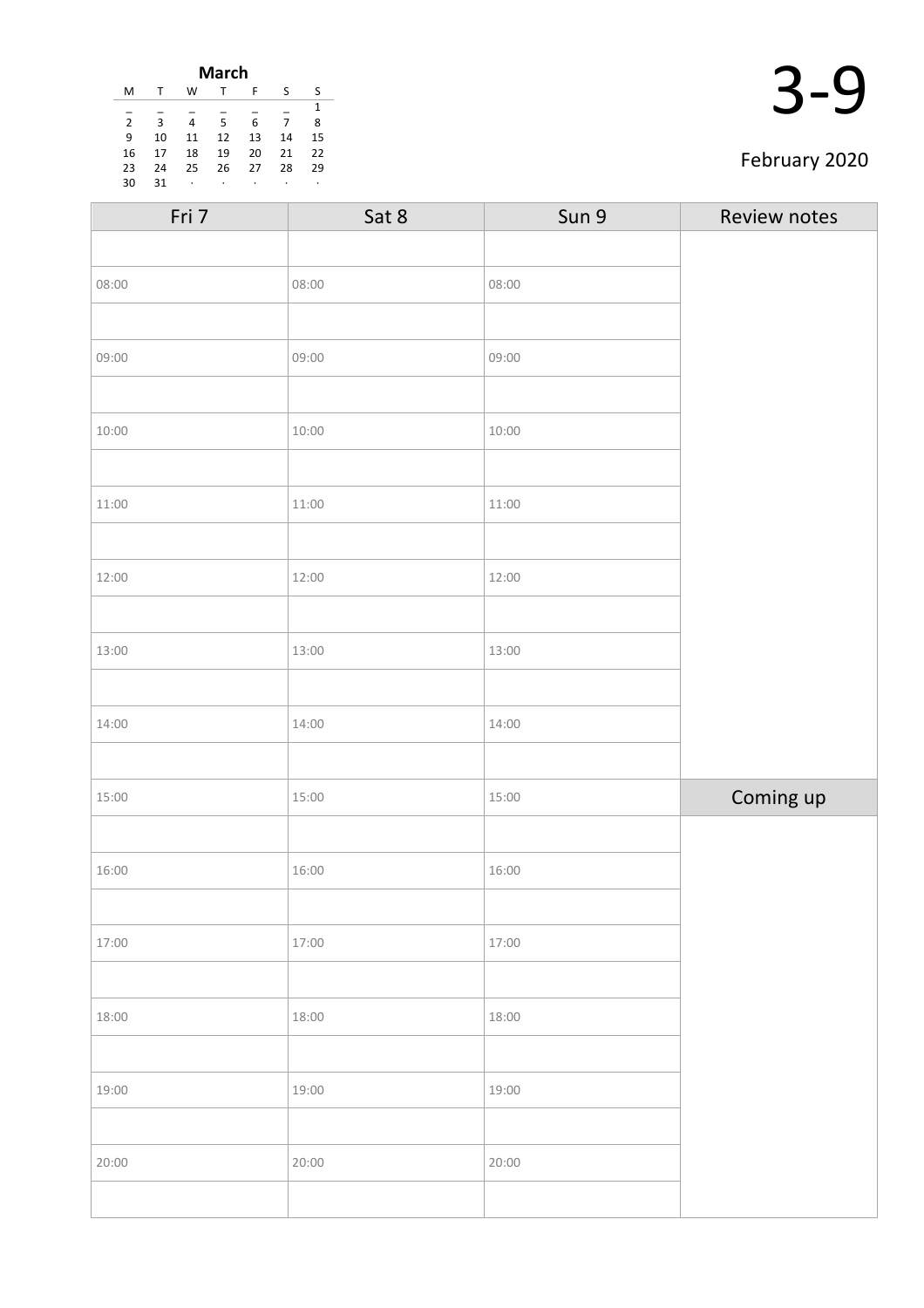## 10-16 This week

| <b>February</b> |    |    |    |    |    |               |  |
|-----------------|----|----|----|----|----|---------------|--|
| M               |    | w  |    | F  | ς  | ς             |  |
|                 |    |    |    |    | 1  | $\mathcal{P}$ |  |
| $\overline{3}$  | 4  | 5  | 6  | 7  | 8  | ٩             |  |
| 10              | 11 | 12 | 13 | 14 | 15 | 16            |  |
| 17              | 18 | 19 | 20 | 21 | 22 | 23            |  |
| 24              | 25 | 26 | 27 | 28 | 29 |               |  |
|                 |    | ٠  | ٠  |    |    | ٠             |  |

#### February 2020

| <b>Mon 10</b> | <b>Tue 11</b> | <b>Wed 12</b> | <b>Thu 13</b> |
|---------------|---------------|---------------|---------------|
|               |               |               |               |
| 08:00         | 08:00         | 08:00         | 08:00         |
|               |               |               |               |
| 09:00         | 09:00         | 09:00         | 09:00         |
|               |               |               |               |
| 10:00         | 10:00         | 10:00         | 10:00         |
|               |               |               |               |
| 11:00         | 11:00         | 11:00         | 11:00         |
|               |               |               |               |
| 12:00         | 12:00         | 12:00         | 12:00         |
|               |               |               |               |
| 13:00         | 13:00         | 13:00         | 13:00         |
|               |               |               |               |
| 14:00         | 14:00         | 14:00         | 14:00         |
|               |               |               |               |
| 15:00         | 15:00         | 15:00         | 15:00         |
|               |               |               |               |
| 16:00         | 16:00         | 16:00         | 16:00         |
|               |               |               |               |
| 17:00         | 17:00         | 17:00         | 17:00         |
|               |               |               |               |
| 18:00         | 18:00         | 18:00         | 18:00         |
|               |               |               |               |
| 19:00         | 19:00         | 19:00         | 19:00         |
|               |               |               |               |
| 20:00         | 20:00         | 20:00         | 20:00         |
|               |               |               |               |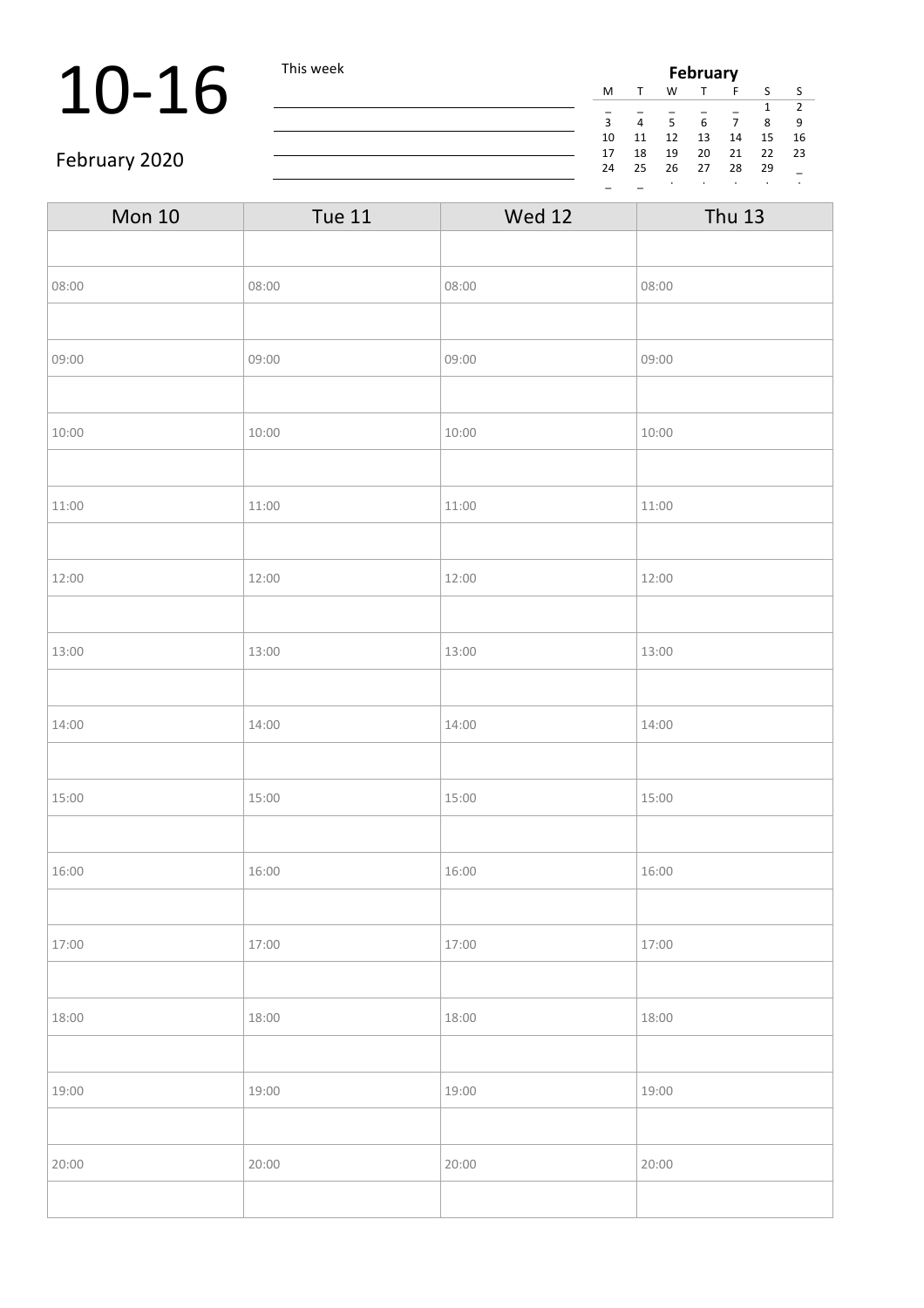| March          |    |    |    |    |    |    |  |
|----------------|----|----|----|----|----|----|--|
| м              |    | w  |    | F  | S  | S  |  |
| 1              |    |    |    |    |    |    |  |
| $\overline{2}$ | 3  | 4  | 5  | 6  | 7  | 8  |  |
| 9              | 10 | 11 | 12 | 13 | 14 | 15 |  |
| 16             | 17 | 18 | 19 | 20 | 21 | 22 |  |
| 23             | 24 | 25 | 26 | 27 | 28 | 29 |  |
| 30             | 31 | ٠  | ۰  | ٠  | ٠  | ٠  |  |

#### February 2020

|       | <b>Sun 16</b> | Review notes |
|-------|---------------|--------------|
|       |               |              |
| 08:00 | 08:00         |              |
|       |               |              |
| 09:00 | 09:00         |              |
|       |               |              |
| 10:00 | 10:00         |              |
|       |               |              |
| 11:00 | 11:00         |              |
|       |               |              |
| 12:00 | 12:00         |              |
|       |               |              |
| 13:00 | 13:00         |              |
|       |               |              |
| 14:00 | 14:00         |              |
|       |               |              |
| 15:00 | 15:00         | Coming up    |
|       |               |              |
| 16:00 | 16:00         |              |
|       |               |              |
| 17:00 | 17:00         |              |
|       |               |              |
| 18:00 | 18:00         |              |
|       |               |              |
| 19:00 | 19:00         |              |
|       |               |              |
| 20:00 | 20:00         |              |
|       |               |              |
|       | Sat 15        |              |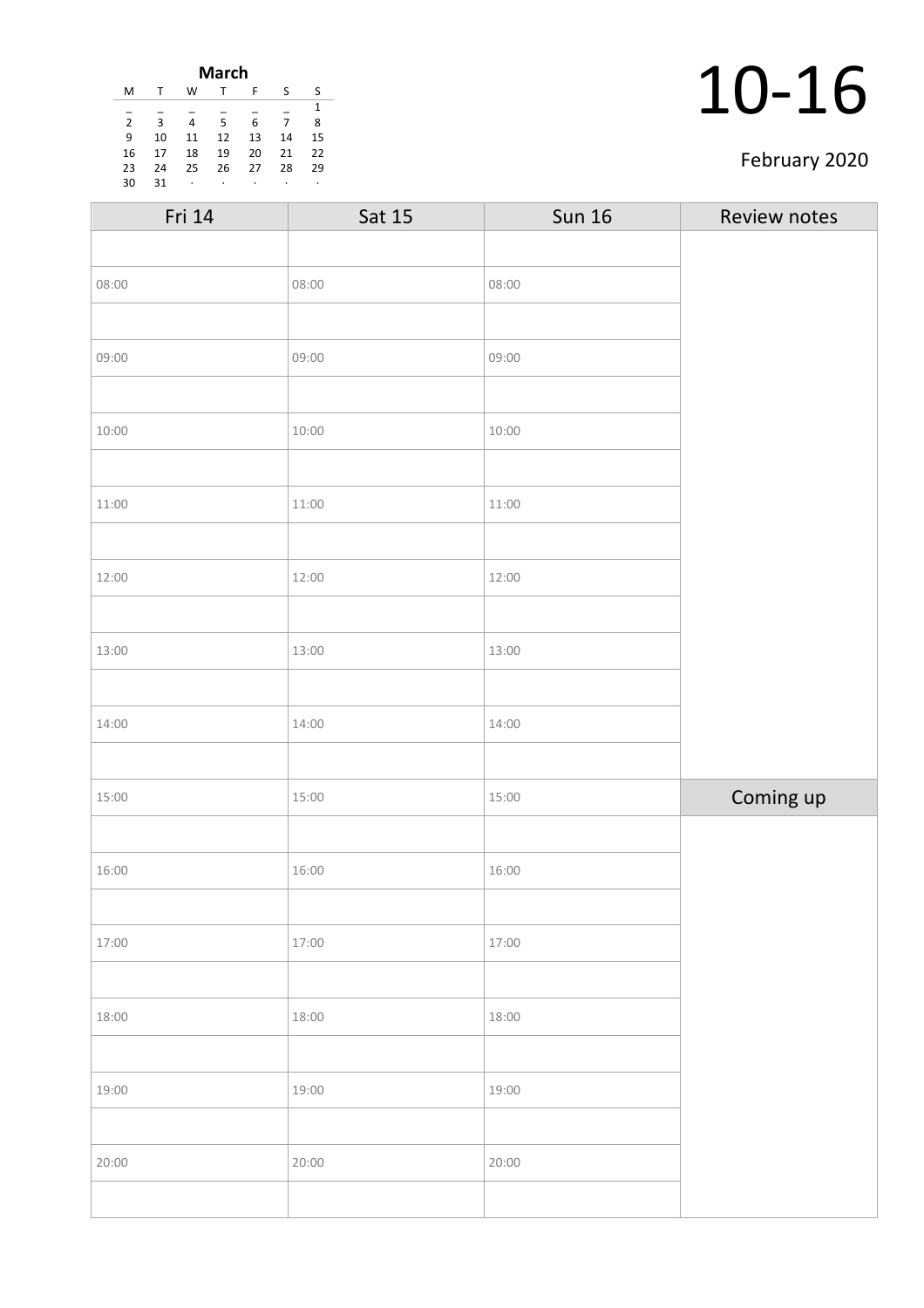### 17-23 This week

| <b>February</b> |    |    |    |    |    |    |    |
|-----------------|----|----|----|----|----|----|----|
|                 | M  |    | W  |    | F  | S  | ς  |
|                 |    |    |    |    |    | 1  | 2  |
|                 | 3  | 4  | 5  | 6  | 7  | 8  | ٩  |
|                 | 10 | 11 | 12 | 13 | 14 | 15 | 16 |
|                 | 17 | 18 | 19 | 20 | 21 | 22 | 23 |
|                 | 24 | 25 | 26 | 27 | 28 | 29 |    |
|                 |    |    | ٠  | ٠  | ٠  |    |    |

#### February 2020

| <b>Mon 17</b> | Tue 18 | <b>Wed 19</b> | <b>Thu 20</b> |
|---------------|--------|---------------|---------------|
|               |        |               |               |
| 08:00         | 08:00  | 08:00         | 08:00         |
|               |        |               |               |
| 09:00         | 09:00  | 09:00         | 09:00         |
|               |        |               |               |
| 10:00         | 10:00  | 10:00         | 10:00         |
|               |        |               |               |
| 11:00         | 11:00  | 11:00         | 11:00         |
|               |        |               |               |
| 12:00         | 12:00  | 12:00         | 12:00         |
|               |        |               |               |
| 13:00         | 13:00  | 13:00         | 13:00         |
|               |        |               |               |
| 14:00         | 14:00  | 14:00         | 14:00         |
|               |        |               |               |
| 15:00         | 15:00  | 15:00         | 15:00         |
|               |        |               |               |
| 16:00         | 16:00  | 16:00         | 16:00         |
|               |        |               |               |
| 17:00         | 17:00  | 17:00         | 17:00         |
|               |        |               |               |
| 18:00         | 18:00  | 18:00         | 18:00         |
|               |        |               |               |
| 19:00         | 19:00  | 19:00         | 19:00         |
|               |        |               |               |
| 20:00         | 20:00  | 20:00         | 20:00         |
|               |        |               |               |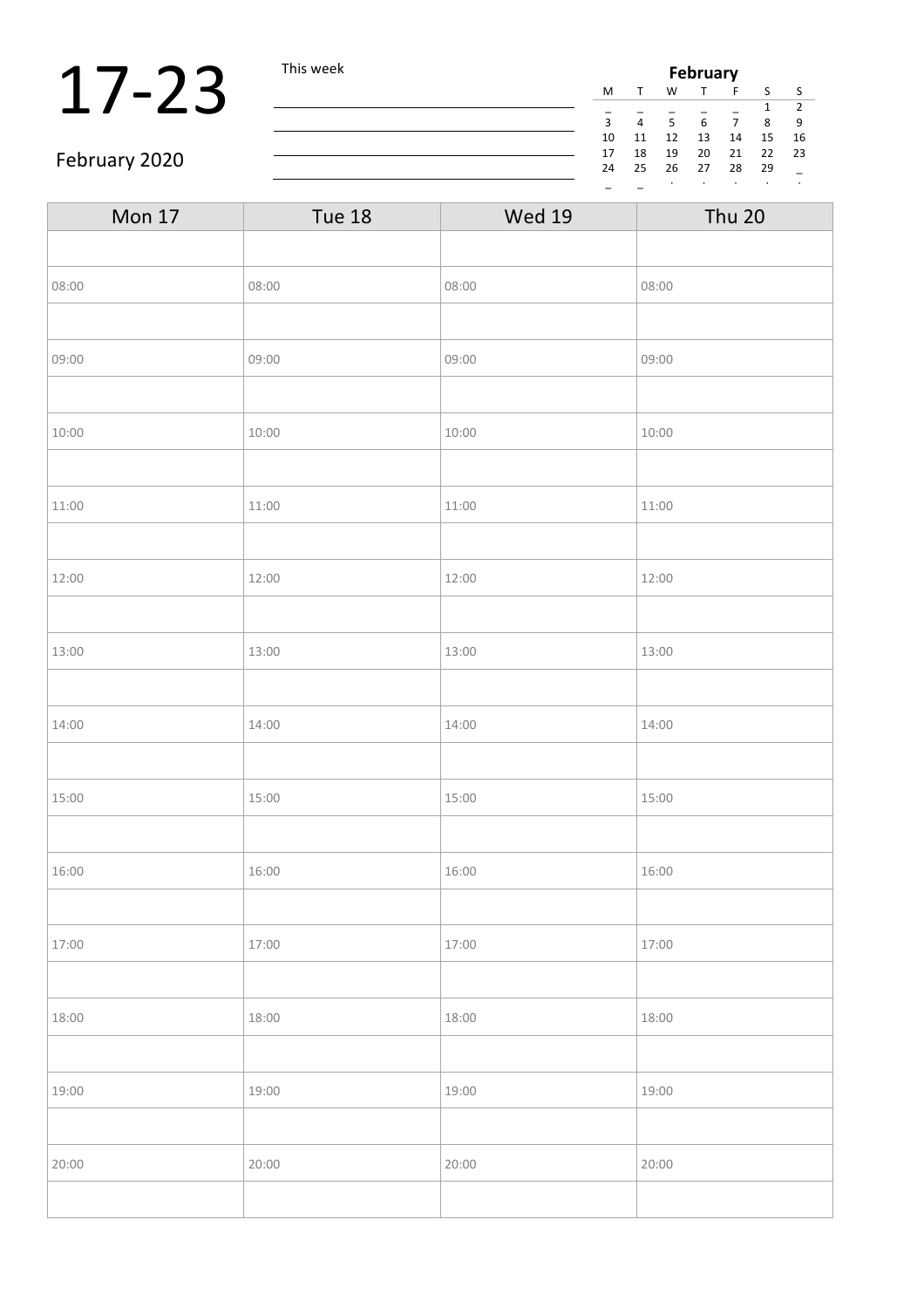| <b>March</b>   |    |    |    |    |    |    |  |
|----------------|----|----|----|----|----|----|--|
| M              |    | W  |    | F  | S  | S  |  |
| 1              |    |    |    |    |    |    |  |
| $\overline{2}$ | 3  | 4  | 5  | 6  | 7  | 8  |  |
| 9              | 10 | 11 | 12 | 13 | 14 | 15 |  |
| 16             | 17 | 18 | 19 | 20 | 21 | 22 |  |
| 23             | 24 | 25 | 26 | 27 | 28 | 29 |  |
| 30             | 31 | ٠  | ٠  | ٠  | ٠  | ٠  |  |

#### February 2020

| Fri 21 | Sat 22 | <b>Sun 23</b> | Review notes |
|--------|--------|---------------|--------------|
|        |        |               |              |
| 08:00  | 08:00  | 08:00         |              |
|        |        |               |              |
| 09:00  | 09:00  | 09:00         |              |
|        |        |               |              |
| 10:00  | 10:00  | 10:00         |              |
|        |        |               |              |
| 11:00  | 11:00  | 11:00         |              |
|        |        |               |              |
| 12:00  | 12:00  | 12:00         |              |
|        |        |               |              |
| 13:00  | 13:00  | 13:00         |              |
|        |        |               |              |
| 14:00  | 14:00  | 14:00         |              |
|        |        |               |              |
| 15:00  | 15:00  | 15:00         | Coming up    |
|        |        |               |              |
| 16:00  | 16:00  | 16:00         |              |
|        |        |               |              |
| 17:00  | 17:00  | 17:00         |              |
|        |        |               |              |
| 18:00  | 18:00  | 18:00         |              |
|        |        |               |              |
| 19:00  | 19:00  | 19:00         |              |
|        |        |               |              |
| 20:00  | 20:00  | 20:00         |              |
|        |        |               |              |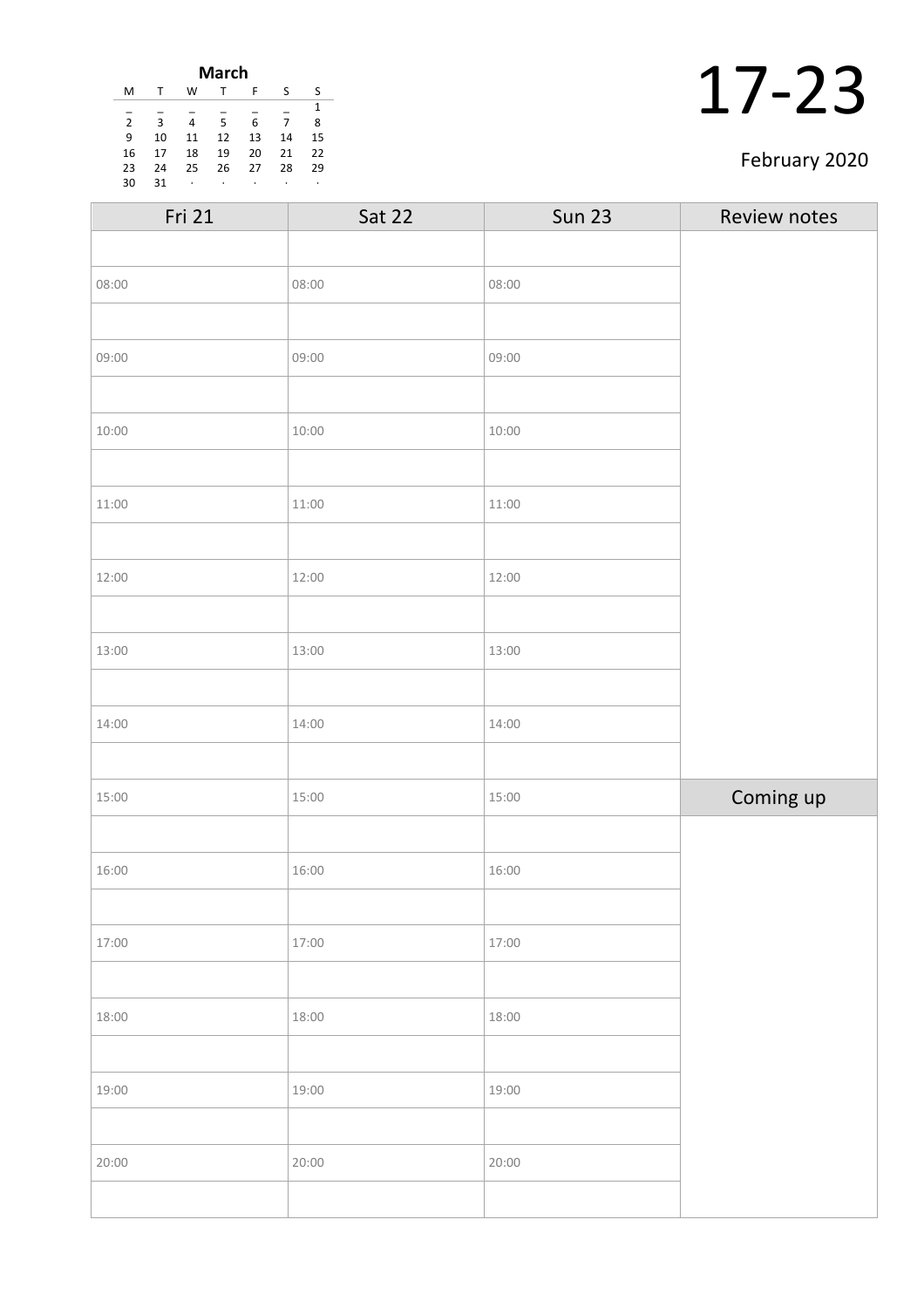### 24-1 This week

February 2020 / March 2020

| <b>February</b> |    |    |    |    |    |    |  |
|-----------------|----|----|----|----|----|----|--|
| M               |    | W  | T  | F  | S  | S  |  |
| 2<br>1          |    |    |    |    |    |    |  |
| $\overline{3}$  | 4  | 5  | 6  | 7  | 8  | 9  |  |
| 10              | 11 | 12 | 13 | 14 | 15 | 16 |  |
| 17              | 18 | 19 | 20 | 21 | 22 | 23 |  |
| 24              | 25 | 26 | 27 | 28 | 29 |    |  |
|                 |    | ٠  |    |    |    | ٠  |  |

| Mon 24 | Tue 25 | Wed 26 | <b>Thu 27</b> |
|--------|--------|--------|---------------|
|        |        |        |               |
| 08:00  | 08:00  | 08:00  | 08:00         |
|        |        |        |               |
| 09:00  | 09:00  | 09:00  | 09:00         |
|        |        |        |               |
| 10:00  | 10:00  | 10:00  | 10:00         |
|        |        |        |               |
| 11:00  | 11:00  | 11:00  | 11:00         |
|        |        |        |               |
| 12:00  | 12:00  | 12:00  | 12:00         |
|        |        |        |               |
| 13:00  | 13:00  | 13:00  | 13:00         |
|        |        |        |               |
| 14:00  | 14:00  | 14:00  | 14:00         |
|        |        |        |               |
| 15:00  | 15:00  | 15:00  | 15:00         |
|        |        |        |               |
| 16:00  | 16:00  | 16:00  | 16:00         |
|        |        |        |               |
| 17:00  | 17:00  | 17:00  | 17:00         |
|        |        |        |               |
| 18:00  | 18:00  | 18:00  | 18:00         |
|        |        |        |               |
| 19:00  | 19:00  | 19:00  | 19:00         |
|        |        |        |               |
| 20:00  | 20:00  | 20:00  | 20:00         |
|        |        |        |               |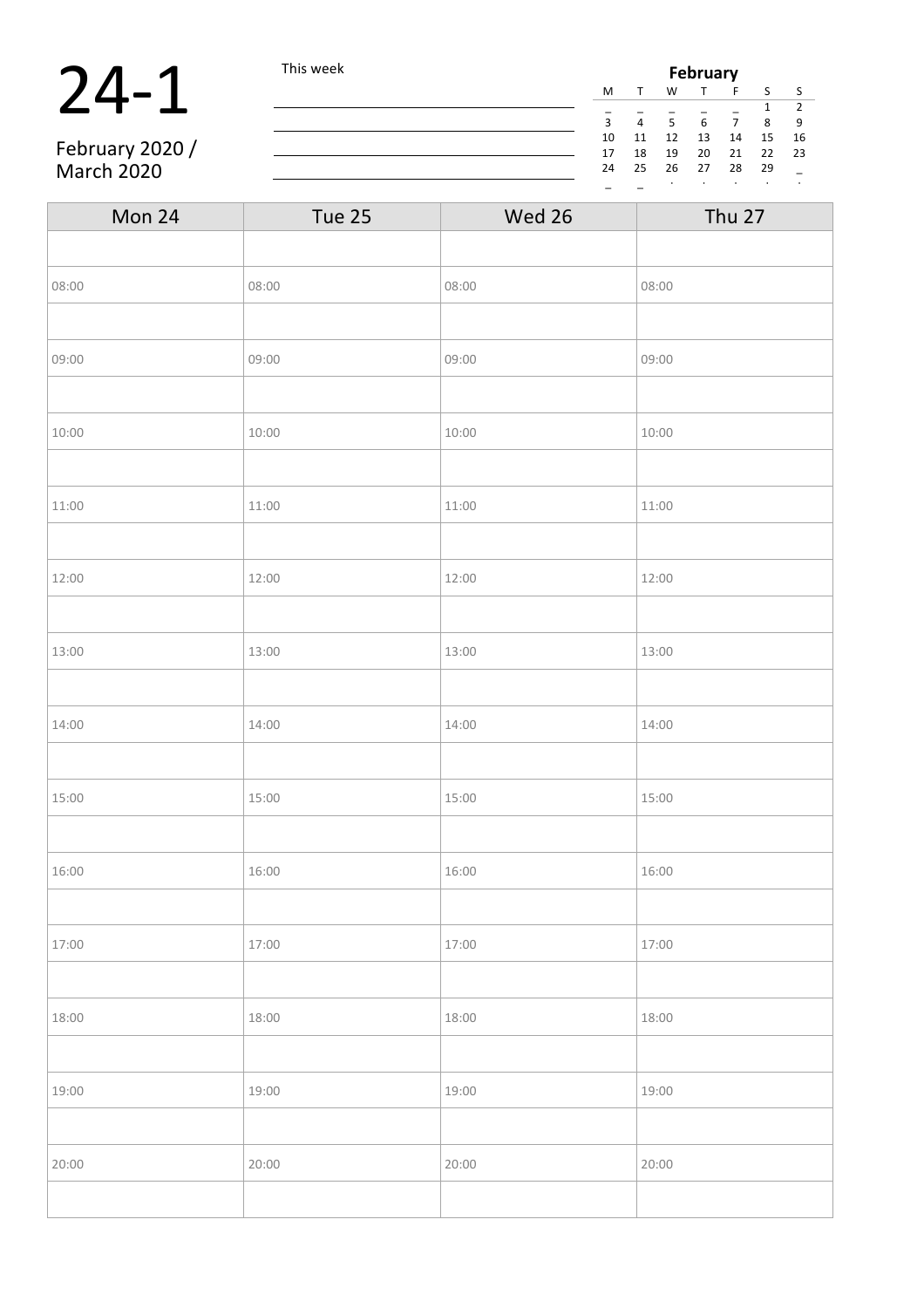|                |    |    | <b>March</b> |    |    |    |
|----------------|----|----|--------------|----|----|----|
| М              | т  | W  | т            | F  | -S | ς  |
|                |    |    |              |    |    | 1  |
| $\overline{2}$ | 3  | 4  | 5            | 6  |    | 8  |
| 9              | 10 | 11 | 12           | 13 | 14 | 15 |
| 16             | 17 | 18 | 19           | 20 | 21 | 22 |
| 23             | 24 | 25 | 26           | 27 | 28 | 29 |
| 30             | 31 |    | ٠            | ٠  | ٠  | ٠  |
|                |    |    |              |    |    |    |

| February 2020 /<br><b>March 2020</b> |
|--------------------------------------|

| <b>Sat 29</b> | Sun 1 | Review notes |
|---------------|-------|--------------|
|               |       |              |
| 08:00         | 08:00 |              |
|               |       |              |
| 09:00         | 09:00 |              |
|               |       |              |
| 10:00         | 10:00 |              |
|               |       |              |
| 11:00         | 11:00 |              |
|               |       |              |
| 12:00         | 12:00 |              |
|               |       |              |
| 13:00         | 13:00 |              |
|               |       |              |
| 14:00         | 14:00 |              |
|               |       |              |
| 15:00         | 15:00 | Coming up    |
|               |       |              |
| 16:00         | 16:00 |              |
|               |       |              |
| 17:00         | 17:00 |              |
|               |       |              |
| 18:00         | 18:00 |              |
|               |       |              |
| 19:00         | 19:00 |              |
|               |       |              |
| 20:00         | 20:00 |              |
|               |       |              |
|               |       |              |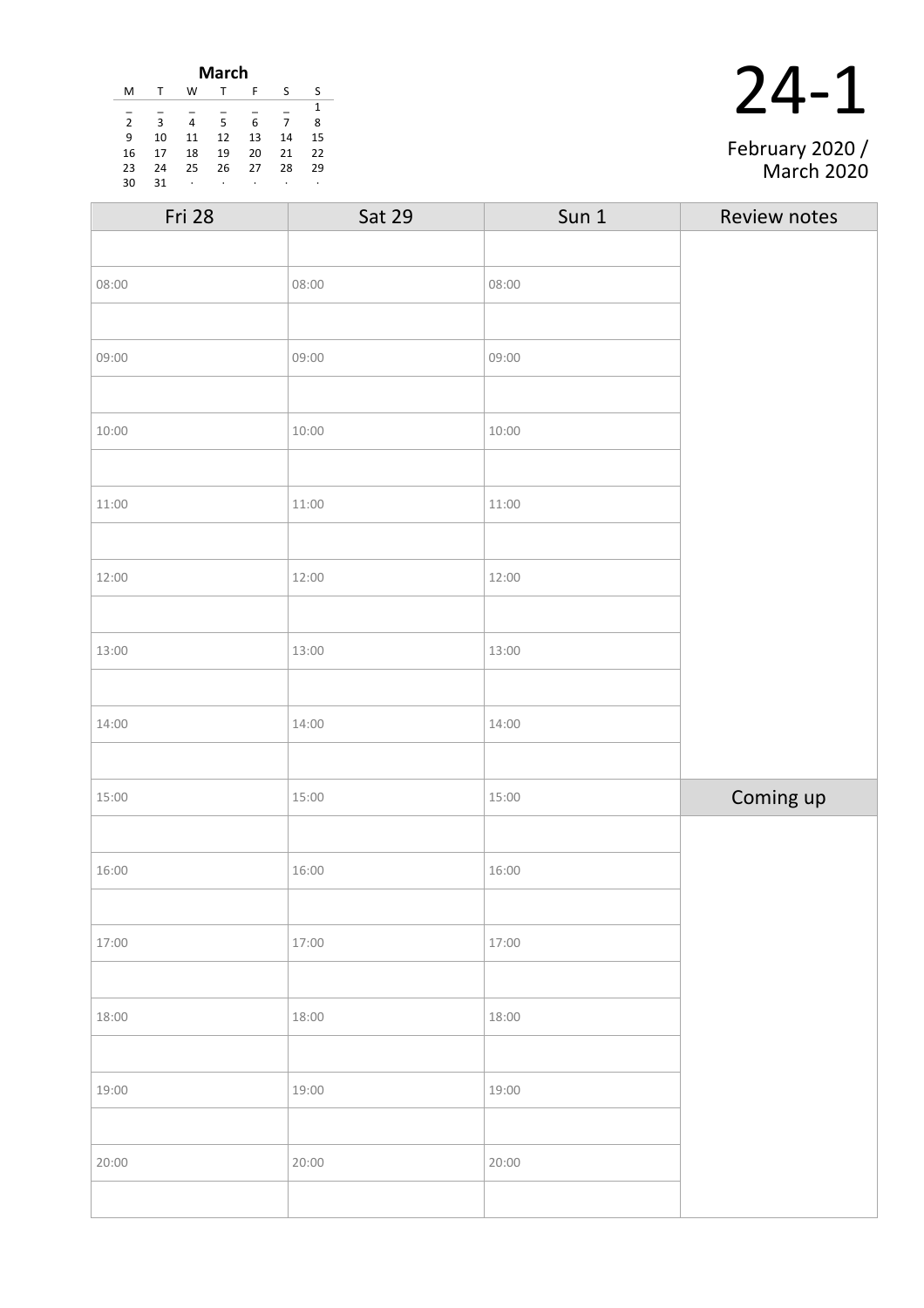**2-8** This week **March**<br>
This week **March**<br>  $\frac{M T W T F}{\frac{1}{2} - \frac{1}{3} - \frac{1}{4} - \frac{1}{5} - \frac{1}{6}}$  $S$  S  $\frac{}{5}$   $\frac{}{6}$   $\frac{}{7}$   $\frac{1}{8}$ 2 3 4 5 6 7 8 9 10 11 12 13 14 15 16 17 18 19 20 21 22 23 24 25 26 27 28 29  $31$ 

March 2020

| Mon 2 | Tue 3 | Wed 4 | Thu 5 |
|-------|-------|-------|-------|
|       |       |       |       |
| 08:00 | 08:00 | 08:00 | 08:00 |
|       |       |       |       |
| 09:00 | 09:00 | 09:00 | 09:00 |
|       |       |       |       |
| 10:00 | 10:00 | 10:00 | 10:00 |
|       |       |       |       |
| 11:00 | 11:00 | 11:00 | 11:00 |
|       |       |       |       |
| 12:00 | 12:00 | 12:00 | 12:00 |
|       |       |       |       |
| 13:00 | 13:00 | 13:00 | 13:00 |
|       |       |       |       |
| 14:00 | 14:00 | 14:00 | 14:00 |
|       |       |       |       |
| 15:00 | 15:00 | 15:00 | 15:00 |
|       |       |       |       |
| 16:00 | 16:00 | 16:00 | 16:00 |
|       |       |       |       |
| 17:00 | 17:00 | 17:00 | 17:00 |
|       |       |       |       |
| 18:00 | 18:00 | 18:00 | 18:00 |
|       |       |       |       |
| 19:00 | 19:00 | 19:00 | 19:00 |
|       |       |       |       |
| 20:00 | 20:00 | 20:00 | 20:00 |
|       |       |       |       |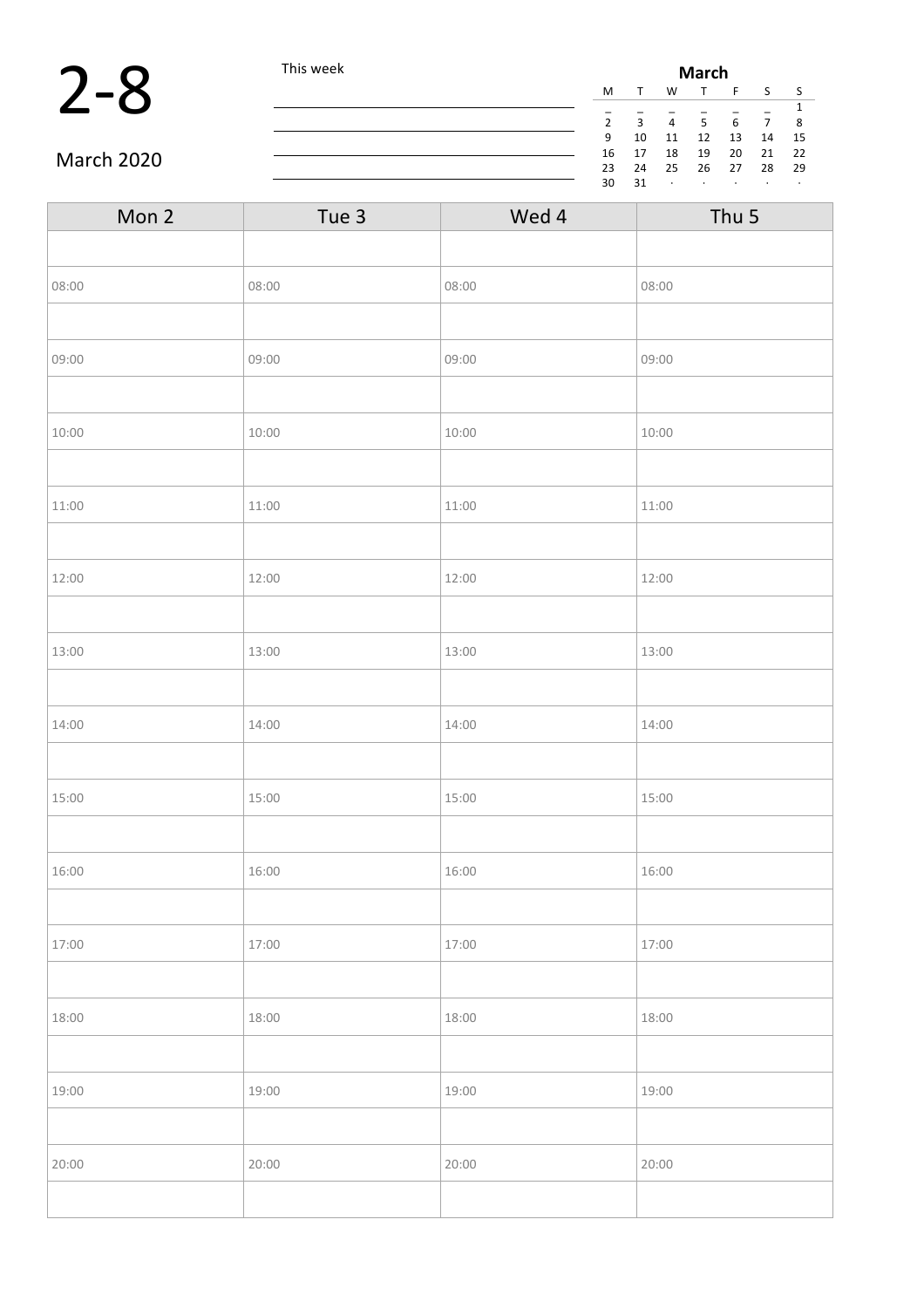|    |    |    | <b>April</b> |    |    |    |
|----|----|----|--------------|----|----|----|
| M  | T  | W  |              | F  | s  | S  |
|    |    | 1  | 2            | 3  | 4  | 5  |
| 6  | 7  | 8  | 9            | 10 | 11 | 12 |
| 13 | 14 | 15 | 16           | 17 | 18 | 19 |
| 20 | 21 | 22 | 23           | 24 | 25 | 26 |
| 27 | 28 | 29 | 30           |    |    |    |
|    |    | ٠  | ٠            | ٠  | ٠  | ٠  |

#### March 2020

| Fri 6 | Sat 7 | Sun 8 | Review notes |
|-------|-------|-------|--------------|
|       |       |       |              |
| 08:00 | 08:00 | 08:00 |              |
|       |       |       |              |
| 09:00 | 09:00 | 09:00 |              |
|       |       |       |              |
| 10:00 | 10:00 | 10:00 |              |
|       |       |       |              |
| 11:00 | 11:00 | 11:00 |              |
|       |       |       |              |
| 12:00 | 12:00 | 12:00 |              |
|       |       |       |              |
| 13:00 | 13:00 | 13:00 |              |
|       |       |       |              |
| 14:00 | 14:00 | 14:00 |              |
|       |       |       |              |
| 15:00 | 15:00 | 15:00 | Coming up    |
|       |       |       |              |
| 16:00 | 16:00 | 16:00 |              |
|       |       |       |              |
| 17:00 | 17:00 | 17:00 |              |
|       |       |       |              |
| 18:00 | 18:00 | 18:00 |              |
|       |       |       |              |
| 19:00 | 19:00 | 19:00 |              |
|       |       |       |              |
| 20:00 | 20:00 | 20:00 |              |
|       |       |       |              |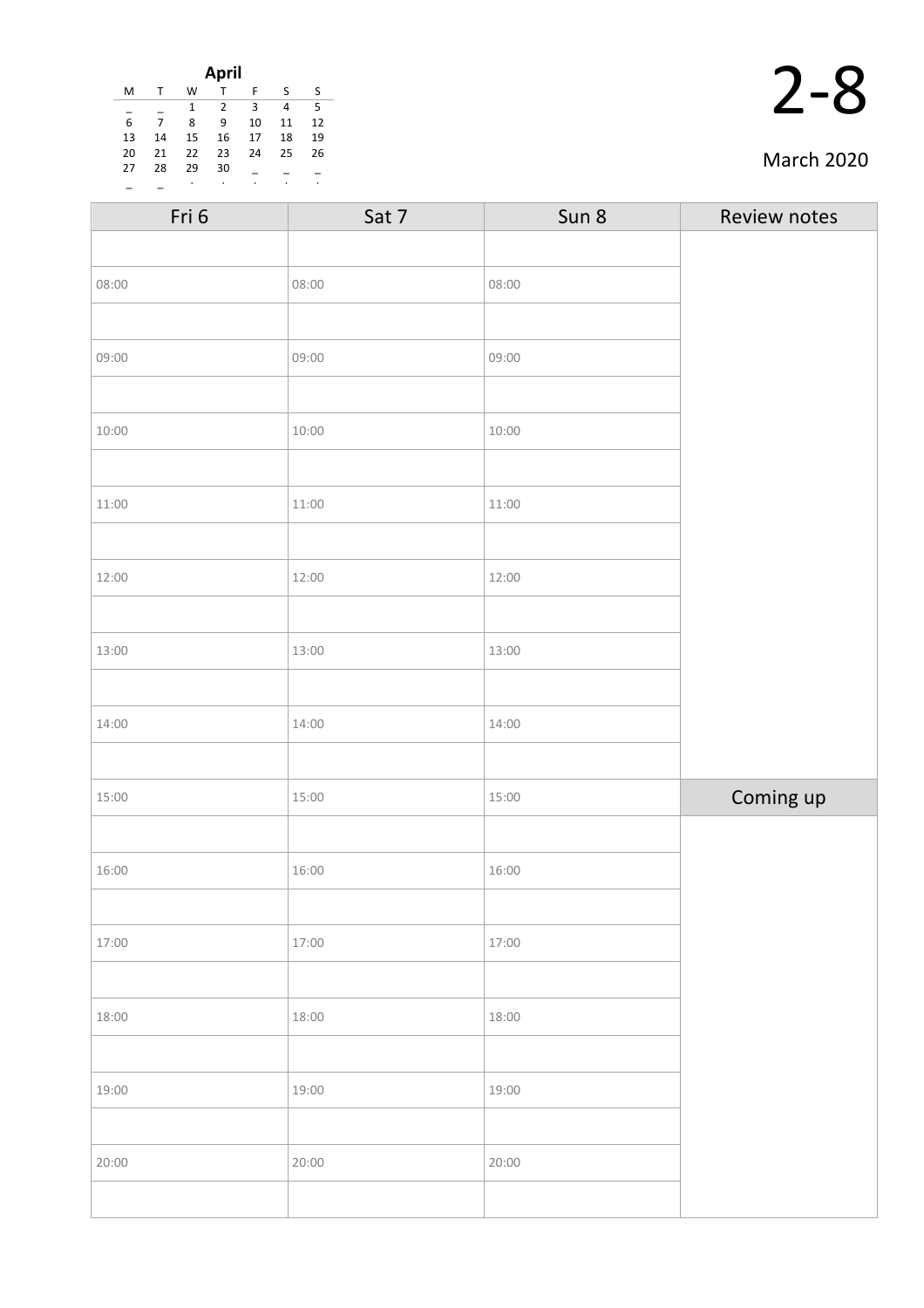|            | This week | <b>March</b>  |              |                |    |    |                |     |  |
|------------|-----------|---------------|--------------|----------------|----|----|----------------|-----|--|
|            |           | M             |              | W              |    |    |                |     |  |
|            |           | $\mathcal{D}$ | $\mathbf{a}$ | $\overline{4}$ |    | 6  | $\overline{7}$ | 8   |  |
|            |           | 9             | 10           | 11             | 12 | 13 | 14             | 15  |  |
|            |           | 16            |              | 18             | 19 | 20 | 21             | -22 |  |
| March 2020 |           | 23            | 24           | 25             | 26 | 27 | 28             | 29  |  |
|            |           | 30            | 31           |                |    |    | $\cdot$        |     |  |

#### March 2020

| Mon 9 | <b>Tue 10</b> | <b>Wed 11</b> | <b>Thu 12</b> |
|-------|---------------|---------------|---------------|
|       |               |               |               |
| 08:00 | 08:00         | 08:00         | 08:00         |
|       |               |               |               |
| 09:00 | 09:00         | 09:00         | 09:00         |
|       |               |               |               |
| 10:00 | 10:00         | 10:00         | 10:00         |
|       |               |               |               |
| 11:00 | 11:00         | 11:00         | 11:00         |
|       |               |               |               |
| 12:00 | 12:00         | 12:00         | 12:00         |
|       |               |               |               |
| 13:00 | 13:00         | 13:00         | 13:00         |
|       |               |               |               |
| 14:00 | 14:00         | 14:00         | 14:00         |
|       |               |               |               |
| 15:00 | 15:00         | 15:00         | 15:00         |
|       |               |               |               |
| 16:00 | 16:00         | 16:00         | 16:00         |
|       |               |               |               |
| 17:00 | 17:00         | 17:00         | 17:00         |
|       |               |               |               |
| 18:00 | 18:00         | 18:00         | 18:00         |
|       |               |               |               |
| 19:00 | 19:00         | 19:00         | 19:00         |
|       |               |               |               |
| 20:00 | 20:00         | 20:00         | 20:00         |
|       |               |               |               |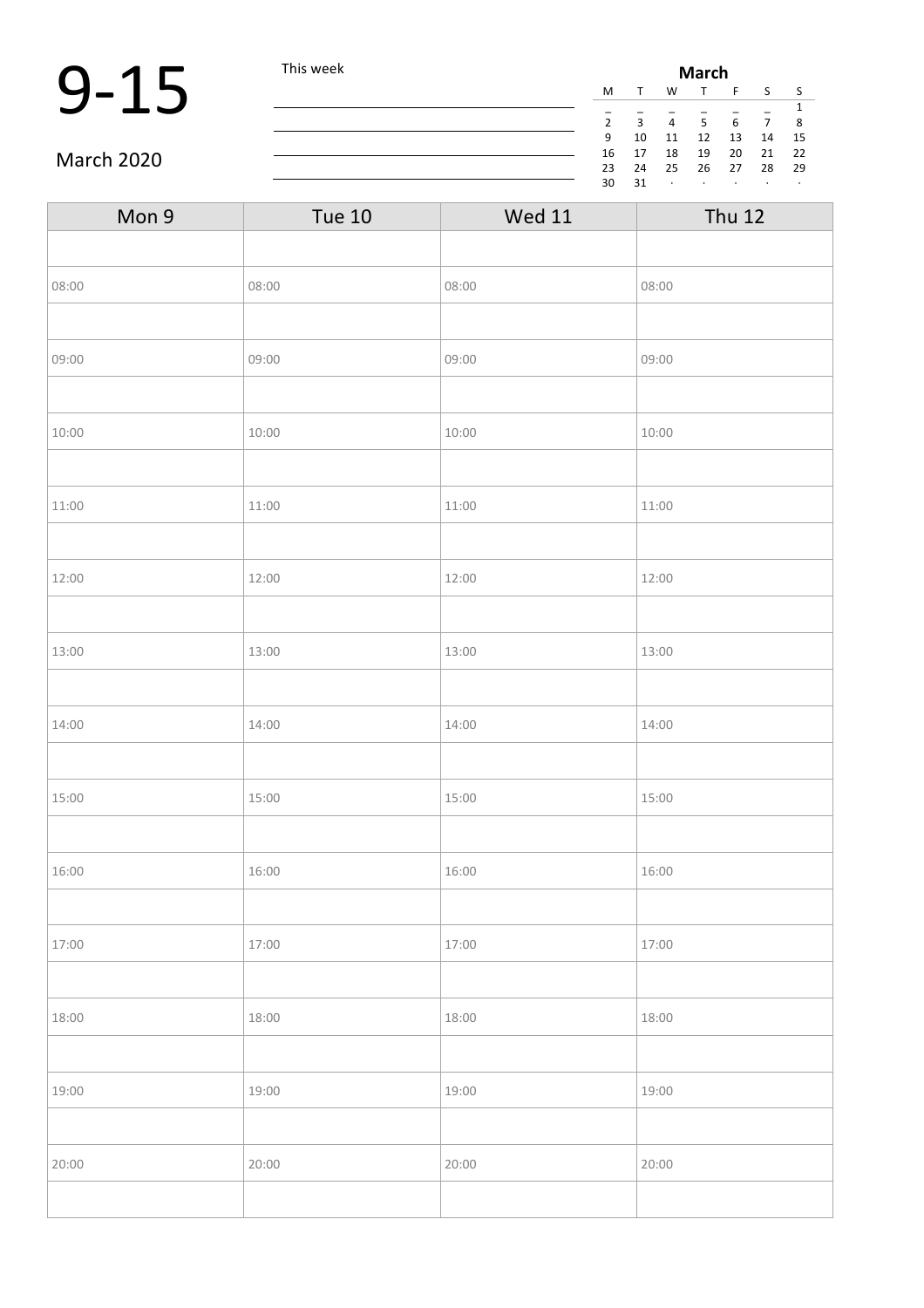| April |    |    |    |    |    |    |  |
|-------|----|----|----|----|----|----|--|
| M     |    | W  |    | F  | S  | S  |  |
|       |    | 1  | 2  | 3  | 4  | 5  |  |
| 6     |    | 8  | 9  | 10 | 11 | 12 |  |
| 13    | 14 | 15 | 16 | 17 | 18 | 19 |  |
| 20    | 21 | 22 | 23 | 24 | 25 | 26 |  |
| 27    | 28 | 29 | 30 |    |    |    |  |
|       |    | ٠  |    | ٠  | ٠  | ۰  |  |

#### March 2020

| Fri 13 | Sat 14 | <b>Sun 15</b> | Review notes |
|--------|--------|---------------|--------------|
|        |        |               |              |
| 08:00  | 08:00  | 08:00         |              |
|        |        |               |              |
| 09:00  | 09:00  | 09:00         |              |
|        |        |               |              |
| 10:00  | 10:00  | 10:00         |              |
|        |        |               |              |
| 11:00  | 11:00  | 11:00         |              |
|        |        |               |              |
| 12:00  | 12:00  | 12:00         |              |
|        |        |               |              |
| 13:00  | 13:00  | 13:00         |              |
|        |        |               |              |
| 14:00  | 14:00  | 14:00         |              |
|        |        |               |              |
| 15:00  | 15:00  | 15:00         | Coming up    |
|        |        |               |              |
| 16:00  | 16:00  | 16:00         |              |
|        |        |               |              |
| 17:00  | 17:00  | 17:00         |              |
|        |        |               |              |
| 18:00  | 18:00  | 18:00         |              |
|        |        |               |              |
| 19:00  | 19:00  | 19:00         |              |
|        |        |               |              |
| 20:00  | 20:00  | 20:00         |              |
|        |        |               |              |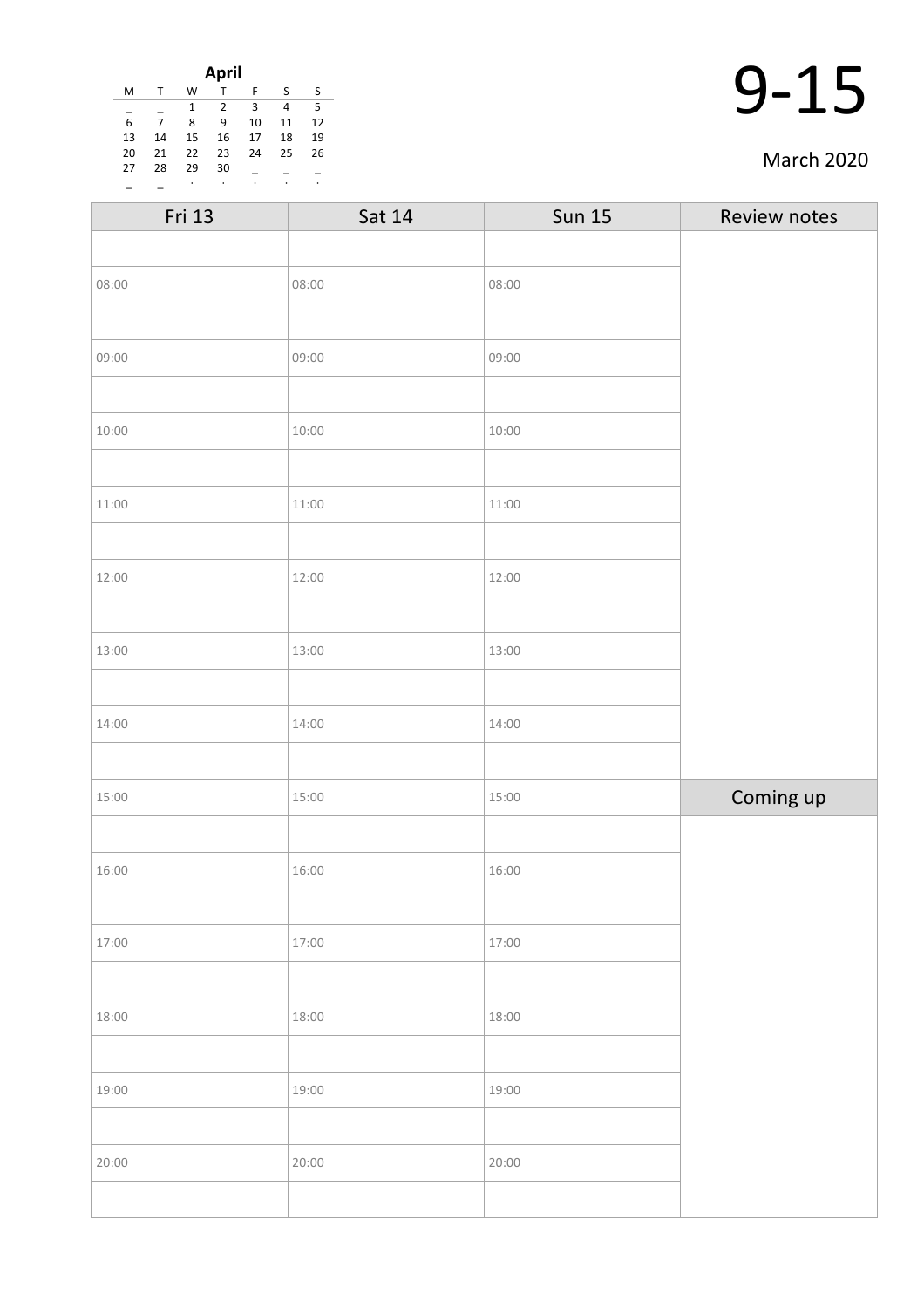### 16-22 This week

| March          |    |    |    |    |    |    |  |
|----------------|----|----|----|----|----|----|--|
| M              | т  | w  |    | F  | S  | S  |  |
|                |    |    |    |    |    | 1  |  |
| $\overline{2}$ | 3  | 4  | 5  | 6  | 7  | 8  |  |
| 9              | 10 | 11 | 12 | 13 | 14 | 15 |  |
| 16             | 17 | 18 | 19 | 20 | 21 | 22 |  |
| 23             | 24 | 25 | 26 | 27 | 28 | 29 |  |
| 30             | 31 | ٠  |    |    |    | ٠  |  |

#### March 2020

| <b>Mon 16</b> | <b>Tue 17</b> | Wed 18 | <b>Thu 19</b> |
|---------------|---------------|--------|---------------|
|               |               |        |               |
| 08:00         | 08:00         | 08:00  | 08:00         |
|               |               |        |               |
| 09:00         | 09:00         | 09:00  | 09:00         |
|               |               |        |               |
| 10:00         | 10:00         | 10:00  | 10:00         |
|               |               |        |               |
| 11:00         | 11:00         | 11:00  | 11:00         |
|               |               |        |               |
| 12:00         | 12:00         | 12:00  | 12:00         |
|               |               |        |               |
| 13:00         | 13:00         | 13:00  | 13:00         |
|               |               |        |               |
| 14:00         | 14:00         | 14:00  | 14:00         |
|               |               |        |               |
| 15:00         | 15:00         | 15:00  | 15:00         |
|               |               |        |               |
| 16:00         | 16:00         | 16:00  | 16:00         |
|               |               |        |               |
| 17:00         | 17:00         | 17:00  | 17:00         |
|               |               |        |               |
| 18:00         | 18:00         | 18:00  | 18:00         |
|               |               |        |               |
| 19:00         | 19:00         | 19:00  | 19:00         |
|               |               |        |               |
| 20:00         | 20:00         | 20:00  | 20:00         |
|               |               |        |               |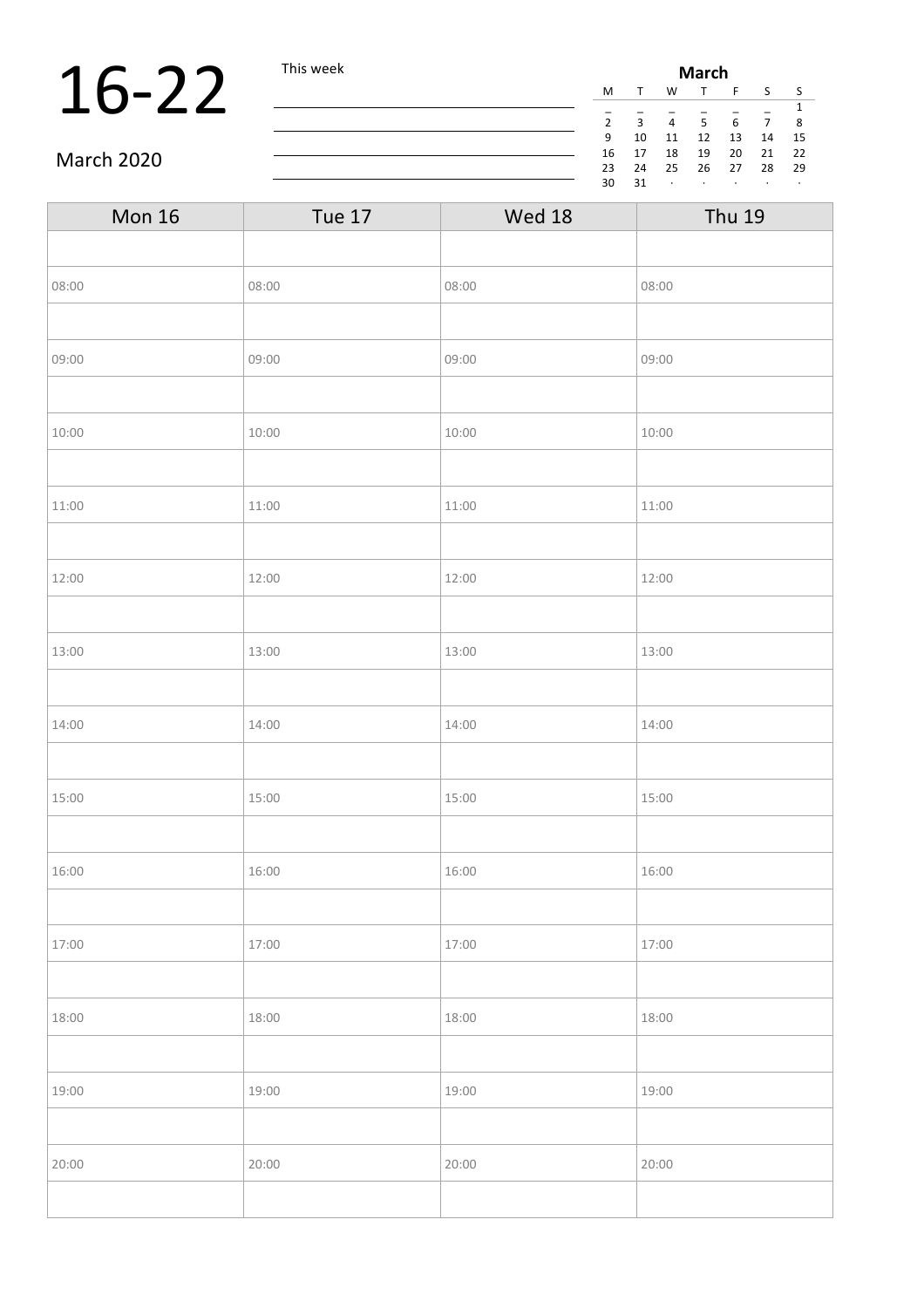| April                              |    |    |    |    |    |    |
|------------------------------------|----|----|----|----|----|----|
| M                                  |    | W  |    | F  | S  | S  |
| 3<br>5<br>$\overline{2}$<br>1<br>4 |    |    |    |    |    |    |
| 6                                  |    | 8  | 9  | 10 | 11 | 12 |
| 13                                 | 14 | 15 | 16 | 17 | 18 | 19 |
| 20                                 | 21 | 22 | 23 | 24 | 25 | 26 |
| 27                                 | 28 | 29 | 30 |    |    |    |
|                                    |    | ٠  | ٠  | ٠  | ٠  | ۰  |

#### March 2020

| <b>Sat 21</b> | <b>Sun 22</b> | Review notes |
|---------------|---------------|--------------|
|               |               |              |
| 08:00         | 08:00         |              |
|               |               |              |
| 09:00         | 09:00         |              |
|               |               |              |
| 10:00         | 10:00         |              |
|               |               |              |
| 11:00         | 11:00         |              |
|               |               |              |
| 12:00         | 12:00         |              |
|               |               |              |
| 13:00         | 13:00         |              |
|               |               |              |
| 14:00         | 14:00         |              |
|               |               |              |
| 15:00         | 15:00         | Coming up    |
|               |               |              |
| 16:00         | 16:00         |              |
|               |               |              |
| 17:00         | 17:00         |              |
|               |               |              |
| 18:00         | 18:00         |              |
|               |               |              |
| 19:00         | 19:00         |              |
|               |               |              |
| 20:00         | 20:00         |              |
|               |               |              |
|               |               |              |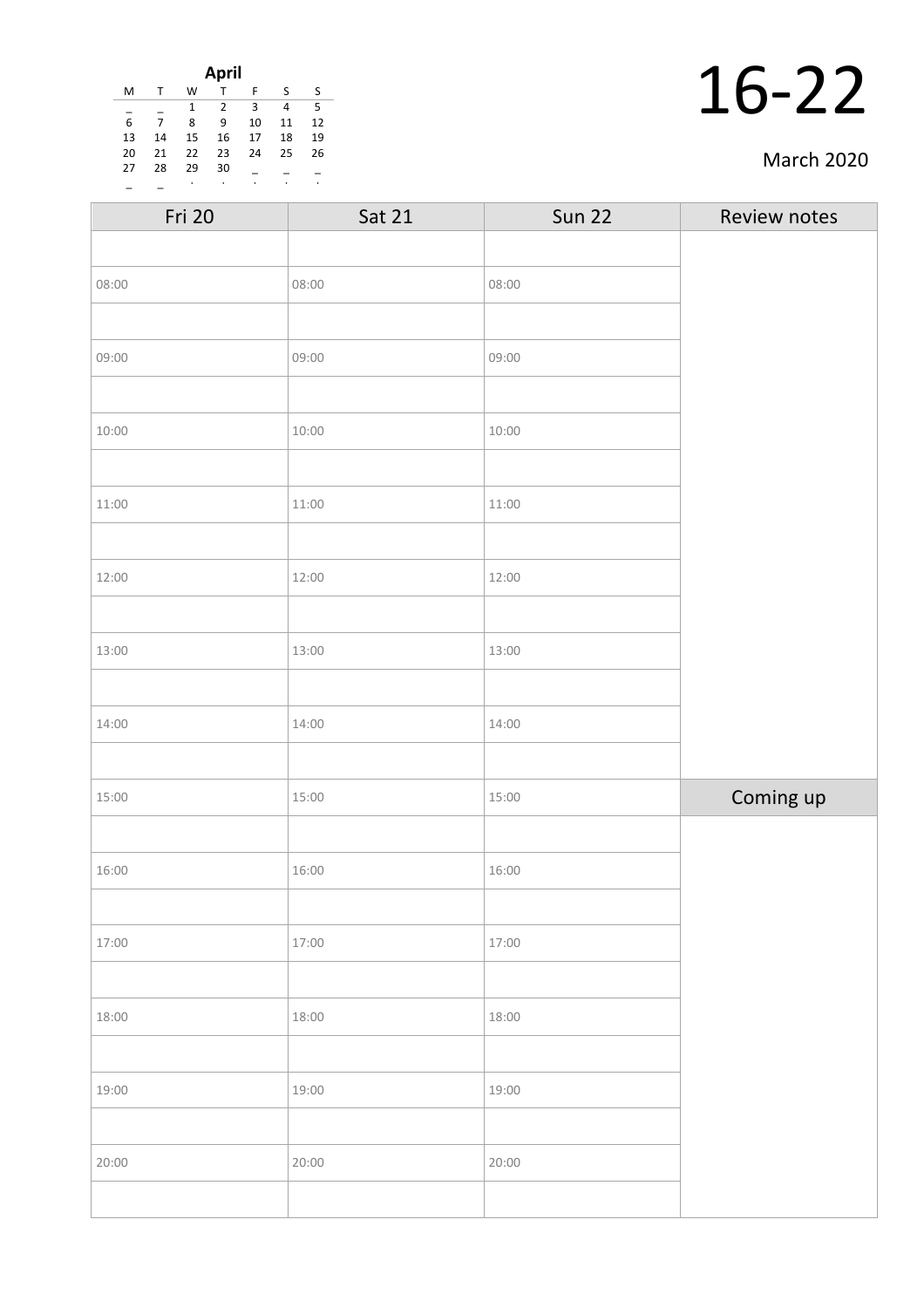### 23-29 This week

| March          |        |    |    |    |    |    |
|----------------|--------|----|----|----|----|----|
| M              | $\tau$ | w  |    | F  | S  | S  |
|                |        |    |    |    |    | 1  |
| $\overline{2}$ | 3      | 4  | 5  | 6  | 7  | 8  |
| 9              | 10     | 11 | 12 | 13 | 14 | 15 |
| 16             | 17     | 18 | 19 | 20 | 21 | 22 |
| 23             | 24     | 25 | 26 | 27 | 28 | 29 |
| 30             | 31     | ٠  |    |    |    | ٠  |

March 2020

| Mon 23 | Tue 24 | Wed 25 | <b>Thu 26</b> |
|--------|--------|--------|---------------|
|        |        |        |               |
| 08:00  | 08:00  | 08:00  | 08:00         |
|        |        |        |               |
| 09:00  | 09:00  | 09:00  | 09:00         |
|        |        |        |               |
| 10:00  | 10:00  | 10:00  | 10:00         |
|        |        |        |               |
| 11:00  | 11:00  | 11:00  | 11:00         |
|        |        |        |               |
| 12:00  | 12:00  | 12:00  | 12:00         |
|        |        |        |               |
| 13:00  | 13:00  | 13:00  | 13:00         |
|        |        |        |               |
| 14:00  | 14:00  | 14:00  | 14:00         |
|        |        |        |               |
| 15:00  | 15:00  | 15:00  | 15:00         |
|        |        |        |               |
| 16:00  | 16:00  | 16:00  | 16:00         |
|        |        |        |               |
| 17:00  | 17:00  | 17:00  | 17:00         |
|        |        |        |               |
| 18:00  | 18:00  | 18:00  | 18:00         |
|        |        |        |               |
| 19:00  | 19:00  | 19:00  | 19:00         |
|        |        |        |               |
| 20:00  | 20:00  | 20:00  | 20:00         |
|        |        |        |               |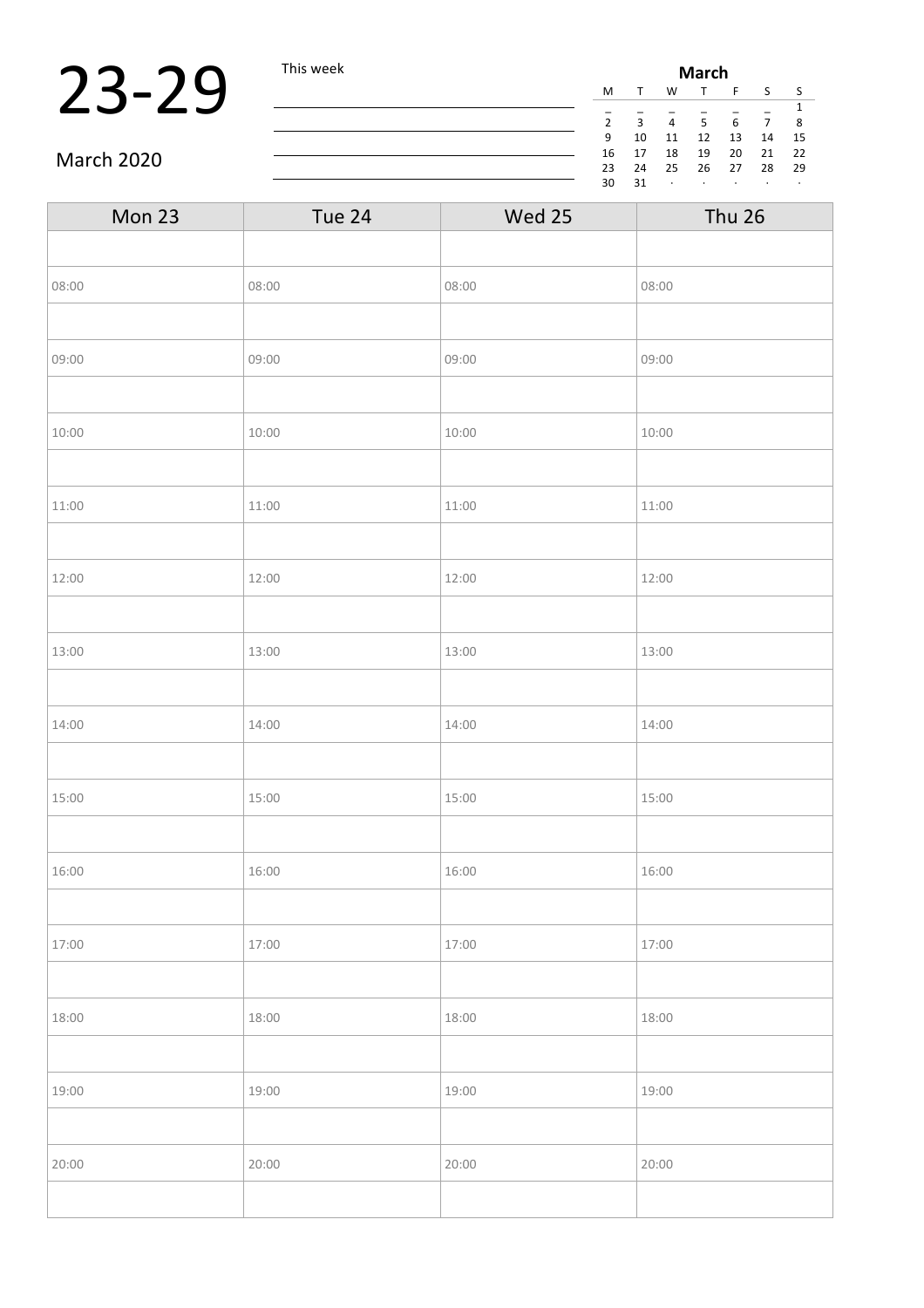| April                              |    |    |    |    |    |    |
|------------------------------------|----|----|----|----|----|----|
| M                                  |    | W  |    | F  | S  | S  |
| 5<br>3<br>$\overline{2}$<br>1<br>4 |    |    |    |    |    |    |
| 6                                  | 7  | 8  | 9  | 10 | 11 | 12 |
| 13                                 | 14 | 15 | 16 | 17 | 18 | 19 |
| 20                                 | 21 | 22 | 23 | 24 | 25 | 26 |
| 27                                 | 28 | 29 | 30 |    |    |    |
|                                    |    | ٠  | ٠  | ٠  | ٠  | ٠  |

| March 2020 |  |
|------------|--|
|------------|--|

| <b>Sat 28</b> | <b>Sun 29</b> | Review notes |
|---------------|---------------|--------------|
|               |               |              |
| 08:00         | 08:00         |              |
|               |               |              |
| 09:00         | 09:00         |              |
|               |               |              |
| 10:00         | 10:00         |              |
|               |               |              |
| 11:00         | 11:00         |              |
|               |               |              |
| 12:00         | 12:00         |              |
|               |               |              |
| 13:00         | 13:00         |              |
|               |               |              |
| 14:00         | 14:00         |              |
|               |               |              |
| 15:00         | 15:00         | Coming up    |
|               |               |              |
| 16:00         | 16:00         |              |
|               |               |              |
| 17:00         | 17:00         |              |
|               |               |              |
| 18:00         | 18:00         |              |
|               |               |              |
| 19:00         | 19:00         |              |
|               |               |              |
| 20:00         | 20:00         |              |
|               |               |              |
|               |               |              |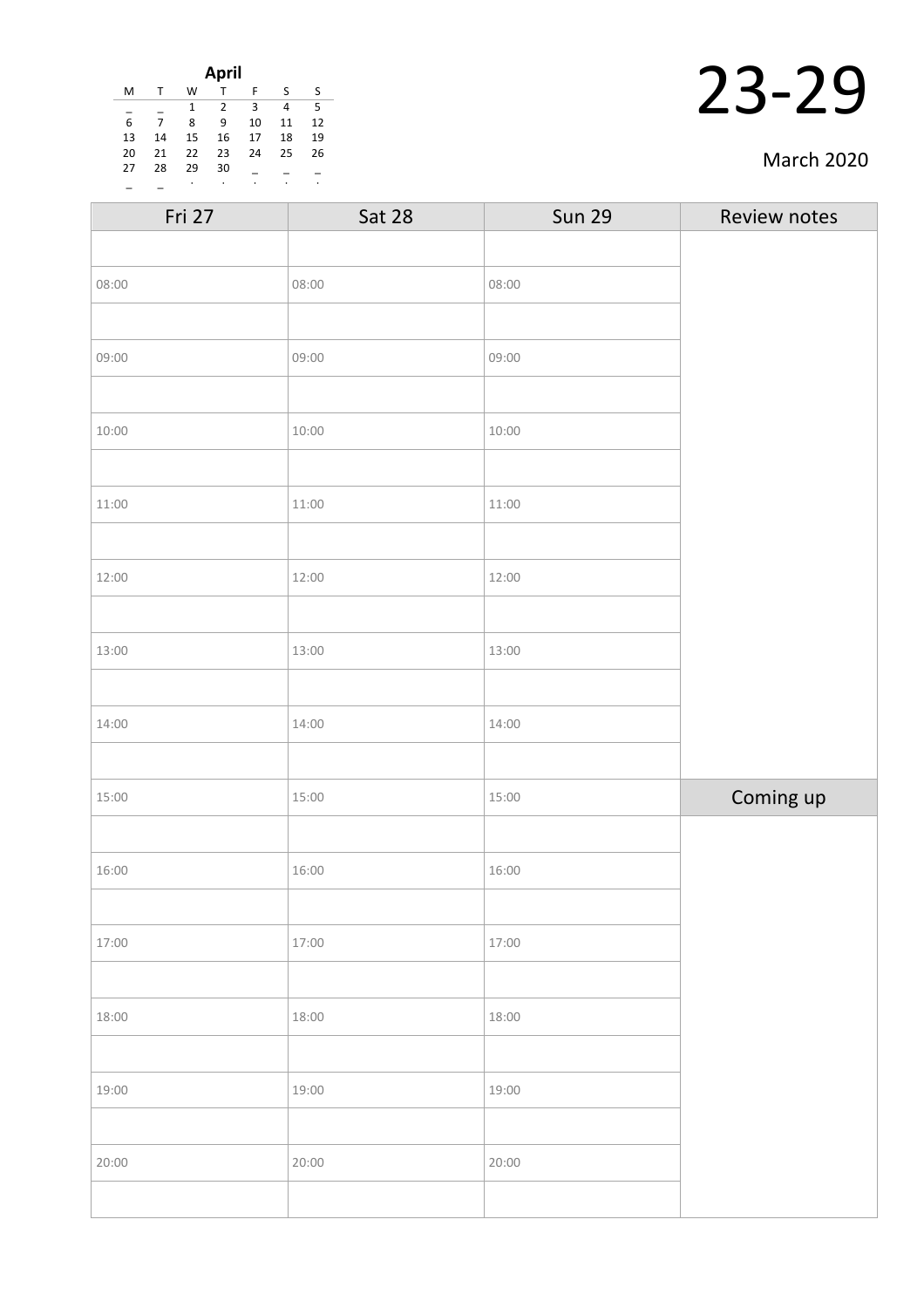# 30-5 This week

March 2020 / April 2020

| <b>March</b>   |    |    |    |    |    |    |
|----------------|----|----|----|----|----|----|
| M              |    | W  |    | F  | S  | S  |
| 1              |    |    |    |    |    |    |
| $\overline{2}$ | 3  | 4  | 5  | 6  | 7  | 8  |
| 9              | 10 | 11 | 12 | 13 | 14 | 15 |
| 16             | 17 | 18 | 19 | 20 | 21 | 22 |
| 23             | 24 | 25 | 26 | 27 | 28 | 29 |
| 30             | 31 | ٠  | ٠  |    | ٠  | ٠  |

| Mon 30 | <b>Tue 31</b> | Wed 1 | Thu 2 |
|--------|---------------|-------|-------|
|        |               |       |       |
| 08:00  | 08:00         | 08:00 | 08:00 |
|        |               |       |       |
| 09:00  | 09:00         | 09:00 | 09:00 |
|        |               |       |       |
| 10:00  | 10:00         | 10:00 | 10:00 |
|        |               |       |       |
| 11:00  | 11:00         | 11:00 | 11:00 |
|        |               |       |       |
| 12:00  | 12:00         | 12:00 | 12:00 |
|        |               |       |       |
| 13:00  | 13:00         | 13:00 | 13:00 |
|        |               |       |       |
| 14:00  | 14:00         | 14:00 | 14:00 |
|        |               |       |       |
| 15:00  | 15:00         | 15:00 | 15:00 |
|        |               |       |       |
| 16:00  | 16:00         | 16:00 | 16:00 |
|        |               |       |       |
| 17:00  | 17:00         | 17:00 | 17:00 |
|        |               |       |       |
| 18:00  | 18:00         | 18:00 | 18:00 |
|        |               |       |       |
| 19:00  | 19:00         | 19:00 | 19:00 |
|        |               |       |       |
| 20:00  | 20:00         | 20:00 | 20:00 |
|        |               |       |       |

<u> 1980 - Johann Barbara, martxa amerikan per</u>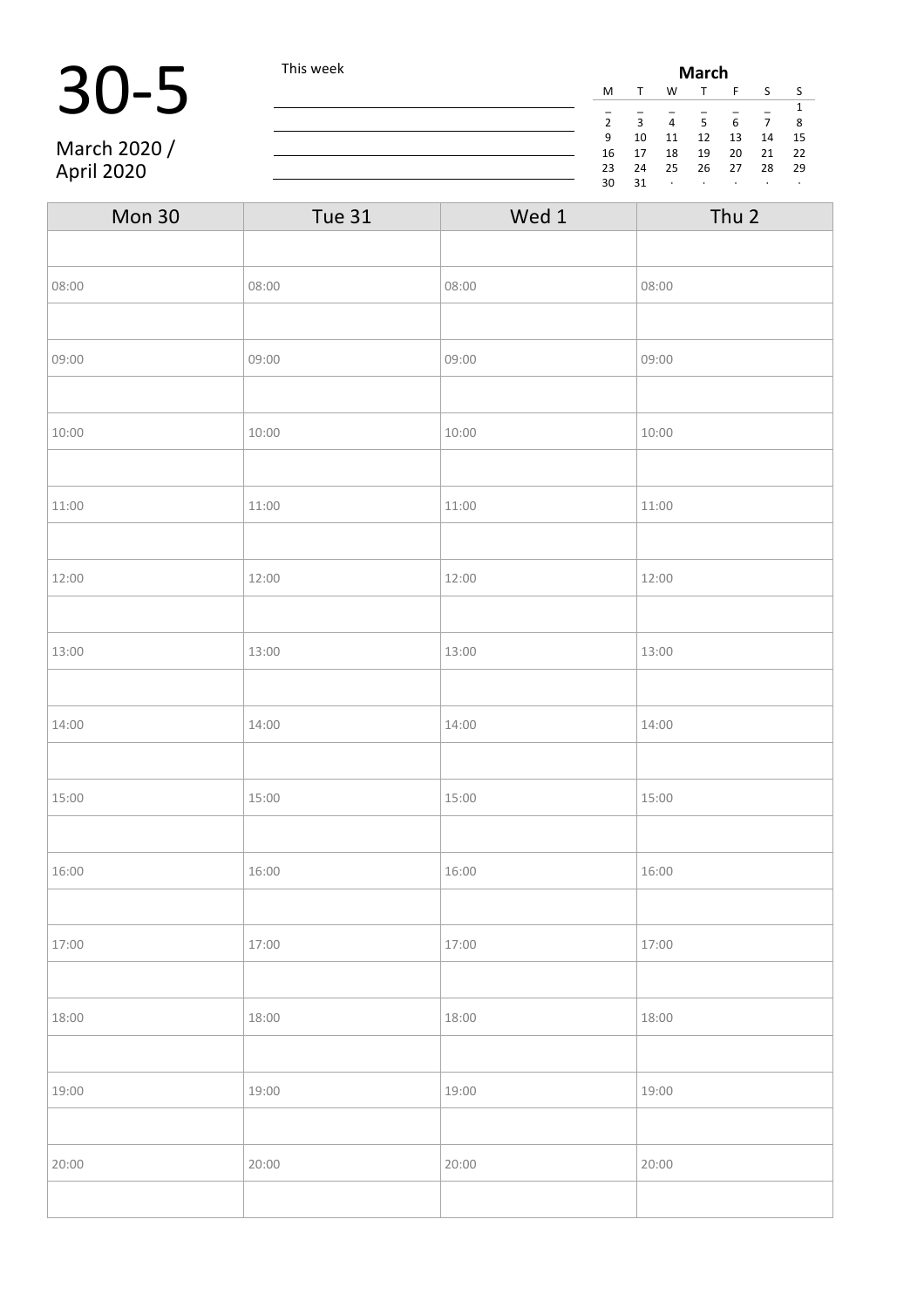| April                 |    |    |    |    |    |    |
|-----------------------|----|----|----|----|----|----|
| M                     |    | W  |    | F  | ς  | S  |
| 5<br>3<br>4<br>2<br>1 |    |    |    |    |    |    |
| 6                     |    | 8  | 9  | 10 | 11 | 12 |
| 13                    | 14 | 15 | 16 | 17 | 18 | 19 |
| 20                    | 21 | 22 | 23 | 24 | 25 | 26 |
| 27                    | 28 | 29 | 30 |    |    |    |
|                       |    |    | ٠  | ٠  | ٠  | ٠  |

| Fri 3 | Sat 4 | Sun 5 | Review notes |
|-------|-------|-------|--------------|
|       |       |       |              |
| 08:00 | 08:00 | 08:00 |              |
|       |       |       |              |
| 09:00 | 09:00 | 09:00 |              |
|       |       |       |              |
| 10:00 | 10:00 | 10:00 |              |
|       |       |       |              |
| 11:00 | 11:00 | 11:00 |              |
|       |       |       |              |
| 12:00 | 12:00 | 12:00 |              |
|       |       |       |              |
| 13:00 | 13:00 | 13:00 |              |
|       |       |       |              |
| 14:00 | 14:00 | 14:00 |              |
|       |       |       |              |
| 15:00 | 15:00 | 15:00 | Coming up    |
|       |       |       |              |
| 16:00 | 16:00 | 16:00 |              |
|       |       |       |              |
| 17:00 | 17:00 | 17:00 |              |
|       |       |       |              |
| 18:00 | 18:00 | 18:00 |              |
|       |       |       |              |
| 19:00 | 19:00 | 19:00 |              |
|       |       |       |              |
| 20:00 | 20:00 | 20:00 |              |
|       |       |       |              |

March 2020 / April 2020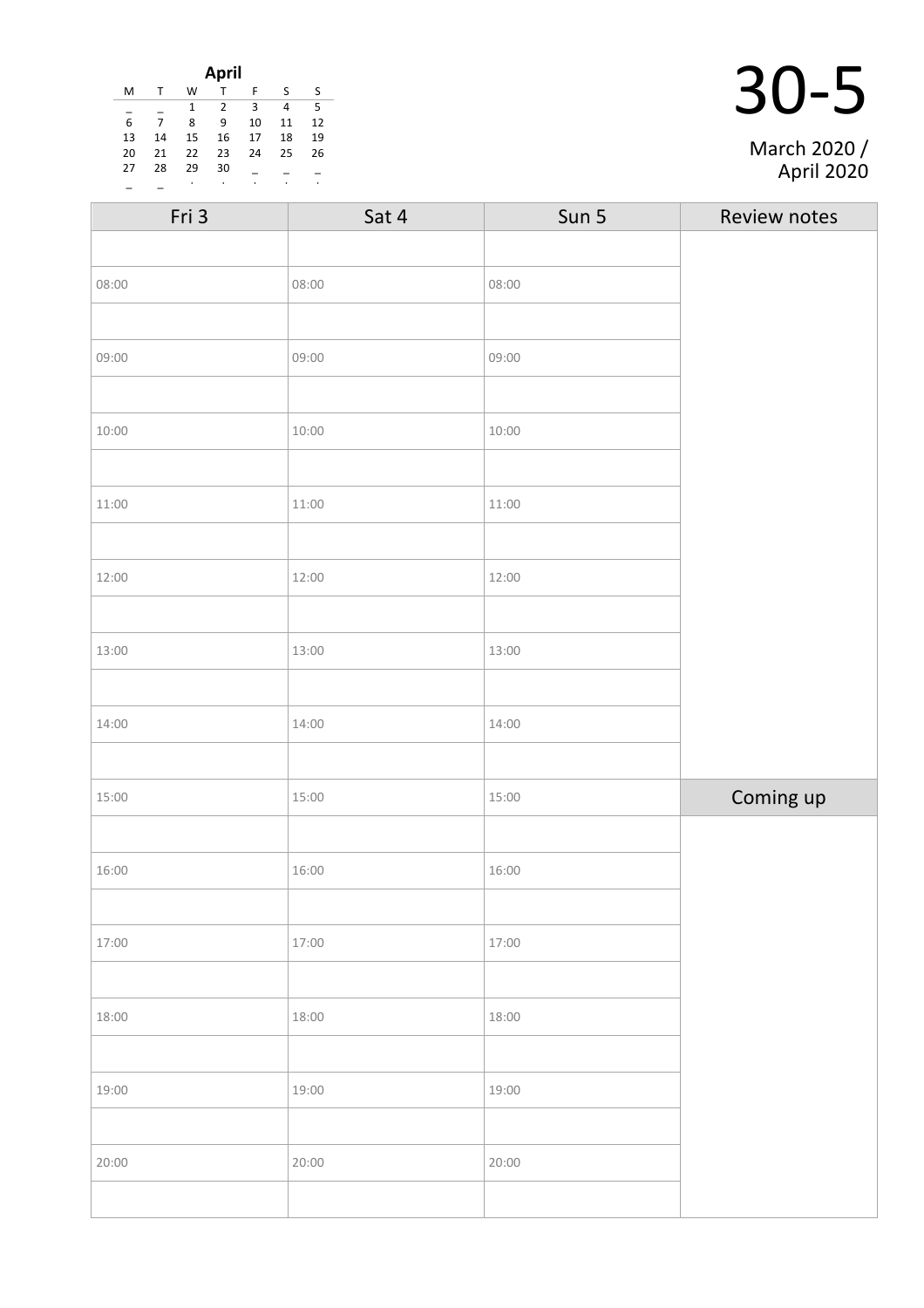#### 6-12 This week **April**<br>  $\frac{M T W T}{\frac{1}{6} - \frac{1}{7} - \frac{2}{8} - \frac{2}{9}}$

| Aprıl |    |    |    |    |    |    |  |
|-------|----|----|----|----|----|----|--|
| M     |    | W  |    | F  | S  | S  |  |
|       |    | 1  | 2  | 3  | 4  | 5  |  |
| 6     |    | 8  | 9  | 10 | 11 | 12 |  |
| 13    | 14 | 15 | 16 | 17 | 18 | 19 |  |
| 20    | 21 | 22 | 23 | 24 | 25 | 26 |  |
| 27    | 28 | 29 | 30 |    |    |    |  |
|       |    | ٠  | ٠  |    |    | ٠  |  |
|       |    |    |    |    |    |    |  |

April 2020

| Mon 6 | Tue 7 | Wed 8 | Thu 9 |
|-------|-------|-------|-------|
|       |       |       |       |
| 08:00 | 08:00 | 08:00 | 08:00 |
|       |       |       |       |
| 09:00 | 09:00 | 09:00 | 09:00 |
|       |       |       |       |
| 10:00 | 10:00 | 10:00 | 10:00 |
|       |       |       |       |
| 11:00 | 11:00 | 11:00 | 11:00 |
|       |       |       |       |
| 12:00 | 12:00 | 12:00 | 12:00 |
|       |       |       |       |
| 13:00 | 13:00 | 13:00 | 13:00 |
|       |       |       |       |
| 14:00 | 14:00 | 14:00 | 14:00 |
|       |       |       |       |
| 15:00 | 15:00 | 15:00 | 15:00 |
|       |       |       |       |
| 16:00 | 16:00 | 16:00 | 16:00 |
|       |       |       |       |
| 17:00 | 17:00 | 17:00 | 17:00 |
|       |       |       |       |
| 18:00 | 18:00 | 18:00 | 18:00 |
|       |       |       |       |
| 19:00 | 19:00 | 19:00 | 19:00 |
|       |       |       |       |
| 20:00 | 20:00 | 20:00 | 20:00 |
|       |       |       |       |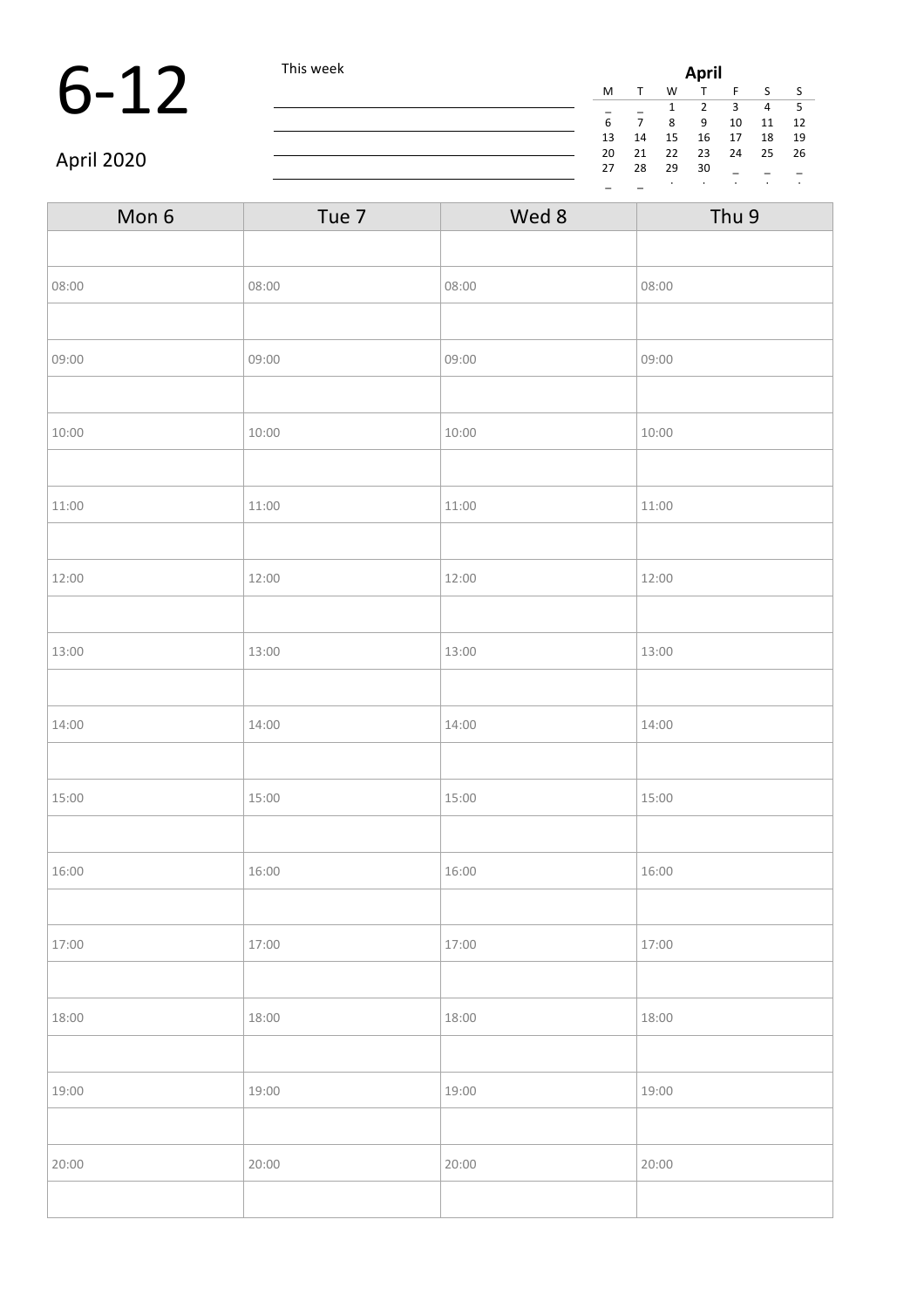| May |    |    |    |    |                |    |
|-----|----|----|----|----|----------------|----|
| M   | т  | W  |    | F  | S              | S  |
|     |    |    |    | 1  | $\overline{2}$ | 3  |
| 4   | 5  | 6  | 7  | 8  | 9              | 10 |
| 11  | 12 | 13 | 14 | 15 | 16             | 17 |
| 18  | 19 | 20 | 21 | 22 | 23             | 24 |
| 25  | 26 | 27 | 28 | 29 | 30             | 31 |
|     |    | ٠  |    |    |                | ٠  |

| Fri 10 | Sat 11 | <b>Sun 12</b> | Review notes |
|--------|--------|---------------|--------------|
|        |        |               |              |
| 08:00  | 08:00  | 08:00         |              |
|        |        |               |              |
| 09:00  | 09:00  | 09:00         |              |
|        |        |               |              |
| 10:00  | 10:00  | 10:00         |              |
|        |        |               |              |
| 11:00  | 11:00  | 11:00         |              |
|        |        |               |              |
| 12:00  | 12:00  | 12:00         |              |
|        |        |               |              |
| 13:00  | 13:00  | 13:00         |              |
|        |        |               |              |
| 14:00  | 14:00  | 14:00         |              |
|        |        |               |              |
| 15:00  | 15:00  | 15:00         | Coming up    |
|        |        |               |              |
| 16:00  | 16:00  | 16:00         |              |
|        |        |               |              |
| 17:00  | 17:00  | 17:00         |              |
|        |        |               |              |
| 18:00  | 18:00  | 18:00         |              |
|        |        |               |              |
| 19:00  | 19:00  | 19:00         |              |
|        |        |               |              |
| 20:00  | 20:00  | 20:00         |              |
|        |        |               |              |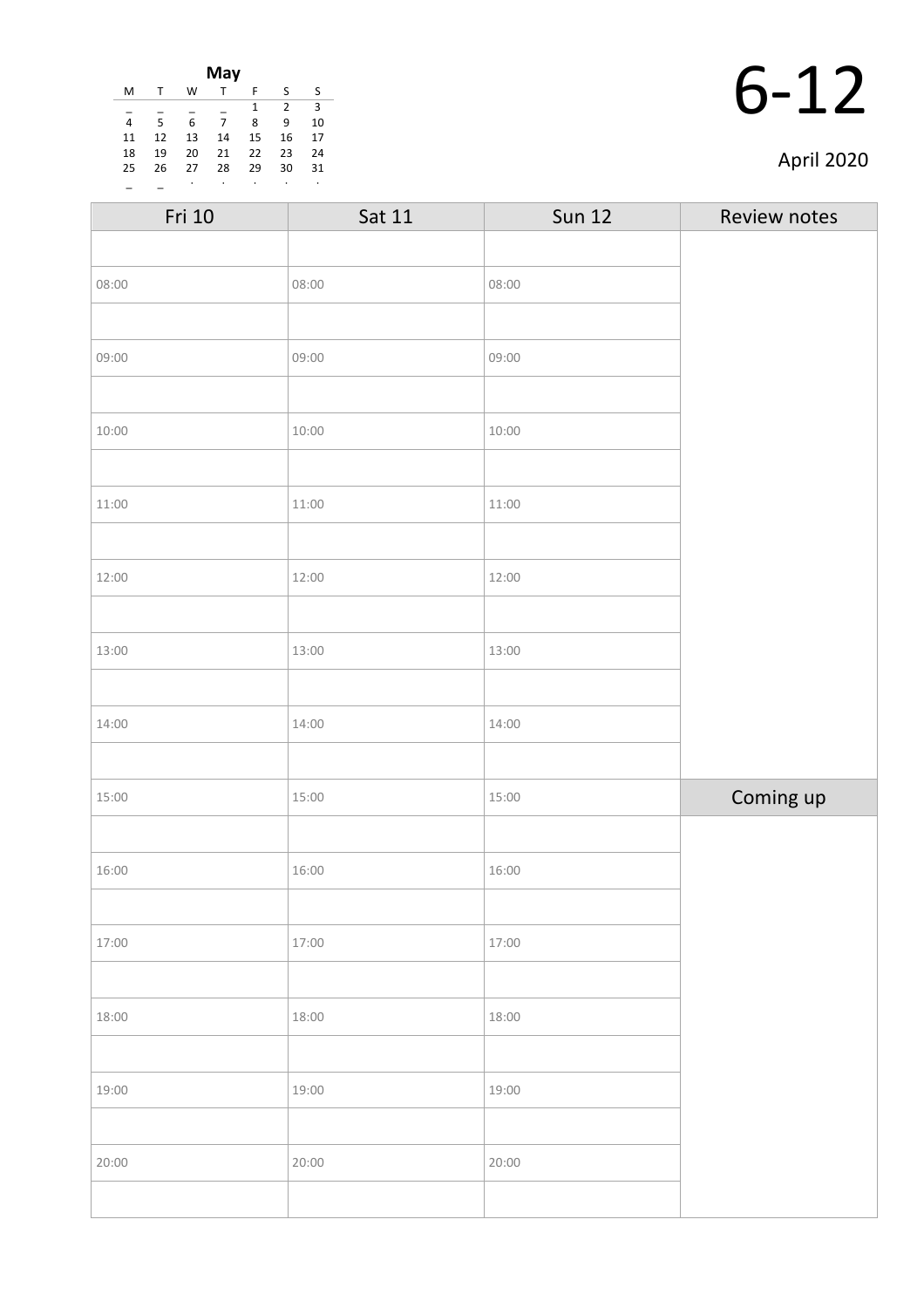### **13-19** This week **April**

| April |    |    |    |    |    |    |  |
|-------|----|----|----|----|----|----|--|
| M     |    | W  |    | F  | S  | S  |  |
|       |    | 1  | 2  | 3  | 4  | 5  |  |
| 6     |    | 8  | 9  | 10 | 11 | 12 |  |
| 13    | 14 | 15 | 16 | 17 | 18 | 19 |  |
| 20    | 21 | 22 | 23 | 24 | 25 | 26 |  |
| 27    | 28 | 29 | 30 |    |    |    |  |
|       |    | ٠  |    |    | ٠  | ٠  |  |

April 2020

| <b>Mon 13</b> | <b>Tue 14</b> | <b>Wed 15</b> | <b>Thu 16</b> |
|---------------|---------------|---------------|---------------|
|               |               |               |               |
| 08:00         | 08:00         | 08:00         | 08:00         |
|               |               |               |               |
| 09:00         | 09:00         | 09:00         | 09:00         |
|               |               |               |               |
| 10:00         | 10:00         | 10:00         | 10:00         |
|               |               |               |               |
| 11:00         | 11:00         | 11:00         | 11:00         |
|               |               |               |               |
| 12:00         | 12:00         | 12:00         | 12:00         |
|               |               |               |               |
| 13:00         | 13:00         | 13:00         | 13:00         |
|               |               |               |               |
| 14:00         | 14:00         | 14:00         | 14:00         |
|               |               |               |               |
| 15:00         | 15:00         | 15:00         | 15:00         |
|               |               |               |               |
| 16:00         | 16:00         | 16:00         | 16:00         |
|               |               |               |               |
| 17:00         | 17:00         | 17:00         | 17:00         |
|               |               |               |               |
| 18:00         | 18:00         | 18:00         | 18:00         |
|               |               |               |               |
| 19:00         | 19:00         | 19:00         | 19:00         |
|               |               |               |               |
| 20:00         | 20:00         | 20:00         | 20:00         |
|               |               |               |               |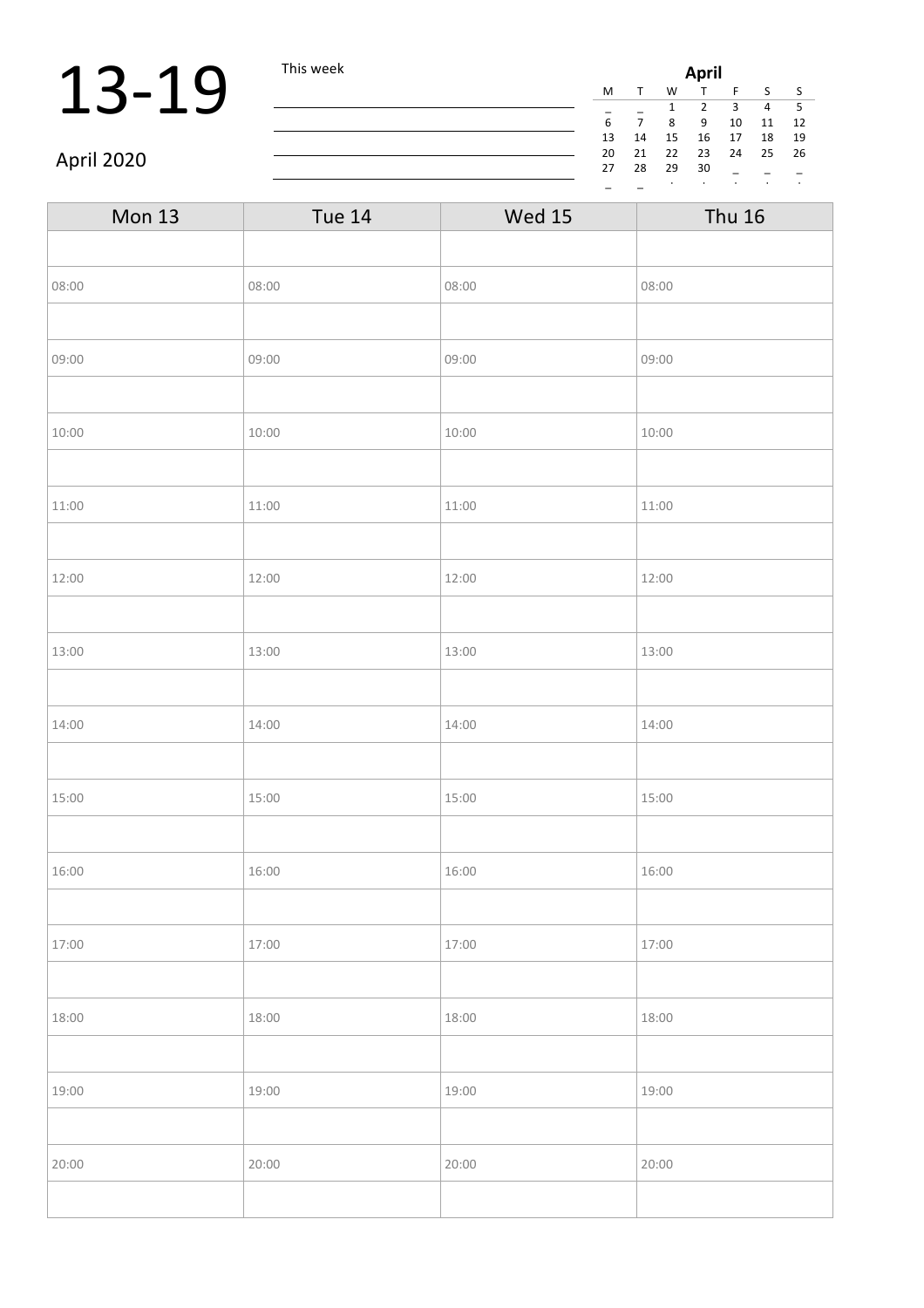| April 2020 |  |
|------------|--|
|------------|--|

| May |    |    |    |    |                |    |
|-----|----|----|----|----|----------------|----|
| M   | т  | W  | т  | F  | S              | S  |
|     |    |    |    | 1  | $\overline{2}$ | 3  |
| 4   | 5  | 6  | 7  | 8  | 9              | 10 |
| 11  | 12 | 13 | 14 | 15 | 16             | 17 |
| 18  | 19 | 20 | 21 | 22 | 23             | 24 |
| 25  | 26 | 27 | 28 | 29 | 30             | 31 |
|     |    | ٠  |    | ٠  | ٠              | ٠  |

| Fri 17 | <b>Sat 18</b> | <b>Sun 19</b> | Review notes |
|--------|---------------|---------------|--------------|
|        |               |               |              |
| 08:00  | 08:00         | 08:00         |              |
|        |               |               |              |
| 09:00  | 09:00         | 09:00         |              |
|        |               |               |              |
| 10:00  | 10:00         | 10:00         |              |
|        |               |               |              |
| 11:00  | 11:00         | 11:00         |              |
|        |               |               |              |
| 12:00  | 12:00         | 12:00         |              |
|        |               |               |              |
| 13:00  | 13:00         | 13:00         |              |
|        |               |               |              |
| 14:00  | 14:00         | 14:00         |              |
|        |               |               |              |
| 15:00  | 15:00         | 15:00         | Coming up    |
|        |               |               |              |
| 16:00  | 16:00         | 16:00         |              |
|        |               |               |              |
| 17:00  | 17:00         | 17:00         |              |
|        |               |               |              |
| 18:00  | 18:00         | 18:00         |              |
|        |               |               |              |
| 19:00  | 19:00         | 19:00         |              |
|        |               |               |              |
| 20:00  | 20:00         | 20:00         |              |
|        |               |               |              |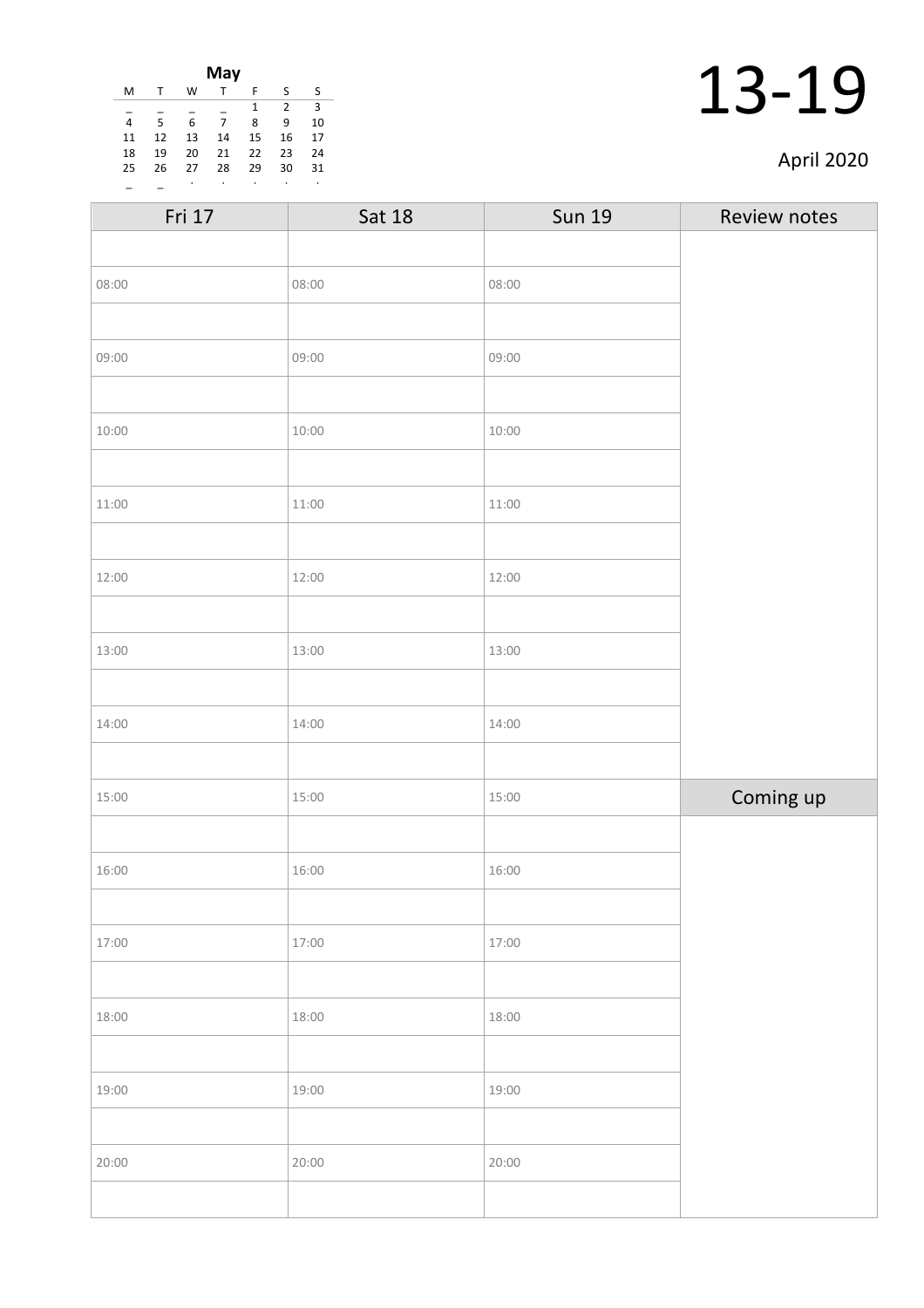### **20-26** This week **April**

| April |    |    |    |    |    |    |  |
|-------|----|----|----|----|----|----|--|
| M     | T  | W  |    | F  | S  | S  |  |
|       |    | 1  | 2  | 3  | 4  | 5  |  |
| 6     |    | 8  | 9  | 10 | 11 | 12 |  |
| 13    | 14 | 15 | 16 | 17 | 18 | 19 |  |
| 20    | 21 | 22 | 23 | 24 | 25 | 26 |  |
| 27    | 28 | 29 | 30 |    |    |    |  |
|       |    |    |    |    | ٠  | ٠  |  |

April 2020

| Mon 20 | <b>Tue 21</b> | Wed 22 | <b>Thu 23</b> |
|--------|---------------|--------|---------------|
|        |               |        |               |
| 08:00  | 08:00         | 08:00  | 08:00         |
|        |               |        |               |
| 09:00  | 09:00         | 09:00  | 09:00         |
|        |               |        |               |
| 10:00  | 10:00         | 10:00  | 10:00         |
|        |               |        |               |
| 11:00  | 11:00         | 11:00  | 11:00         |
|        |               |        |               |
| 12:00  | 12:00         | 12:00  | 12:00         |
|        |               |        |               |
| 13:00  | 13:00         | 13:00  | 13:00         |
|        |               |        |               |
| 14:00  | 14:00         | 14:00  | 14:00         |
|        |               |        |               |
| 15:00  | 15:00         | 15:00  | 15:00         |
|        |               |        |               |
| 16:00  | 16:00         | 16:00  | 16:00         |
|        |               |        |               |
| 17:00  | 17:00         | 17:00  | 17:00         |
|        |               |        |               |
| 18:00  | 18:00         | 18:00  | 18:00         |
|        |               |        |               |
| 19:00  | 19:00         | 19:00  | 19:00         |
|        |               |        |               |
| 20:00  | 20:00         | 20:00  | 20:00         |
|        |               |        |               |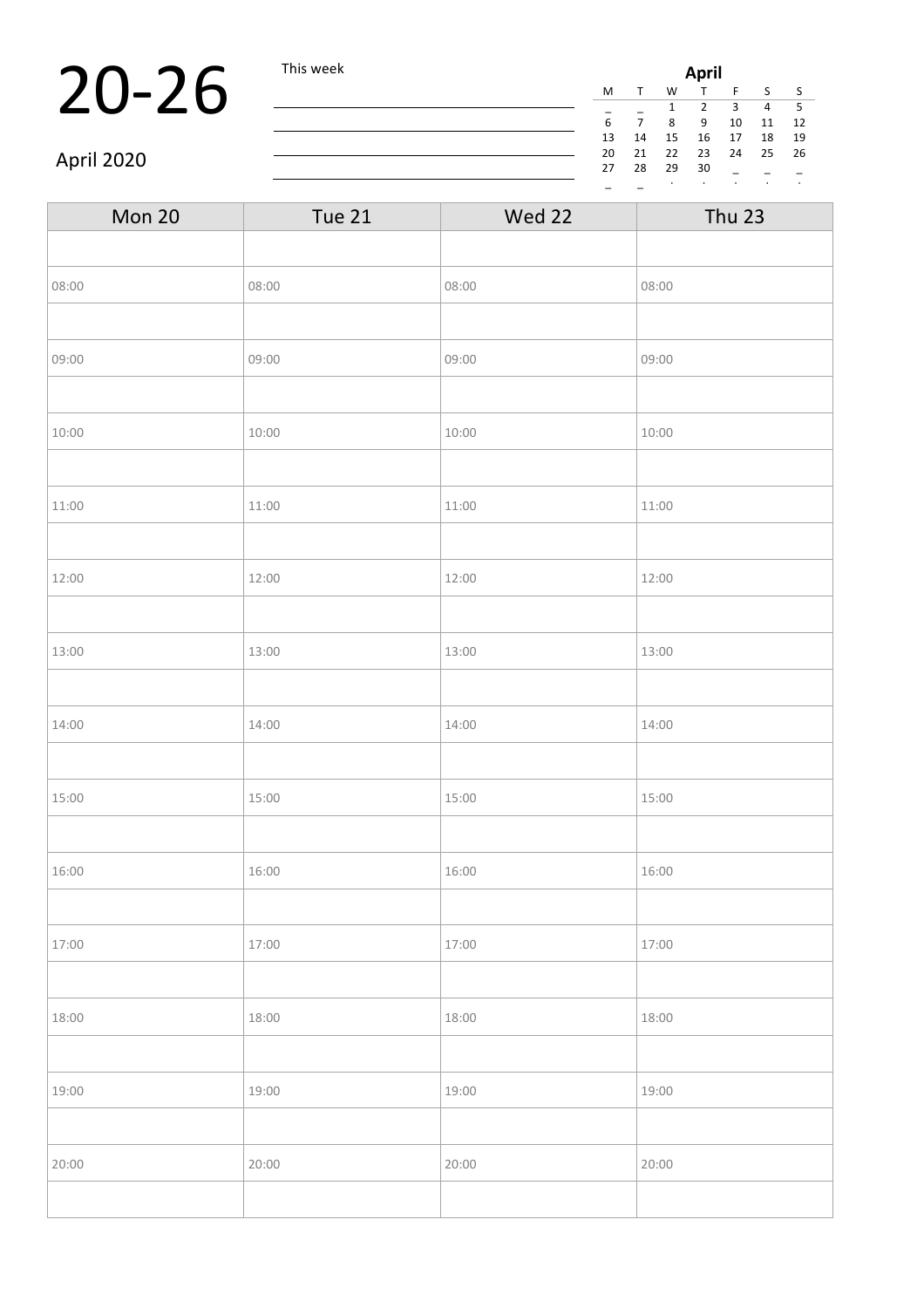| May |    |    |    |    |                |    |
|-----|----|----|----|----|----------------|----|
| M   |    | W  |    | F  | S              | S  |
|     |    |    |    | 1  | $\overline{2}$ | 3  |
| 4   | 5  | 6  | 7  | 8  | 9              | 10 |
| 11  | 12 | 13 | 14 | 15 | 16             | 17 |
| 18  | 19 | 20 | 21 | 22 | 23             | 24 |
| 25  | 26 | 27 | 28 | 29 | 30             | 31 |
|     |    |    |    | ٠  |                | ٠  |

| April 2020 |
|------------|
|------------|

| <b>Sat 25</b> | <b>Sun 26</b> | Review notes |
|---------------|---------------|--------------|
|               |               |              |
| 08:00         | 08:00         |              |
|               |               |              |
| 09:00         | 09:00         |              |
|               |               |              |
| 10:00         | 10:00         |              |
|               |               |              |
| 11:00         | 11:00         |              |
|               |               |              |
| 12:00         | 12:00         |              |
|               |               |              |
| 13:00         | 13:00         |              |
|               |               |              |
| 14:00         | 14:00         |              |
|               |               |              |
| 15:00         | 15:00         | Coming up    |
|               |               |              |
| 16:00         | 16:00         |              |
|               |               |              |
| 17:00         | 17:00         |              |
|               |               |              |
| 18:00         | 18:00         |              |
|               |               |              |
| 19:00         | 19:00         |              |
|               |               |              |
| 20:00         | 20:00         |              |
|               |               |              |
|               |               |              |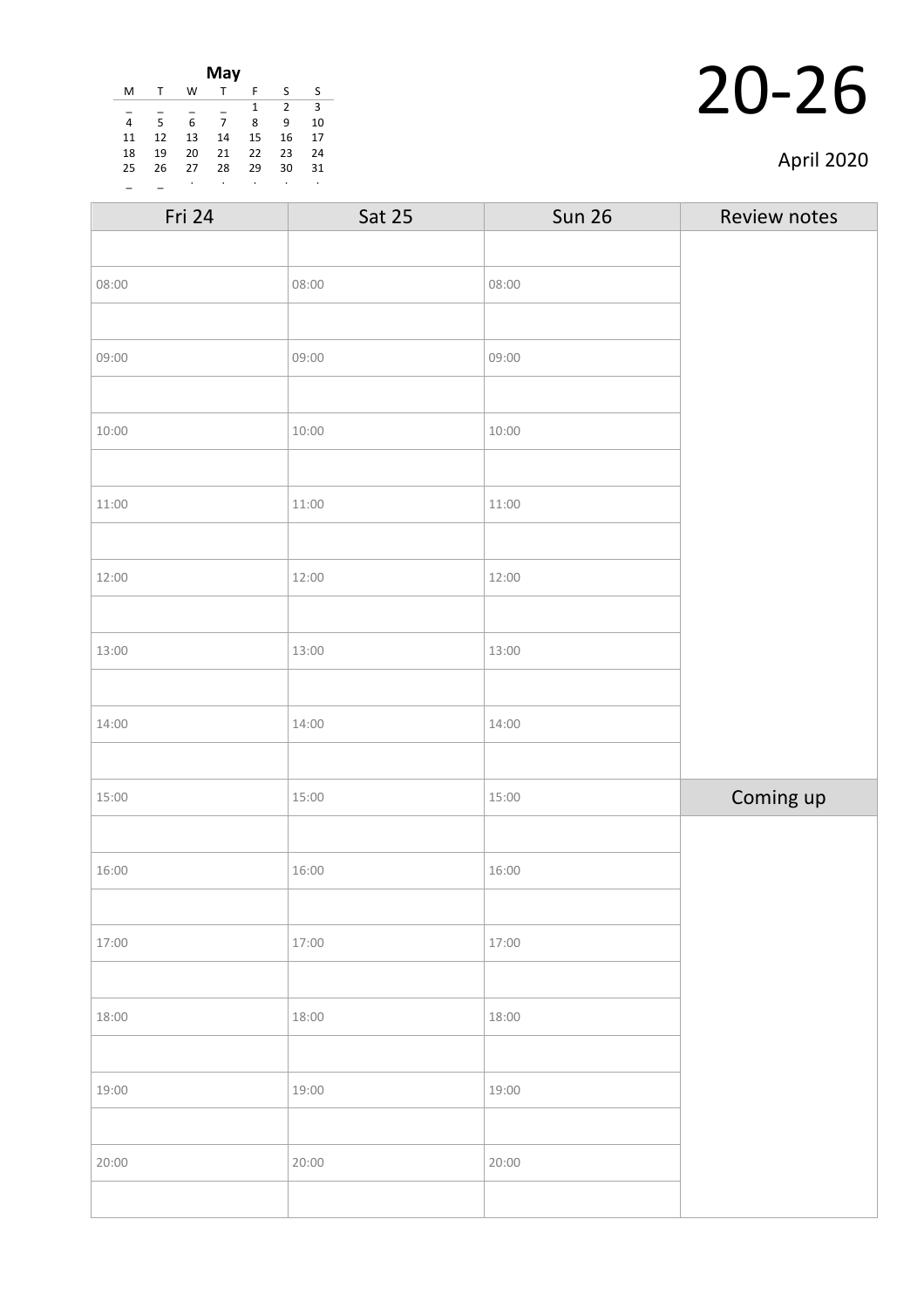### 27-3 This week

April 2020 / May 2020

| April |    |    |    |    |    |    |    |
|-------|----|----|----|----|----|----|----|
|       | M  |    | W  |    | F  | S  | S  |
|       |    |    | 1  | 2  | 3  | 4  | 5  |
|       | 6  |    | 8  | 9  | 10 | 11 | 12 |
|       | 13 | 14 | 15 | 16 | 17 | 18 | 19 |
|       | 20 | 21 | 22 | 23 | 24 | 25 | 26 |
|       | 27 | 28 | 29 | 30 |    |    |    |
|       |    |    | ٠  | ٠  | ٠  | ٠  | ٠  |

| Mon 27 | Tue 28 | Wed 29 | <b>Thu 30</b> |
|--------|--------|--------|---------------|
|        |        |        |               |
| 08:00  | 08:00  | 08:00  | 08:00         |
|        |        |        |               |
| 09:00  | 09:00  | 09:00  | 09:00         |
|        |        |        |               |
| 10:00  | 10:00  | 10:00  | 10:00         |
|        |        |        |               |
| 11:00  | 11:00  | 11:00  | 11:00         |
|        |        |        |               |
| 12:00  | 12:00  | 12:00  | 12:00         |
|        |        |        |               |
| 13:00  | 13:00  | 13:00  | 13:00         |
|        |        |        |               |
| 14:00  | 14:00  | 14:00  | 14:00         |
|        |        |        |               |
| 15:00  | 15:00  | 15:00  | 15:00         |
|        |        |        |               |
| 16:00  | 16:00  | 16:00  | 16:00         |
|        |        |        |               |
| 17:00  | 17:00  | 17:00  | 17:00         |
|        |        |        |               |
| 18:00  | 18:00  | 18:00  | 18:00         |
|        |        |        |               |
| 19:00  | 19:00  | 19:00  | 19:00         |
|        |        |        |               |
| 20:00  | 20:00  | 20:00  | 20:00         |
|        |        |        |               |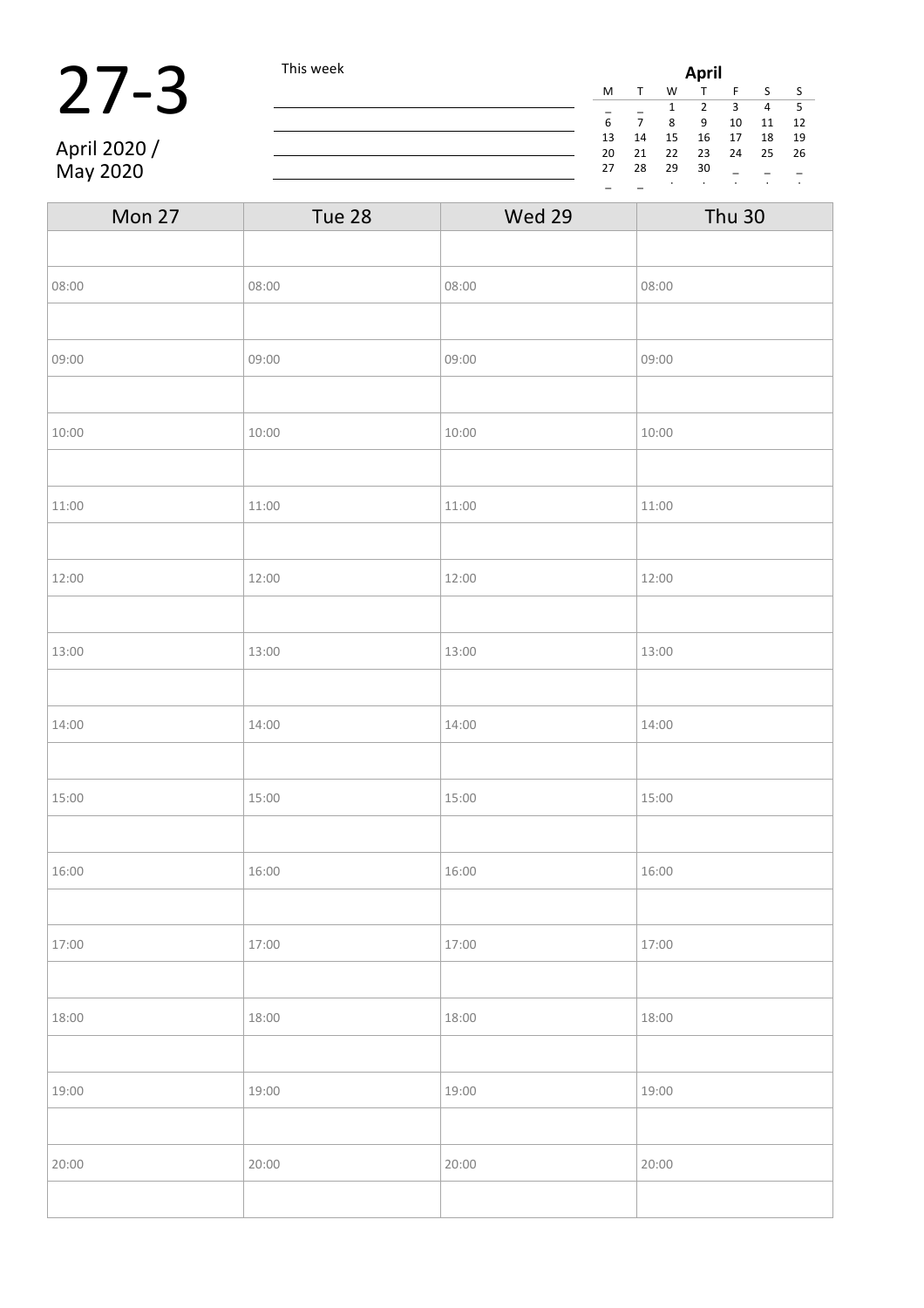| May |    |    |    |    |    |    |
|-----|----|----|----|----|----|----|
| M   |    | W  |    | F  | ς  | S  |
|     |    |    |    | 1  | 2  | 3  |
| 4   | 5  | 6  | 7  | 8  | 9  | 10 |
| 11  | 12 | 13 | 14 | 15 | 16 | 17 |
| 18  | 19 | 20 | 21 | 22 | 23 | 24 |
| 25  | 26 | 27 | 28 | 29 | 30 | 31 |
|     |    |    |    | ٠  |    | ٠  |

| Fri 1 | Sat 2 | Sun 3 | Review notes |
|-------|-------|-------|--------------|
|       |       |       |              |
| 08:00 | 08:00 | 08:00 |              |
|       |       |       |              |
| 09:00 | 09:00 | 09:00 |              |
|       |       |       |              |
| 10:00 | 10:00 | 10:00 |              |
|       |       |       |              |
| 11:00 | 11:00 | 11:00 |              |
|       |       |       |              |
| 12:00 | 12:00 | 12:00 |              |
|       |       |       |              |
| 13:00 | 13:00 | 13:00 |              |
|       |       |       |              |
| 14:00 | 14:00 | 14:00 |              |
|       |       |       |              |
| 15:00 | 15:00 | 15:00 | Coming up    |
|       |       |       |              |
| 16:00 | 16:00 | 16:00 |              |
|       |       |       |              |
| 17:00 | 17:00 | 17:00 |              |
|       |       |       |              |
| 18:00 | 18:00 | 18:00 |              |
|       |       |       |              |
| 19:00 | 19:00 | 19:00 |              |
|       |       |       |              |
| 20:00 | 20:00 | 20:00 |              |
|       |       |       |              |

27-3 April 2020 /

May 2020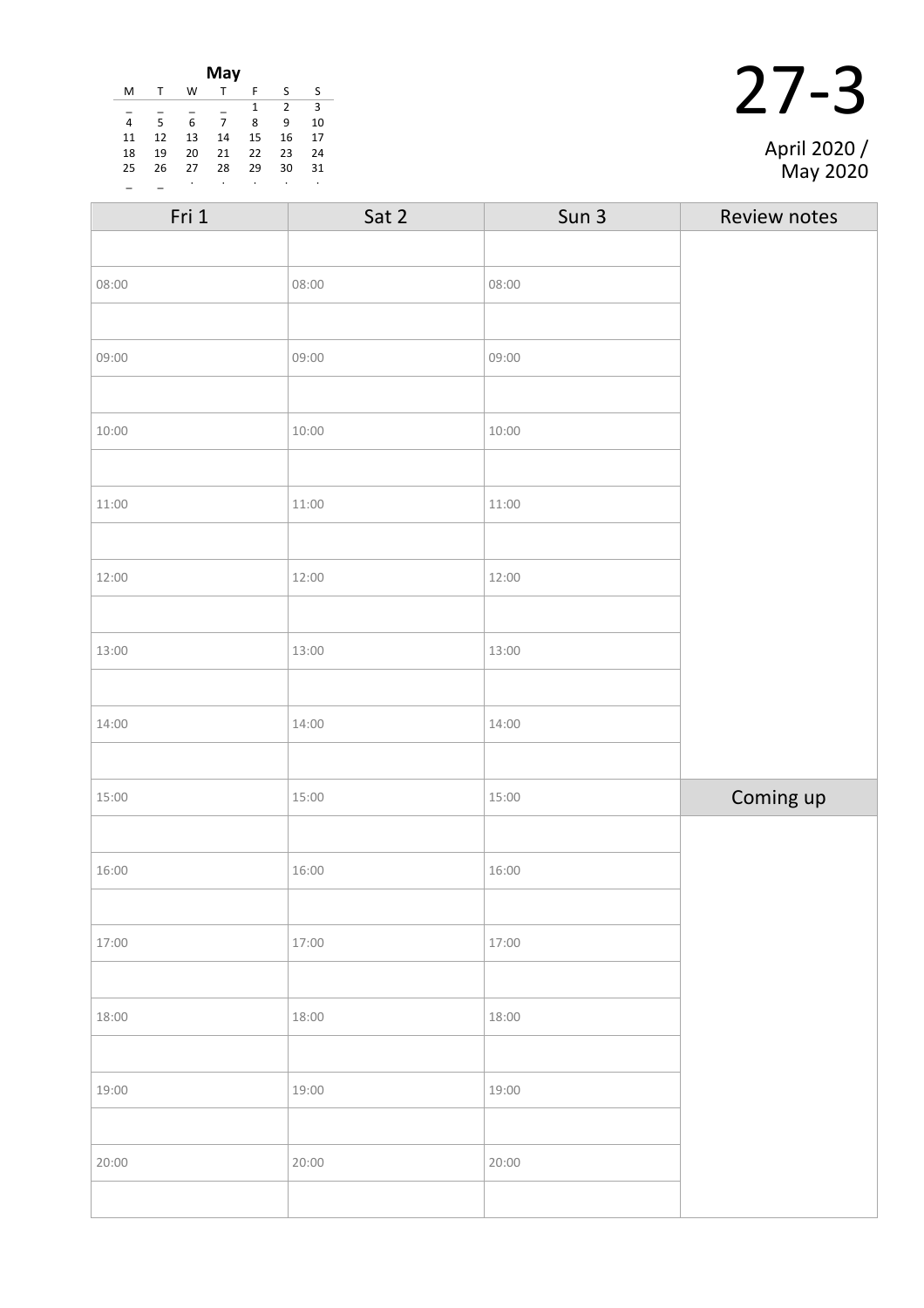## $4-10$  This week May 1

| May |    |    |    |    |    |    |
|-----|----|----|----|----|----|----|
| M   |    | W  |    | F  | S  | S  |
|     |    |    |    | 1  | 2  | 3  |
| 4   | 5  | 6  | 7  | 8  | 9  | 10 |
| 11  | 12 | 13 | 14 | 15 | 16 | 17 |
| 18  | 19 | 20 | 21 | 22 | 23 | 24 |
| 25  | 26 | 27 | 28 | 29 | 30 | 31 |
|     |    |    |    |    |    | ٠  |

May 2020

| Tue 5 | Wed 6 | Thu <sub>7</sub> |
|-------|-------|------------------|
|       |       |                  |
| 08:00 | 08:00 | 08:00            |
|       |       |                  |
| 09:00 | 09:00 | 09:00            |
|       |       |                  |
| 10:00 | 10:00 | 10:00            |
|       |       |                  |
| 11:00 | 11:00 | 11:00            |
|       |       |                  |
| 12:00 | 12:00 | 12:00            |
|       |       |                  |
| 13:00 | 13:00 | 13:00            |
|       |       |                  |
| 14:00 | 14:00 | 14:00            |
|       |       |                  |
| 15:00 | 15:00 | 15:00            |
|       |       |                  |
| 16:00 | 16:00 | 16:00            |
|       |       |                  |
| 17:00 | 17:00 | 17:00            |
|       |       |                  |
| 18:00 | 18:00 | 18:00            |
|       |       |                  |
| 19:00 | 19:00 | 19:00            |
|       |       |                  |
| 20:00 | 20:00 | 20:00            |
|       |       |                  |
|       |       |                  |

<u> 1980 - Johann Barbara, martxa amerikan per</u>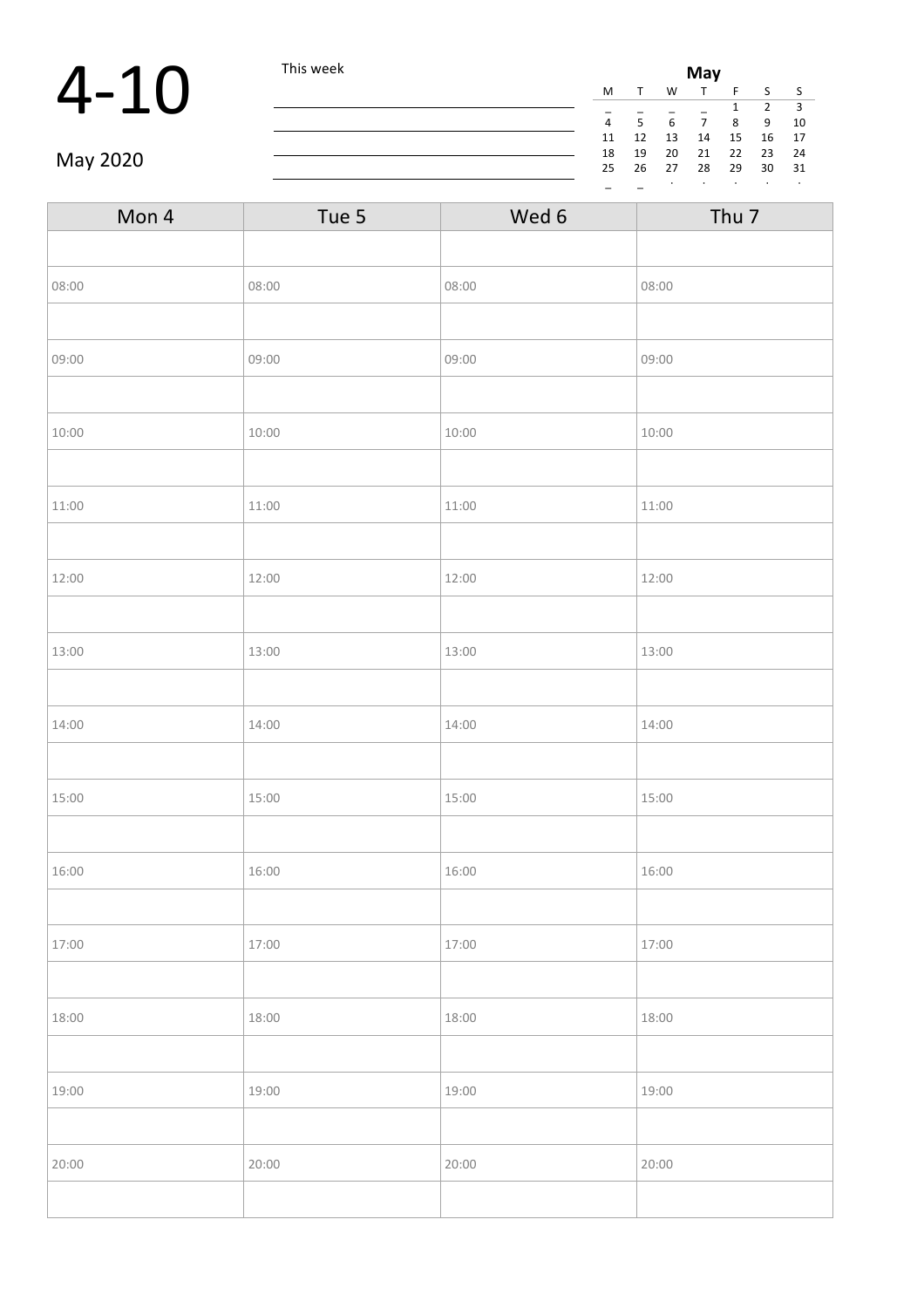| June |    |    |    |    |    |    |
|------|----|----|----|----|----|----|
| M    | T  | W  | т  | F  | S  | S  |
| 1    | 2  | 3  | 4  | 5  | 6  | 7  |
| 8    | 9  | 10 | 11 | 12 | 13 | 14 |
| 15   | 16 | 17 | 18 | 19 | 20 | 21 |
| 22   | 23 | 24 | 25 | 26 | 27 | 28 |
| 29   | 30 |    |    |    |    |    |
|      |    | ٠  | ٠  | ٠  | ٠  | ٠  |

| $\mathcal{A}-$ | 10 |
|----------------|----|
|                |    |

|  | May 2020 |
|--|----------|
|--|----------|

| Fri 8 | Sat 9 | <b>Sun 10</b> | Review notes |
|-------|-------|---------------|--------------|
|       |       |               |              |
| 08:00 | 08:00 | 08:00         |              |
|       |       |               |              |
| 09:00 | 09:00 | 09:00         |              |
|       |       |               |              |
| 10:00 | 10:00 | 10:00         |              |
|       |       |               |              |
| 11:00 | 11:00 | 11:00         |              |
|       |       |               |              |
| 12:00 | 12:00 | 12:00         |              |
|       |       |               |              |
| 13:00 | 13:00 | 13:00         |              |
|       |       |               |              |
| 14:00 | 14:00 | 14:00         |              |
|       |       |               |              |
| 15:00 | 15:00 | 15:00         | Coming up    |
|       |       |               |              |
| 16:00 | 16:00 | 16:00         |              |
|       |       |               |              |
| 17:00 | 17:00 | 17:00         |              |
|       |       |               |              |
| 18:00 | 18:00 | 18:00         |              |
|       |       |               |              |
| 19:00 | 19:00 | 19:00         |              |
|       |       |               |              |
| 20:00 | 20:00 | 20:00         |              |
|       |       |               |              |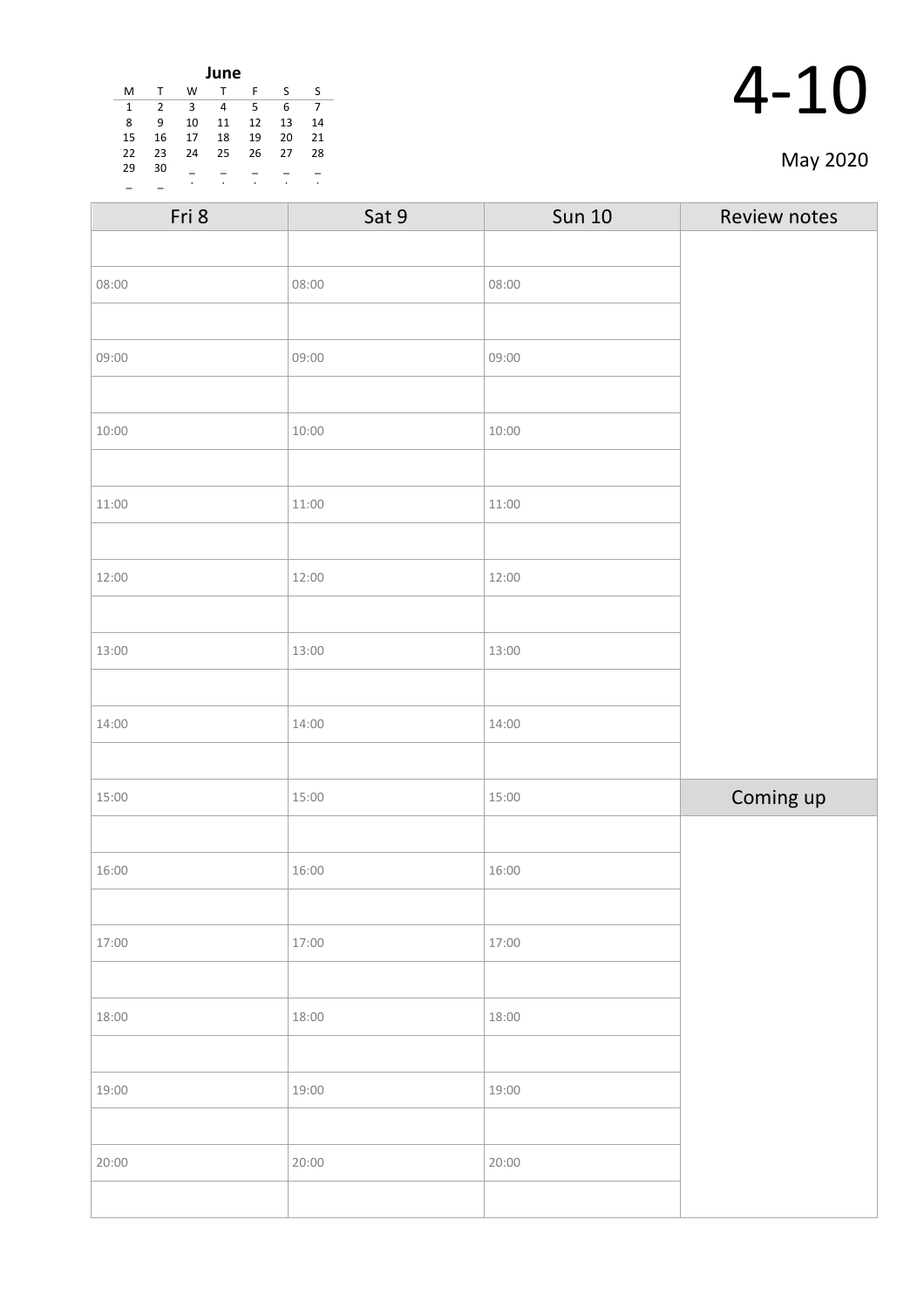## **11-17** This week **Miss and This week Miss and The Miss and The Miss and The Miss and The Miss and The Miss and The Miss and The Miss and The Miss and The Miss and The Miss and The Miss and The Miss and The Miss and The**

| May |    |    |    |    |    |    |
|-----|----|----|----|----|----|----|
| M   |    | W  |    | F  | S  | S  |
|     |    |    |    | 1  | 2  | 3  |
| 4   | 5  | 6  | 7  | 8  | ٩  | 10 |
| 11  | 12 | 13 | 14 | 15 | 16 | 17 |
| 18  | 19 | 20 | 21 | 22 | 23 | 24 |
| 25  | 26 | 27 | 28 | 29 | 30 | 31 |
|     |    |    |    |    |    | ٠  |

### May 2020

| <b>Mon 11</b> | <b>Tue 12</b> | <b>Wed 13</b> | <b>Thu 14</b> |
|---------------|---------------|---------------|---------------|
|               |               |               |               |
| 08:00         | 08:00         | 08:00         | 08:00         |
|               |               |               |               |
| 09:00         | 09:00         | 09:00         | 09:00         |
|               |               |               |               |
| 10:00         | 10:00         | 10:00         | 10:00         |
|               |               |               |               |
| 11:00         | 11:00         | 11:00         | 11:00         |
|               |               |               |               |
| 12:00         | 12:00         | 12:00         | 12:00         |
|               |               |               |               |
| 13:00         | 13:00         | 13:00         | 13:00         |
|               |               |               |               |
| 14:00         | 14:00         | 14:00         | 14:00         |
|               |               |               |               |
| 15:00         | 15:00         | 15:00         | 15:00         |
|               |               |               |               |
| 16:00         | 16:00         | 16:00         | 16:00         |
|               |               |               |               |
| 17:00         | 17:00         | 17:00         | 17:00         |
|               |               |               |               |
| 18:00         | 18:00         | 18:00         | 18:00         |
|               |               |               |               |
| 19:00         | 19:00         | 19:00         | 19:00         |
|               |               |               |               |
| 20:00         | 20:00         | 20:00         | 20:00         |
|               |               |               |               |

<u> 1980 - Johann Barnett, fransk politik (</u>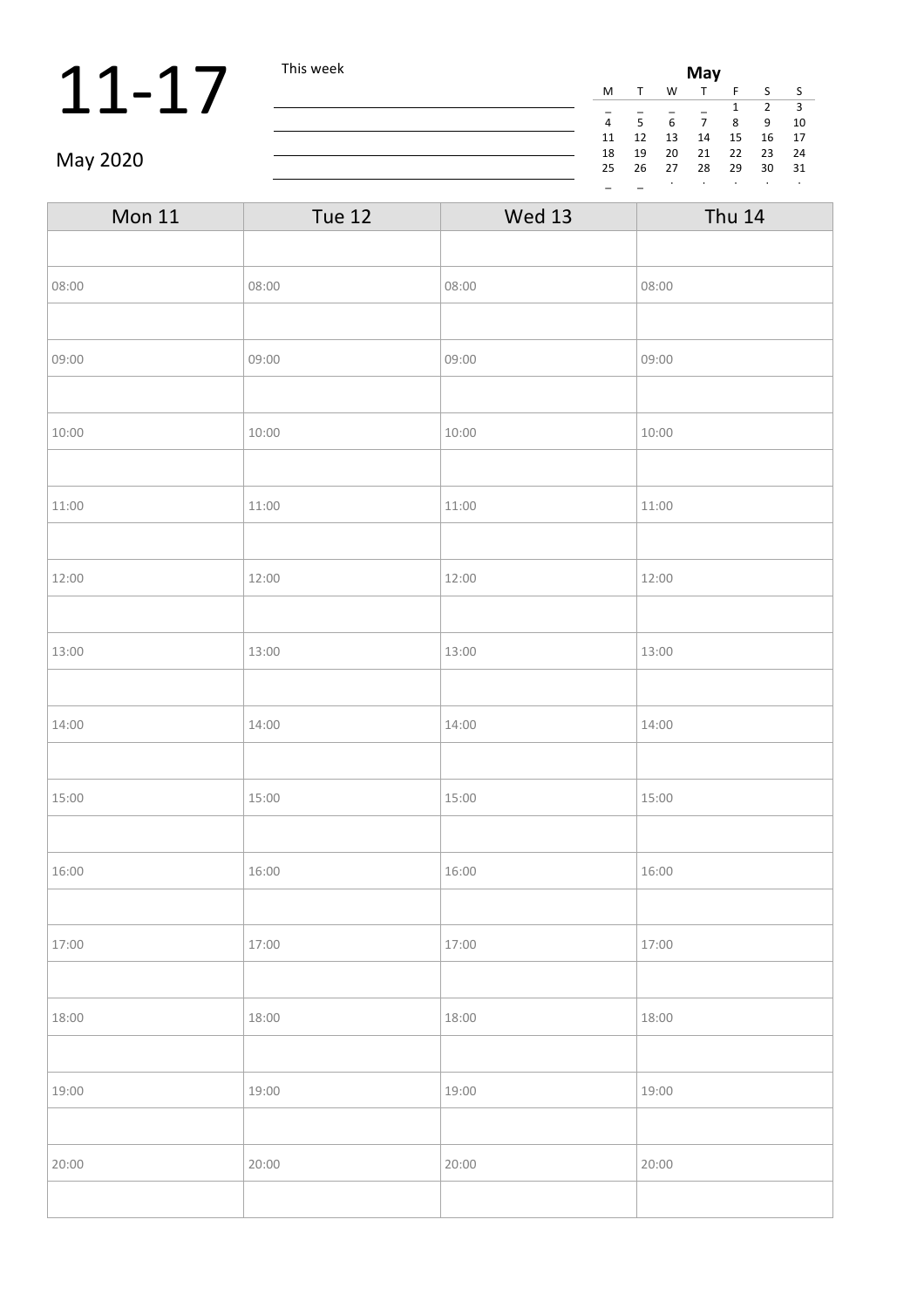| June |                |    |    |    |    |    |
|------|----------------|----|----|----|----|----|
| М    |                | w  | т  | F  | S  | S  |
| 1    | $\overline{2}$ | 3  | 4  | 5  | 6  | 7  |
| 8    | 9              | 10 | 11 | 12 | 13 | 14 |
| 15   | 16             | 17 | 18 | 19 | 20 | 21 |
| 22   | 23             | 24 | 25 | 26 | 27 | 28 |
| 29   | 30             |    |    |    |    |    |
|      |                | ٠  | ٠  | ٠  | ٠  | ٠  |

|  | May 2020 |
|--|----------|
|--|----------|

| Fri 15 | Sat 16 | <b>Sun 17</b> | Review notes |
|--------|--------|---------------|--------------|
|        |        |               |              |
| 08:00  | 08:00  | 08:00         |              |
|        |        |               |              |
| 09:00  | 09:00  | 09:00         |              |
|        |        |               |              |
| 10:00  | 10:00  | 10:00         |              |
|        |        |               |              |
| 11:00  | 11:00  | 11:00         |              |
|        |        |               |              |
| 12:00  | 12:00  | 12:00         |              |
|        |        |               |              |
| 13:00  | 13:00  | 13:00         |              |
|        |        |               |              |
| 14:00  | 14:00  | 14:00         |              |
|        |        |               |              |
| 15:00  | 15:00  | 15:00         | Coming up    |
|        |        |               |              |
| 16:00  | 16:00  | 16:00         |              |
|        |        |               |              |
| 17:00  | 17:00  | 17:00         |              |
|        |        |               |              |
| 18:00  | 18:00  | 18:00         |              |
|        |        |               |              |
| 19:00  | 19:00  | 19:00         |              |
|        |        |               |              |
| 20:00  | 20:00  | 20:00         |              |
|        |        |               |              |
|        |        |               |              |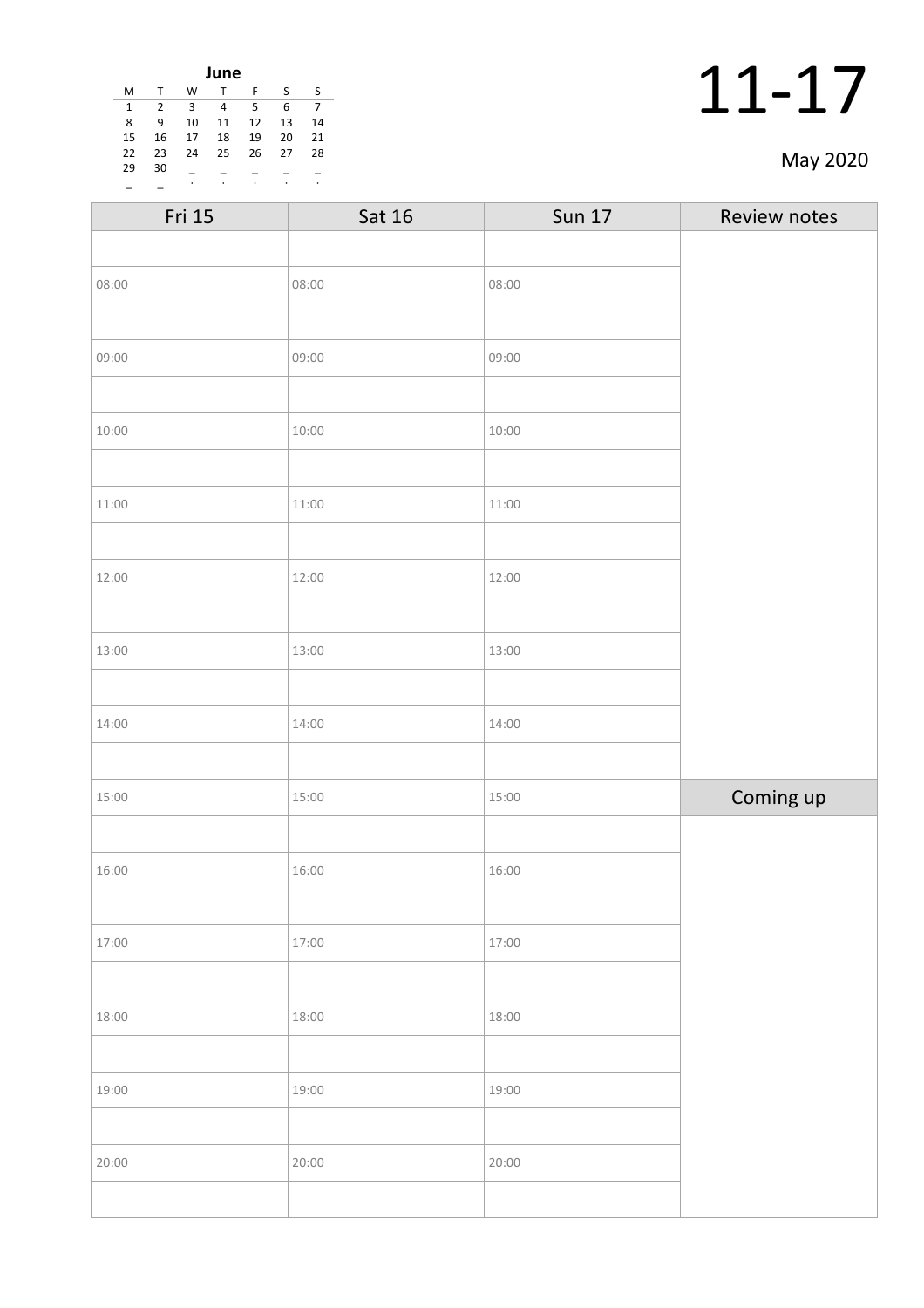## **18-24** This week Miss and Miss and Miss and Miss and Miss and Miss and Miss and Miss and Miss and Miss and Miss and Miss and Miss and Miss and Miss and Miss and Miss and Miss and Miss and Miss and Miss and Miss and Miss

| May |    |    |    |    |    |    |  |
|-----|----|----|----|----|----|----|--|
| M   |    | W  | T. | F  | S  | S  |  |
|     |    |    |    | 1  | 2  | 3  |  |
| 4   | 5  | 6  | 7  | 8  | 9  | 10 |  |
| 11  | 12 | 13 | 14 | 15 | 16 | 17 |  |
| 18  | 19 | 20 | 21 | 22 | 23 | 24 |  |
| 25  | 26 | 27 | 28 | 29 | 30 | 31 |  |
|     |    |    |    |    |    |    |  |

May 2020

| <b>Mon 18</b> | <b>Tue 19</b> | <b>Wed 20</b> | <b>Thu 21</b> |  |  |
|---------------|---------------|---------------|---------------|--|--|
|               |               |               |               |  |  |
| 08:00         | 08:00         | 08:00         | 08:00         |  |  |
|               |               |               |               |  |  |
| 09:00         | 09:00         | 09:00         | 09:00         |  |  |
|               |               |               |               |  |  |
| 10:00         | 10:00         | 10:00         | 10:00         |  |  |
|               |               |               |               |  |  |
| 11:00         | 11:00         | 11:00         | 11:00         |  |  |
|               |               |               |               |  |  |
| 12:00         | 12:00         | 12:00         | 12:00         |  |  |
|               |               |               |               |  |  |
| 13:00         | 13:00         | 13:00         | 13:00         |  |  |
|               |               |               |               |  |  |
| 14:00         | 14:00         | 14:00         | 14:00         |  |  |
|               |               |               |               |  |  |
| 15:00         | 15:00         | 15:00         | 15:00         |  |  |
|               |               |               |               |  |  |
| 16:00         | 16:00         | 16:00         | 16:00         |  |  |
|               |               |               |               |  |  |
| 17:00         | 17:00         | 17:00         | 17:00         |  |  |
|               |               |               |               |  |  |
| 18:00         | 18:00         | 18:00         | 18:00         |  |  |
|               |               |               |               |  |  |
| 19:00         | 19:00         | 19:00         | 19:00         |  |  |
|               |               |               |               |  |  |
| 20:00         | 20:00         | 20:00         | 20:00         |  |  |
|               |               |               |               |  |  |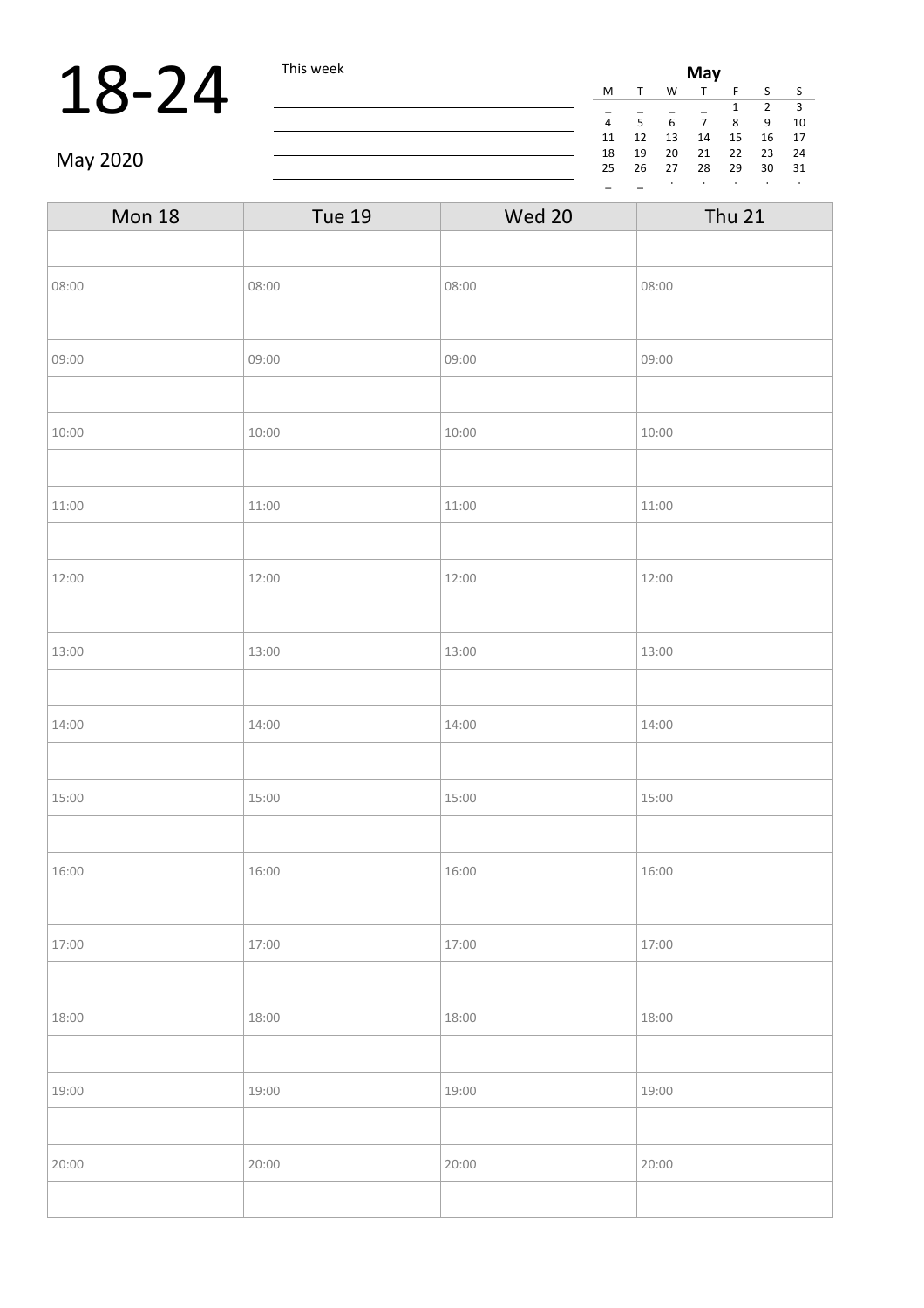| June |              |    |    |    |    |    |  |
|------|--------------|----|----|----|----|----|--|
| M    | $\mathsf{T}$ | W  | т  | F  | S  | S  |  |
| 1    | 2            | 3  | 4  | 5  | 6  | 7  |  |
| 8    | 9            | 10 | 11 | 12 | 13 | 14 |  |
| 15   | 16           | 17 | 18 | 19 | 20 | 21 |  |
| 22   | 23           | 24 | 25 | 26 | 27 | 28 |  |
| 29   | 30           |    |    |    |    |    |  |
|      |              | ٠  | ٠  | ٠  | ٠  | ٠  |  |

|  | May 2020 |
|--|----------|
|--|----------|

| Fri 22 | <b>Sat 23</b> | <b>Sun 24</b> | Review notes |
|--------|---------------|---------------|--------------|
|        |               |               |              |
| 08:00  | 08:00         | 08:00         |              |
|        |               |               |              |
| 09:00  | 09:00         | 09:00         |              |
|        |               |               |              |
| 10:00  | 10:00         | 10:00         |              |
|        |               |               |              |
| 11:00  | 11:00         | 11:00         |              |
|        |               |               |              |
| 12:00  | 12:00         | 12:00         |              |
|        |               |               |              |
| 13:00  | 13:00         | 13:00         |              |
|        |               |               |              |
| 14:00  | 14:00         | 14:00         |              |
|        |               |               |              |
| 15:00  | 15:00         | 15:00         | Coming up    |
|        |               |               |              |
| 16:00  | 16:00         | 16:00         |              |
|        |               |               |              |
| 17:00  | 17:00         | 17:00         |              |
|        |               |               |              |
| 18:00  | 18:00         | 18:00         |              |
|        |               |               |              |
| 19:00  | 19:00         | 19:00         |              |
|        |               |               |              |
| 20:00  | 20:00         | 20:00         |              |
|        |               |               |              |
|        |               |               |              |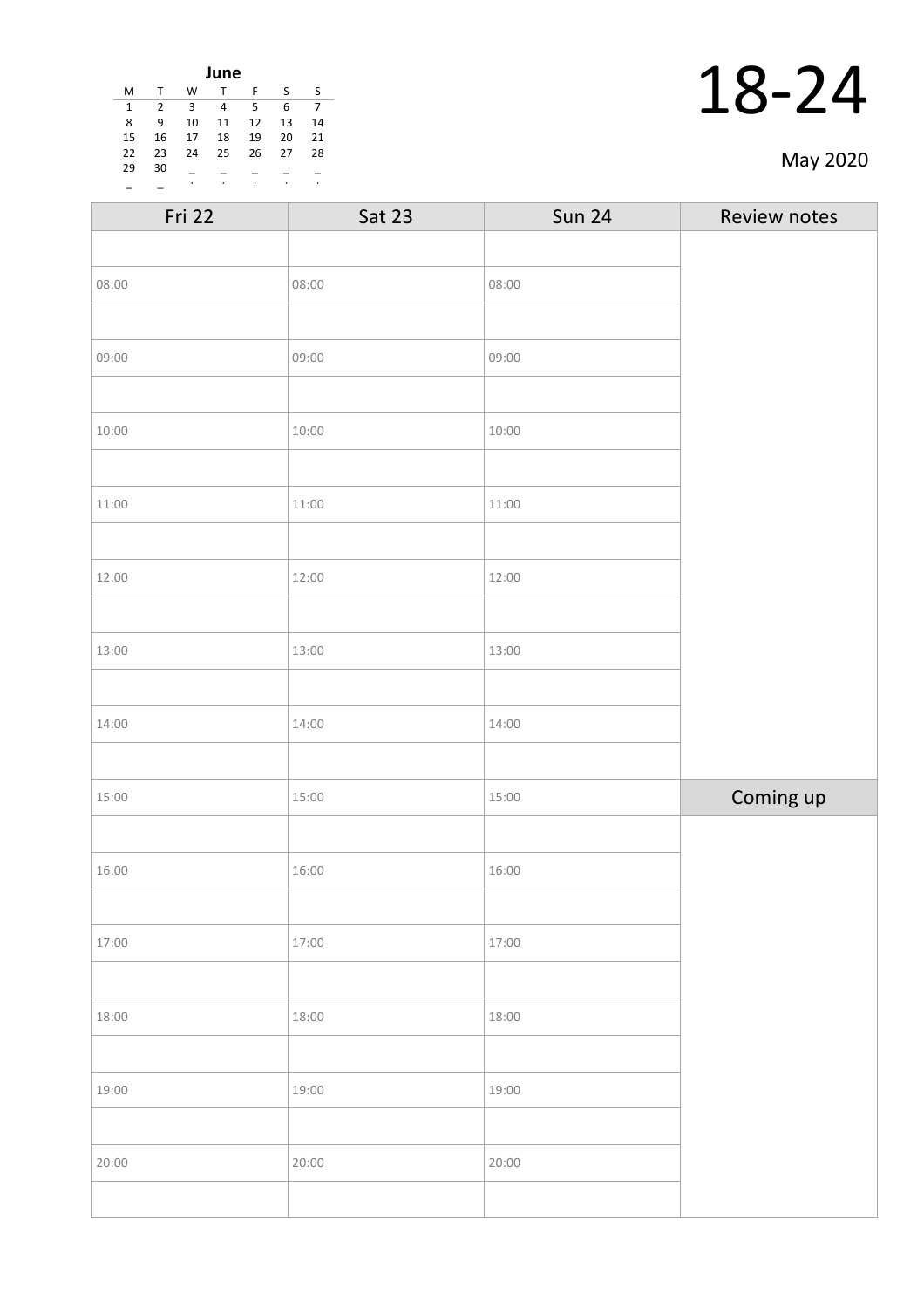## **25-31** This week **Mix 1** This week **Mix 1**  $\frac{M}{4}$   $\frac{1}{5}$   $\frac{1}{6}$   $\frac{1}{7}$

| May |              |    |    |    |    |    |
|-----|--------------|----|----|----|----|----|
| М   | $\mathsf{T}$ | W  |    | F  | S  | S  |
|     |              |    |    | 1  | 2  | з  |
| 4   | 5            | 6  | 7  | 8  | 9  | 10 |
| 11  | 12           | 13 | 14 | 15 | 16 | 17 |
| 18  | 19           | 20 | 21 | 22 | 23 | 24 |
| 25  | 26           | 27 | 28 | 29 | 30 | 31 |
|     |              |    |    |    |    | ٠  |

May 2020

| Mon 25 | Tue 26 | Wed 27 | Thu 28 |
|--------|--------|--------|--------|
|        |        |        |        |
| 08:00  | 08:00  | 08:00  | 08:00  |
|        |        |        |        |
| 09:00  | 09:00  | 09:00  | 09:00  |
|        |        |        |        |
| 10:00  | 10:00  | 10:00  | 10:00  |
|        |        |        |        |
| 11:00  | 11:00  | 11:00  | 11:00  |
|        |        |        |        |
| 12:00  | 12:00  | 12:00  | 12:00  |
|        |        |        |        |
| 13:00  | 13:00  | 13:00  | 13:00  |
|        |        |        |        |
| 14:00  | 14:00  | 14:00  | 14:00  |
|        |        |        |        |
| 15:00  | 15:00  | 15:00  | 15:00  |
|        |        |        |        |
| 16:00  | 16:00  | 16:00  | 16:00  |
|        |        |        |        |
| 17:00  | 17:00  | 17:00  | 17:00  |
|        |        |        |        |
| 18:00  | 18:00  | 18:00  | 18:00  |
|        |        |        |        |
| 19:00  | 19:00  | 19:00  | 19:00  |
|        |        |        |        |
| 20:00  | 20:00  | 20:00  | 20:00  |
|        |        |        |        |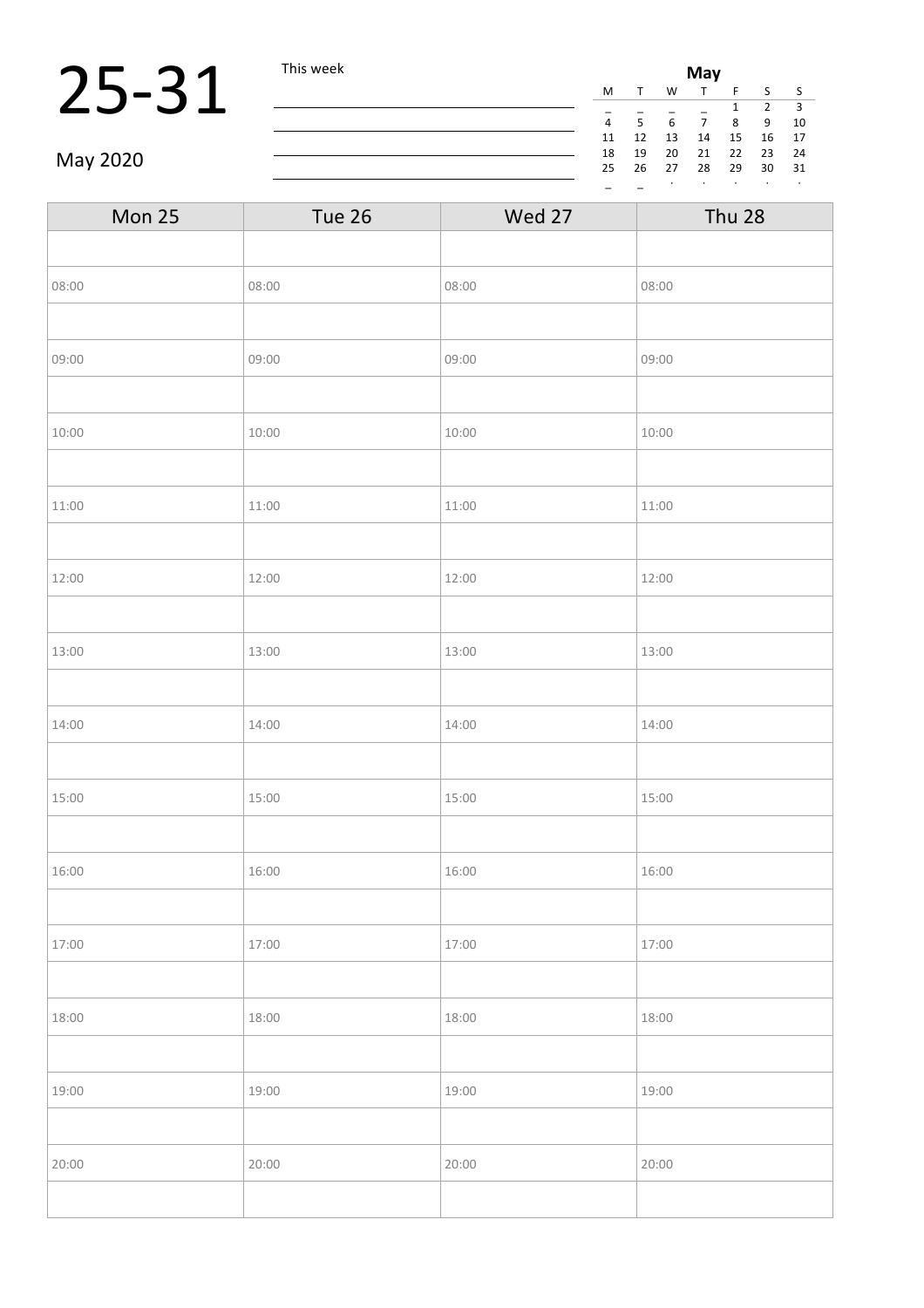| June |                |    |    |    |    |    |  |
|------|----------------|----|----|----|----|----|--|
| M    | $\mathsf{T}$   | W  | T  | F  | S  | ς  |  |
| 1    | $\overline{2}$ | 3  | 4  | 5  | 6  | 7  |  |
| 8    | 9              | 10 | 11 | 12 | 13 | 14 |  |
| 15   | 16             | 17 | 18 | 19 | 20 | 21 |  |
| 22   | 23             | 24 | 25 | 26 | 27 | 28 |  |
| 29   | 30             |    |    |    |    |    |  |
|      |                | ٠  | ٠  | ٠  | ٠  | ٠  |  |

|  | May 2020 |
|--|----------|
|--|----------|

| Fri 29 | <b>Sat 30</b> | <b>Sun 31</b> | Review notes |
|--------|---------------|---------------|--------------|
|        |               |               |              |
| 08:00  | 08:00         | 08:00         |              |
|        |               |               |              |
| 09:00  | 09:00         | 09:00         |              |
|        |               |               |              |
| 10:00  | 10:00         | 10:00         |              |
|        |               |               |              |
| 11:00  | 11:00         | 11:00         |              |
|        |               |               |              |
| 12:00  | 12:00         | 12:00         |              |
|        |               |               |              |
| 13:00  | 13:00         | 13:00         |              |
|        |               |               |              |
| 14:00  | 14:00         | 14:00         |              |
|        |               |               |              |
| 15:00  | 15:00         | 15:00         | Coming up    |
|        |               |               |              |
| 16:00  | 16:00         | 16:00         |              |
|        |               |               |              |
| 17:00  | 17:00         | 17:00         |              |
|        |               |               |              |
| 18:00  | 18:00         | 18:00         |              |
|        |               |               |              |
| 19:00  | 19:00         | 19:00         |              |
|        |               |               |              |
| 20:00  | 20:00         | 20:00         |              |
|        |               |               |              |
|        |               |               |              |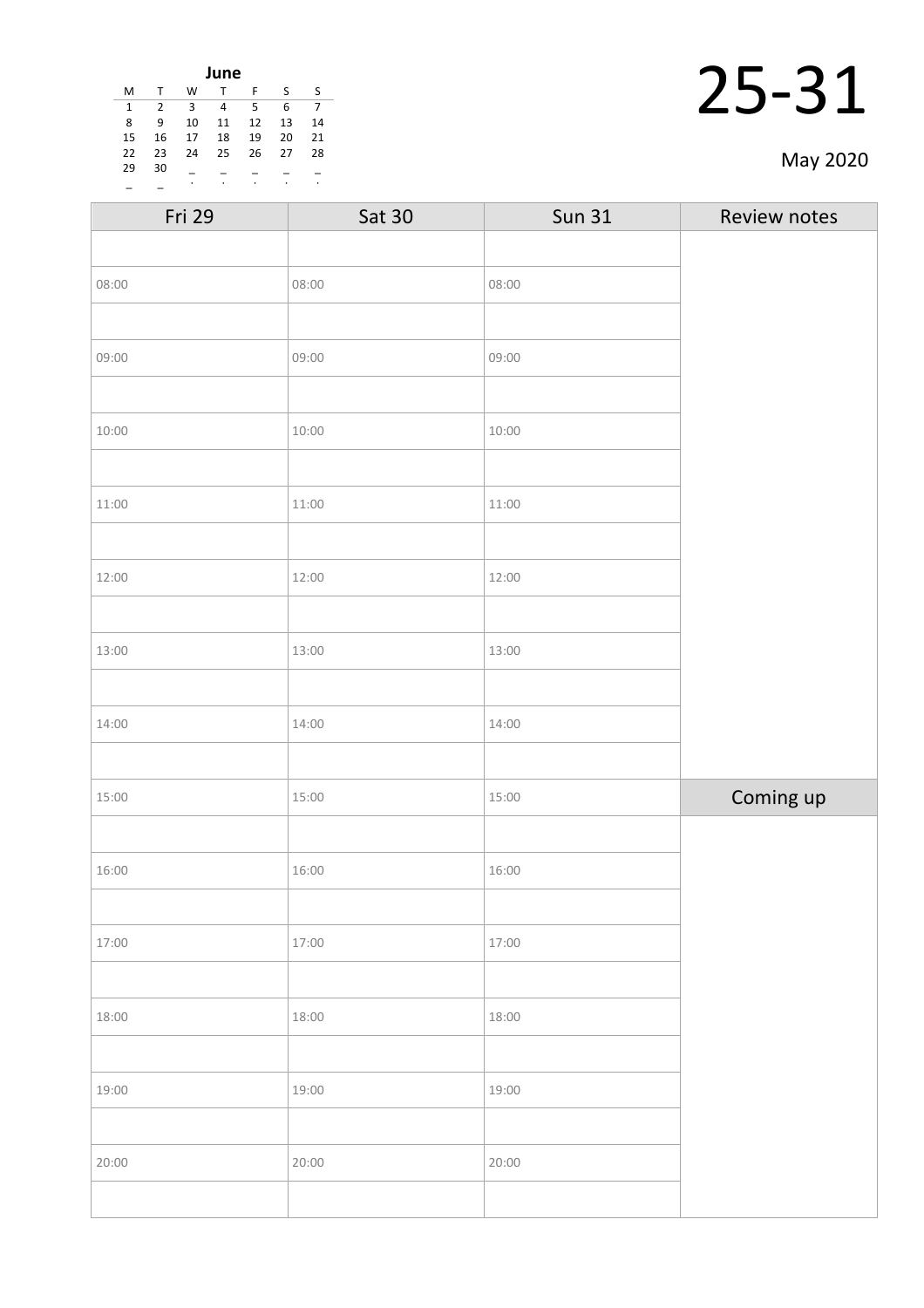|           | This week |    | June |         |           |      |         |      |  |  |
|-----------|-----------|----|------|---------|-----------|------|---------|------|--|--|
|           |           | M  |      | W       |           |      |         |      |  |  |
|           |           |    |      |         | 4         |      | 6       |      |  |  |
|           |           | 8  | 9    | 10      | 11        | 12   | 13      | 14   |  |  |
|           |           | 15 | 16   | 17      | 18        | 19   | 20      | 21   |  |  |
|           |           | 22 | 23   | 24      | 25        | - 26 | 27      | - 28 |  |  |
| June 2020 |           | 29 | 30   |         |           |      |         |      |  |  |
|           |           |    |      | $\cdot$ | $\bullet$ |      | $\cdot$ |      |  |  |

| Mon 1 | Tue 2 | Wed 3 | Thu 4 |
|-------|-------|-------|-------|
|       |       |       |       |
| 08:00 | 08:00 | 08:00 | 08:00 |
|       |       |       |       |
| 09:00 | 09:00 | 09:00 | 09:00 |
|       |       |       |       |
| 10:00 | 10:00 | 10:00 | 10:00 |
|       |       |       |       |
| 11:00 | 11:00 | 11:00 | 11:00 |
|       |       |       |       |
| 12:00 | 12:00 | 12:00 | 12:00 |
|       |       |       |       |
| 13:00 | 13:00 | 13:00 | 13:00 |
|       |       |       |       |
| 14:00 | 14:00 | 14:00 | 14:00 |
|       |       |       |       |
| 15:00 | 15:00 | 15:00 | 15:00 |
|       |       |       |       |
| 16:00 | 16:00 | 16:00 | 16:00 |
|       |       |       |       |
| 17:00 | 17:00 | 17:00 | 17:00 |
|       |       |       |       |
| 18:00 | 18:00 | 18:00 | 18:00 |
|       |       |       |       |
| 19:00 | 19:00 | 19:00 | 19:00 |
|       |       |       |       |
| 20:00 | 20:00 | 20:00 | 20:00 |
|       |       |       |       |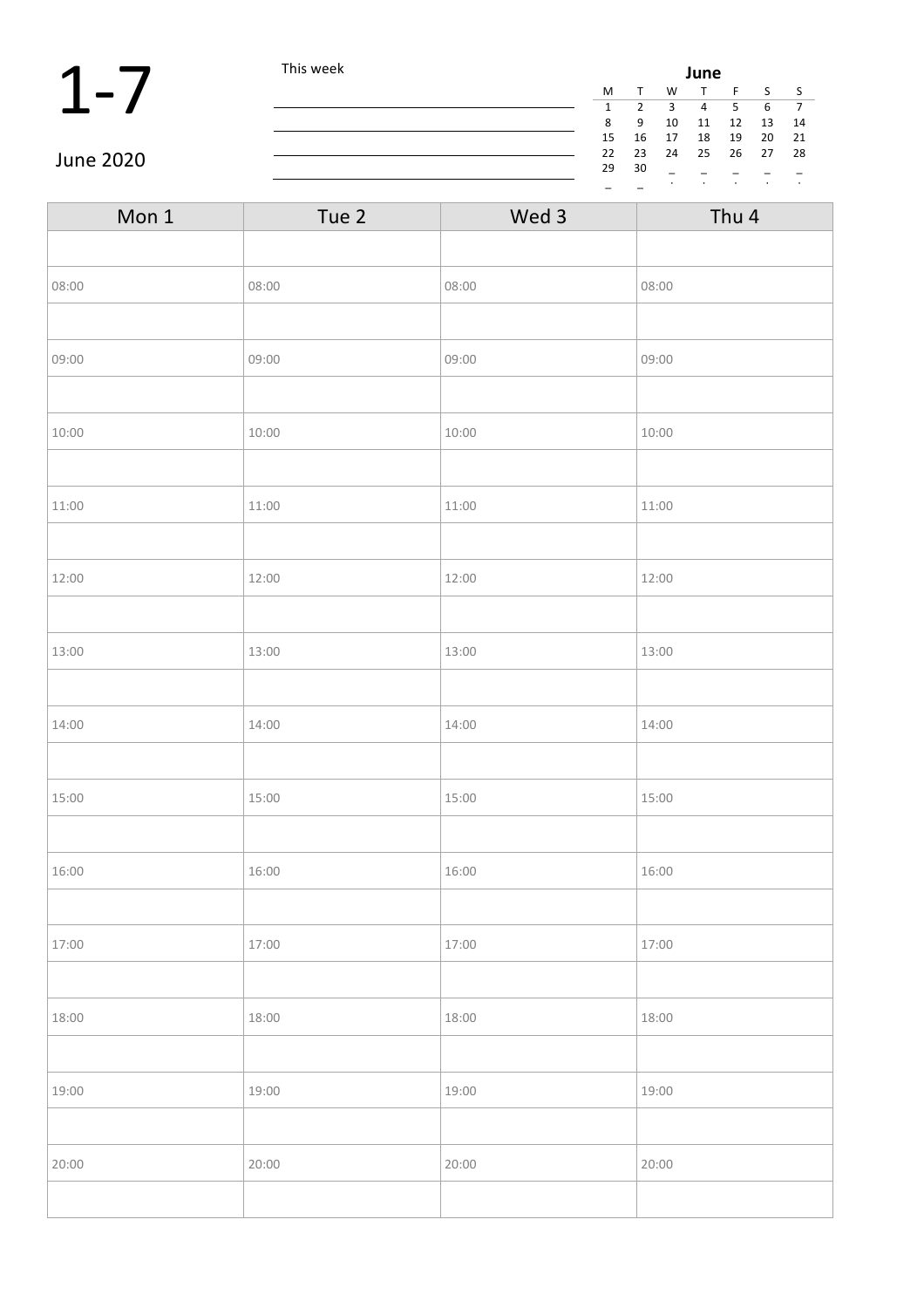|    |    |    | July |    |    |    |
|----|----|----|------|----|----|----|
| M  |    | W  |      | F  | S  | S  |
|    |    | 1  | 2    | 3  | 4  | 5  |
| 6  | 7  | 8  | 9    | 10 | 11 | 12 |
| 13 | 14 | 15 | 16   | 17 | 18 | 19 |
| 20 | 21 | 22 | 23   | 24 | 25 | 26 |
| 27 | 28 | 29 | 30   | 31 |    |    |
|    |    | ٠  | ٠    | ٠  | ٠  | ٠  |

| $\blacktriangleleft$ |   |
|----------------------|---|
|                      | 1 |

### June 2020

| Fri 5 | Sat 6 | Sun 7 | Review notes |
|-------|-------|-------|--------------|
|       |       |       |              |
| 08:00 | 08:00 | 08:00 |              |
|       |       |       |              |
| 09:00 | 09:00 | 09:00 |              |
|       |       |       |              |
| 10:00 | 10:00 | 10:00 |              |
|       |       |       |              |
| 11:00 | 11:00 | 11:00 |              |
|       |       |       |              |
| 12:00 | 12:00 | 12:00 |              |
|       |       |       |              |
| 13:00 | 13:00 | 13:00 |              |
|       |       |       |              |
| 14:00 | 14:00 | 14:00 |              |
|       |       |       |              |
| 15:00 | 15:00 | 15:00 | Coming up    |
|       |       |       |              |
| 16:00 | 16:00 | 16:00 |              |
|       |       |       |              |
| 17:00 | 17:00 | 17:00 |              |
|       |       |       |              |
| 18:00 | 18:00 | 18:00 |              |
|       |       |       |              |
| 19:00 | 19:00 | 19:00 |              |
|       |       |       |              |
| 20:00 | 20:00 | 20:00 |              |
|       |       |       |              |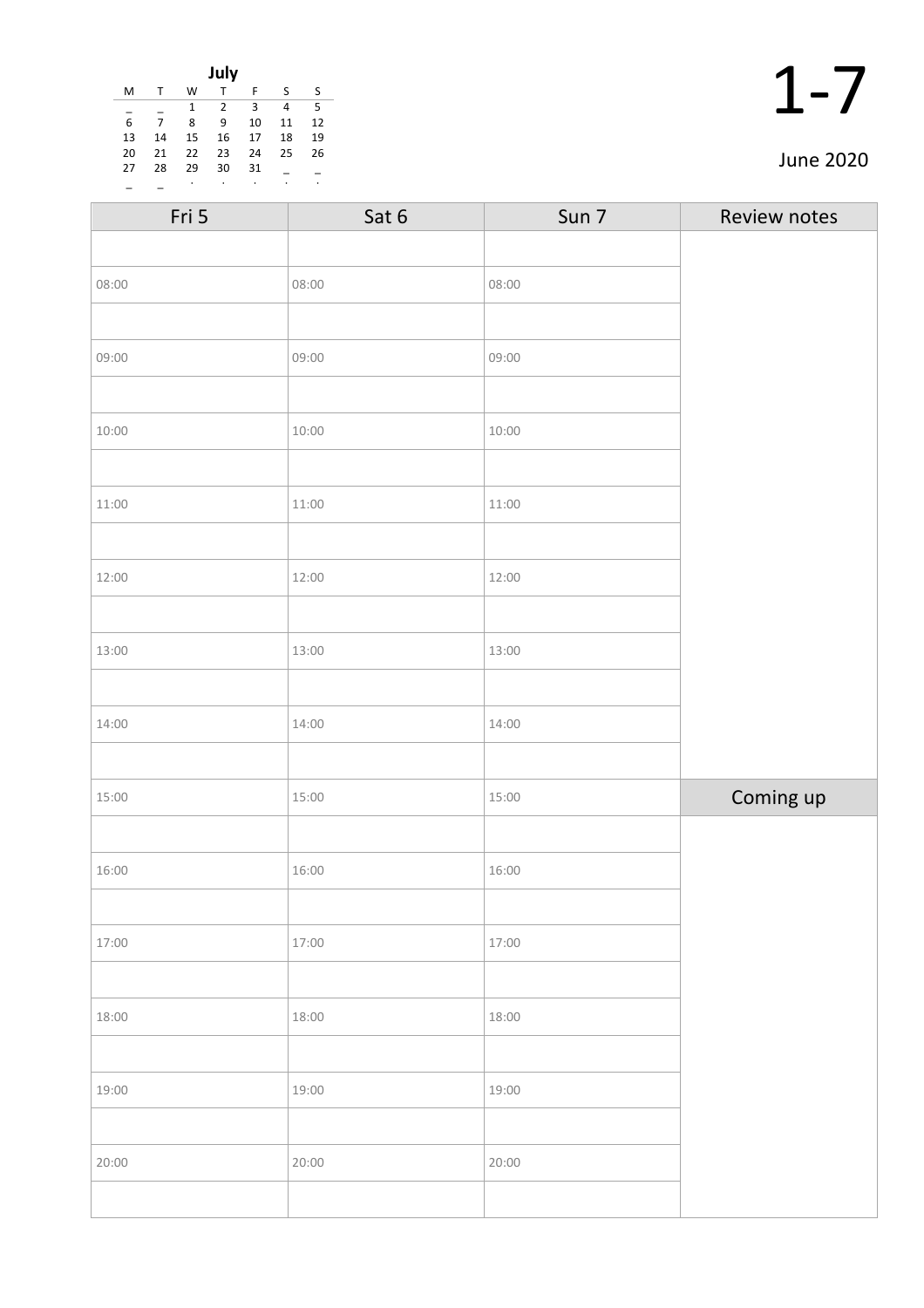### 8-14 This week **June 1 and 1** This week **June 1** and 1 and 1 and 1 and 1 and 1 and 1 and 1 and 1 and 1 and 1 and 1 and 1 and 1 and 1 and 1 and 1 and 1 and 1 and 1 and 1 and 1 and 1 and 1 and 1 and 1 and 1 and 1 and 1 and

|    |    |    | June |    |    |    |  |
|----|----|----|------|----|----|----|--|
| М  |    | W  | т    | F  | S  | S  |  |
| 1  | 2  | 3  | 4    | 5  | 6  |    |  |
| 8  | ٩  | 10 | 11   | 12 | 13 | 14 |  |
| 15 | 16 | 17 | 18   | 19 | 20 | 21 |  |
| 22 | 23 | 24 | 25   | 26 | 27 | 28 |  |
| 29 | 30 |    |      |    |    |    |  |
|    |    | ٠  | ٠    | ٠  | ٠  | ٠  |  |

June 2020

| Mon 8 | Tue 9 | <b>Wed 10</b> | <b>Thu 11</b> |
|-------|-------|---------------|---------------|
|       |       |               |               |
| 08:00 | 08:00 | 08:00         | 08:00         |
|       |       |               |               |
| 09:00 | 09:00 | 09:00         | 09:00         |
|       |       |               |               |
| 10:00 | 10:00 | 10:00         | 10:00         |
|       |       |               |               |
| 11:00 | 11:00 | 11:00         | 11:00         |
|       |       |               |               |
| 12:00 | 12:00 | 12:00         | 12:00         |
|       |       |               |               |
| 13:00 | 13:00 | 13:00         | 13:00         |
|       |       |               |               |
| 14:00 | 14:00 | 14:00         | 14:00         |
|       |       |               |               |
| 15:00 | 15:00 | 15:00         | 15:00         |
|       |       |               |               |
| 16:00 | 16:00 | 16:00         | 16:00         |
|       |       |               |               |
| 17:00 | 17:00 | 17:00         | 17:00         |
|       |       |               |               |
| 18:00 | 18:00 | 18:00         | 18:00         |
|       |       |               |               |
| 19:00 | 19:00 | 19:00         | 19:00         |
|       |       |               |               |
| 20:00 | 20:00 | 20:00         | 20:00         |
|       |       |               |               |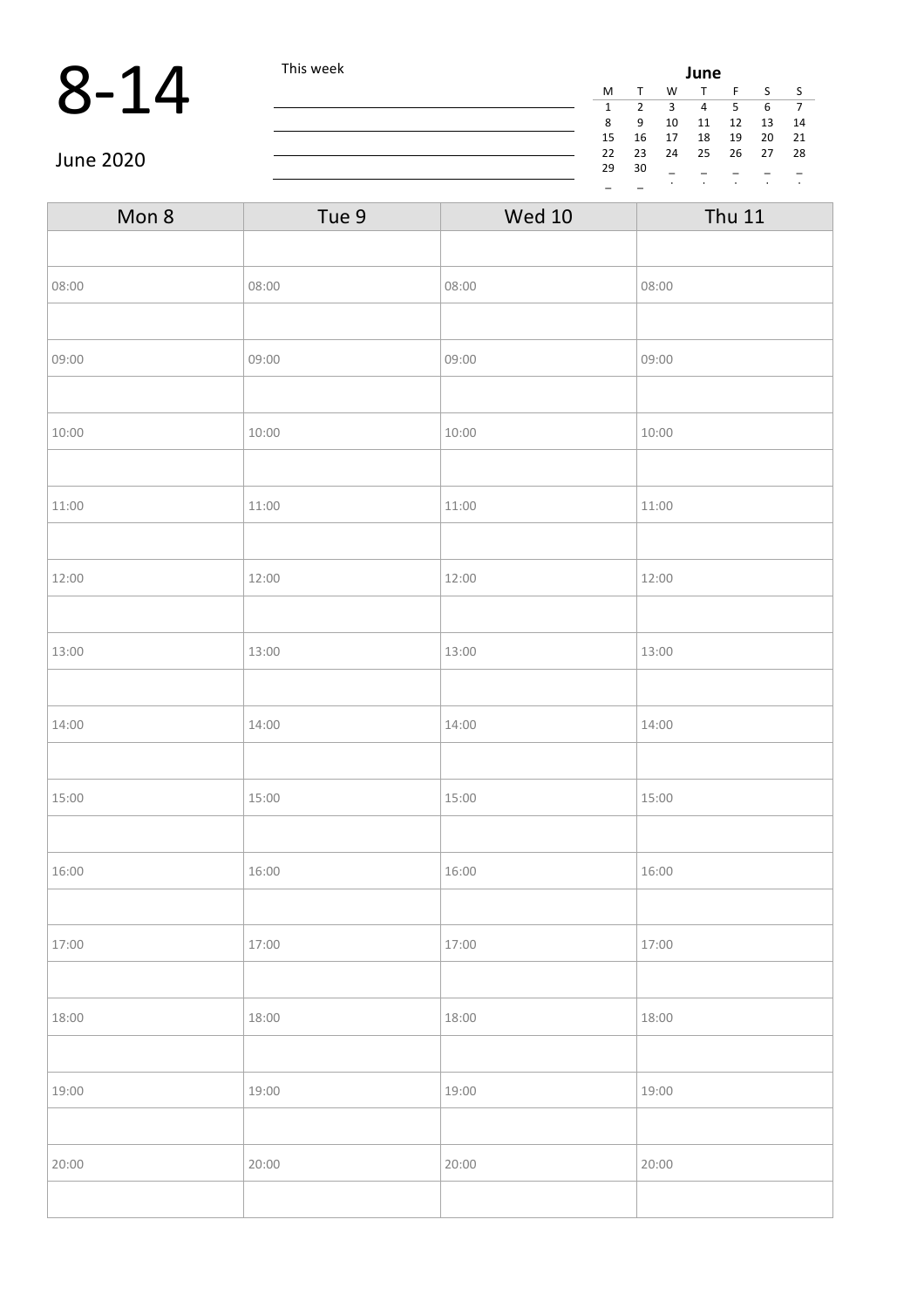|    |    |              | July           |    |    |    |
|----|----|--------------|----------------|----|----|----|
| M  |    | W            | т              | F  | S  | S  |
|    |    | $\mathbf{1}$ | $\overline{2}$ | 3  | 4  | 5  |
| 6  | 7  | 8            | 9              | 10 | 11 | 12 |
| 13 | 14 | 15           | 16             | 17 | 18 | 19 |
| 20 | 21 | 22           | 23             | 24 | 25 | 26 |
| 27 | 28 | 29           | 30             | 31 |    |    |
|    |    | ٠            | ٠              | ٠  | ٠  | ٠  |

|  | 14 |
|--|----|
|  |    |

| Fri 12 | Sat 13 | <b>Sun 14</b> | Review notes |
|--------|--------|---------------|--------------|
|        |        |               |              |
| 08:00  | 08:00  | 08:00         |              |
|        |        |               |              |
| 09:00  | 09:00  | 09:00         |              |
|        |        |               |              |
| 10:00  | 10:00  | 10:00         |              |
|        |        |               |              |
| 11:00  | 11:00  | 11:00         |              |
|        |        |               |              |
| 12:00  | 12:00  | 12:00         |              |
|        |        |               |              |
| 13:00  | 13:00  | 13:00         |              |
|        |        |               |              |
| 14:00  | 14:00  | 14:00         |              |
|        |        |               |              |
| 15:00  | 15:00  | 15:00         | Coming up    |
|        |        |               |              |
| 16:00  | 16:00  | 16:00         |              |
|        |        |               |              |
| 17:00  | 17:00  | 17:00         |              |
|        |        |               |              |
| 18:00  | 18:00  | 18:00         |              |
|        |        |               |              |
| 19:00  | 19:00  | 19:00         |              |
|        |        |               |              |
| 20:00  | 20:00  | 20:00         |              |
|        |        |               |              |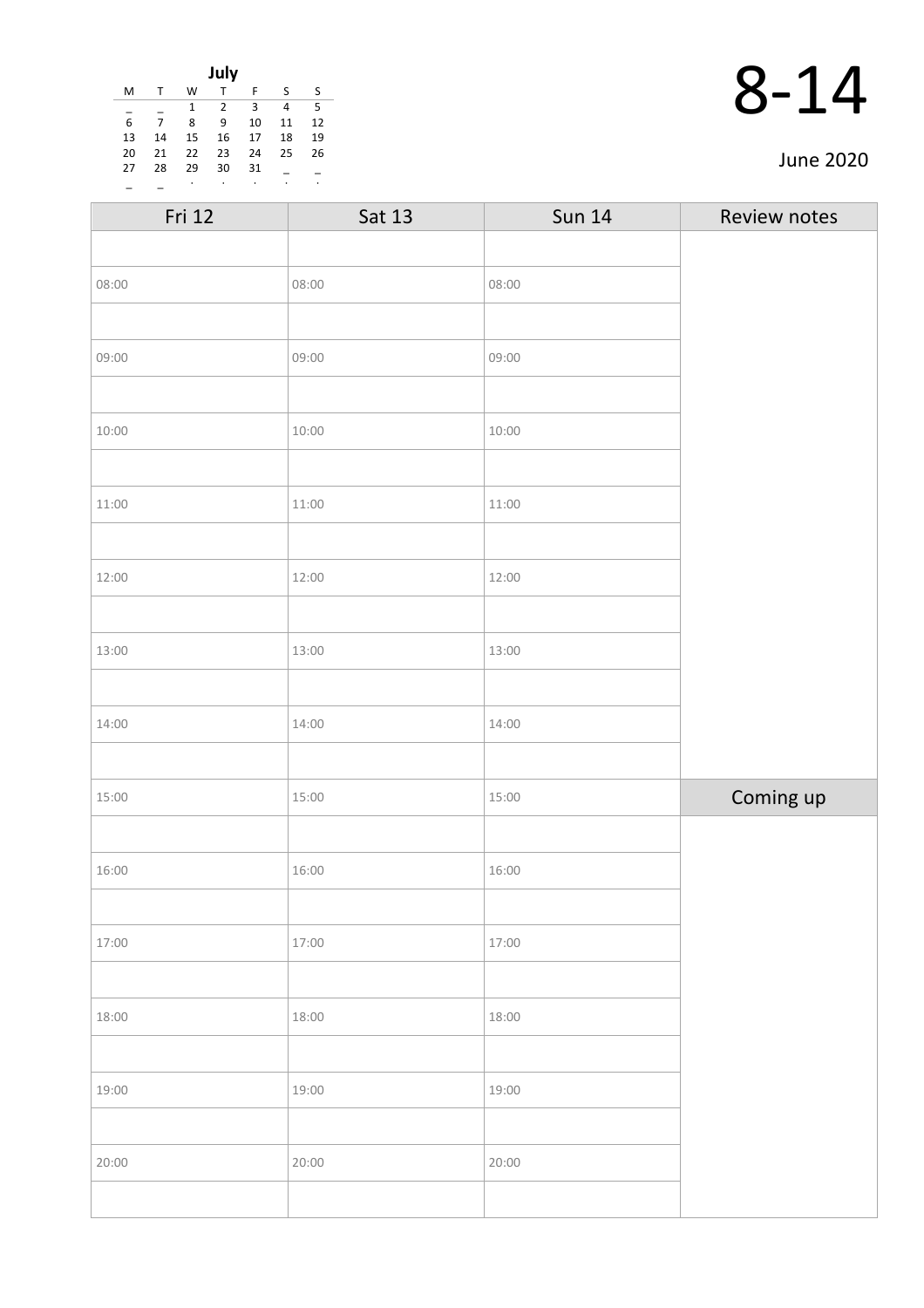## **15-21** This week **June 1** This week **June 1**  $\frac{M}{3}$   $\frac{1}{9}$   $\frac{M}{10}$

|    |        |    | June |    |    |    |  |
|----|--------|----|------|----|----|----|--|
| M  | $\tau$ | w  | т    | F  | ς  | S  |  |
| 1  | 2      | 3  | 4    | 5  | 6  |    |  |
| 8  | ٩      | 10 | 11   | 12 | 13 | 14 |  |
| 15 | 16     | 17 | 18   | 19 | 20 | 21 |  |
| 22 | 23     | 24 | 25   | 26 | 27 | 28 |  |
| 29 | 30     |    |      |    |    |    |  |
|    |        | ٠  | ٠    | ٠  |    | ٠  |  |

June 2020

| <b>Mon 15</b> | <b>Tue 16</b> | <b>Wed 17</b> | <b>Thu 18</b> |
|---------------|---------------|---------------|---------------|
|               |               |               |               |
| 08:00         | 08:00         | 08:00         | 08:00         |
|               |               |               |               |
| 09:00         | 09:00         | 09:00         | 09:00         |
|               |               |               |               |
| 10:00         | 10:00         | 10:00         | 10:00         |
|               |               |               |               |
| 11:00         | 11:00         | 11:00         | 11:00         |
|               |               |               |               |
| 12:00         | 12:00         | 12:00         | 12:00         |
|               |               |               |               |
| 13:00         | 13:00         | 13:00         | 13:00         |
|               |               |               |               |
| 14:00         | 14:00         | 14:00         | 14:00         |
|               |               |               |               |
| 15:00         | 15:00         | 15:00         | 15:00         |
|               |               |               |               |
| 16:00         | 16:00         | 16:00         | 16:00         |
|               |               |               |               |
| 17:00         | 17:00         | 17:00         | 17:00         |
|               |               |               |               |
| 18:00         | 18:00         | 18:00         | 18:00         |
|               |               |               |               |
| 19:00         | 19:00         | 19:00         | 19:00         |
|               |               |               |               |
| 20:00         | 20:00         | 20:00         | 20:00         |
|               |               |               |               |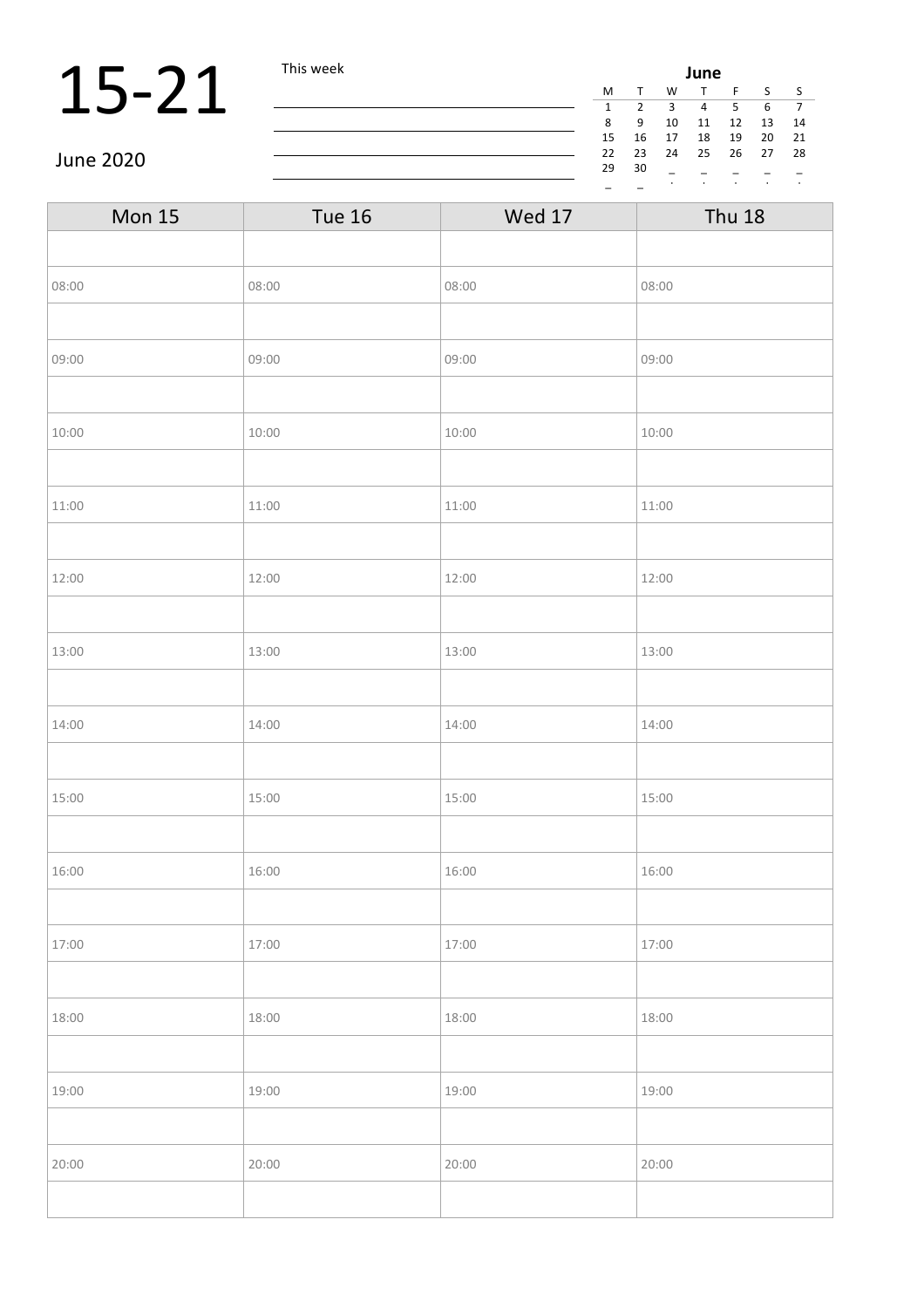|    |    |    | July         |    |    |    |
|----|----|----|--------------|----|----|----|
| M  | т  | W  | $\mathsf{T}$ | F  | -S | -S |
|    |    | 1  | 2            | 3  | 4  | .5 |
| 6  | 7  | 8  | 9            | 10 | 11 | 12 |
| 13 | 14 | 15 | 16           | 17 | 18 | 19 |
| 20 | 21 | 22 | 23           | 24 | 25 | 26 |
| 27 | 28 | 29 | 30           | 31 |    |    |
|    |    | ٠  | ٠            | ٠  | ٠  | ٠  |

| 15-21 |  |
|-------|--|
|       |  |

| Fri 19 | <b>Sat 20</b> | <b>Sun 21</b> | Review notes |
|--------|---------------|---------------|--------------|
|        |               |               |              |
| 08:00  | 08:00         | 08:00         |              |
|        |               |               |              |
| 09:00  | 09:00         | 09:00         |              |
|        |               |               |              |
| 10:00  | 10:00         | 10:00         |              |
|        |               |               |              |
| 11:00  | 11:00         | 11:00         |              |
|        |               |               |              |
| 12:00  | 12:00         | 12:00         |              |
|        |               |               |              |
| 13:00  | 13:00         | 13:00         |              |
|        |               |               |              |
| 14:00  | 14:00         | 14:00         |              |
|        |               |               |              |
| 15:00  | 15:00         | 15:00         | Coming up    |
|        |               |               |              |
| 16:00  | 16:00         | 16:00         |              |
|        |               |               |              |
| 17:00  | 17:00         | 17:00         |              |
|        |               |               |              |
| 18:00  | 18:00         | 18:00         |              |
|        |               |               |              |
| 19:00  | 19:00         | 19:00         |              |
|        |               |               |              |
| 20:00  | 20:00         | 20:00         |              |
|        |               |               |              |
|        |               |               |              |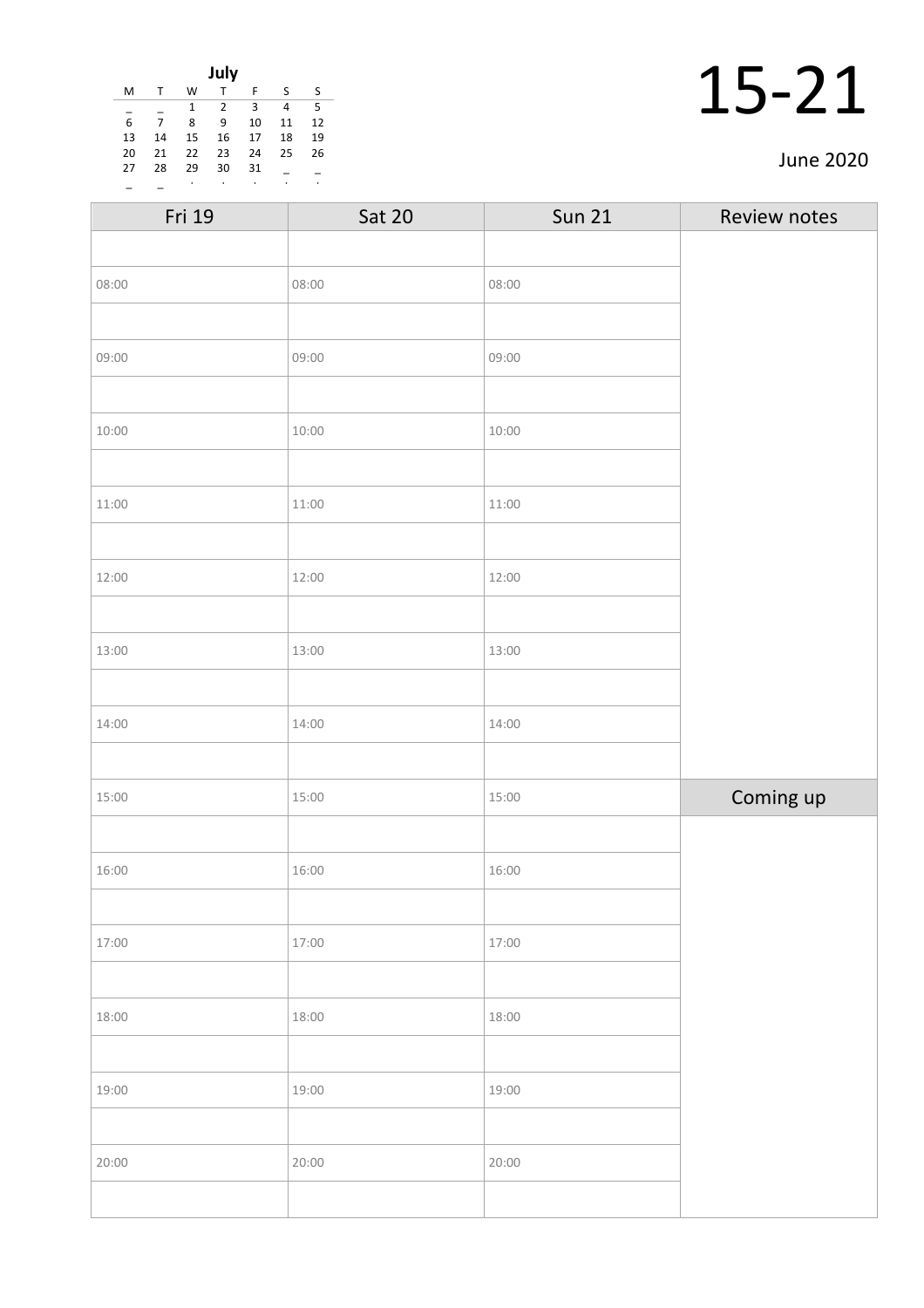## **22-28** This week **June 22-28** This week **June 22-28** This week **June 22-28** The Term of  $\frac{M}{s}$   $\frac{1}{s}$   $\frac{1}{s}$   $\frac{1}{s}$   $\frac{1}{s}$   $\frac{1}{s}$   $\frac{1}{s}$

| June |    |    |    |    |    |    |  |
|------|----|----|----|----|----|----|--|
| М    |    | W  | т  | F  | S  | S  |  |
| 1    | 2  | 3  | 4  | 5  | 6  |    |  |
| 8    | 9  | 10 | 11 | 12 | 13 | 14 |  |
| 15   | 16 | 17 | 18 | 19 | 20 | 21 |  |
| 22   | 23 | 24 | 25 | 26 | 27 | 28 |  |
| 29   | 30 |    |    |    |    |    |  |
|      |    | ٠  | ٠  | ۰  | ٠  | ٠  |  |

June 2020

| Mon 22 | Tue 23 | Wed 24 | <b>Thu 25</b> |
|--------|--------|--------|---------------|
|        |        |        |               |
| 08:00  | 08:00  | 08:00  | 08:00         |
|        |        |        |               |
| 09:00  | 09:00  | 09:00  | 09:00         |
|        |        |        |               |
| 10:00  | 10:00  | 10:00  | 10:00         |
|        |        |        |               |
| 11:00  | 11:00  | 11:00  | 11:00         |
|        |        |        |               |
| 12:00  | 12:00  | 12:00  | 12:00         |
|        |        |        |               |
| 13:00  | 13:00  | 13:00  | 13:00         |
|        |        |        |               |
| 14:00  | 14:00  | 14:00  | 14:00         |
|        |        |        |               |
| 15:00  | 15:00  | 15:00  | 15:00         |
|        |        |        |               |
| 16:00  | 16:00  | 16:00  | 16:00         |
|        |        |        |               |
| 17:00  | 17:00  | 17:00  | 17:00         |
|        |        |        |               |
| 18:00  | 18:00  | 18:00  | 18:00         |
|        |        |        |               |
| 19:00  | 19:00  | 19:00  | 19:00         |
|        |        |        |               |
| 20:00  | 20:00  | 20:00  | 20:00         |
|        |        |        |               |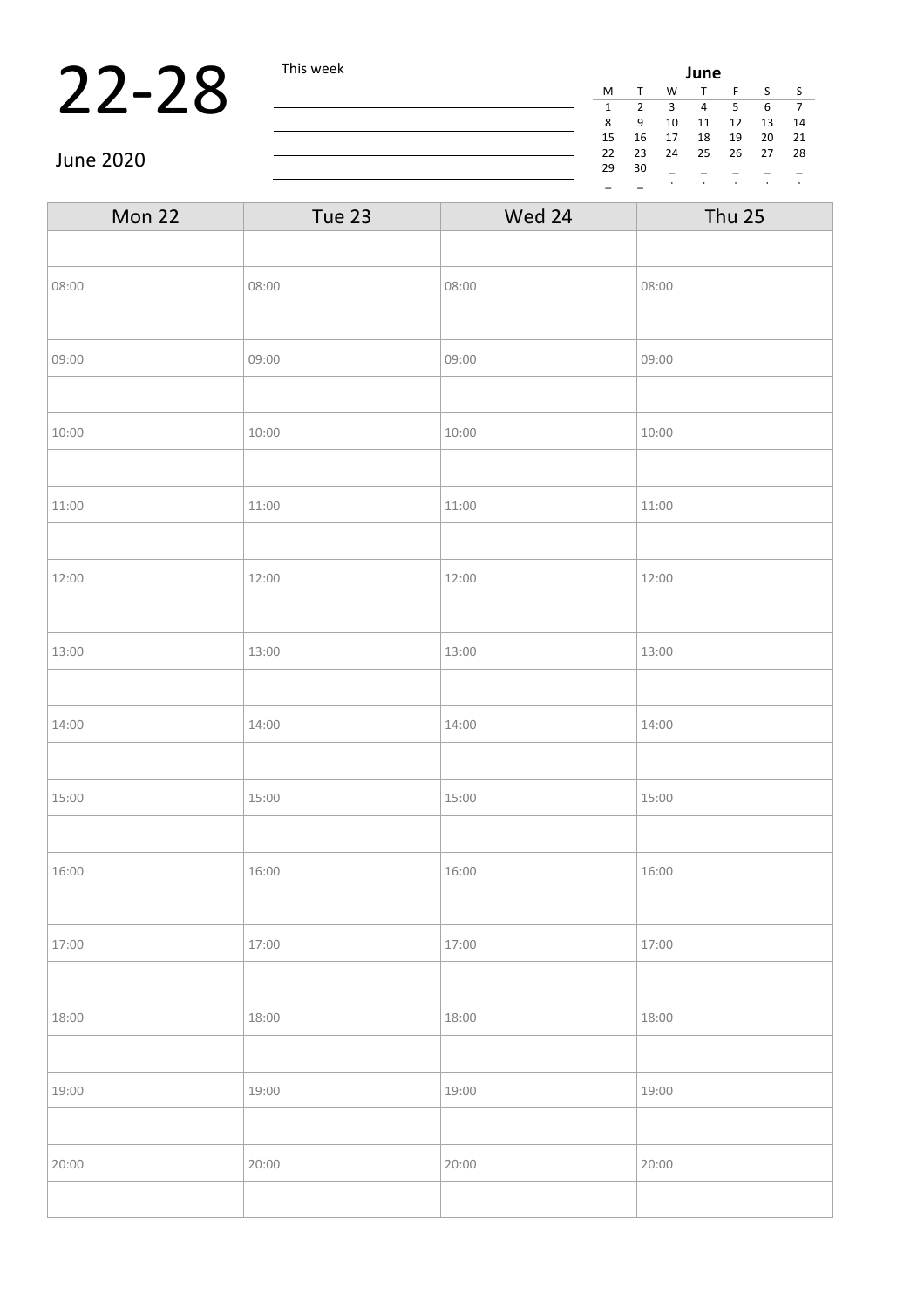| July |    |              |                |    |    |    |
|------|----|--------------|----------------|----|----|----|
| M    |    | W            | т              | F  | S  | S  |
|      |    | $\mathbf{1}$ | $\overline{2}$ | 3  | 4  | 5  |
| 6    | 7  | 8            | 9              | 10 | 11 | 12 |
| 13   | 14 | 15           | 16             | 17 | 18 | 19 |
| 20   | 21 | 22           | 23             | 24 | 25 | 26 |
| 27   | 28 | 29           | 30             | 31 |    |    |
|      |    | ٠            | ٠              | ٠  | ٠  | ٠  |

| Fri 26 | Sat 27 | <b>Sun 28</b> | Review notes |
|--------|--------|---------------|--------------|
|        |        |               |              |
| 08:00  | 08:00  | 08:00         |              |
|        |        |               |              |
| 09:00  | 09:00  | 09:00         |              |
|        |        |               |              |
| 10:00  | 10:00  | 10:00         |              |
|        |        |               |              |
| 11:00  | 11:00  | 11:00         |              |
|        |        |               |              |
| 12:00  | 12:00  | 12:00         |              |
|        |        |               |              |
| 13:00  | 13:00  | 13:00         |              |
|        |        |               |              |
| 14:00  | 14:00  | 14:00         |              |
|        |        |               |              |
| 15:00  | 15:00  | 15:00         | Coming up    |
|        |        |               |              |
| 16:00  | 16:00  | 16:00         |              |
|        |        |               |              |
| 17:00  | 17:00  | 17:00         |              |
|        |        |               |              |
| 18:00  | 18:00  | 18:00         |              |
|        |        |               |              |
| 19:00  | 19:00  | 19:00         |              |
|        |        |               |              |
| 20:00  | 20:00  | 20:00         |              |
|        |        |               |              |
|        |        |               |              |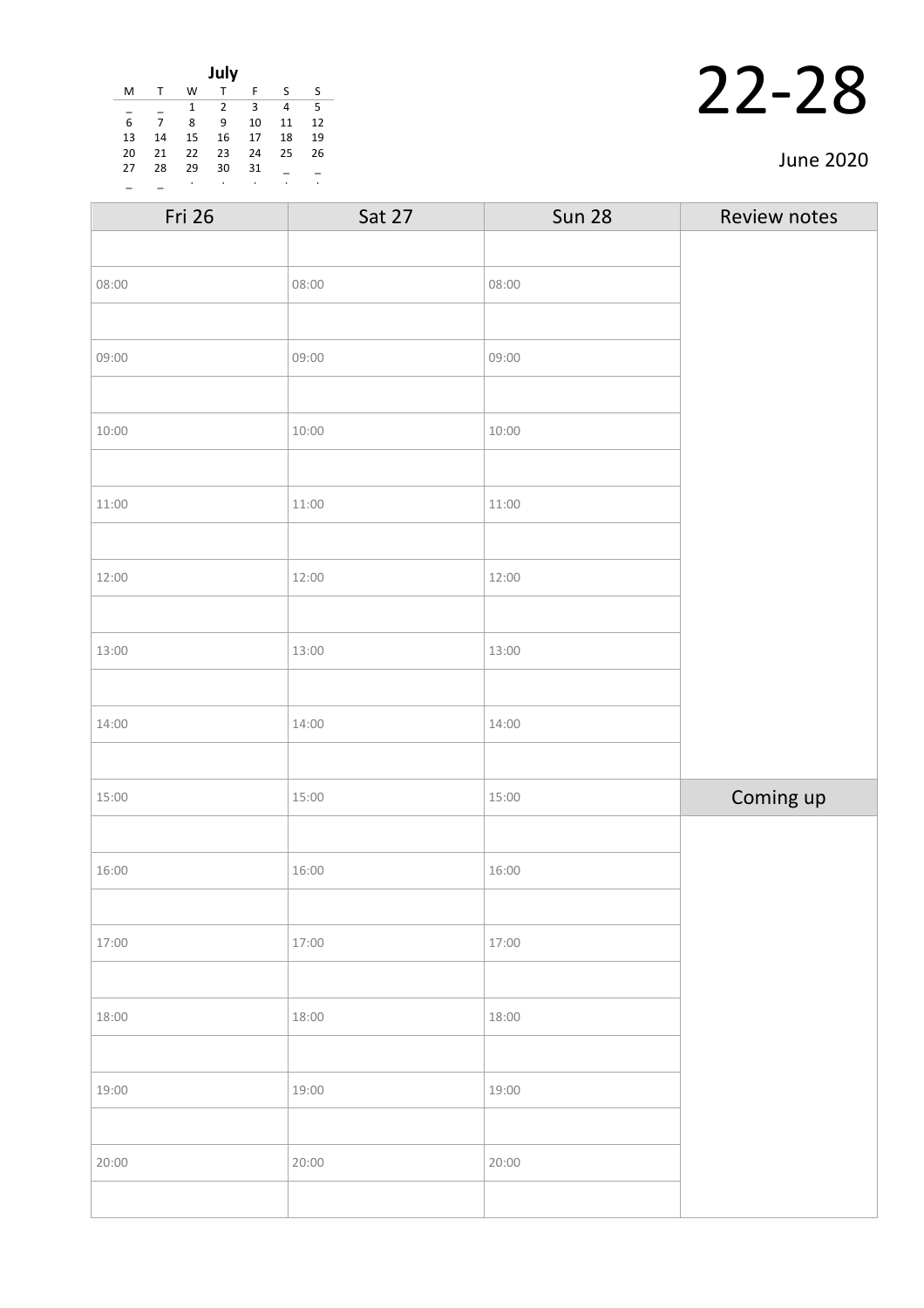## 29-5 This week

June 2020 / July 2020

| June         |    |    |    |    |    |    |
|--------------|----|----|----|----|----|----|
| M            |    | W  | т  | F  | ς  | S  |
| $\mathbf{1}$ | 2  | 3  | 4  | 5  | 6  | 7  |
| 8            | 9  | 10 | 11 | 12 | 13 | 14 |
| 15           | 16 | 17 | 18 | 19 | 20 | 21 |
| 22           | 23 | 24 | 25 | 26 | 27 | 28 |
| 29           | 30 |    |    |    |    |    |
|              |    | ٠  | ٠  | ٠  | ٠  | ٠  |

| Mon 29 | Tue 30 | Wed 1 | Thu 2 |
|--------|--------|-------|-------|
|        |        |       |       |
| 08:00  | 08:00  | 08:00 | 08:00 |
|        |        |       |       |
| 09:00  | 09:00  | 09:00 | 09:00 |
|        |        |       |       |
| 10:00  | 10:00  | 10:00 | 10:00 |
|        |        |       |       |
| 11:00  | 11:00  | 11:00 | 11:00 |
|        |        |       |       |
| 12:00  | 12:00  | 12:00 | 12:00 |
|        |        |       |       |
| 13:00  | 13:00  | 13:00 | 13:00 |
|        |        |       |       |
| 14:00  | 14:00  | 14:00 | 14:00 |
|        |        |       |       |
| 15:00  | 15:00  | 15:00 | 15:00 |
|        |        |       |       |
| 16:00  | 16:00  | 16:00 | 16:00 |
|        |        |       |       |
| 17:00  | 17:00  | 17:00 | 17:00 |
|        |        |       |       |
| 18:00  | 18:00  | 18:00 | 18:00 |
|        |        |       |       |
| 19:00  | 19:00  | 19:00 | 19:00 |
|        |        |       |       |
| 20:00  | 20:00  | 20:00 | 20:00 |
|        |        |       |       |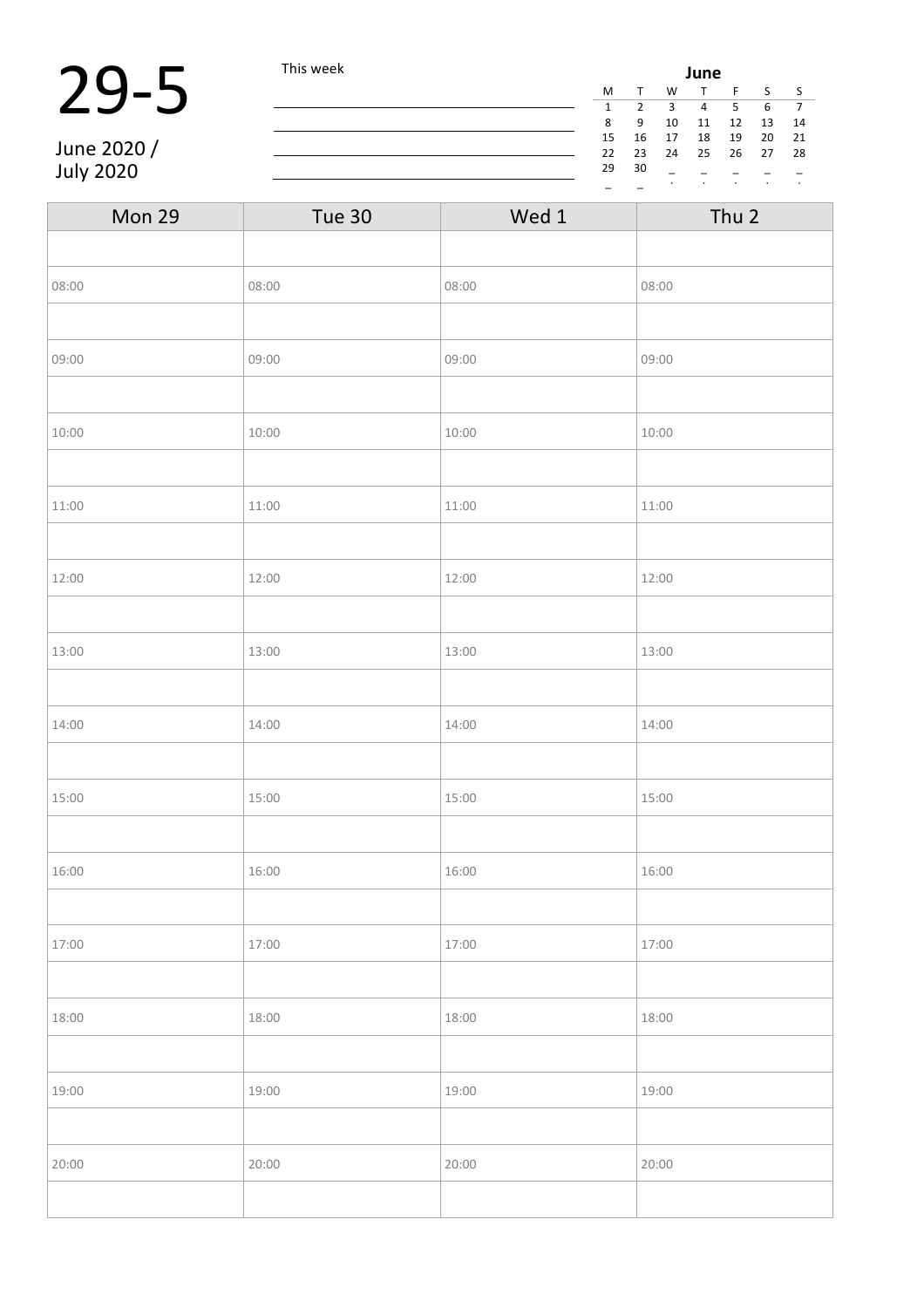| July |    |    |                |    |    |    |  |
|------|----|----|----------------|----|----|----|--|
| M    |    | W  | T              | F  | S  | ς  |  |
|      |    | 1  | $\overline{2}$ | 3  | 4  | 5  |  |
| 6    | 7  | 8  | 9              | 10 | 11 | 12 |  |
| 13   | 14 | 15 | 16             | 17 | 18 | 19 |  |
| 20   | 21 | 22 | 23             | 24 | 25 | 26 |  |
| 27   | 28 | 29 | 30             | 31 |    |    |  |
|      |    |    |                |    |    | ٠  |  |

| Fri 3 | Sat 4 | Sun 5 | Review notes |
|-------|-------|-------|--------------|
|       |       |       |              |
| 08:00 | 08:00 | 08:00 |              |
|       |       |       |              |
| 09:00 | 09:00 | 09:00 |              |
|       |       |       |              |
| 10:00 | 10:00 | 10:00 |              |
|       |       |       |              |
| 11:00 | 11:00 | 11:00 |              |
|       |       |       |              |
| 12:00 | 12:00 | 12:00 |              |
|       |       |       |              |
| 13:00 | 13:00 | 13:00 |              |
|       |       |       |              |
| 14:00 | 14:00 | 14:00 |              |
|       |       |       |              |
| 15:00 | 15:00 | 15:00 | Coming up    |
|       |       |       |              |
| 16:00 | 16:00 | 16:00 |              |
|       |       |       |              |
| 17:00 | 17:00 | 17:00 |              |
|       |       |       |              |
| 18:00 | 18:00 | 18:00 |              |
|       |       |       |              |
| 19:00 | 19:00 | 19:00 |              |
|       |       |       |              |
| 20:00 | 20:00 | 20:00 |              |
|       |       |       |              |

June 2020 / July 2020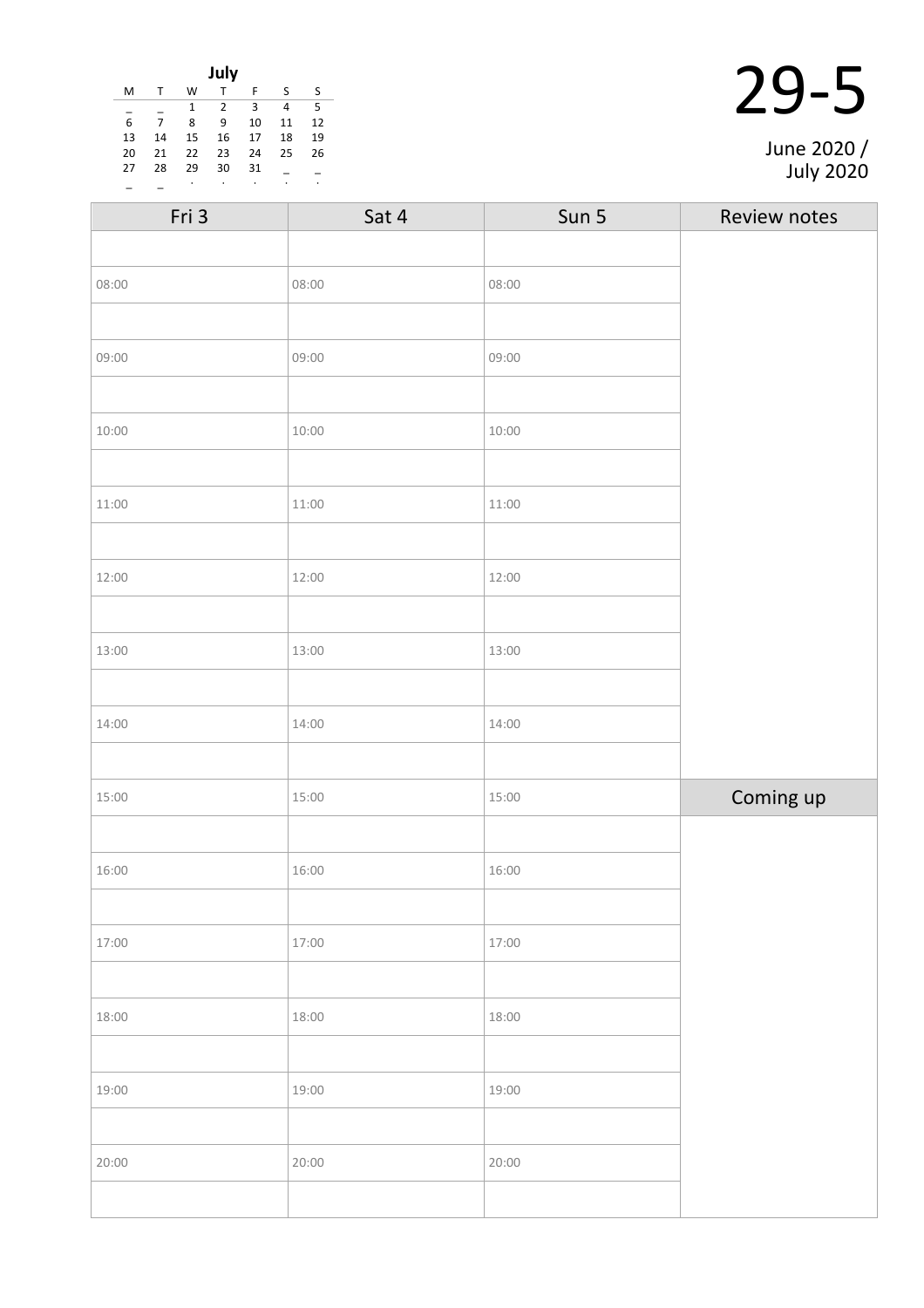## 6-12 This week **July**<br>  $\frac{M T W T}{\frac{1}{6} - \frac{1}{7} - \frac{2}{8} - \frac{1}{9}}$

| July |    |    |    |    |    |    |  |
|------|----|----|----|----|----|----|--|
| M    |    | W  |    | F  | S  | ς  |  |
|      |    | 1  | 2  | 3  | 4  | 5  |  |
| 6    | 7  | 8  | 9  | 10 | 11 | 12 |  |
| 13   | 14 | 15 | 16 | 17 | 18 | 19 |  |
| 20   | 21 | 22 | 23 | 24 | 25 | 26 |  |
| 27   | 28 | 29 | 30 | 31 |    |    |  |
|      |    | ٠  | ٠  | ٠  | ٠  | ٠  |  |
|      |    |    |    |    |    |    |  |

July 2020

| Mon 6 | Tue 7 | Wed 8 | Thu 9 |  |
|-------|-------|-------|-------|--|
|       |       |       |       |  |
| 08:00 | 08:00 | 08:00 | 08:00 |  |
|       |       |       |       |  |
| 09:00 | 09:00 | 09:00 | 09:00 |  |
|       |       |       |       |  |
| 10:00 | 10:00 | 10:00 | 10:00 |  |
|       |       |       |       |  |
| 11:00 | 11:00 | 11:00 | 11:00 |  |
|       |       |       |       |  |
| 12:00 | 12:00 | 12:00 | 12:00 |  |
|       |       |       |       |  |
| 13:00 | 13:00 | 13:00 | 13:00 |  |
|       |       |       |       |  |
| 14:00 | 14:00 | 14:00 | 14:00 |  |
|       |       |       |       |  |
| 15:00 | 15:00 | 15:00 | 15:00 |  |
|       |       |       |       |  |
| 16:00 | 16:00 | 16:00 | 16:00 |  |
|       |       |       |       |  |
| 17:00 | 17:00 | 17:00 | 17:00 |  |
|       |       |       |       |  |
| 18:00 | 18:00 | 18:00 | 18:00 |  |
|       |       |       |       |  |
| 19:00 | 19:00 | 19:00 | 19:00 |  |
|       |       |       |       |  |
| 20:00 | 20:00 | 20:00 | 20:00 |  |
|       |       |       |       |  |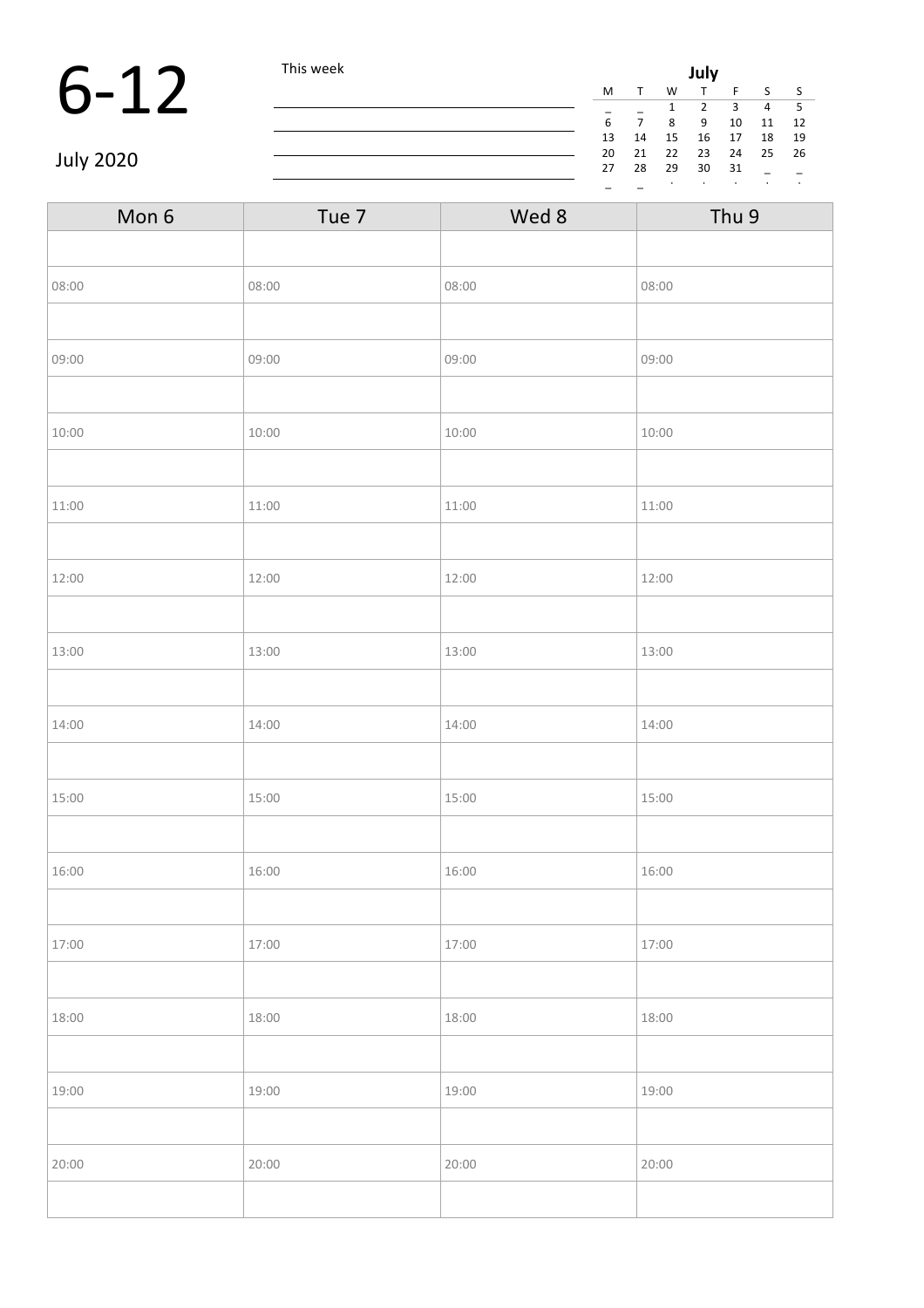| August |    |    |    |    |    |    |
|--------|----|----|----|----|----|----|
| M      |    | W  | T  | F  | ς  | S  |
|        |    |    |    |    | 1  | 2  |
| 3      | 4  | 5  | 6  | 7  | 8  | 9  |
| 10     | 11 | 12 | 13 | 14 | 15 | 16 |
| 17     | 18 | 19 | 20 | 21 | 22 | 23 |
| 24     | 25 | 26 | 27 | 28 | 29 | 30 |
| 31     |    | ٠  | ٠  | ٠  | ٠  | ٠  |

|    | 12 |
|----|----|
| D- |    |

| <b>July 2020</b> |  |
|------------------|--|
|------------------|--|

| Fri 10 | Sat 11 | <b>Sun 12</b> | Review notes |
|--------|--------|---------------|--------------|
|        |        |               |              |
| 08:00  | 08:00  | 08:00         |              |
|        |        |               |              |
| 09:00  | 09:00  | 09:00         |              |
|        |        |               |              |
| 10:00  | 10:00  | 10:00         |              |
|        |        |               |              |
| 11:00  | 11:00  | 11:00         |              |
|        |        |               |              |
| 12:00  | 12:00  | 12:00         |              |
|        |        |               |              |
| 13:00  | 13:00  | 13:00         |              |
|        |        |               |              |
| 14:00  | 14:00  | 14:00         |              |
|        |        |               |              |
| 15:00  | 15:00  | 15:00         | Coming up    |
|        |        |               |              |
| 16:00  | 16:00  | 16:00         |              |
|        |        |               |              |
| 17:00  | 17:00  | 17:00         |              |
|        |        |               |              |
| 18:00  | 18:00  | 18:00         |              |
|        |        |               |              |
| 19:00  | 19:00  | 19:00         |              |
|        |        |               |              |
| 20:00  | 20:00  | 20:00         |              |
|        |        |               |              |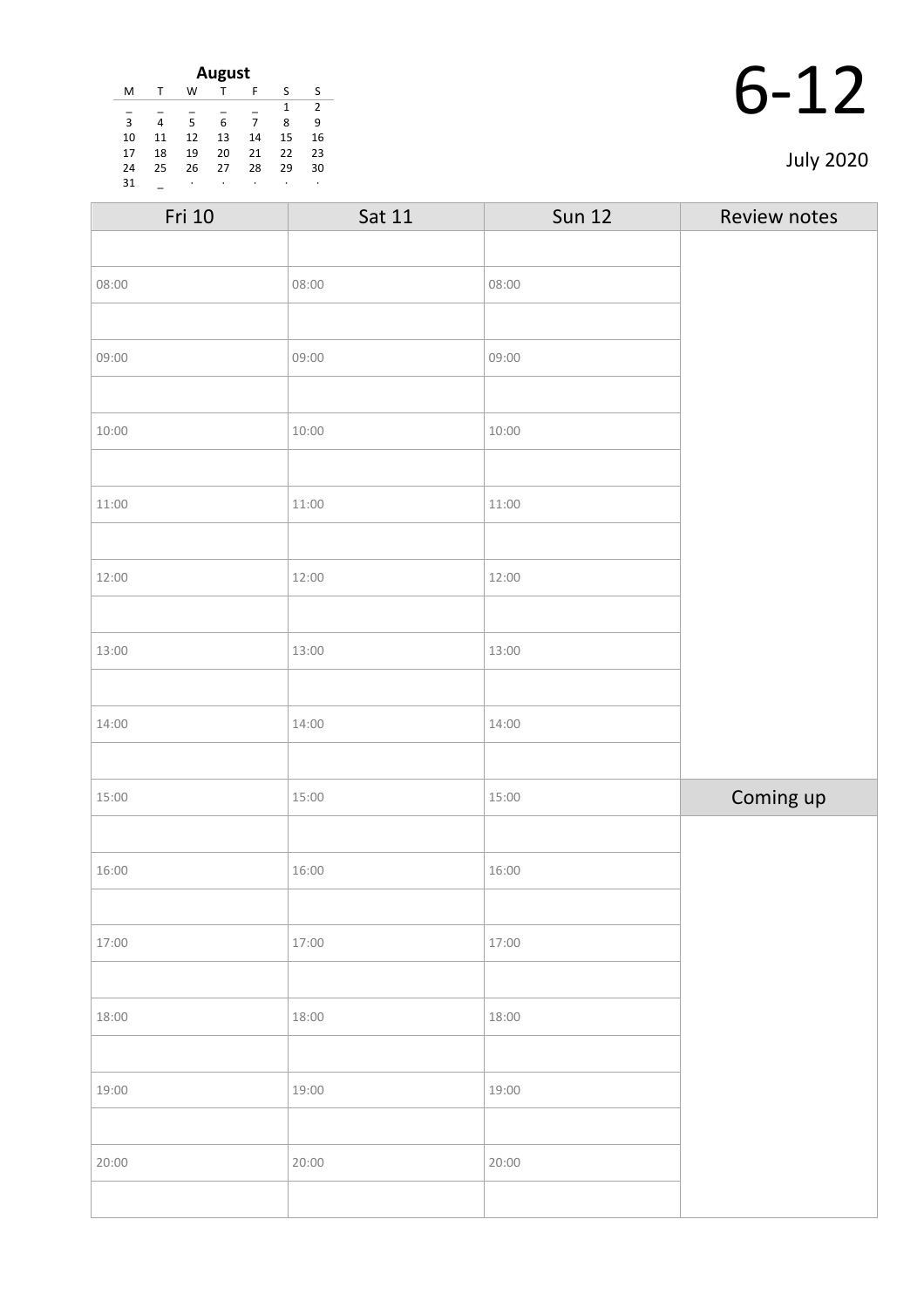## **13-19** This week **July**

| July                              |              |    |    |    |    |    |  |
|-----------------------------------|--------------|----|----|----|----|----|--|
| M                                 | $\mathsf{T}$ | W  | т  | F  | S. | S  |  |
| 3<br>5<br>4<br>$\mathcal{P}$<br>1 |              |    |    |    |    |    |  |
| 6                                 |              | 8  | ٩  | 10 | 11 | 12 |  |
| 13                                | 14           | 15 | 16 | 17 | 18 | 19 |  |
| 20                                | 21           | 22 | 23 | 24 | 25 | 26 |  |
| 27                                | 28           | 29 | 30 | 31 |    |    |  |
|                                   |              |    |    |    |    | ٠  |  |

July 2020

| <b>Mon 13</b> | <b>Tue 14</b> | <b>Wed 15</b> | <b>Thu 16</b> |  |
|---------------|---------------|---------------|---------------|--|
|               |               |               |               |  |
| 08:00         | 08:00         | 08:00         | 08:00         |  |
|               |               |               |               |  |
| 09:00         | 09:00         | 09:00         | 09:00         |  |
|               |               |               |               |  |
| 10:00         | 10:00         | 10:00         | 10:00         |  |
|               |               |               |               |  |
| 11:00         | 11:00         | 11:00         | 11:00         |  |
|               |               |               |               |  |
| 12:00         | 12:00         | 12:00         | 12:00         |  |
|               |               |               |               |  |
| 13:00         | 13:00         | 13:00         | 13:00         |  |
|               |               |               |               |  |
| 14:00         | 14:00         | 14:00         | 14:00         |  |
|               |               |               |               |  |
| 15:00         | 15:00         | 15:00         | 15:00         |  |
|               |               |               |               |  |
| 16:00         | 16:00         | 16:00         | 16:00         |  |
|               |               |               |               |  |
| 17:00         | 17:00         | 17:00         | 17:00         |  |
|               |               |               |               |  |
| 18:00         | 18:00         | 18:00         | 18:00         |  |
|               |               |               |               |  |
| 19:00         | 19:00         | 19:00         | 19:00         |  |
|               |               |               |               |  |
| 20:00         | 20:00         | 20:00         | 20:00         |  |
|               |               |               |               |  |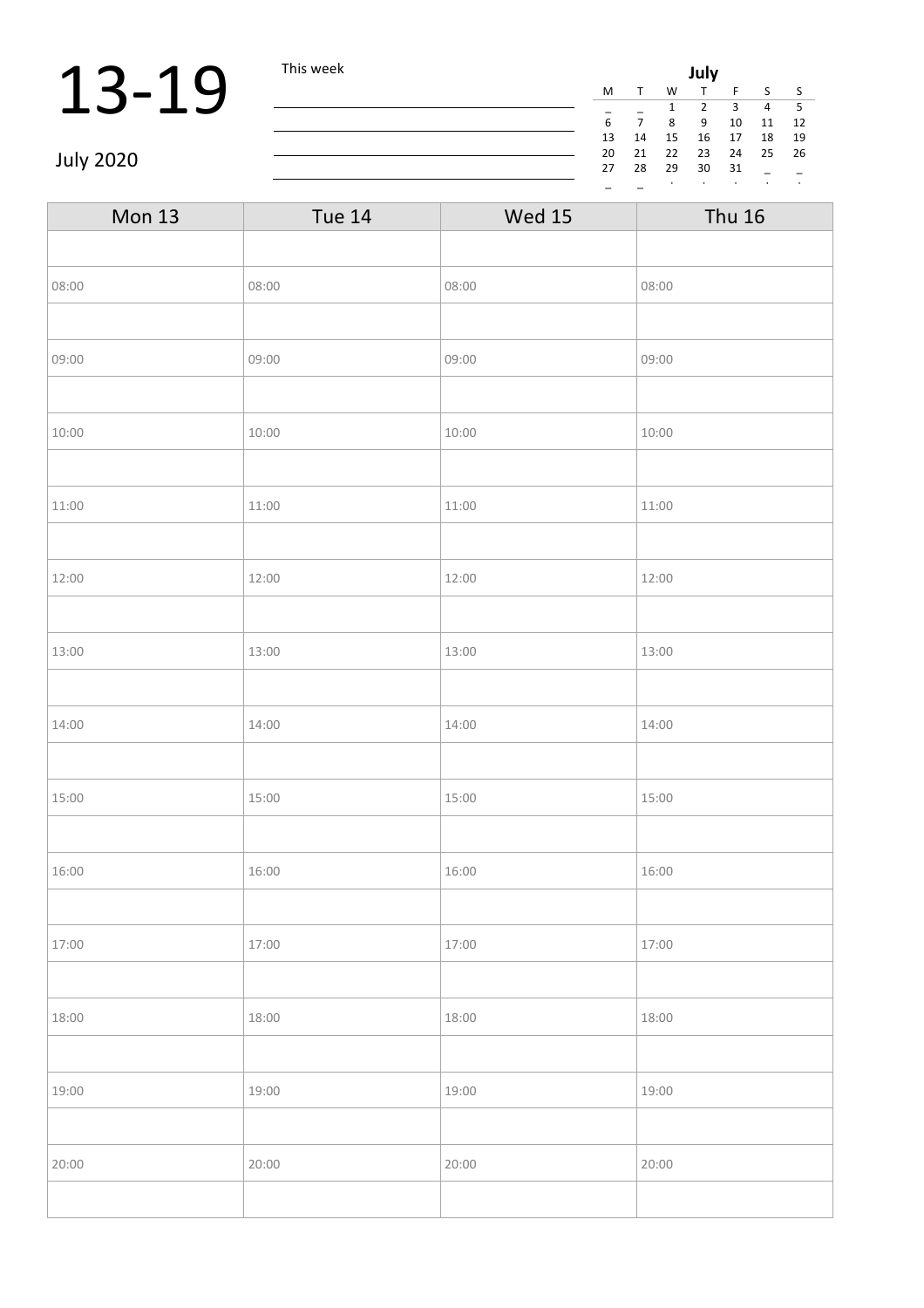| August |    |    |    |    |    |    |  |
|--------|----|----|----|----|----|----|--|
| M      |    | W  |    | F  | ς  | S  |  |
| 2<br>1 |    |    |    |    |    |    |  |
| 3      | 4  | 5  | 6  | 7  | 8  | 9  |  |
| 10     | 11 | 12 | 13 | 14 | 15 | 16 |  |
| 17     | 18 | 19 | 20 | 21 | 22 | 23 |  |
| 24     | 25 | 26 | 27 | 28 | 29 | 30 |  |
| 31     |    | ٠  | ٠  | ٠  |    | ٠  |  |

| <b>Sat 18</b> | <b>Sun 19</b> | Review notes |
|---------------|---------------|--------------|
|               |               |              |
| 08:00         | 08:00         |              |
|               |               |              |
| 09:00         | 09:00         |              |
|               |               |              |
| 10:00         | 10:00         |              |
|               |               |              |
| 11:00         | 11:00         |              |
|               |               |              |
| 12:00         | 12:00         |              |
|               |               |              |
| 13:00         | 13:00         |              |
|               |               |              |
| 14:00         | 14:00         |              |
|               |               |              |
| 15:00         | 15:00         | Coming up    |
|               |               |              |
| 16:00         | 16:00         |              |
|               |               |              |
| 17:00         | 17:00         |              |
|               |               |              |
| 18:00         | 18:00         |              |
|               |               |              |
| 19:00         | 19:00         |              |
|               |               |              |
| 20:00         | 20:00         |              |
|               |               |              |
|               |               |              |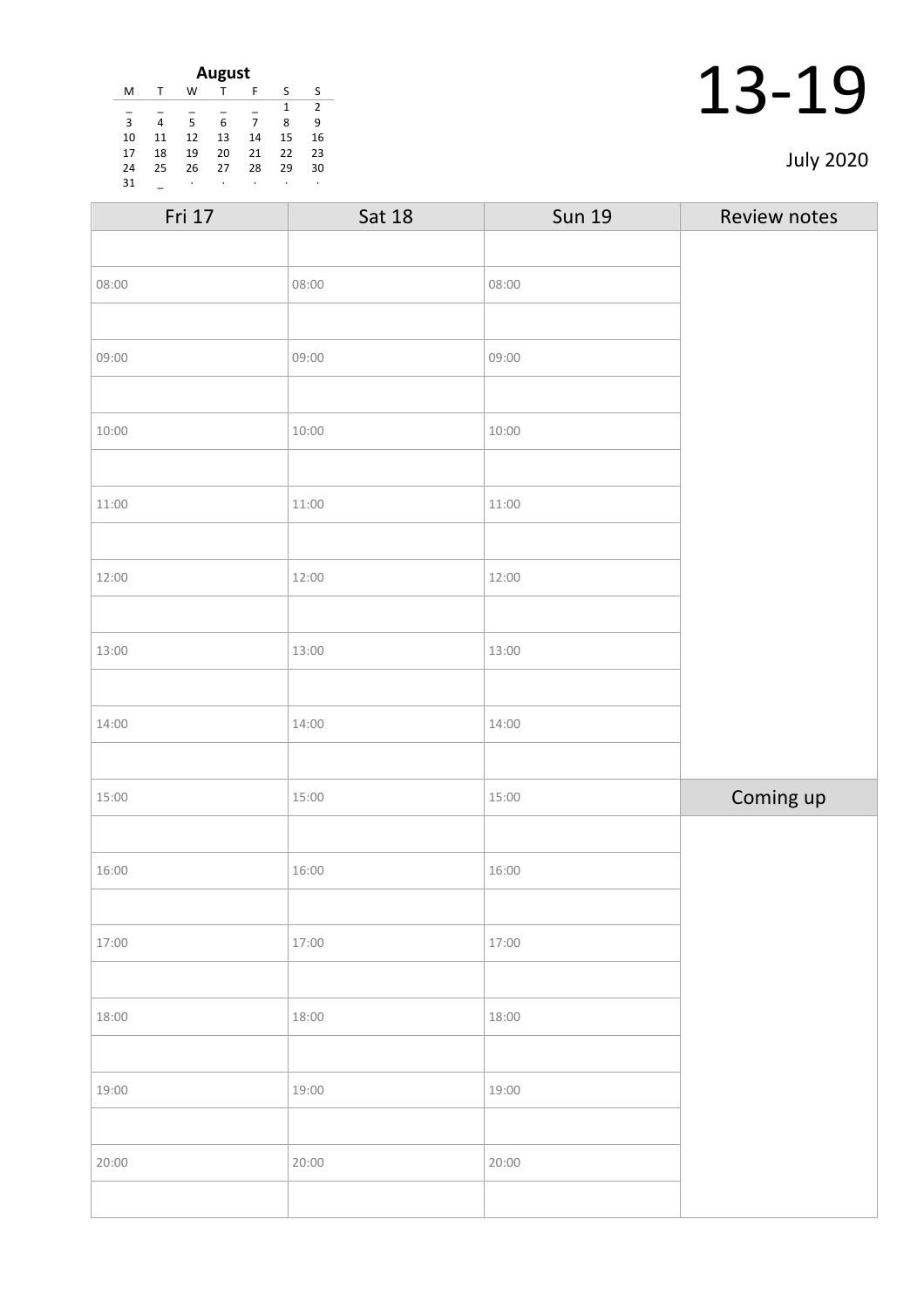## **20-26** This week **July**<br> $\frac{M T W T}{\frac{1}{6} - \frac{1}{7} - \frac{2}{8} - \frac{1}{9}}$

| July |    |    |    |    |    |    |  |
|------|----|----|----|----|----|----|--|
| M    | т  | W  | т  | F  | S  | S  |  |
|      |    | 1  | 2  | 3  | 4  | 5  |  |
| 6    | 7  | 8  | 9  | 10 | 11 | 12 |  |
| 13   | 14 | 15 | 16 | 17 | 18 | 19 |  |
| 20   | 21 | 22 | 23 | 24 | 25 | 26 |  |
| 27   | 28 | 29 | 30 | 31 |    |    |  |
|      |    |    | ٠  |    |    | ٠  |  |

July 2020

| Mon 20 | <b>Tue 21</b> | Wed 22 | <b>Thu 23</b> |  |
|--------|---------------|--------|---------------|--|
|        |               |        |               |  |
| 08:00  | 08:00         | 08:00  | 08:00         |  |
|        |               |        |               |  |
| 09:00  | 09:00         | 09:00  | 09:00         |  |
|        |               |        |               |  |
| 10:00  | 10:00         | 10:00  | 10:00         |  |
|        |               |        |               |  |
| 11:00  | 11:00         | 11:00  | 11:00         |  |
|        |               |        |               |  |
| 12:00  | 12:00         | 12:00  | 12:00         |  |
|        |               |        |               |  |
| 13:00  | 13:00         | 13:00  | 13:00         |  |
|        |               |        |               |  |
| 14:00  | 14:00         | 14:00  | 14:00         |  |
|        |               |        |               |  |
| 15:00  | 15:00         | 15:00  | 15:00         |  |
|        |               |        |               |  |
| 16:00  | 16:00         | 16:00  | 16:00         |  |
|        |               |        |               |  |
| 17:00  | 17:00         | 17:00  | 17:00         |  |
|        |               |        |               |  |
| 18:00  | 18:00         | 18:00  | 18:00         |  |
|        |               |        |               |  |
| 19:00  | 19:00         | 19:00  | 19:00         |  |
|        |               |        |               |  |
| 20:00  | 20:00         | 20:00  | 20:00         |  |
|        |               |        |               |  |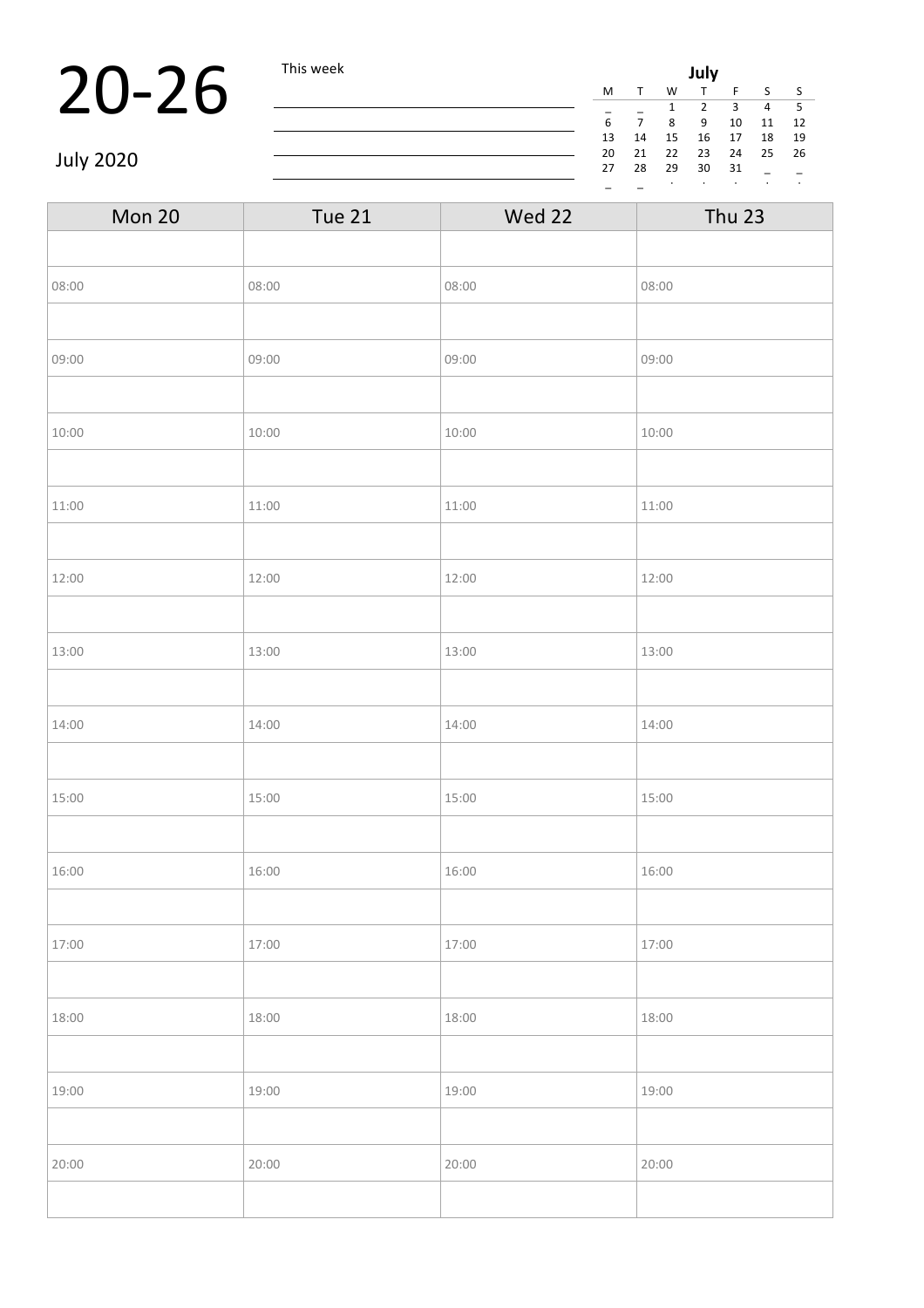| August |    |    |    |    |    |    |
|--------|----|----|----|----|----|----|
| M      |    | W  | т  | F  | S  | S  |
|        |    |    |    |    | 1  | 2  |
| 3      | 4  | 5  | 6  | 7  | 8  | 9  |
| 10     | 11 | 12 | 13 | 14 | 15 | 16 |
| 17     | 18 | 19 | 20 | 21 | 22 | 23 |
| 24     | 25 | 26 | 27 | 28 | 29 | 30 |
| 31     |    | ٠  | ٠  | ٠  |    | ٠  |

|  | <b>July 2020</b> |
|--|------------------|
|--|------------------|

| Fri 24 | <b>Sat 25</b> | <b>Sun 26</b> | Review notes |
|--------|---------------|---------------|--------------|
|        |               |               |              |
| 08:00  | 08:00         | 08:00         |              |
|        |               |               |              |
| 09:00  | 09:00         | 09:00         |              |
|        |               |               |              |
| 10:00  | 10:00         | 10:00         |              |
|        |               |               |              |
| 11:00  | 11:00         | 11:00         |              |
|        |               |               |              |
| 12:00  | 12:00         | 12:00         |              |
|        |               |               |              |
| 13:00  | 13:00         | 13:00         |              |
|        |               |               |              |
| 14:00  | 14:00         | 14:00         |              |
|        |               |               |              |
| 15:00  | 15:00         | 15:00         | Coming up    |
|        |               |               |              |
| 16:00  | 16:00         | 16:00         |              |
|        |               |               |              |
| 17:00  | 17:00         | 17:00         |              |
|        |               |               |              |
| 18:00  | 18:00         | 18:00         |              |
|        |               |               |              |
| 19:00  | 19:00         | 19:00         |              |
|        |               |               |              |
| 20:00  | 20:00         | 20:00         |              |
|        |               |               |              |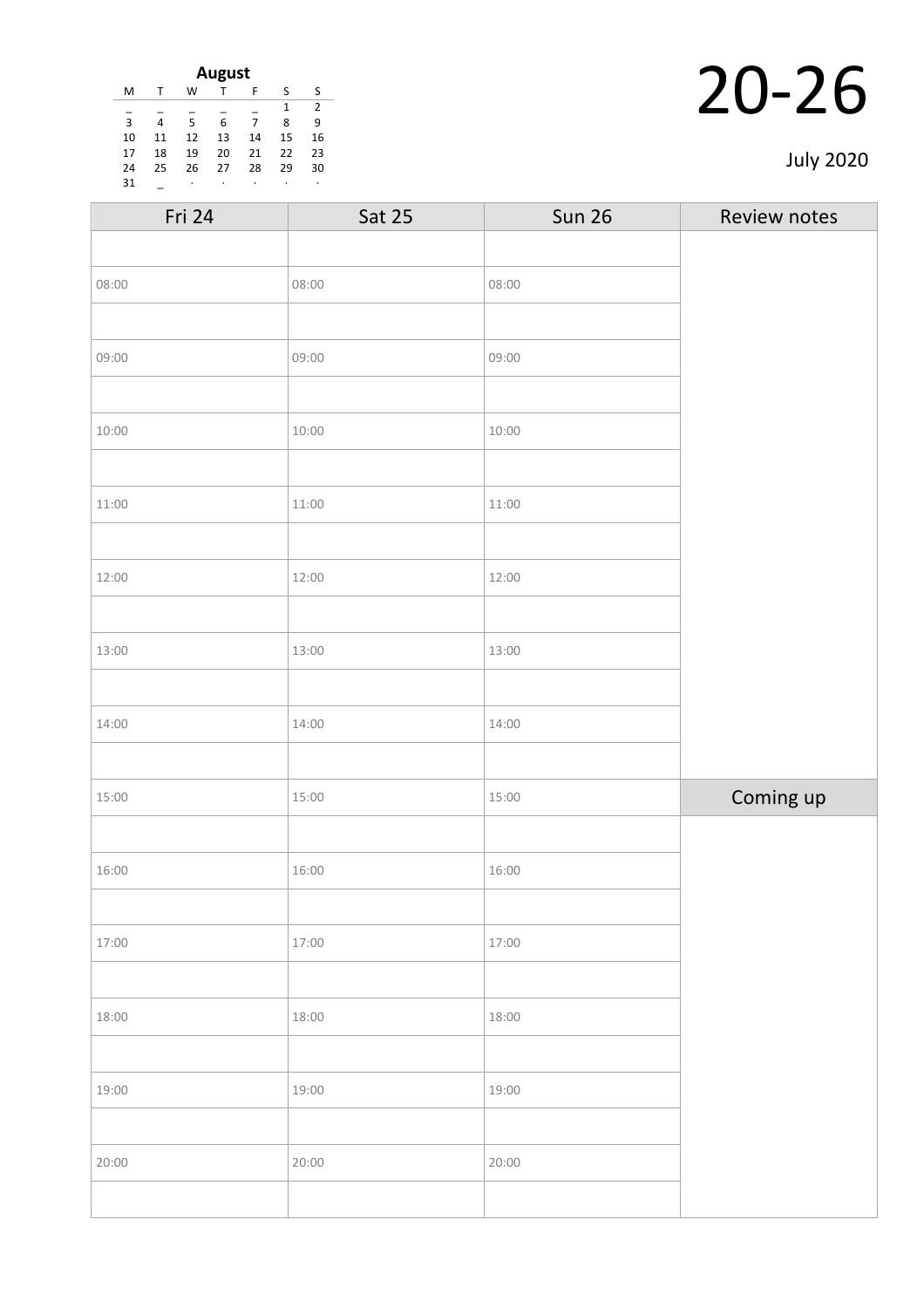|             | This week |    | July |    |    |    |       |      |  |
|-------------|-----------|----|------|----|----|----|-------|------|--|
|             |           | M  |      | W  |    |    |       |      |  |
|             |           |    |      |    |    |    | 4     | - 5  |  |
|             |           |    |      | 8  | -9 | 10 | 11 12 |      |  |
|             |           | 13 | 14   | 15 | 16 | 17 | 18    | - 19 |  |
| July 2020 / |           | 20 | 21   | 22 | 23 | 24 | 25    | 26   |  |
| August 2020 |           | 27 | 28   | 29 | 30 | 31 |       |      |  |
|             |           |    |      |    |    |    |       |      |  |

| Mon 27 | Tue 28 | Wed 29 | <b>Thu 30</b> |
|--------|--------|--------|---------------|
|        |        |        |               |
| 08:00  | 08:00  | 08:00  | 08:00         |
|        |        |        |               |
| 09:00  | 09:00  | 09:00  | 09:00         |
|        |        |        |               |
| 10:00  | 10:00  | 10:00  | 10:00         |
|        |        |        |               |
| 11:00  | 11:00  | 11:00  | 11:00         |
|        |        |        |               |
| 12:00  | 12:00  | 12:00  | 12:00         |
|        |        |        |               |
| 13:00  | 13:00  | 13:00  | 13:00         |
|        |        |        |               |
| 14:00  | 14:00  | 14:00  | 14:00         |
|        |        |        |               |
| 15:00  | 15:00  | 15:00  | 15:00         |
|        |        |        |               |
| 16:00  | 16:00  | 16:00  | 16:00         |
|        |        |        |               |
| 17:00  | 17:00  | 17:00  | 17:00         |
|        |        |        |               |
| 18:00  | 18:00  | 18:00  | 18:00         |
|        |        |        |               |
| 19:00  | 19:00  | 19:00  | 19:00         |
|        |        |        |               |
| 20:00  | 20:00  | 20:00  | 20:00         |
|        |        |        |               |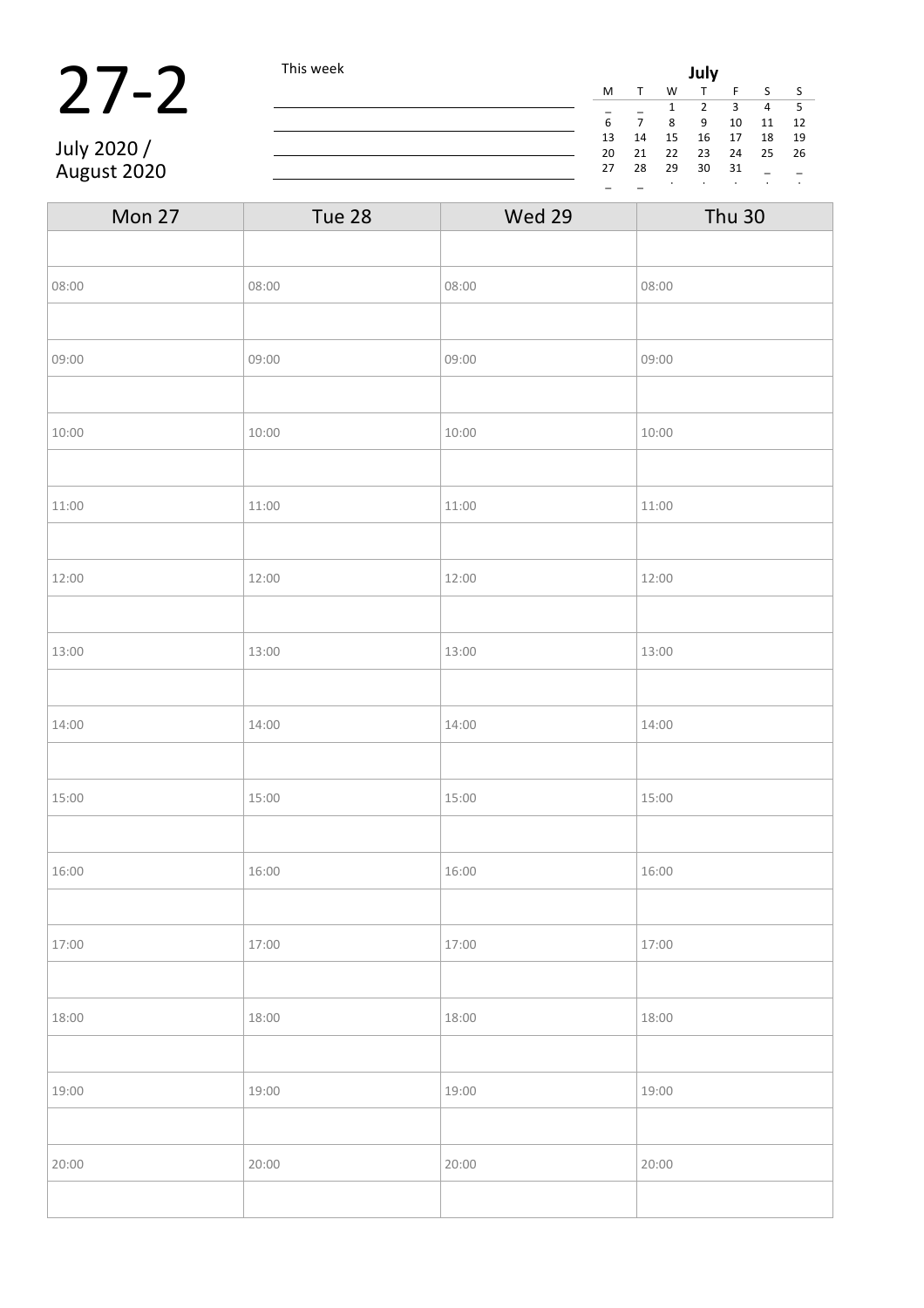| August |    |    |    |    |    |    |
|--------|----|----|----|----|----|----|
| м      |    | W  |    | F  | ς  | ς  |
|        |    |    |    |    | 1  | 2  |
| 3      | 4  | 5  | 6  |    | 8  | q  |
| 10     | 11 | 12 | 13 | 14 | 15 | 16 |
| 17     | 18 | 19 | 20 | 21 | 22 | 23 |
| 24     | 25 | 26 | 27 | 28 | 29 | 30 |
| 31     |    | ٠  | ٠  | ٠  | ٠  | ٠  |

|  | July 2020 / |
|--|-------------|

| Fri 31 | Sat 1 | Sun 2 | Review notes |
|--------|-------|-------|--------------|
|        |       |       |              |
| 08:00  | 08:00 | 08:00 |              |
|        |       |       |              |
| 09:00  | 09:00 | 09:00 |              |
|        |       |       |              |
| 10:00  | 10:00 | 10:00 |              |
|        |       |       |              |
| 11:00  | 11:00 | 11:00 |              |
|        |       |       |              |
| 12:00  | 12:00 | 12:00 |              |
|        |       |       |              |
| 13:00  | 13:00 | 13:00 |              |
|        |       |       |              |
| 14:00  | 14:00 | 14:00 |              |
|        |       |       |              |
| 15:00  | 15:00 | 15:00 | Coming up    |
|        |       |       |              |
| 16:00  | 16:00 | 16:00 |              |
|        |       |       |              |
| 17:00  | 17:00 | 17:00 |              |
|        |       |       |              |
| 18:00  | 18:00 | 18:00 |              |
|        |       |       |              |
| 19:00  | 19:00 | 19:00 |              |
|        |       |       |              |
| 20:00  | 20:00 | 20:00 |              |
|        |       |       |              |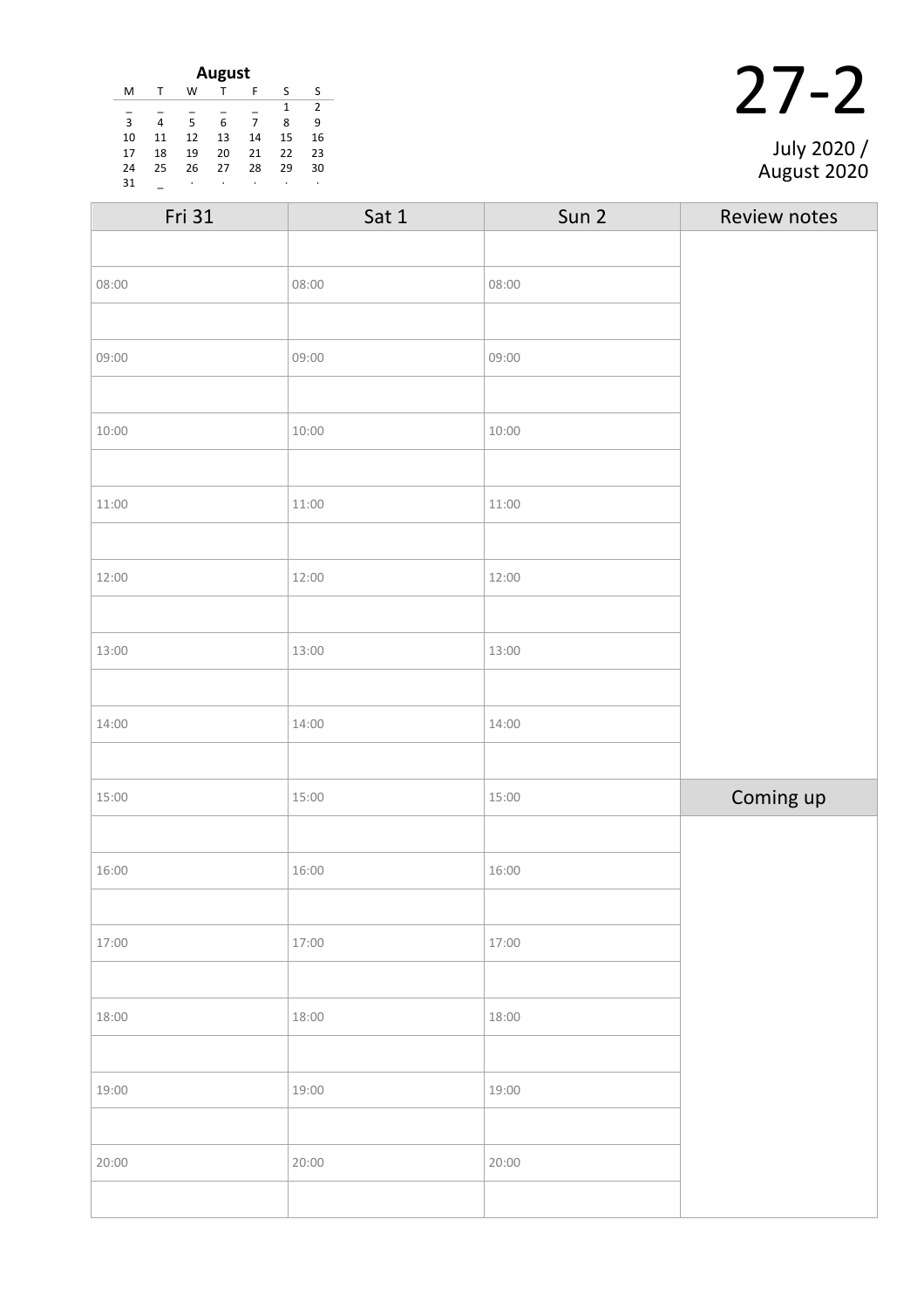

| Mon 3 | Tue 4 | Wed 5 | Thu <sub>6</sub> |
|-------|-------|-------|------------------|
|       |       |       |                  |
| 08:00 | 08:00 | 08:00 | 08:00            |
|       |       |       |                  |
| 09:00 | 09:00 | 09:00 | 09:00            |
|       |       |       |                  |
| 10:00 | 10:00 | 10:00 | 10:00            |
|       |       |       |                  |
| 11:00 | 11:00 | 11:00 | 11:00            |
|       |       |       |                  |
| 12:00 | 12:00 | 12:00 | 12:00            |
|       |       |       |                  |
| 13:00 | 13:00 | 13:00 | 13:00            |
|       |       |       |                  |
| 14:00 | 14:00 | 14:00 | 14:00            |
|       |       |       |                  |
| 15:00 | 15:00 | 15:00 | 15:00            |
|       |       |       |                  |
| 16:00 | 16:00 | 16:00 | 16:00            |
|       |       |       |                  |
| 17:00 | 17:00 | 17:00 | 17:00            |
|       |       |       |                  |
| 18:00 | 18:00 | 18:00 | 18:00            |
|       |       |       |                  |
| 19:00 | 19:00 | 19:00 | 19:00            |
|       |       |       |                  |
| 20:00 | 20:00 | 20:00 | 20:00            |
|       |       |       |                  |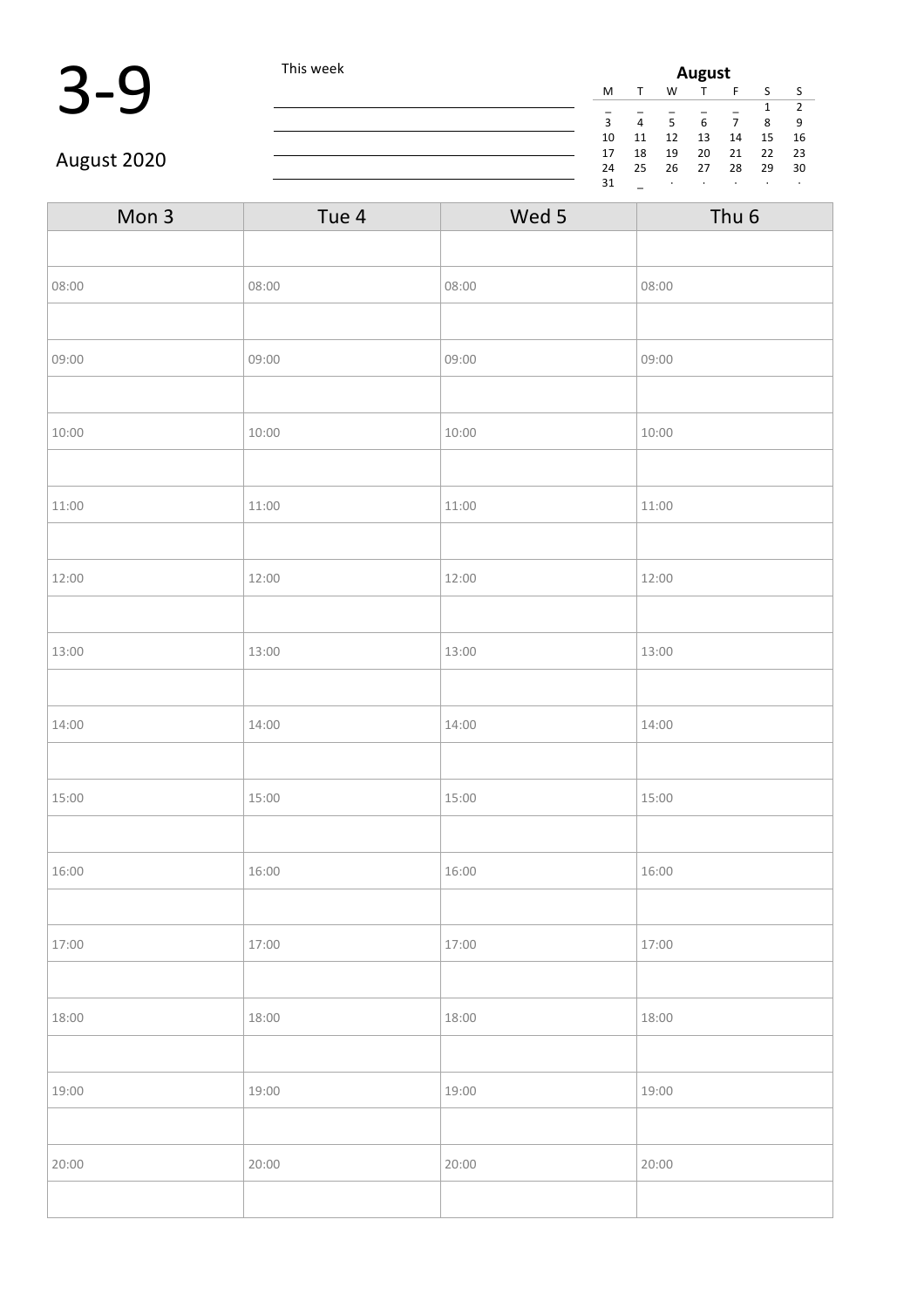|    |              |    | <b>September</b> |    |    |    |
|----|--------------|----|------------------|----|----|----|
| м  | $\mathsf{T}$ | W  |                  | F  | ς  | ς  |
|    |              | 2  | 3                | 4  | 5  | 6  |
| 7  | 8            | q  | 10               | 11 | 12 | 13 |
| 14 | 15           | 16 | 17               | 18 | 19 | 20 |
| 21 | 22           | 23 | 24               | 25 | 26 | 27 |
| 28 | 29           | 30 |                  |    |    |    |
|    |              | ٠  |                  | ٠  |    |    |

| I |
|---|
|   |

| Fri 7 | Sat 8 | Sun 9 | Review notes |
|-------|-------|-------|--------------|
|       |       |       |              |
| 08:00 | 08:00 | 08:00 |              |
|       |       |       |              |
| 09:00 | 09:00 | 09:00 |              |
|       |       |       |              |
| 10:00 | 10:00 | 10:00 |              |
|       |       |       |              |
| 11:00 | 11:00 | 11:00 |              |
|       |       |       |              |
| 12:00 | 12:00 | 12:00 |              |
|       |       |       |              |
| 13:00 | 13:00 | 13:00 |              |
|       |       |       |              |
| 14:00 | 14:00 | 14:00 |              |
|       |       |       |              |
| 15:00 | 15:00 | 15:00 | Coming up    |
|       |       |       |              |
| 16:00 | 16:00 | 16:00 |              |
|       |       |       |              |
| 17:00 | 17:00 | 17:00 |              |
|       |       |       |              |
| 18:00 | 18:00 | 18:00 |              |
|       |       |       |              |
| 19:00 | 19:00 | 19:00 |              |
|       |       |       |              |
| 20:00 | 20:00 | 20:00 |              |
|       |       |       |              |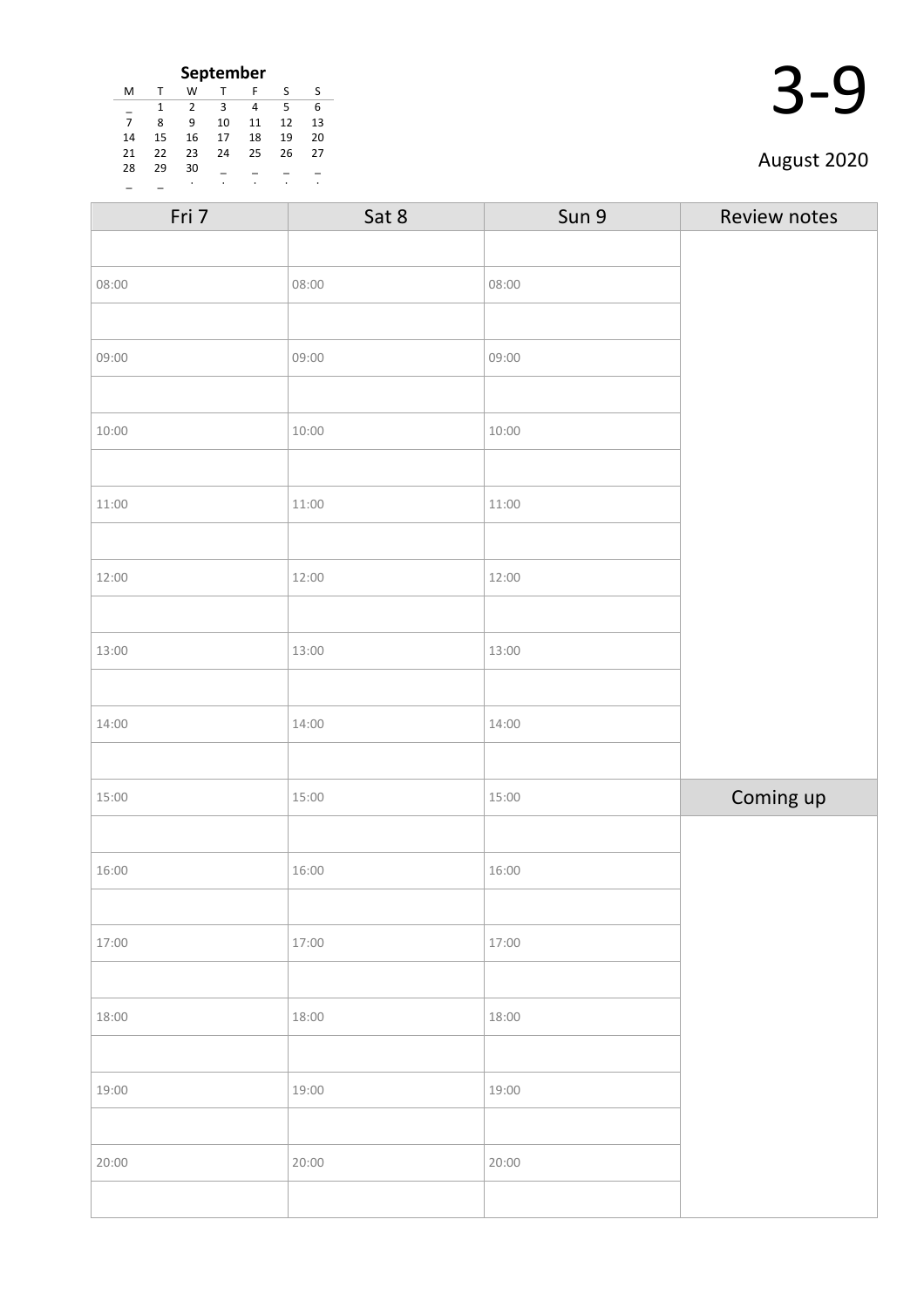# 10-16 This week

| August |    |    |    |    |    |               |  |
|--------|----|----|----|----|----|---------------|--|
| M      | т  | W  |    | F  | S  | S             |  |
|        |    |    |    |    | 1  | $\mathcal{P}$ |  |
| 3      | 4  | 5  | 6  |    | 8  | ٩             |  |
| 10     | 11 | 12 | 13 | 14 | 15 | 16            |  |
| 17     | 18 | 19 | 20 | 21 | 22 | 23            |  |
| 24     | 25 | 26 | 27 | 28 | 29 | 30            |  |
| 31     |    | ٠  | ٠  |    |    | ٠             |  |

### August 2020

| <b>Mon 10</b> | <b>Tue 11</b> | <b>Wed 12</b> | <b>Thu 13</b> |
|---------------|---------------|---------------|---------------|
|               |               |               |               |
| 08:00         | 08:00         | 08:00         | 08:00         |
|               |               |               |               |
| 09:00         | 09:00         | 09:00         | 09:00         |
|               |               |               |               |
| 10:00         | 10:00         | 10:00         | 10:00         |
|               |               |               |               |
| 11:00         | 11:00         | 11:00         | 11:00         |
|               |               |               |               |
| 12:00         | 12:00         | 12:00         | 12:00         |
|               |               |               |               |
| 13:00         | 13:00         | 13:00         | 13:00         |
|               |               |               |               |
| 14:00         | 14:00         | 14:00         | 14:00         |
|               |               |               |               |
| 15:00         | 15:00         | 15:00         | 15:00         |
|               |               |               |               |
| 16:00         | 16:00         | 16:00         | 16:00         |
|               |               |               |               |
| 17:00         | 17:00         | 17:00         | 17:00         |
|               |               |               |               |
| 18:00         | 18:00         | 18:00         | 18:00         |
|               |               |               |               |
| 19:00         | 19:00         | 19:00         | 19:00         |
|               |               |               |               |
| 20:00         | 20:00         | 20:00         | 20:00         |
|               |               |               |               |

<u> 1980 - Johann Barn, mars ann an t-Amhain Aonaich an t-Aonaich an t-Aonaich ann an t-Aonaich ann an t-Aonaich</u>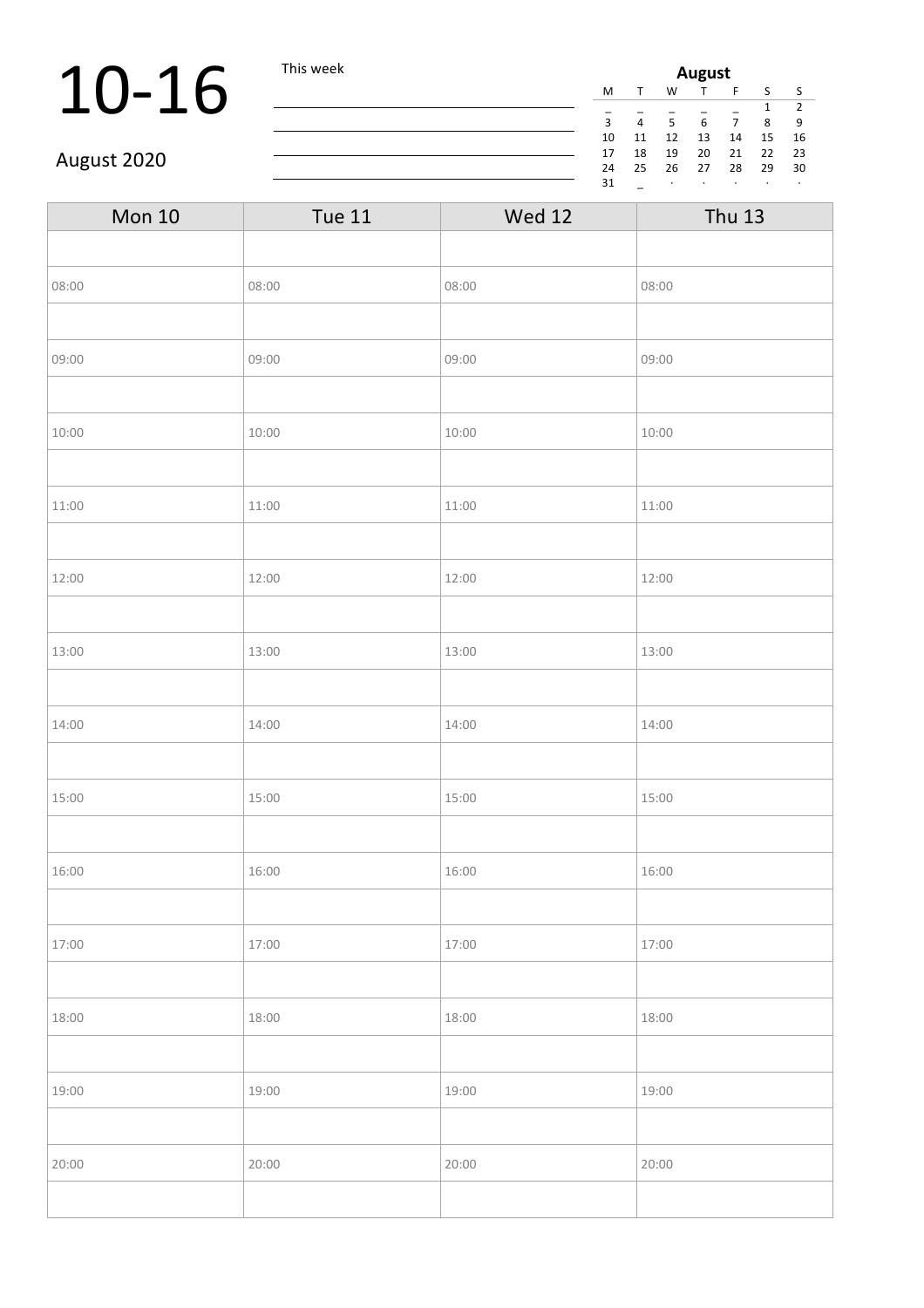| September      |    |               |    |    |    |    |  |
|----------------|----|---------------|----|----|----|----|--|
| M              |    | W             |    | F  | S  | S  |  |
|                | 1  | $\mathcal{P}$ | З  | 4  | 5  | 6  |  |
| $\overline{7}$ | 8  | q             | 10 | 11 | 12 | 13 |  |
| 14             | 15 | 16            | 17 | 18 | 19 | 20 |  |
| 21             | 22 | 23            | 24 | 25 | 26 | 27 |  |
| 28             | 29 | 30            |    |    |    |    |  |
|                |    |               |    |    |    |    |  |

| Fri 14 | Sat 15 | <b>Sun 16</b> | Review notes |
|--------|--------|---------------|--------------|
|        |        |               |              |
| 08:00  | 08:00  | 08:00         |              |
|        |        |               |              |
| 09:00  | 09:00  | 09:00         |              |
|        |        |               |              |
| 10:00  | 10:00  | 10:00         |              |
|        |        |               |              |
| 11:00  | 11:00  | 11:00         |              |
|        |        |               |              |
| 12:00  | 12:00  | 12:00         |              |
|        |        |               |              |
| 13:00  | 13:00  | 13:00         |              |
|        |        |               |              |
| 14:00  | 14:00  | 14:00         |              |
|        |        |               |              |
| 15:00  | 15:00  | 15:00         | Coming up    |
|        |        |               |              |
| 16:00  | 16:00  | 16:00         |              |
|        |        |               |              |
| 17:00  | 17:00  | 17:00         |              |
|        |        |               |              |
| 18:00  | 18:00  | 18:00         |              |
|        |        |               |              |
| 19:00  | 19:00  | 19:00         |              |
|        |        |               |              |
| 20:00  | 20:00  | 20:00         |              |
|        |        |               |              |
|        |        |               |              |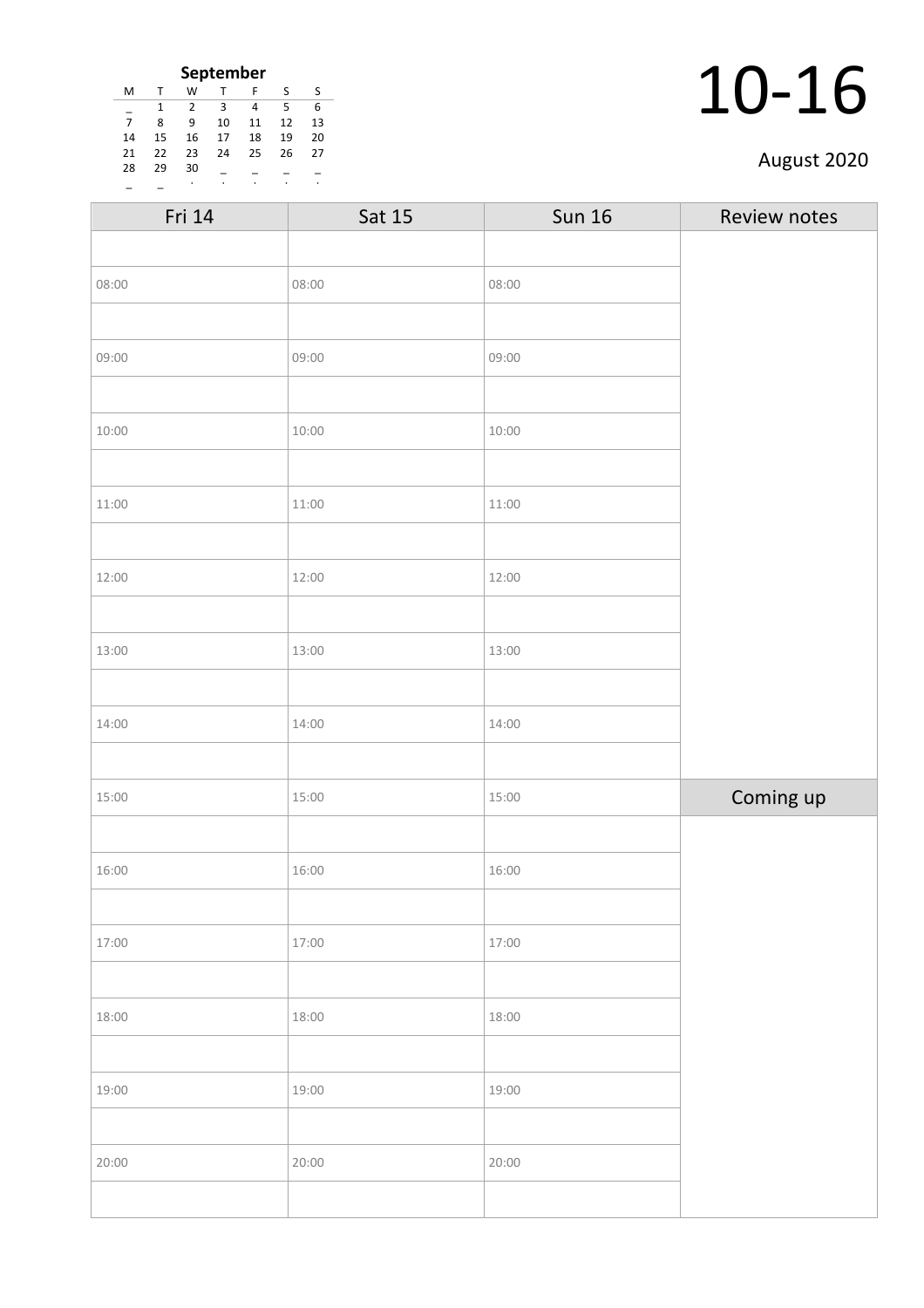# $17-23$  This week

| August |    |    |    |    |    |    |  |  |  |
|--------|----|----|----|----|----|----|--|--|--|
| M      |    | w  |    | F  | S  | ς  |  |  |  |
| 2<br>1 |    |    |    |    |    |    |  |  |  |
| 3      | 4  | 5  | 6  |    | 8  | ٩  |  |  |  |
| 10     | 11 | 12 | 13 | 14 | 15 | 16 |  |  |  |
| 17     | 18 | 19 | 20 | 21 | 22 | 23 |  |  |  |
| 24     | 25 | 26 | 27 | 28 | 29 | 30 |  |  |  |
| 31     |    | ٠  | ٠  |    |    | ٠  |  |  |  |

### August 2020

| <b>Mon 17</b> | <b>Tue 18</b> | <b>Wed 19</b> | <b>Thu 20</b> |
|---------------|---------------|---------------|---------------|
|               |               |               |               |
| 08:00         | 08:00         | 08:00         | 08:00         |
|               |               |               |               |
| 09:00         | 09:00         | 09:00         | 09:00         |
|               |               |               |               |
| 10:00         | 10:00         | 10:00         | 10:00         |
|               |               |               |               |
| 11:00         | 11:00         | 11:00         | 11:00         |
|               |               |               |               |
| 12:00         | 12:00         | 12:00         | 12:00         |
|               |               |               |               |
| 13:00         | 13:00         | 13:00         | 13:00         |
|               |               |               |               |
| 14:00         | 14:00         | 14:00         | 14:00         |
|               |               |               |               |
| 15:00         | 15:00         | 15:00         | 15:00         |
|               |               |               |               |
| 16:00         | 16:00         | 16:00         | 16:00         |
|               |               |               |               |
| 17:00         | 17:00         | 17:00         | 17:00         |
|               |               |               |               |
| 18:00         | 18:00         | 18:00         | 18:00         |
|               |               |               |               |
| 19:00         | 19:00         | 19:00         | 19:00         |
|               |               |               |               |
| 20:00         | 20:00         | 20:00         | 20:00         |
|               |               |               |               |
|               |               |               |               |

<u> 1980 - Johann Barn, mars ann an t-Amhain Aonaich an t-Aonaich an t-Aonaich an t-Aonaich an t-Aonaich an t-Aon</u>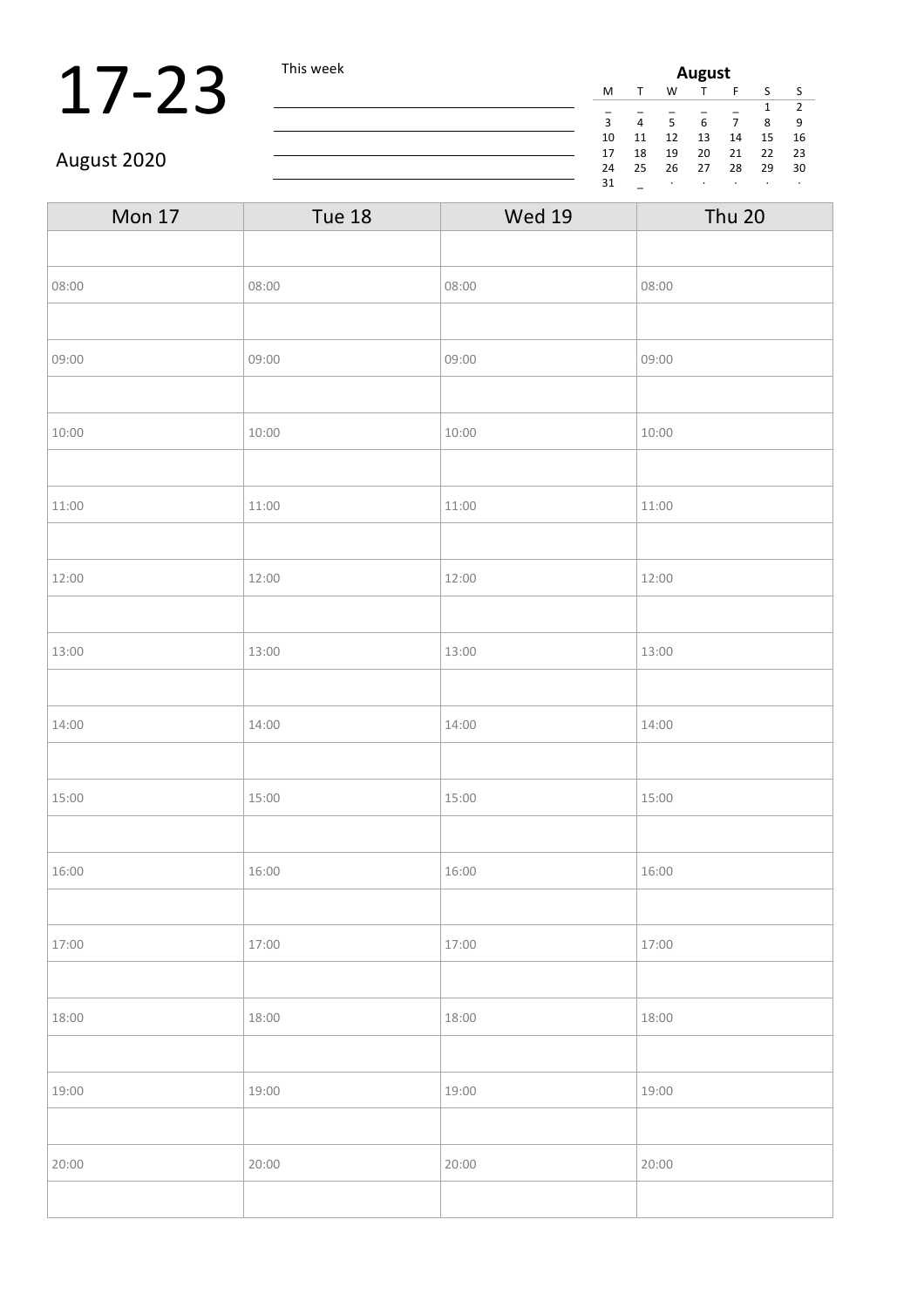| September      |    |    |    |    |    |    |
|----------------|----|----|----|----|----|----|
| M              | т  | W  | т  | F  | S  | S  |
|                |    | 2  | 3  | 4  | 5  | 6  |
| $\overline{7}$ | 8  | ٩  | 10 | 11 | 12 | 13 |
| 14             | 15 | 16 | 17 | 18 | 19 | 20 |
| 21             | 22 | 23 | 24 | 25 | 26 | 27 |
| 28             | 29 | 30 |    |    |    |    |
|                |    | ٠  |    |    |    |    |

| Fri 21 | Sat 22 | <b>Sun 23</b> | Review notes |
|--------|--------|---------------|--------------|
|        |        |               |              |
| 08:00  | 08:00  | 08:00         |              |
|        |        |               |              |
| 09:00  | 09:00  | 09:00         |              |
|        |        |               |              |
| 10:00  | 10:00  | 10:00         |              |
|        |        |               |              |
| 11:00  | 11:00  | 11:00         |              |
|        |        |               |              |
| 12:00  | 12:00  | 12:00         |              |
|        |        |               |              |
| 13:00  | 13:00  | 13:00         |              |
|        |        |               |              |
| 14:00  | 14:00  | 14:00         |              |
|        |        |               |              |
| 15:00  | 15:00  | 15:00         | Coming up    |
|        |        |               |              |
| 16:00  | 16:00  | 16:00         |              |
|        |        |               |              |
| 17:00  | 17:00  | 17:00         |              |
|        |        |               |              |
| 18:00  | 18:00  | 18:00         |              |
|        |        |               |              |
| 19:00  | 19:00  | 19:00         |              |
|        |        |               |              |
| 20:00  | 20:00  | 20:00         |              |
|        |        |               |              |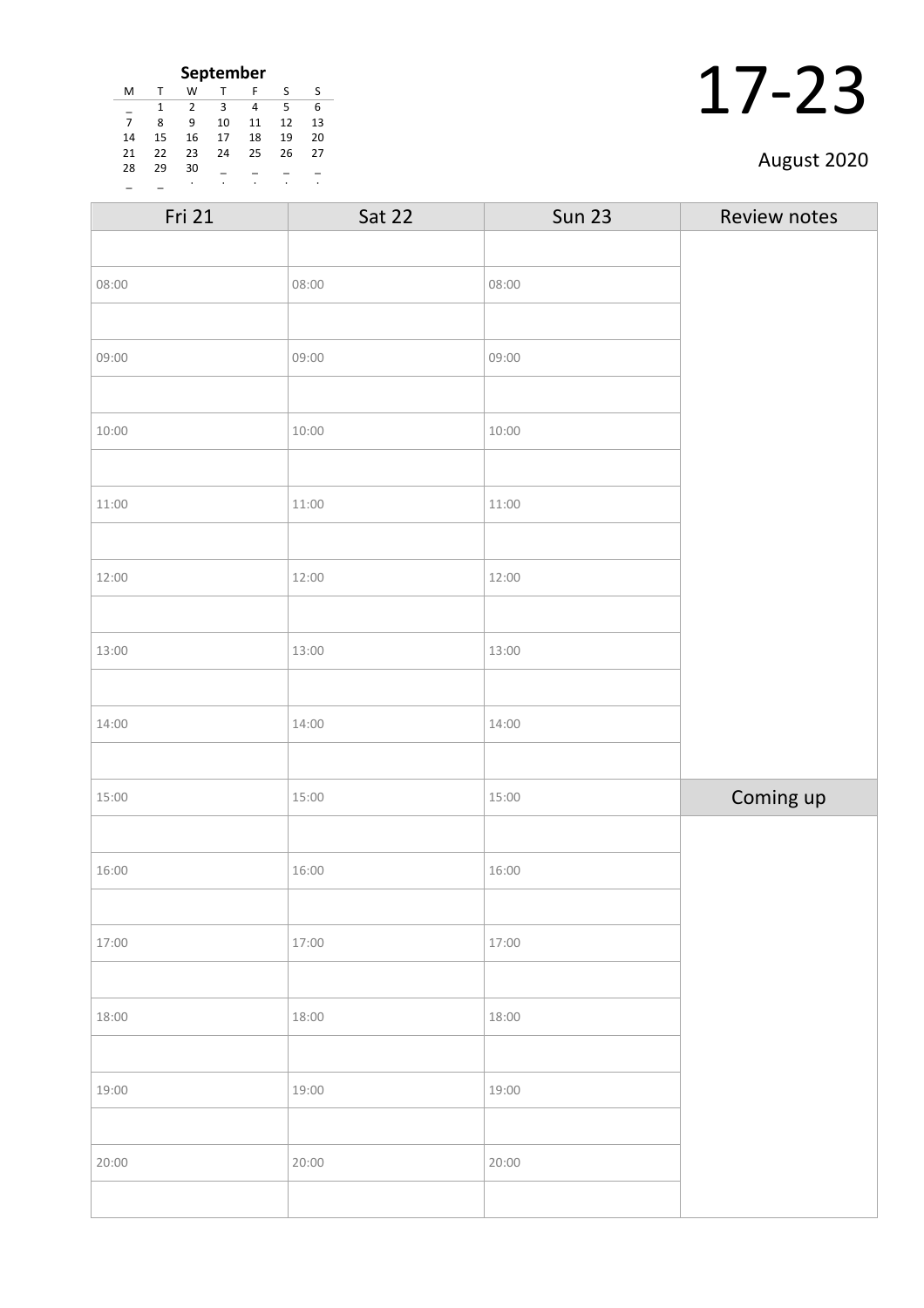## 24-30 This week

| August             |    |    |    |    |    |    |  |  |  |
|--------------------|----|----|----|----|----|----|--|--|--|
| M                  | т  | W  |    | F  | S  | S  |  |  |  |
| $\mathcal{P}$<br>1 |    |    |    |    |    |    |  |  |  |
| 3                  | 4  | 5  | 6  |    | 8  | ٩  |  |  |  |
| 10                 | 11 | 12 | 13 | 14 | 15 | 16 |  |  |  |
| 17                 | 18 | 19 | 20 | 21 | 22 | 23 |  |  |  |
| 24                 | 25 | 26 | 27 | 28 | 29 | 30 |  |  |  |
| 31                 |    | ٠  | ٠  |    |    | ٠  |  |  |  |

### August 2020

| Mon 24 | Tue 25 | Wed 26 | <b>Thu 27</b> |
|--------|--------|--------|---------------|
|        |        |        |               |
| 08:00  | 08:00  | 08:00  | 08:00         |
|        |        |        |               |
| 09:00  | 09:00  | 09:00  | 09:00         |
|        |        |        |               |
| 10:00  | 10:00  | 10:00  | 10:00         |
|        |        |        |               |
| 11:00  | 11:00  | 11:00  | 11:00         |
|        |        |        |               |
| 12:00  | 12:00  | 12:00  | 12:00         |
|        |        |        |               |
| 13:00  | 13:00  | 13:00  | 13:00         |
|        |        |        |               |
| 14:00  | 14:00  | 14:00  | 14:00         |
|        |        |        |               |
| 15:00  | 15:00  | 15:00  | 15:00         |
|        |        |        |               |
| 16:00  | 16:00  | 16:00  | 16:00         |
|        |        |        |               |
| 17:00  | 17:00  | 17:00  | 17:00         |
|        |        |        |               |
| 18:00  | 18:00  | 18:00  | 18:00         |
|        |        |        |               |
| 19:00  | 19:00  | 19:00  | 19:00         |
|        |        |        |               |
| 20:00  | 20:00  | 20:00  | 20:00         |
|        |        |        |               |
|        |        |        |               |

<u> 1980 - Johann Barbara, martxa amerikan per</u>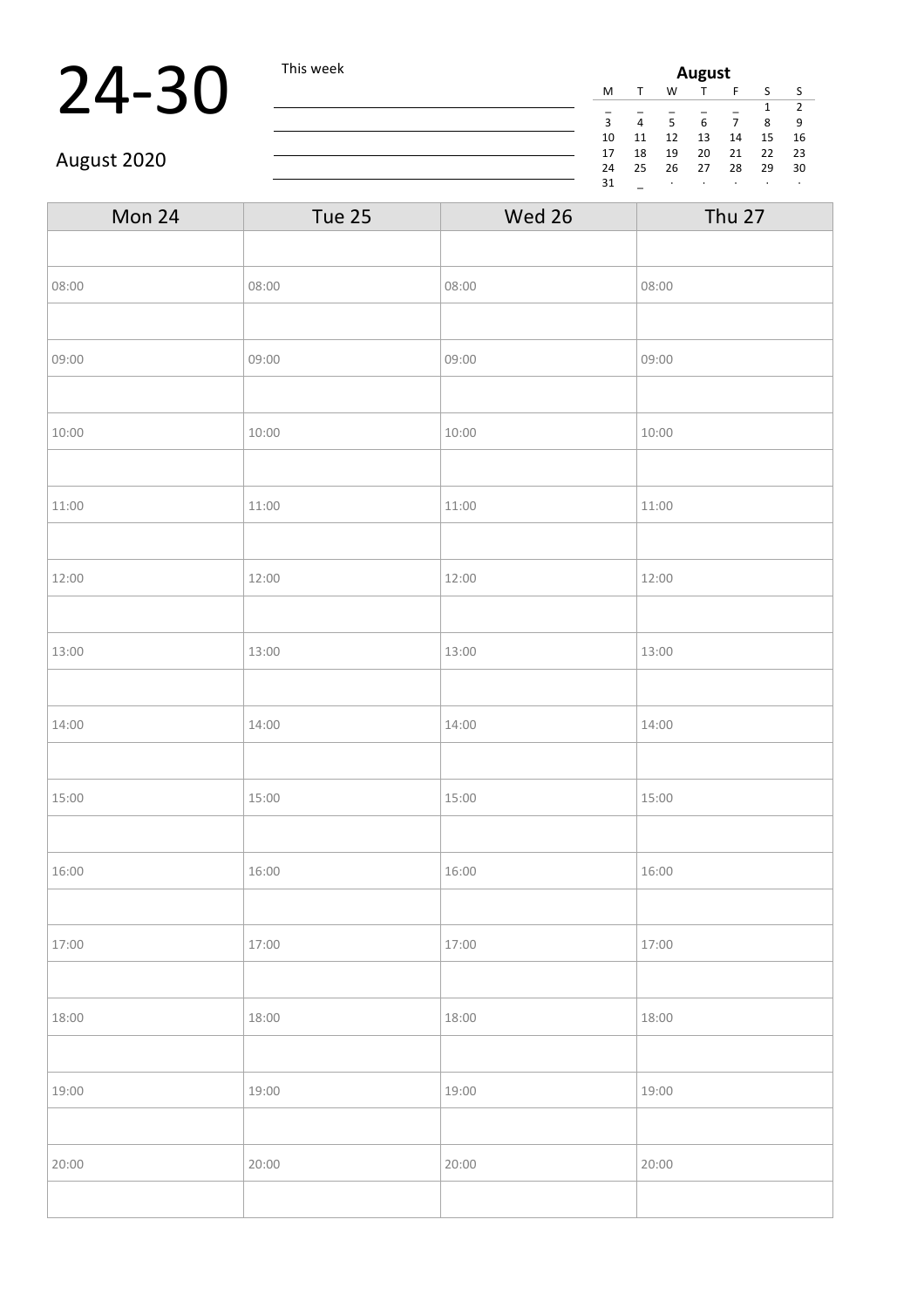| September      |    |                |    |    |    |    |  |
|----------------|----|----------------|----|----|----|----|--|
| M              |    | W              |    | F  | S  | S  |  |
|                |    | $\mathfrak{p}$ | з  | 4  | 5  | 6  |  |
| $\overline{7}$ | 8  | ٩              | 10 | 11 | 12 | 13 |  |
| 14             | 15 | 16             | 17 | 18 | 19 | 20 |  |
| 21             | 22 | 23             | 24 | 25 | 26 | 27 |  |
| 28             | 29 | 30             |    |    |    |    |  |
|                |    | ٠              |    |    |    |    |  |

| Fri 28 | <b>Sat 29</b> | <b>Sun 30</b> | Review notes |
|--------|---------------|---------------|--------------|
|        |               |               |              |
| 08:00  | 08:00         | 08:00         |              |
|        |               |               |              |
| 09:00  | 09:00         | 09:00         |              |
|        |               |               |              |
| 10:00  | 10:00         | 10:00         |              |
|        |               |               |              |
| 11:00  | 11:00         | 11:00         |              |
|        |               |               |              |
| 12:00  | 12:00         | 12:00         |              |
|        |               |               |              |
| 13:00  | 13:00         | 13:00         |              |
|        |               |               |              |
| 14:00  | 14:00         | 14:00         |              |
|        |               |               |              |
| 15:00  | 15:00         | 15:00         | Coming up    |
|        |               |               |              |
| 16:00  | 16:00         | 16:00         |              |
|        |               |               |              |
| 17:00  | 17:00         | 17:00         |              |
|        |               |               |              |
| 18:00  | 18:00         | 18:00         |              |
|        |               |               |              |
| 19:00  | 19:00         | 19:00         |              |
|        |               |               |              |
| 20:00  | 20:00         | 20:00         |              |
|        |               |               |              |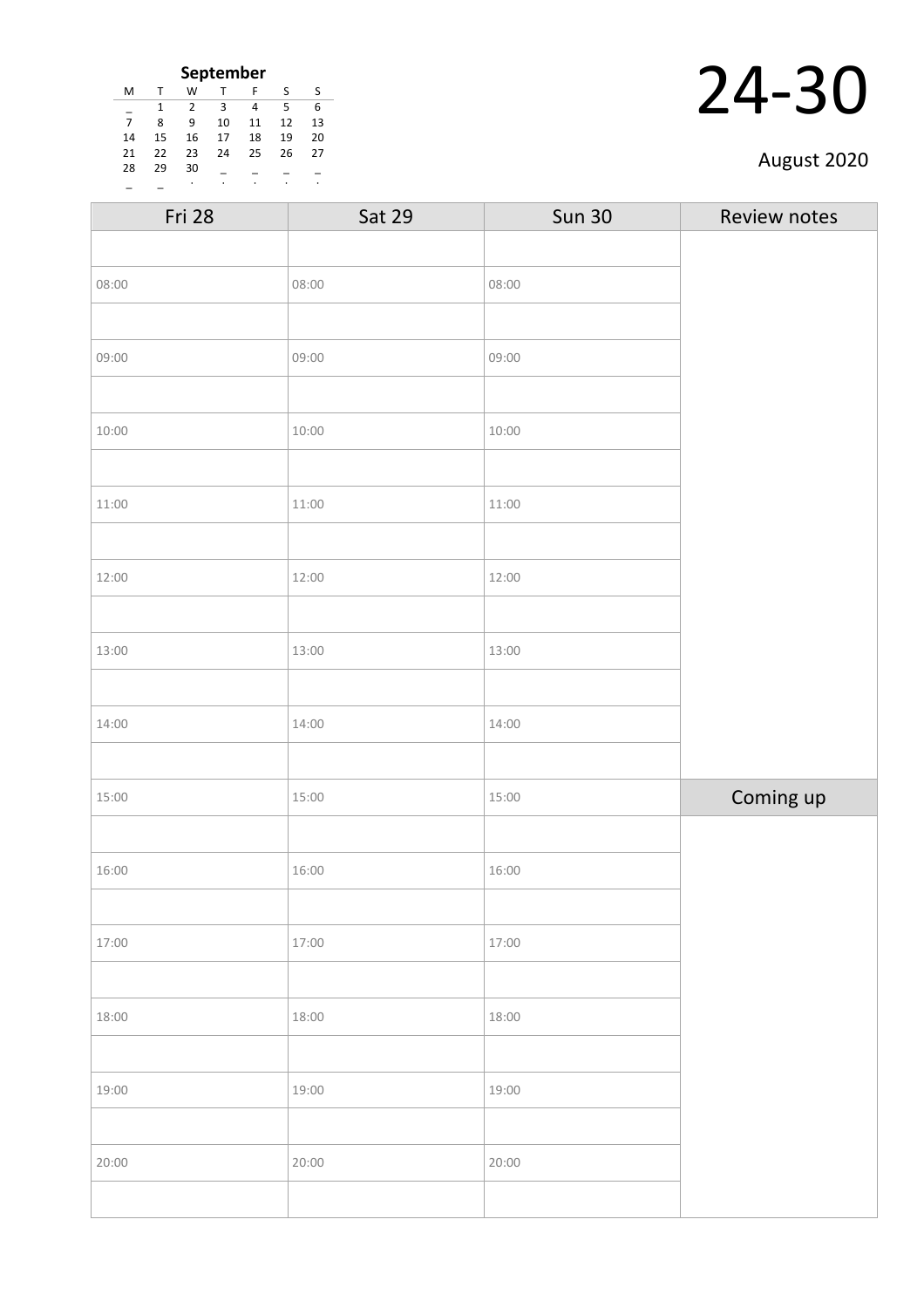# 31-6 This week

August 2020 / September 2020

| August |    |    |    |    |    |    |  |
|--------|----|----|----|----|----|----|--|
| M      |    | W  |    | F  | S  | S  |  |
|        |    |    |    |    | 1  | 2  |  |
| 3      | 4  | 5  | 6  | 7  | 8  | 9  |  |
| 10     | 11 | 12 | 13 | 14 | 15 | 16 |  |
| 17     | 18 | 19 | 20 | 21 | 22 | 23 |  |
| 24     | 25 | 26 | 27 | 28 | 29 | 30 |  |
| 31     |    | ٠  | ٠  |    | ٠  | ٠  |  |

| Mon 31 | Tue 1 | Wed 2 | Thu <sub>3</sub> |
|--------|-------|-------|------------------|
|        |       |       |                  |
| 08:00  | 08:00 | 08:00 | 08:00            |
|        |       |       |                  |
| 09:00  | 09:00 | 09:00 | 09:00            |
|        |       |       |                  |
| 10:00  | 10:00 | 10:00 | 10:00            |
|        |       |       |                  |
| 11:00  | 11:00 | 11:00 | 11:00            |
|        |       |       |                  |
| 12:00  | 12:00 | 12:00 | 12:00            |
|        |       |       |                  |
| 13:00  | 13:00 | 13:00 | 13:00            |
|        |       |       |                  |
| 14:00  | 14:00 | 14:00 | 14:00            |
|        |       |       |                  |
| 15:00  | 15:00 | 15:00 | 15:00            |
|        |       |       |                  |
| 16:00  | 16:00 | 16:00 | 16:00            |
|        |       |       |                  |
| 17:00  | 17:00 | 17:00 | 17:00            |
|        |       |       |                  |
| 18:00  | 18:00 | 18:00 | 18:00            |
|        |       |       |                  |
| 19:00  | 19:00 | 19:00 | 19:00            |
|        |       |       |                  |
| 20:00  | 20:00 | 20:00 | 20:00            |
|        |       |       |                  |

<u> 1980 - Johann Barbara, martxa amerikan per</u>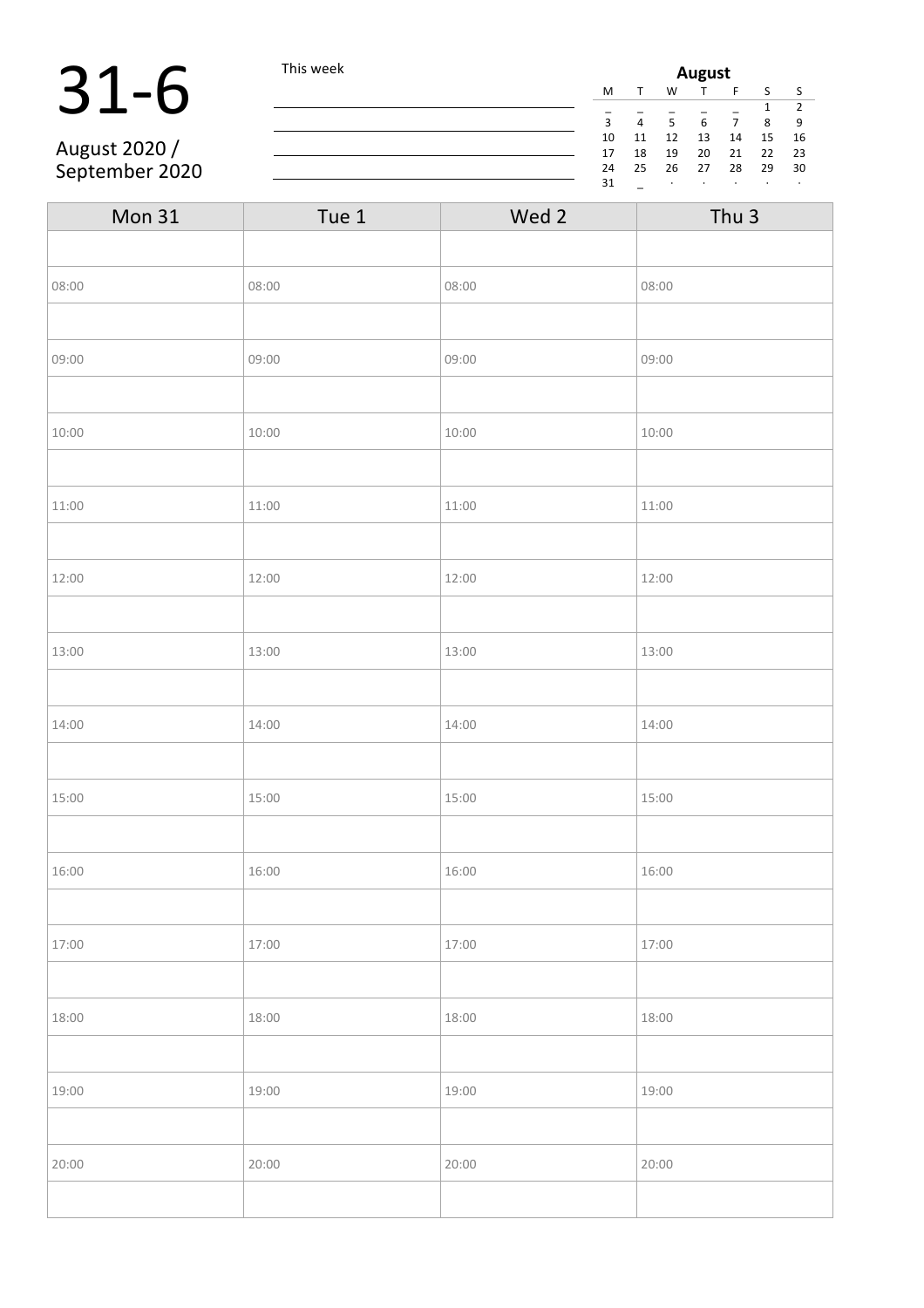|    | September |    |              |    |    |    |  |  |
|----|-----------|----|--------------|----|----|----|--|--|
| м  | T         | W  | $\mathsf{T}$ | F  | S  |    |  |  |
|    |           | 2  | -3           | 4  | .5 | 6  |  |  |
| 7  | 8         | 9  | 10           | 11 | 12 | 13 |  |  |
| 14 | 15        | 16 | 17           | 18 | 19 | 20 |  |  |
| 21 | 22        | 23 | 24           | 25 | 26 | 27 |  |  |
| 28 | 29        | 30 |              |    |    |    |  |  |
|    |           | ٠  | ٠            | ٠  | ٠  | ٠  |  |  |

|  | 31-6 |
|--|------|
|  |      |

#### August 2020 / September 2020

| Fri 4 | Sat 5 | Sun 6 | Review notes |
|-------|-------|-------|--------------|
|       |       |       |              |
| 08:00 | 08:00 | 08:00 |              |
|       |       |       |              |
| 09:00 | 09:00 | 09:00 |              |
|       |       |       |              |
| 10:00 | 10:00 | 10:00 |              |
|       |       |       |              |
| 11:00 | 11:00 | 11:00 |              |
|       |       |       |              |
| 12:00 | 12:00 | 12:00 |              |
|       |       |       |              |
| 13:00 | 13:00 | 13:00 |              |
|       |       |       |              |
| 14:00 | 14:00 | 14:00 |              |
|       |       |       |              |
| 15:00 | 15:00 | 15:00 | Coming up    |
|       |       |       |              |
| 16:00 | 16:00 | 16:00 |              |
|       |       |       |              |
| 17:00 | 17:00 | 17:00 |              |
|       |       |       |              |
| 18:00 | 18:00 | 18:00 |              |
|       |       |       |              |
| 19:00 | 19:00 | 19:00 |              |
|       |       |       |              |
| 20:00 | 20:00 | 20:00 |              |
|       |       |       |              |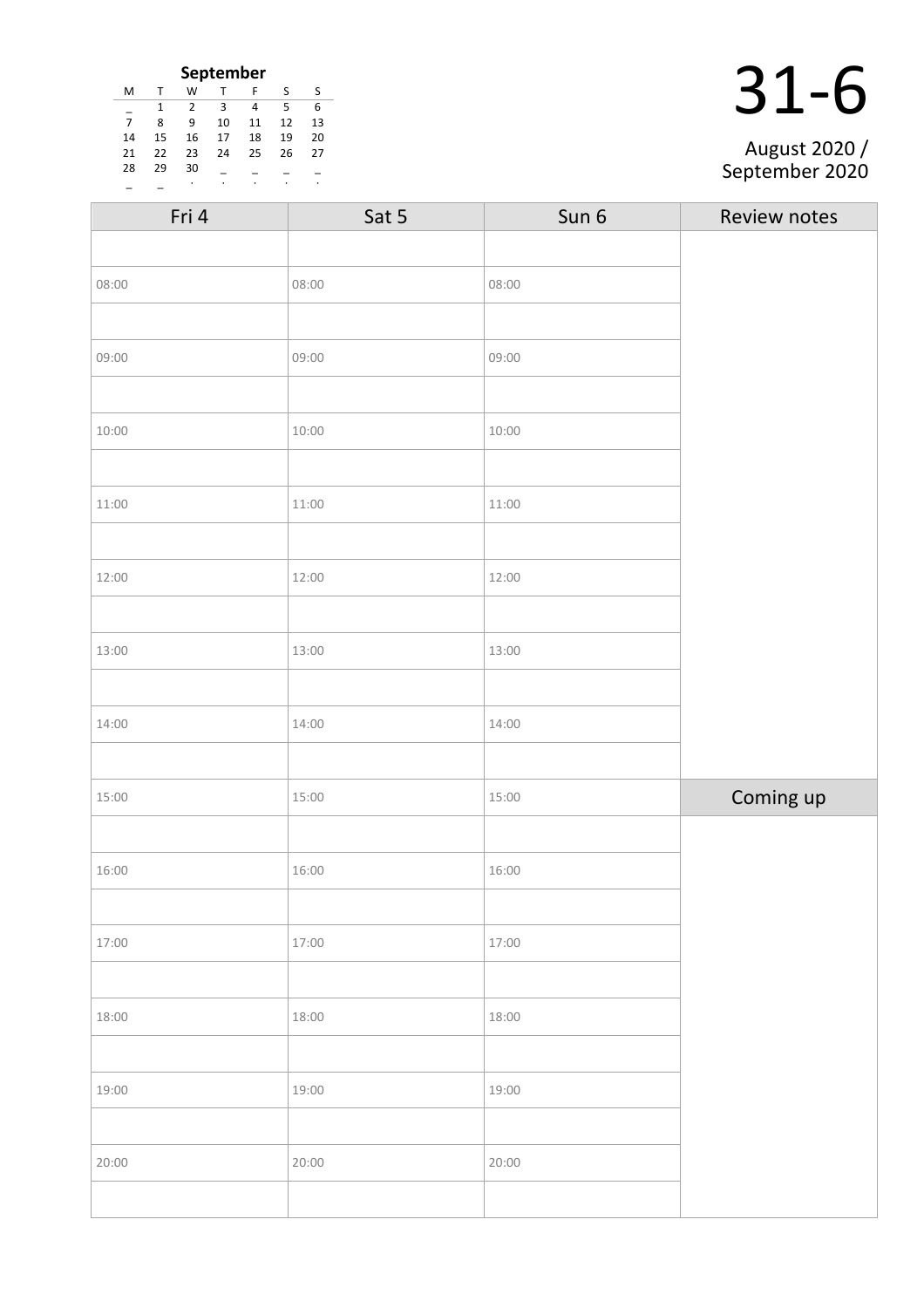|                | This week |    | September |    |    |    |    |      |  |
|----------------|-----------|----|-----------|----|----|----|----|------|--|
|                |           | M  |           | W  |    |    |    |      |  |
|                |           |    |           |    |    |    |    |      |  |
|                |           |    | 8         | q  | 10 | 11 | 12 | - 13 |  |
|                |           | 14 | 15        | 16 | 17 | 18 | 19 | - 20 |  |
| September 2020 |           | 21 | 22        | 23 | 24 | 25 | 26 | 27   |  |
|                |           | 28 | 29        | 30 |    |    |    |      |  |
|                |           |    |           |    |    |    |    |      |  |

#### September 2020

| Tue 8 | Wed 9 | <b>Thu 10</b> |
|-------|-------|---------------|
|       |       |               |
| 08:00 | 08:00 | 08:00         |
|       |       |               |
| 09:00 | 09:00 | 09:00         |
|       |       |               |
| 10:00 | 10:00 | 10:00         |
|       |       |               |
| 11:00 | 11:00 | 11:00         |
|       |       |               |
| 12:00 | 12:00 | 12:00         |
|       |       |               |
| 13:00 | 13:00 | 13:00         |
|       |       |               |
| 14:00 | 14:00 | 14:00         |
|       |       |               |
| 15:00 | 15:00 | 15:00         |
|       |       |               |
| 16:00 | 16:00 | 16:00         |
|       |       |               |
| 17:00 | 17:00 | 17:00         |
|       |       |               |
| 18:00 | 18:00 | 18:00         |
|       |       |               |
| 19:00 | 19:00 | 19:00         |
|       |       |               |
| 20:00 | 20:00 | 20:00         |
|       |       |               |
|       |       |               |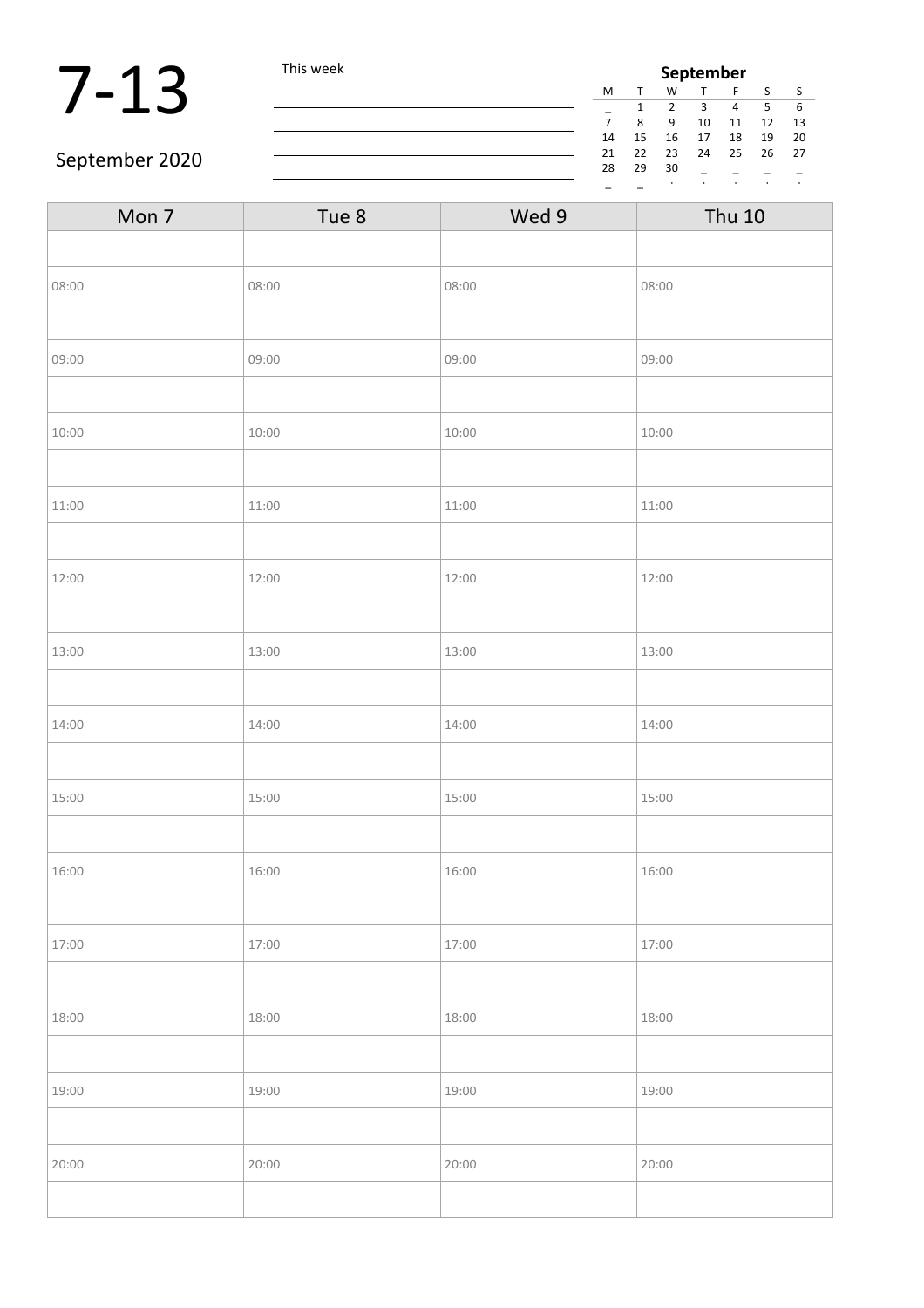| <b>October</b> |    |    |    |                |    |    |  |  |  |
|----------------|----|----|----|----------------|----|----|--|--|--|
| м              |    | w  |    | F              | S  | S  |  |  |  |
|                |    |    | 1  | $\overline{2}$ | ς  |    |  |  |  |
| 5              | 6  |    | 8  | 9              | 10 | 11 |  |  |  |
| 12             | 13 | 14 | 15 | 16             | 17 | 18 |  |  |  |
| 19             | 20 | 21 | 22 | 23             | 24 | 25 |  |  |  |
| 26             | 27 | 28 | 29 | 30             | 31 |    |  |  |  |
|                |    | ٠  |    | ٠              | ٠  | ٠  |  |  |  |

#### September 2020

| Fri 11 | <b>Sat 12</b> | <b>Sun 13</b> | Review notes |
|--------|---------------|---------------|--------------|
|        |               |               |              |
| 08:00  | 08:00         | 08:00         |              |
|        |               |               |              |
| 09:00  | 09:00         | 09:00         |              |
|        |               |               |              |
| 10:00  | 10:00         | 10:00         |              |
|        |               |               |              |
| 11:00  | 11:00         | 11:00         |              |
|        |               |               |              |
| 12:00  | 12:00         | 12:00         |              |
|        |               |               |              |
| 13:00  | 13:00         | 13:00         |              |
|        |               |               |              |
| 14:00  | 14:00         | 14:00         |              |
|        |               |               |              |
| 15:00  | 15:00         | 15:00         | Coming up    |
|        |               |               |              |
| 16:00  | 16:00         | 16:00         |              |
|        |               |               |              |
| 17:00  | 17:00         | 17:00         |              |
|        |               |               |              |
| 18:00  | 18:00         | 18:00         |              |
|        |               |               |              |
| 19:00  | 19:00         | 19:00         |              |
|        |               |               |              |
| 20:00  | 20:00         | 20:00         |              |
|        |               |               |              |
|        |               |               |              |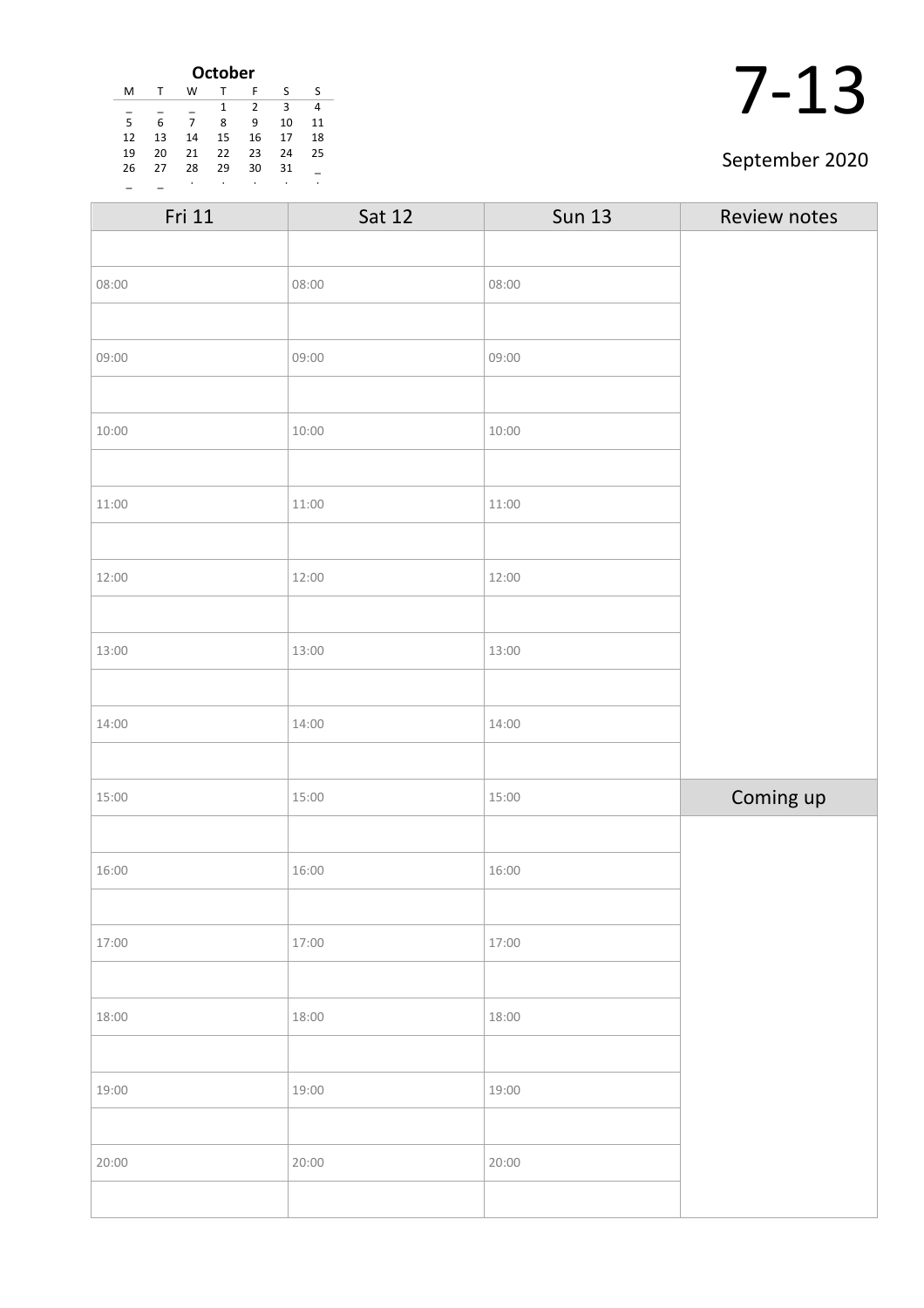### **14-20** This week **September September September September September September September September September September September September September September September September September**

| September |              |    |    |    |    |    |  |  |  |
|-----------|--------------|----|----|----|----|----|--|--|--|
| M         | $\mathbf{T}$ | w  |    | F  | S  | S  |  |  |  |
|           | 1            | 2  | З  | 4  | 5  | 6  |  |  |  |
| 7         | ጸ            | 9  | 10 | 11 | 12 | 13 |  |  |  |
| 14        | 15           | 16 | 17 | 18 | 19 | 20 |  |  |  |
| 21        | 22           | 23 | 24 | 25 | 26 | 27 |  |  |  |
| 28        | 29           | 30 |    |    |    |    |  |  |  |
|           |              |    |    |    |    |    |  |  |  |

#### September 2020

| Mon 14 | <b>Tue 15</b> | <b>Wed 16</b> | <b>Thu 17</b> |
|--------|---------------|---------------|---------------|
|        |               |               |               |
| 08:00  | 08:00         | 08:00         | 08:00         |
|        |               |               |               |
| 09:00  | 09:00         | 09:00         | 09:00         |
|        |               |               |               |
| 10:00  | 10:00         | 10:00         | 10:00         |
|        |               |               |               |
| 11:00  | 11:00         | 11:00         | 11:00         |
|        |               |               |               |
| 12:00  | 12:00         | 12:00         | 12:00         |
|        |               |               |               |
| 13:00  | 13:00         | 13:00         | 13:00         |
|        |               |               |               |
| 14:00  | 14:00         | 14:00         | 14:00         |
|        |               |               |               |
| 15:00  | 15:00         | 15:00         | 15:00         |
|        |               |               |               |
| 16:00  | 16:00         | 16:00         | 16:00         |
|        |               |               |               |
| 17:00  | 17:00         | 17:00         | 17:00         |
|        |               |               |               |
| 18:00  | 18:00         | 18:00         | 18:00         |
|        |               |               |               |
| 19:00  | 19:00         | 19:00         | 19:00         |
|        |               |               |               |
| 20:00  | 20:00         | 20:00         | 20:00         |
|        |               |               |               |
|        |               |               |               |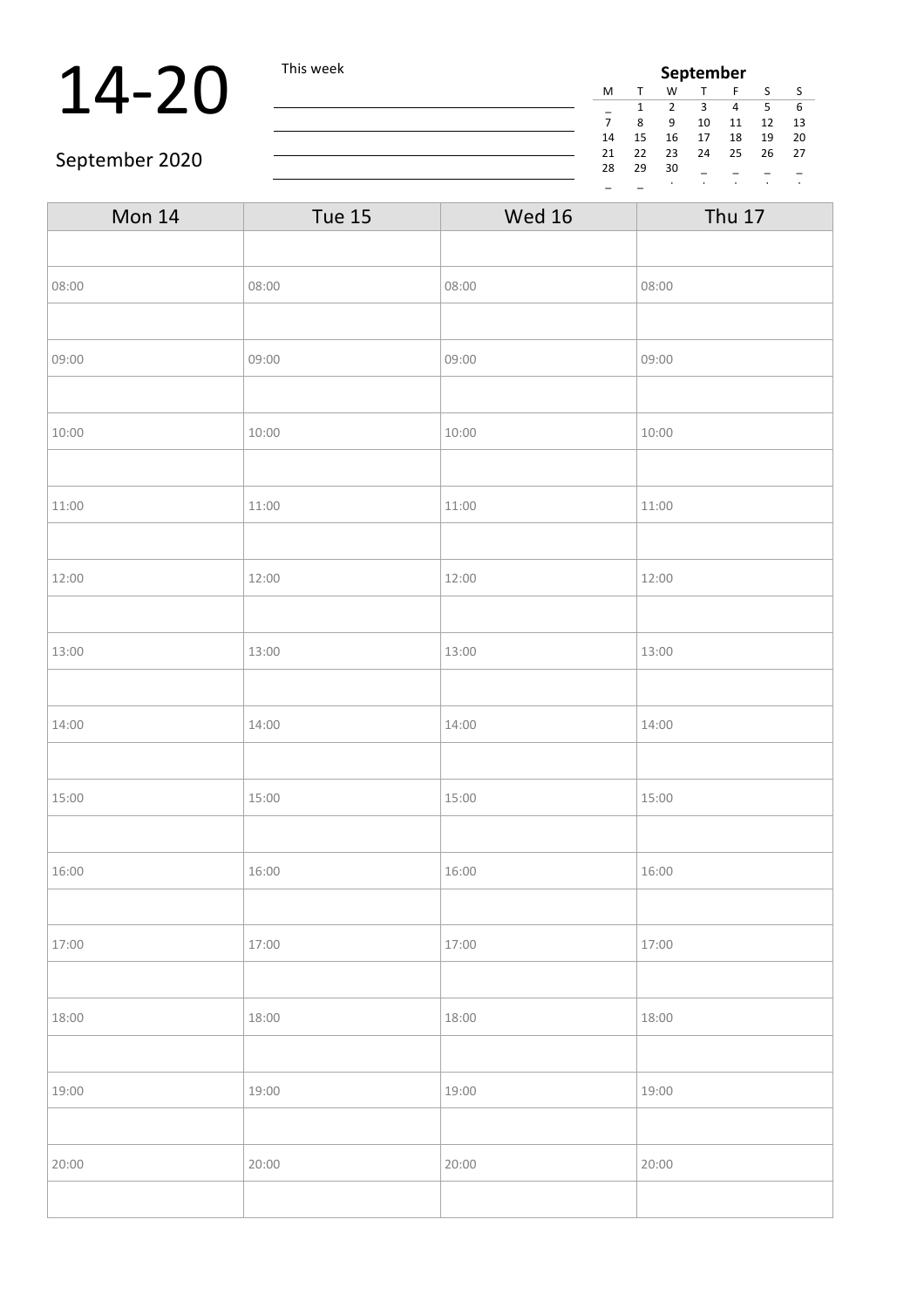| <b>October</b> |    |    |    |    |    |    |  |  |
|----------------|----|----|----|----|----|----|--|--|
| M              | т  | W  |    | F  | S  | ς  |  |  |
|                |    |    | 1  | 2  | 3  | 4  |  |  |
| 5              | 6  | 7  | 8  | 9  | 10 | 11 |  |  |
| 12             | 13 | 14 | 15 | 16 | 17 | 18 |  |  |
| 19             | 20 | 21 | 22 | 23 | 24 | 25 |  |  |
| 26             | 27 | 28 | 29 | 30 | 31 |    |  |  |
|                |    | ٠  | ٠  | ٠  | ٠  | ٠  |  |  |

#### September 2020

| Fri 18 | Sat 19 | <b>Sun 20</b> | Review notes |
|--------|--------|---------------|--------------|
|        |        |               |              |
| 08:00  | 08:00  | 08:00         |              |
|        |        |               |              |
| 09:00  | 09:00  | 09:00         |              |
|        |        |               |              |
| 10:00  | 10:00  | 10:00         |              |
|        |        |               |              |
| 11:00  | 11:00  | 11:00         |              |
|        |        |               |              |
| 12:00  | 12:00  | 12:00         |              |
|        |        |               |              |
| 13:00  | 13:00  | 13:00         |              |
|        |        |               |              |
| 14:00  | 14:00  | 14:00         |              |
|        |        |               |              |
| 15:00  | 15:00  | 15:00         | Coming up    |
|        |        |               |              |
| 16:00  | 16:00  | 16:00         |              |
|        |        |               |              |
| 17:00  | 17:00  | 17:00         |              |
|        |        |               |              |
| 18:00  | 18:00  | 18:00         |              |
|        |        |               |              |
| 19:00  | 19:00  | 19:00         |              |
|        |        |               |              |
| 20:00  | 20:00  | 20:00         |              |
|        |        |               |              |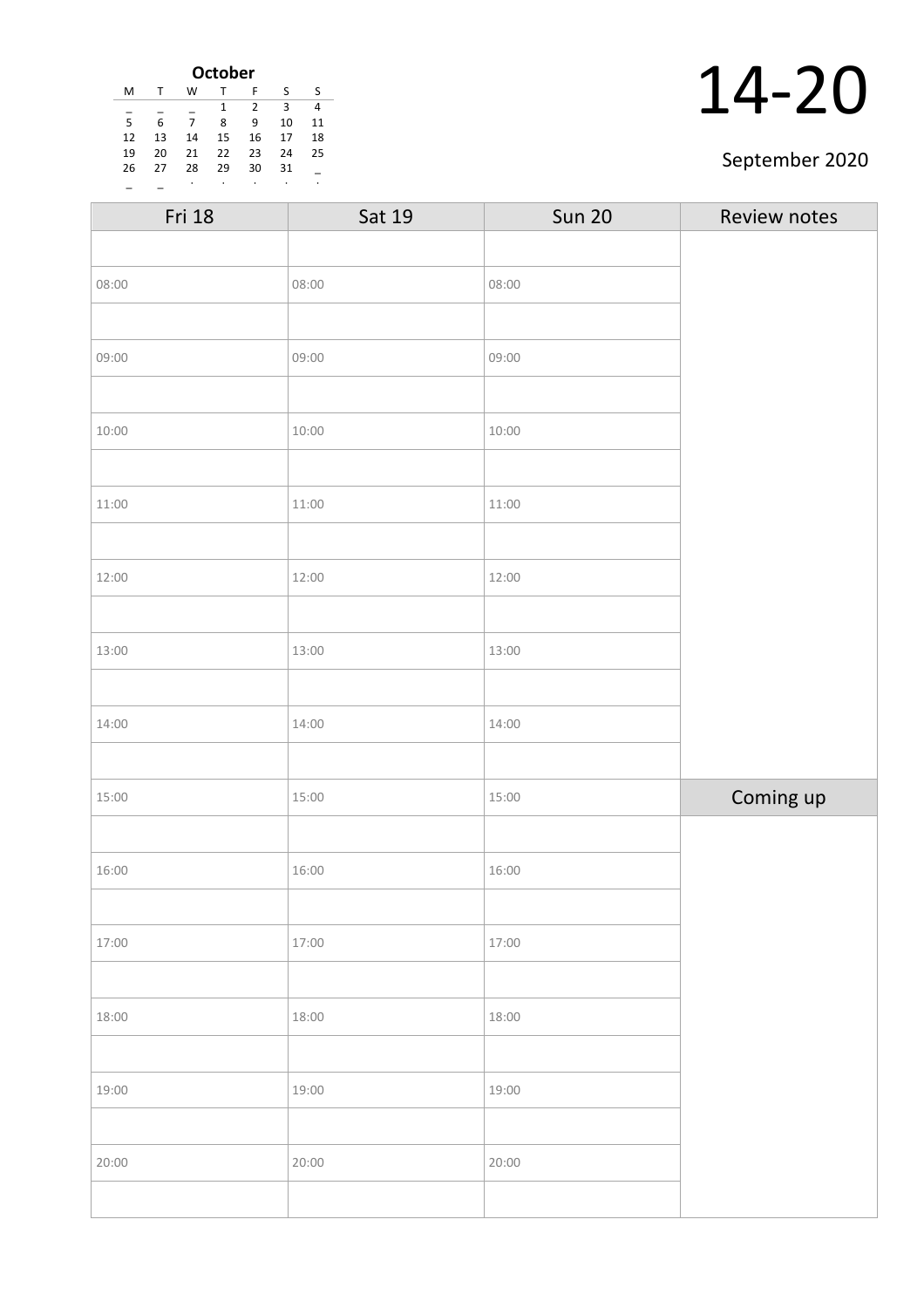### 21-27 This week

| September      |              |    |    |    |    |    |  |  |  |
|----------------|--------------|----|----|----|----|----|--|--|--|
| M              | $\mathbf{T}$ | w  |    | F  | S  | S  |  |  |  |
|                | 1            | 2  | З  | 4  | 5  | 6  |  |  |  |
| $\overline{7}$ | ጸ            | ٩  | 10 | 11 | 12 | 13 |  |  |  |
| 14             | 15           | 16 | 17 | 18 | 19 | 20 |  |  |  |
| 21             | 22           | 23 | 24 | 25 | 26 | 27 |  |  |  |
| 28             | 29           | 30 |    |    |    |    |  |  |  |
|                |              |    |    |    |    |    |  |  |  |

#### September 2020

| Tue 22 | Wed 23 | Thu 24 |
|--------|--------|--------|
|        |        |        |
| 08:00  | 08:00  | 08:00  |
|        |        |        |
| 09:00  | 09:00  | 09:00  |
|        |        |        |
| 10:00  | 10:00  | 10:00  |
|        |        |        |
| 11:00  | 11:00  | 11:00  |
|        |        |        |
| 12:00  | 12:00  | 12:00  |
|        |        |        |
| 13:00  | 13:00  | 13:00  |
|        |        |        |
| 14:00  | 14:00  | 14:00  |
|        |        |        |
| 15:00  | 15:00  | 15:00  |
|        |        |        |
| 16:00  | 16:00  | 16:00  |
|        |        |        |
| 17:00  | 17:00  | 17:00  |
|        |        |        |
| 18:00  | 18:00  | 18:00  |
|        |        |        |
| 19:00  | 19:00  | 19:00  |
|        |        |        |
| 20:00  | 20:00  | 20:00  |
|        |        |        |
|        |        |        |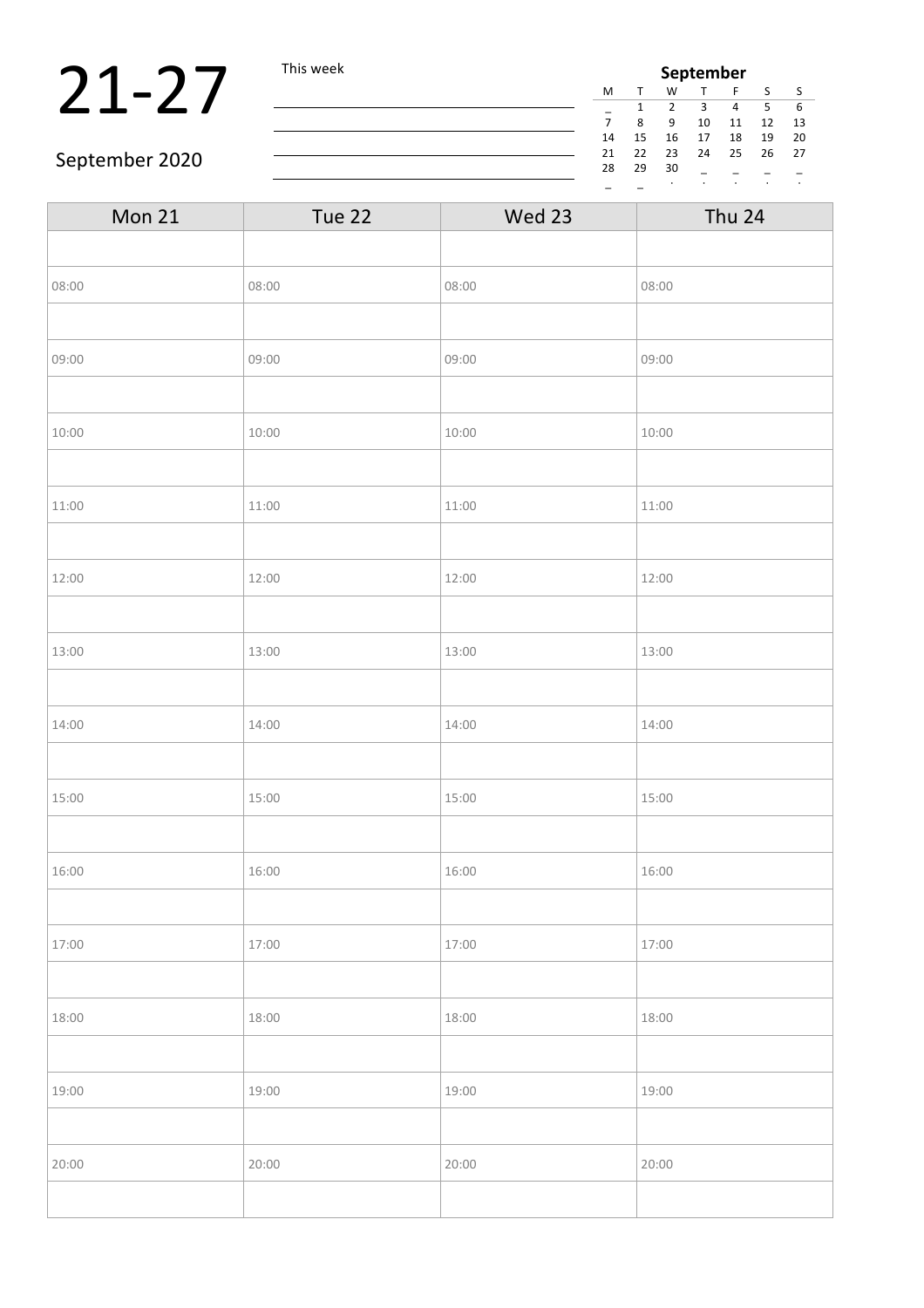| <b>October</b> |    |    |    |    |    |    |
|----------------|----|----|----|----|----|----|
| M              | т  | W  |    | F  | S  | ς  |
|                |    |    | 1  | 2  | 3  | 4  |
| 5              | 6  | 7  | 8  | 9  | 10 | 11 |
| 12             | 13 | 14 | 15 | 16 | 17 | 18 |
| 19             | 20 | 21 | 22 | 23 | 24 | 25 |
| 26             | 27 | 28 | 29 | 30 | 31 |    |
|                |    | ٠  | ٠  | ٠  | ٠  | ٠  |

#### September 2020

| <b>Sat 26</b> | <b>Sun 27</b> | Review notes |
|---------------|---------------|--------------|
|               |               |              |
| 08:00         | 08:00         |              |
|               |               |              |
| 09:00         | 09:00         |              |
|               |               |              |
| 10:00         | 10:00         |              |
|               |               |              |
| 11:00         | 11:00         |              |
|               |               |              |
| 12:00         | 12:00         |              |
|               |               |              |
| 13:00         | 13:00         |              |
|               |               |              |
| 14:00         | 14:00         |              |
|               |               |              |
| 15:00         | 15:00         | Coming up    |
|               |               |              |
| 16:00         | 16:00         |              |
|               |               |              |
| 17:00         | 17:00         |              |
|               |               |              |
| 18:00         | 18:00         |              |
|               |               |              |
| 19:00         | 19:00         |              |
|               |               |              |
| 20:00         | 20:00         |              |
|               |               |              |
|               |               |              |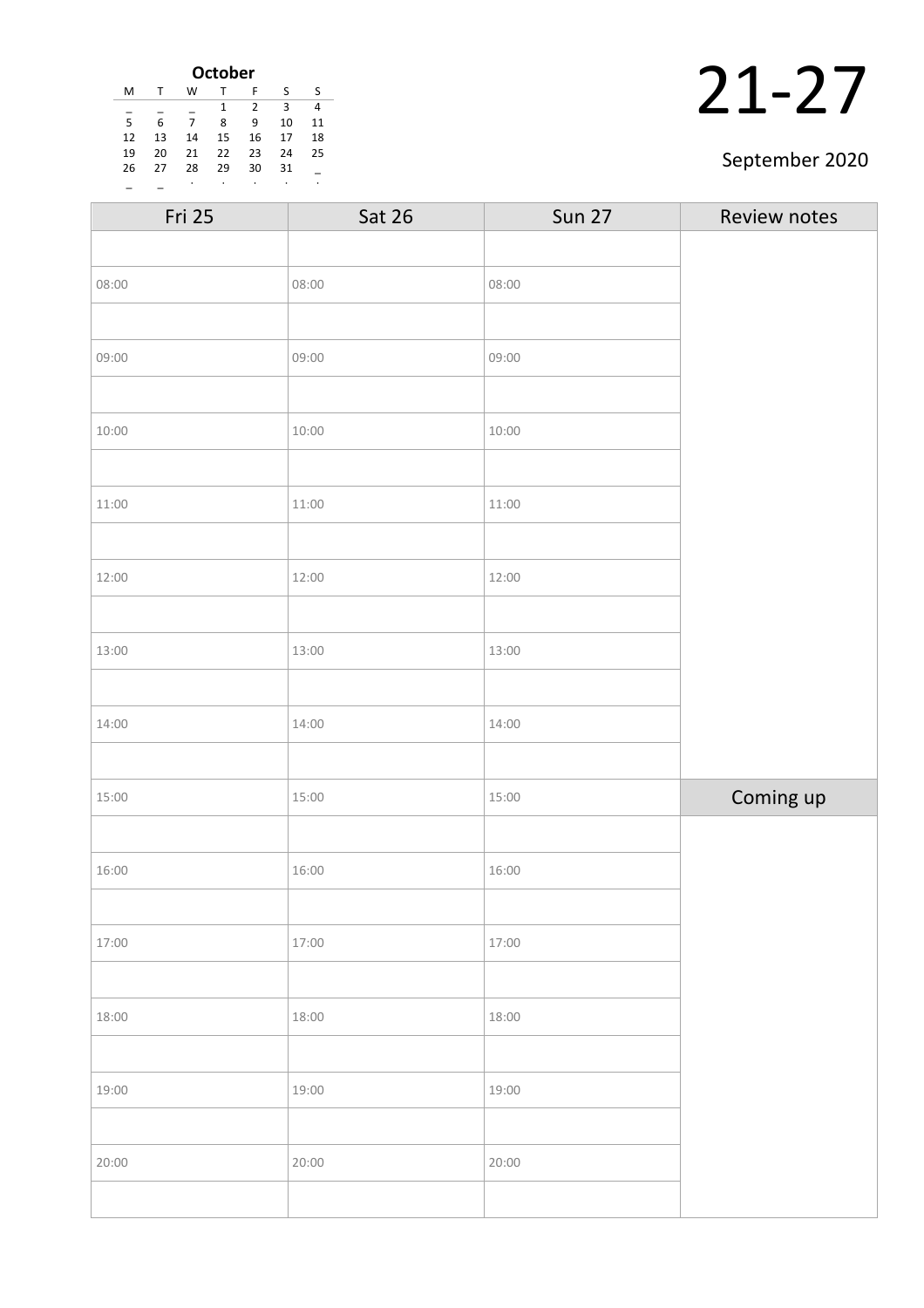### 28-4 This week

September 2020/ October 2020

| September |    |    |    |    |    |    |
|-----------|----|----|----|----|----|----|
| M         |    | W  |    | F  | S  | S  |
|           | 1  | 2  | З  | 4  | 5  | 6  |
| 7         | 8  | 9  | 10 | 11 | 12 | 13 |
| 14        | 15 | 16 | 17 | 18 | 19 | 20 |
| 21        | 22 | 23 | 24 | 25 | 26 | 27 |
| 28        | 29 | 30 |    |    |    |    |
|           |    |    |    |    |    |    |

| Mon 28 | Tue 29 | Wed 30 | Thu 1 |
|--------|--------|--------|-------|
|        |        |        |       |
| 08:00  | 08:00  | 08:00  | 08:00 |
|        |        |        |       |
| 09:00  | 09:00  | 09:00  | 09:00 |
|        |        |        |       |
| 10:00  | 10:00  | 10:00  | 10:00 |
|        |        |        |       |
| 11:00  | 11:00  | 11:00  | 11:00 |
|        |        |        |       |
| 12:00  | 12:00  | 12:00  | 12:00 |
|        |        |        |       |
| 13:00  | 13:00  | 13:00  | 13:00 |
|        |        |        |       |
| 14:00  | 14:00  | 14:00  | 14:00 |
|        |        |        |       |
| 15:00  | 15:00  | 15:00  | 15:00 |
|        |        |        |       |
| 16:00  | 16:00  | 16:00  | 16:00 |
|        |        |        |       |
| 17:00  | 17:00  | 17:00  | 17:00 |
|        |        |        |       |
| 18:00  | 18:00  | 18:00  | 18:00 |
|        |        |        |       |
| 19:00  | 19:00  | 19:00  | 19:00 |
|        |        |        |       |
| 20:00  | 20:00  | 20:00  | 20:00 |
|        |        |        |       |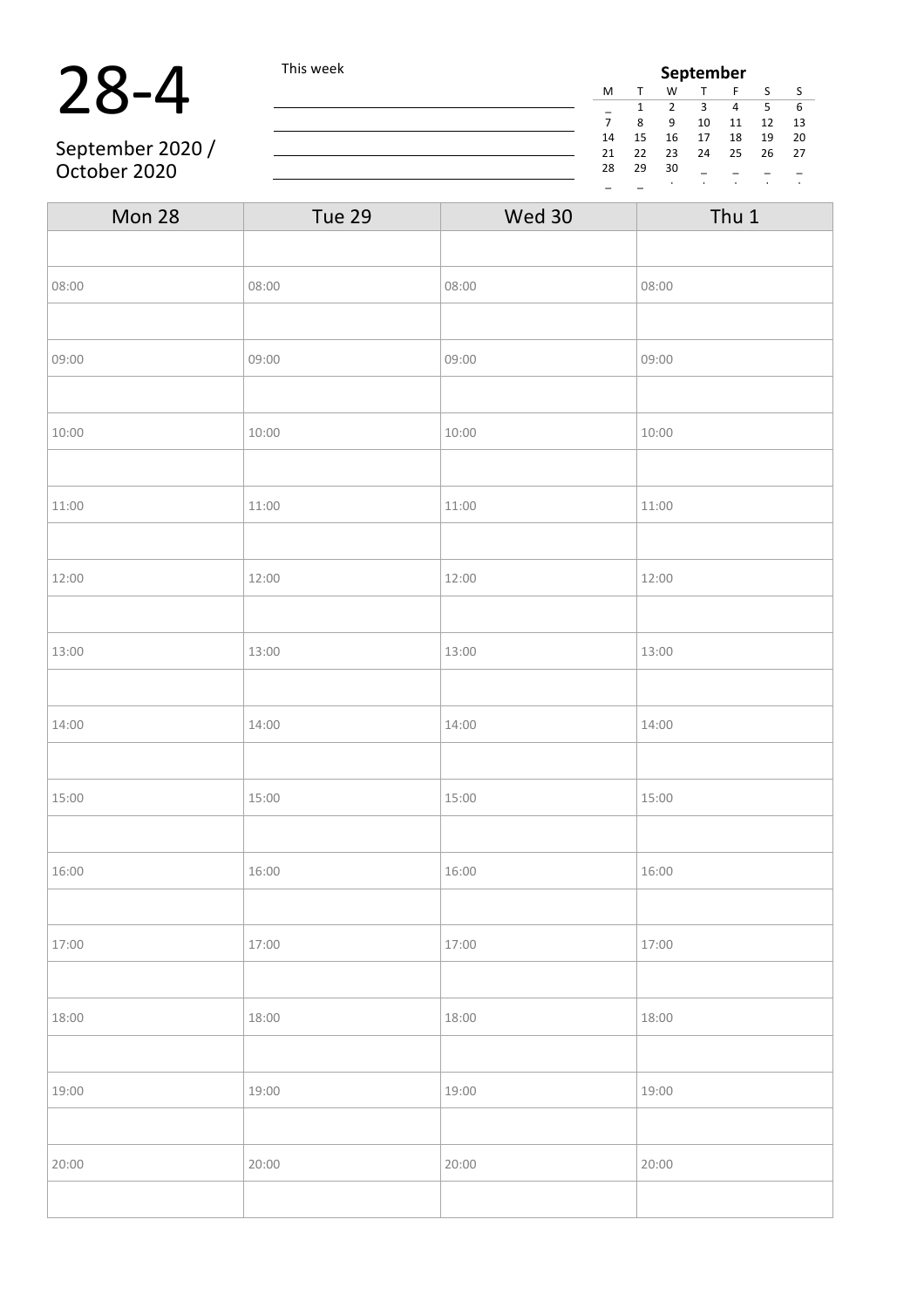| <b>October</b> |    |    |    |                |    |    |
|----------------|----|----|----|----------------|----|----|
| M              |    | w  |    | F              | S  | ς  |
|                |    |    | 1  | $\mathfrak{p}$ | 3  |    |
| 5              | 6  | 7  | 8  | 9              | 10 | 11 |
| 12             | 13 | 14 | 15 | 16             | 17 | 18 |
| 19             | 20 | 21 | 22 | 23             | 24 | 25 |
| 26             | 27 | 28 | 29 | 30             | 31 |    |
|                |    | ٠  | ٠  | ٠              |    | ٠  |

| September 2020 / |
|------------------|

October 2020

| Fri 2 | Sat 3 | Sun 4 | Review notes |
|-------|-------|-------|--------------|
|       |       |       |              |
| 08:00 | 08:00 | 08:00 |              |
|       |       |       |              |
| 09:00 | 09:00 | 09:00 |              |
|       |       |       |              |
| 10:00 | 10:00 | 10:00 |              |
|       |       |       |              |
| 11:00 | 11:00 | 11:00 |              |
|       |       |       |              |
| 12:00 | 12:00 | 12:00 |              |
|       |       |       |              |
| 13:00 | 13:00 | 13:00 |              |
|       |       |       |              |
| 14:00 | 14:00 | 14:00 |              |
|       |       |       |              |
| 15:00 | 15:00 | 15:00 | Coming up    |
|       |       |       |              |
| 16:00 | 16:00 | 16:00 |              |
|       |       |       |              |
| 17:00 | 17:00 | 17:00 |              |
|       |       |       |              |
| 18:00 | 18:00 | 18:00 |              |
|       |       |       |              |
| 19:00 | 19:00 | 19:00 |              |
|       |       |       |              |
| 20:00 | 20:00 | 20:00 |              |
|       |       |       |              |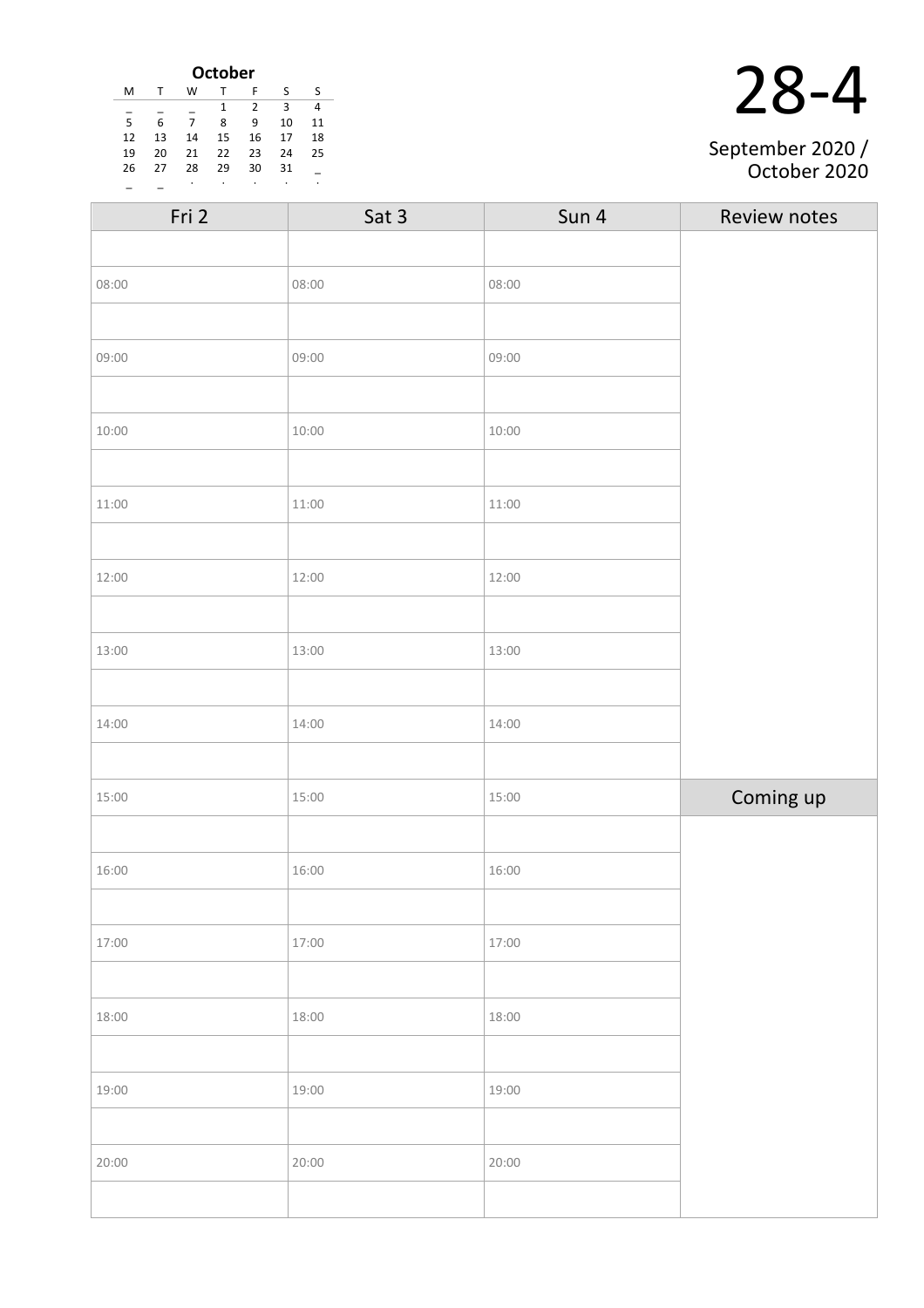### 5-11 This week **October**<br>  $\frac{M T W T}{5 6 7 8}$

| October |    |    |    |                |    |    |
|---------|----|----|----|----------------|----|----|
| м       |    | w  |    | F              | S  | S  |
|         |    |    | 1  | $\overline{2}$ | ξ  |    |
| 5       | 6  |    | 8  | 9              | 10 | 11 |
| 12      | 13 | 14 | 15 | 16             | 17 | 18 |
| 19      | 20 | 21 | 22 | 23             | 24 | 25 |
| 26      | 27 | 28 | 29 | 30             | 31 |    |
|         |    | ٠  | ٠  |                | ٠  | ٠  |

#### October 2020

| Mon 5 | Tue 6 | Wed 7 | Thu <sub>8</sub> |
|-------|-------|-------|------------------|
|       |       |       |                  |
| 08:00 | 08:00 | 08:00 | 08:00            |
|       |       |       |                  |
| 09:00 | 09:00 | 09:00 | 09:00            |
|       |       |       |                  |
| 10:00 | 10:00 | 10:00 | 10:00            |
|       |       |       |                  |
| 11:00 | 11:00 | 11:00 | 11:00            |
|       |       |       |                  |
| 12:00 | 12:00 | 12:00 | 12:00            |
|       |       |       |                  |
| 13:00 | 13:00 | 13:00 | 13:00            |
|       |       |       |                  |
| 14:00 | 14:00 | 14:00 | 14:00            |
|       |       |       |                  |
| 15:00 | 15:00 | 15:00 | 15:00            |
|       |       |       |                  |
| 16:00 | 16:00 | 16:00 | 16:00            |
|       |       |       |                  |
| 17:00 | 17:00 | 17:00 | 17:00            |
|       |       |       |                  |
| 18:00 | 18:00 | 18:00 | 18:00            |
|       |       |       |                  |
| 19:00 | 19:00 | 19:00 | 19:00            |
|       |       |       |                  |
| 20:00 | 20:00 | 20:00 | 20:00            |
|       |       |       |                  |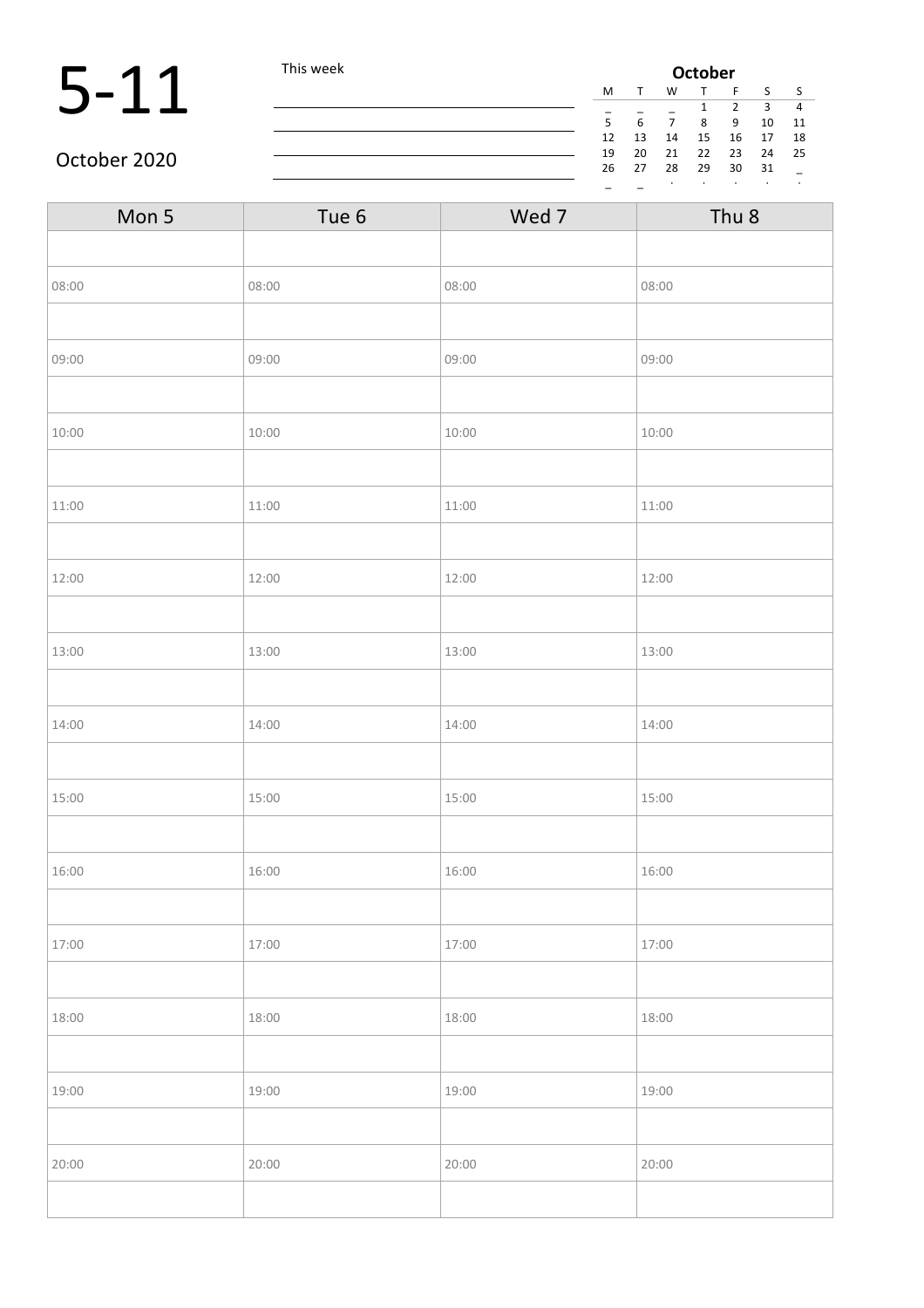| <b>November</b> |    |    |    |    |    |    |
|-----------------|----|----|----|----|----|----|
| м               |    | w  | т  | F  | S  | S  |
|                 |    |    |    |    |    | 1  |
| $\overline{2}$  | 3  | 4  | 5  | 6  |    | 8  |
| 9               | 10 | 11 | 12 | 13 | 14 | 15 |
| 16              | 17 | 18 | 19 | 20 | 21 | 22 |
| 23              | 24 | 25 | 26 | 27 | 28 | 29 |
| 30              |    | ٠  |    | ٠  | ٠  |    |

#### October 2020

| Fri 9 | Sat 10 | <b>Sun 11</b> | Review notes |
|-------|--------|---------------|--------------|
|       |        |               |              |
| 08:00 | 08:00  | 08:00         |              |
|       |        |               |              |
| 09:00 | 09:00  | 09:00         |              |
|       |        |               |              |
| 10:00 | 10:00  | 10:00         |              |
|       |        |               |              |
| 11:00 | 11:00  | 11:00         |              |
|       |        |               |              |
| 12:00 | 12:00  | 12:00         |              |
|       |        |               |              |
| 13:00 | 13:00  | 13:00         |              |
|       |        |               |              |
| 14:00 | 14:00  | 14:00         |              |
|       |        |               |              |
| 15:00 | 15:00  | 15:00         | Coming up    |
|       |        |               |              |
| 16:00 | 16:00  | 16:00         |              |
|       |        |               |              |
| 17:00 | 17:00  | 17:00         |              |
|       |        |               |              |
| 18:00 | 18:00  | 18:00         |              |
|       |        |               |              |
| 19:00 | 19:00  | 19:00         |              |
|       |        |               |              |
| 20:00 | 20:00  | 20:00         |              |
|       |        |               |              |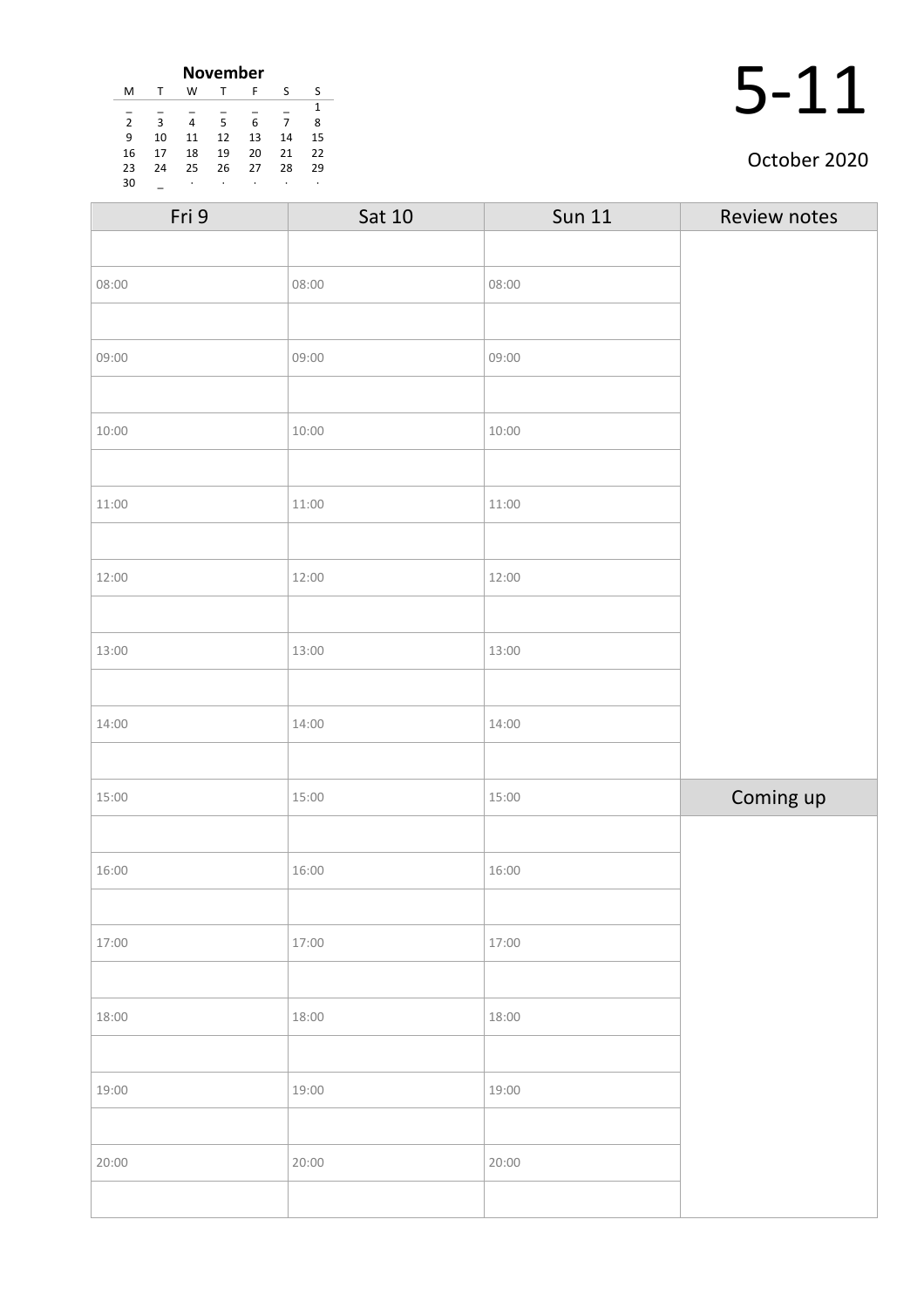### **12-18** This week **Octob**<br> **12-18**  $\frac{1}{5}$

| October |    |    |              |    |    |    |  |
|---------|----|----|--------------|----|----|----|--|
| м       |    | w  | $\mathbf{T}$ | F  | S  | S  |  |
|         |    |    | 1            | 2  | ξ  | 4  |  |
| 5       | 6  | 7  | 8            | 9  | 10 | 11 |  |
| 12      | 13 | 14 | 15           | 16 | 17 | 18 |  |
| 19      | 20 | 21 | 22           | 23 | 24 | 25 |  |
| 26      | 27 | 28 | 29           | 30 | 31 |    |  |
|         |    | ٠  |              |    |    | ٠  |  |

October 2020

| <b>Mon 12</b> | Tue 13 | Wed 14 | <b>Thu 15</b> |
|---------------|--------|--------|---------------|
|               |        |        |               |
| 08:00         | 08:00  | 08:00  | 08:00         |
|               |        |        |               |
| 09:00         | 09:00  | 09:00  | 09:00         |
|               |        |        |               |
| 10:00         | 10:00  | 10:00  | 10:00         |
|               |        |        |               |
| 11:00         | 11:00  | 11:00  | 11:00         |
|               |        |        |               |
| 12:00         | 12:00  | 12:00  | 12:00         |
|               |        |        |               |
| 13:00         | 13:00  | 13:00  | 13:00         |
|               |        |        |               |
| 14:00         | 14:00  | 14:00  | 14:00         |
|               |        |        |               |
| 15:00         | 15:00  | 15:00  | 15:00         |
|               |        |        |               |
| 16:00         | 16:00  | 16:00  | 16:00         |
|               |        |        |               |
| 17:00         | 17:00  | 17:00  | 17:00         |
|               |        |        |               |
| 18:00         | 18:00  | 18:00  | 18:00         |
|               |        |        |               |
| 19:00         | 19:00  | 19:00  | 19:00         |
|               |        |        |               |
| 20:00         | 20:00  | 20:00  | 20:00         |
|               |        |        |               |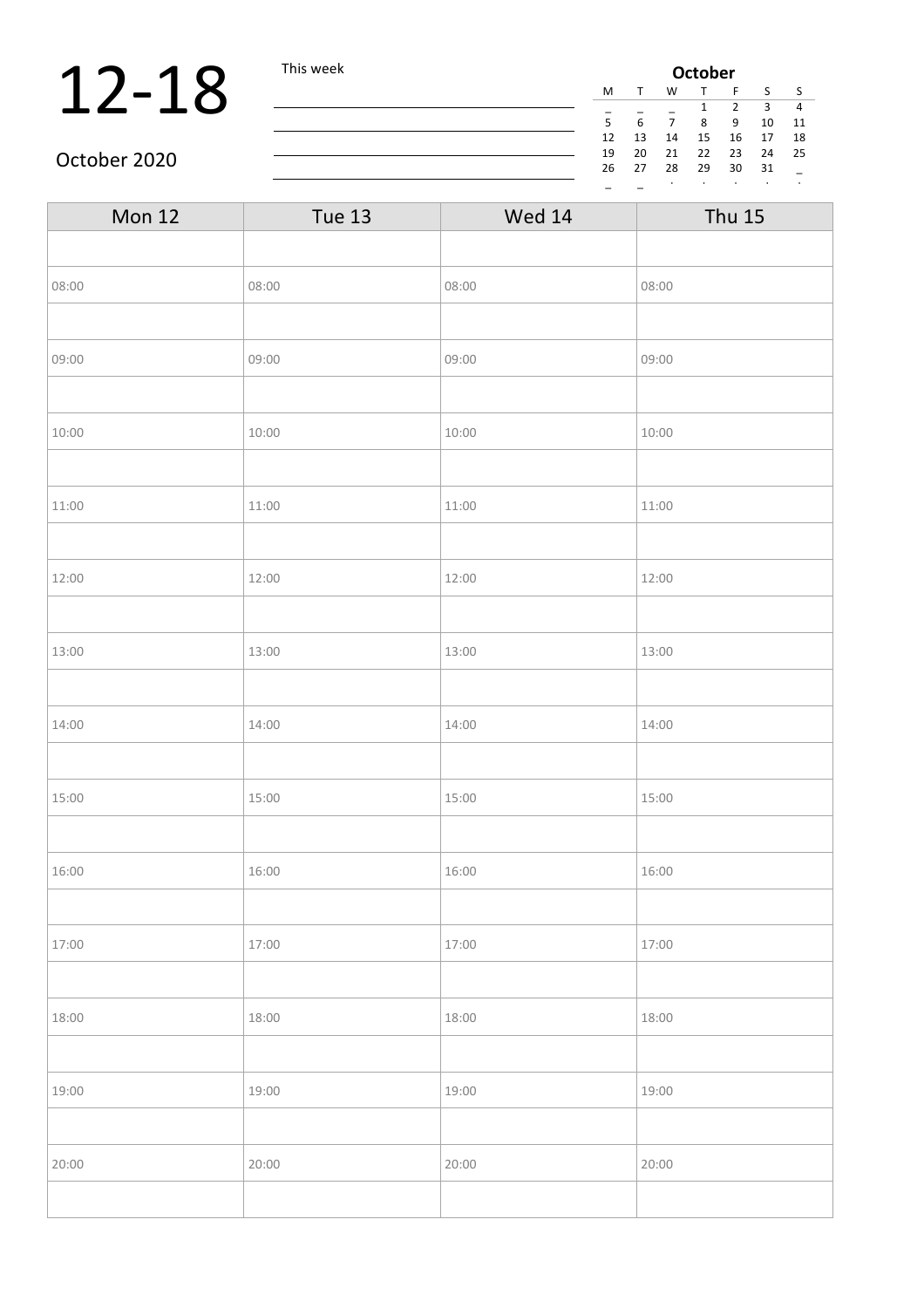| <b>November</b> |    |    |    |    |    |    |  |
|-----------------|----|----|----|----|----|----|--|
| м               | т  | W  | т  | F  | S  | ς  |  |
| 1               |    |    |    |    |    |    |  |
| $\overline{2}$  | 3  | 4  | 5  | 6  |    | 8  |  |
| 9               | 10 | 11 | 12 | 13 | 14 | 15 |  |
| 16              | 17 | 18 | 19 | 20 | 21 | 22 |  |
| 23              | 74 | 25 | 26 | 27 | 28 | 29 |  |
| 30              |    | ٠  |    | ٠  |    |    |  |

#### October 2020

| Fri 16 | Sat 17 | <b>Sun 18</b> | Review notes |
|--------|--------|---------------|--------------|
|        |        |               |              |
| 08:00  | 08:00  | 08:00         |              |
|        |        |               |              |
| 09:00  | 09:00  | 09:00         |              |
|        |        |               |              |
| 10:00  | 10:00  | 10:00         |              |
|        |        |               |              |
| 11:00  | 11:00  | 11:00         |              |
|        |        |               |              |
| 12:00  | 12:00  | 12:00         |              |
|        |        |               |              |
| 13:00  | 13:00  | 13:00         |              |
|        |        |               |              |
| 14:00  | 14:00  | 14:00         |              |
|        |        |               |              |
| 15:00  | 15:00  | 15:00         | Coming up    |
|        |        |               |              |
| 16:00  | 16:00  | 16:00         |              |
|        |        |               |              |
| 17:00  | 17:00  | 17:00         |              |
|        |        |               |              |
| 18:00  | 18:00  | 18:00         |              |
|        |        |               |              |
| 19:00  | 19:00  | 19:00         |              |
|        |        |               |              |
| 20:00  | 20:00  | 20:00         |              |
|        |        |               |              |
|        |        |               |              |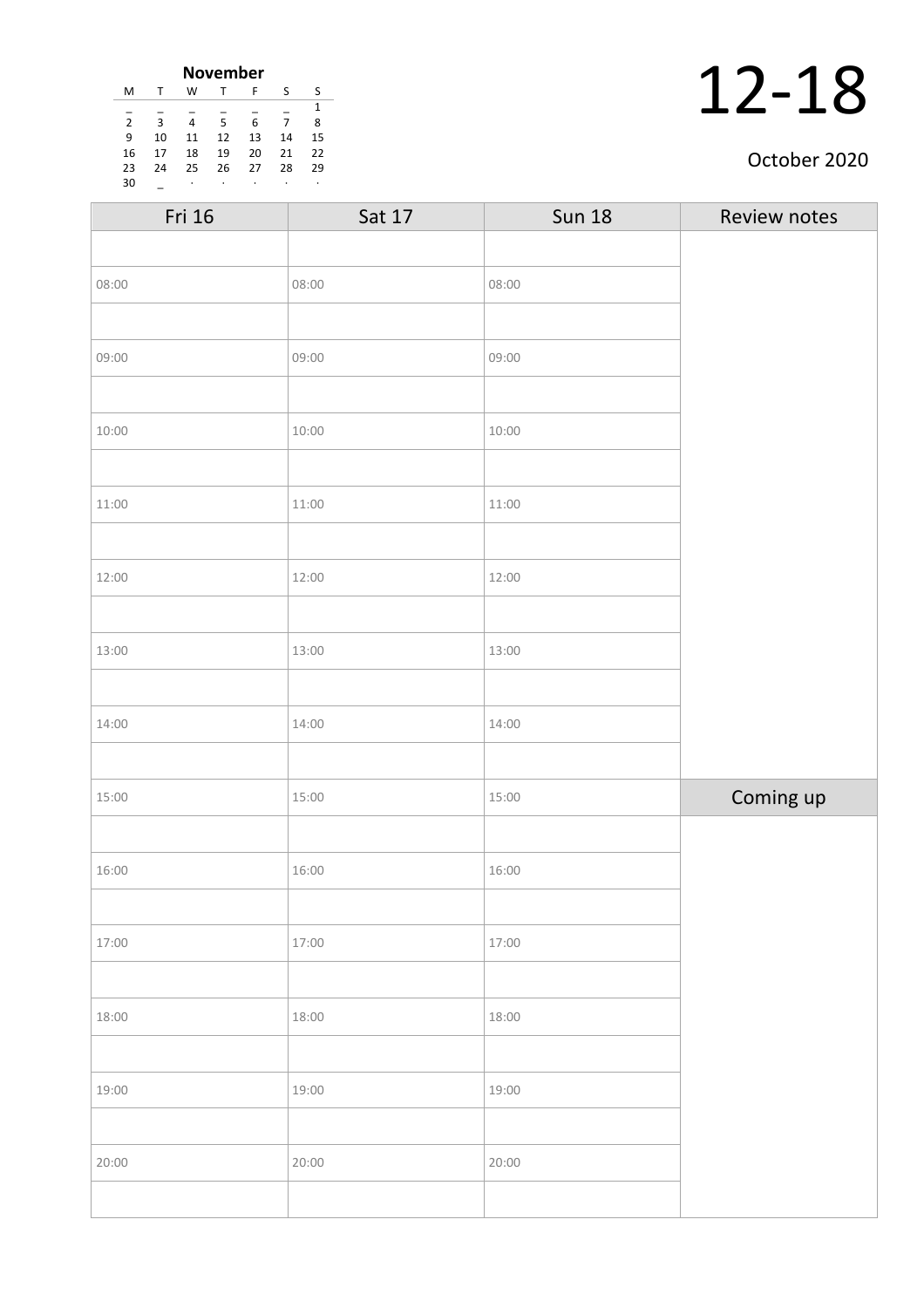### 19-25 This week

| <b>October</b> |              |    |        |    |    |    |  |
|----------------|--------------|----|--------|----|----|----|--|
| M              | $\mathsf{T}$ | W  | $\tau$ | F  | S  | S  |  |
|                |              |    | 1      | 2  | 3  | 4  |  |
| 5              | 6            |    | 8      | ٩  | 10 | 11 |  |
| 12             | 13           | 14 | 15     | 16 | 17 | 18 |  |
| 19             | 20           | 21 | 22     | 23 | 24 | 25 |  |
| 26             | 27           | 28 | 29     | 30 | 31 |    |  |
|                |              | ٠  |        |    |    | ٠  |  |

October 2020

| <b>Mon 19</b> | Tue 20 | <b>Wed 21</b> | <b>Thu 22</b> |
|---------------|--------|---------------|---------------|
|               |        |               |               |
| 08:00         | 08:00  | 08:00         | 08:00         |
|               |        |               |               |
| 09:00         | 09:00  | 09:00         | 09:00         |
|               |        |               |               |
| 10:00         | 10:00  | 10:00         | 10:00         |
|               |        |               |               |
| 11:00         | 11:00  | 11:00         | 11:00         |
|               |        |               |               |
| 12:00         | 12:00  | 12:00         | 12:00         |
|               |        |               |               |
| 13:00         | 13:00  | 13:00         | 13:00         |
|               |        |               |               |
| 14:00         | 14:00  | 14:00         | 14:00         |
|               |        |               |               |
| 15:00         | 15:00  | 15:00         | 15:00         |
|               |        |               |               |
| 16:00         | 16:00  | 16:00         | 16:00         |
|               |        |               |               |
| 17:00         | 17:00  | 17:00         | 17:00         |
|               |        |               |               |
| 18:00         | 18:00  | 18:00         | 18:00         |
|               |        |               |               |
| 19:00         | 19:00  | 19:00         | 19:00         |
|               |        |               |               |
| 20:00         | 20:00  | 20:00         | 20:00         |
|               |        |               |               |

<u> 1980 - Johann Barbara, martin d</u>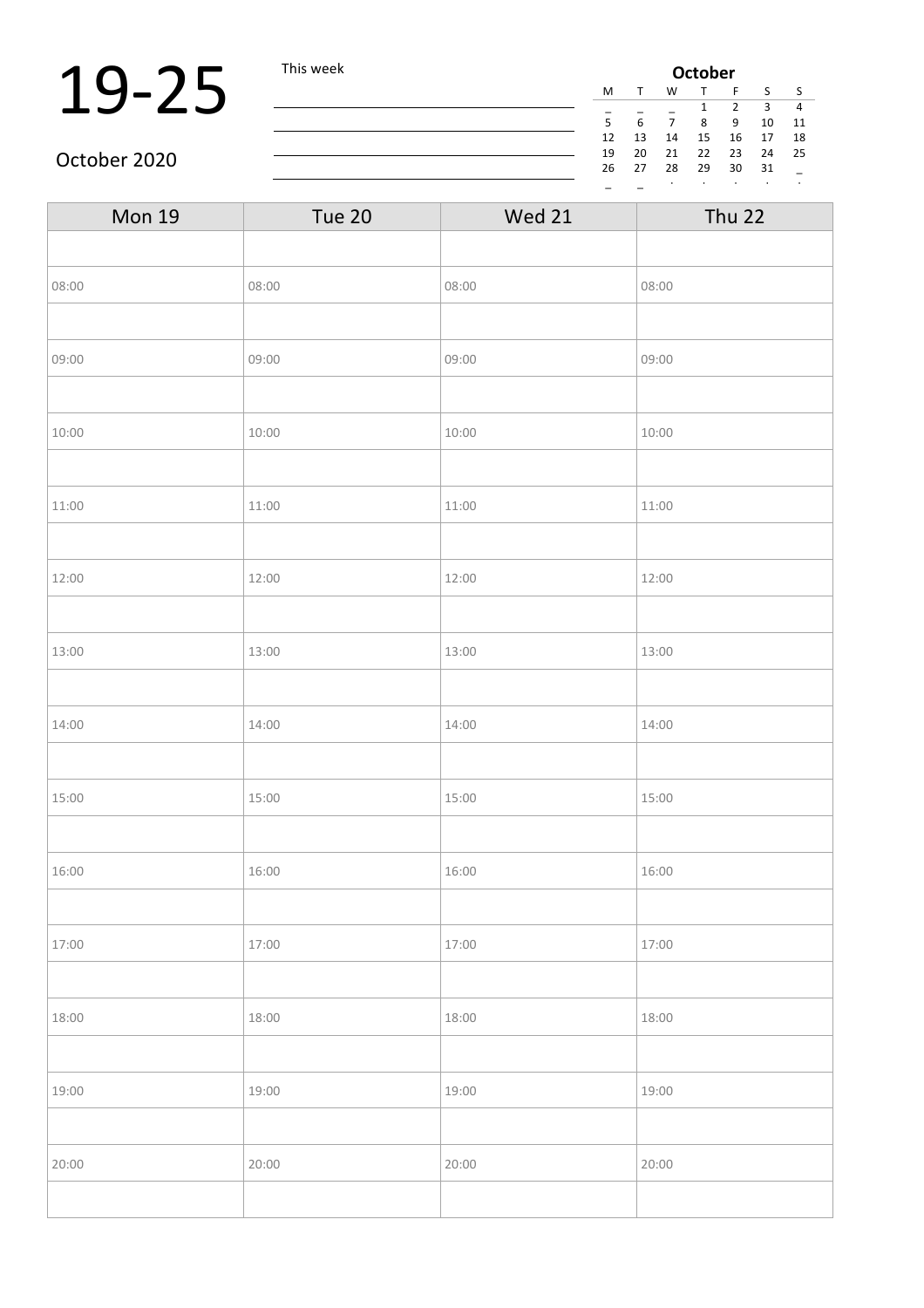| <b>November</b> |    |    |    |    |    |    |  |
|-----------------|----|----|----|----|----|----|--|
| M               | т  | W  | т  | F  | S  | S  |  |
|                 |    |    |    |    |    | 1  |  |
| $\overline{2}$  | 3  | 4  | 5  | 6  |    | 8  |  |
| 9               | 10 | 11 | 12 | 13 | 14 | 15 |  |
| 16              | 17 | 18 | 19 | 20 | 21 | 22 |  |
| 23              | 24 | 25 | 26 | 27 | 28 | 29 |  |
| 30              |    | ٠  | ٠  | ٠  | ٠  | ٠  |  |

#### October 2020

| Sat 24 | <b>Sun 25</b> | Review notes |
|--------|---------------|--------------|
|        |               |              |
| 08:00  | 08:00         |              |
|        |               |              |
| 09:00  | 09:00         |              |
|        |               |              |
| 10:00  | 10:00         |              |
|        |               |              |
| 11:00  | 11:00         |              |
|        |               |              |
| 12:00  | 12:00         |              |
|        |               |              |
| 13:00  | 13:00         |              |
|        |               |              |
| 14:00  | 14:00         |              |
|        |               |              |
| 15:00  | 15:00         | Coming up    |
|        |               |              |
| 16:00  | 16:00         |              |
|        |               |              |
| 17:00  | 17:00         |              |
|        |               |              |
| 18:00  | 18:00         |              |
|        |               |              |
| 19:00  | 19:00         |              |
|        |               |              |
| 20:00  | 20:00         |              |
|        |               |              |
|        |               |              |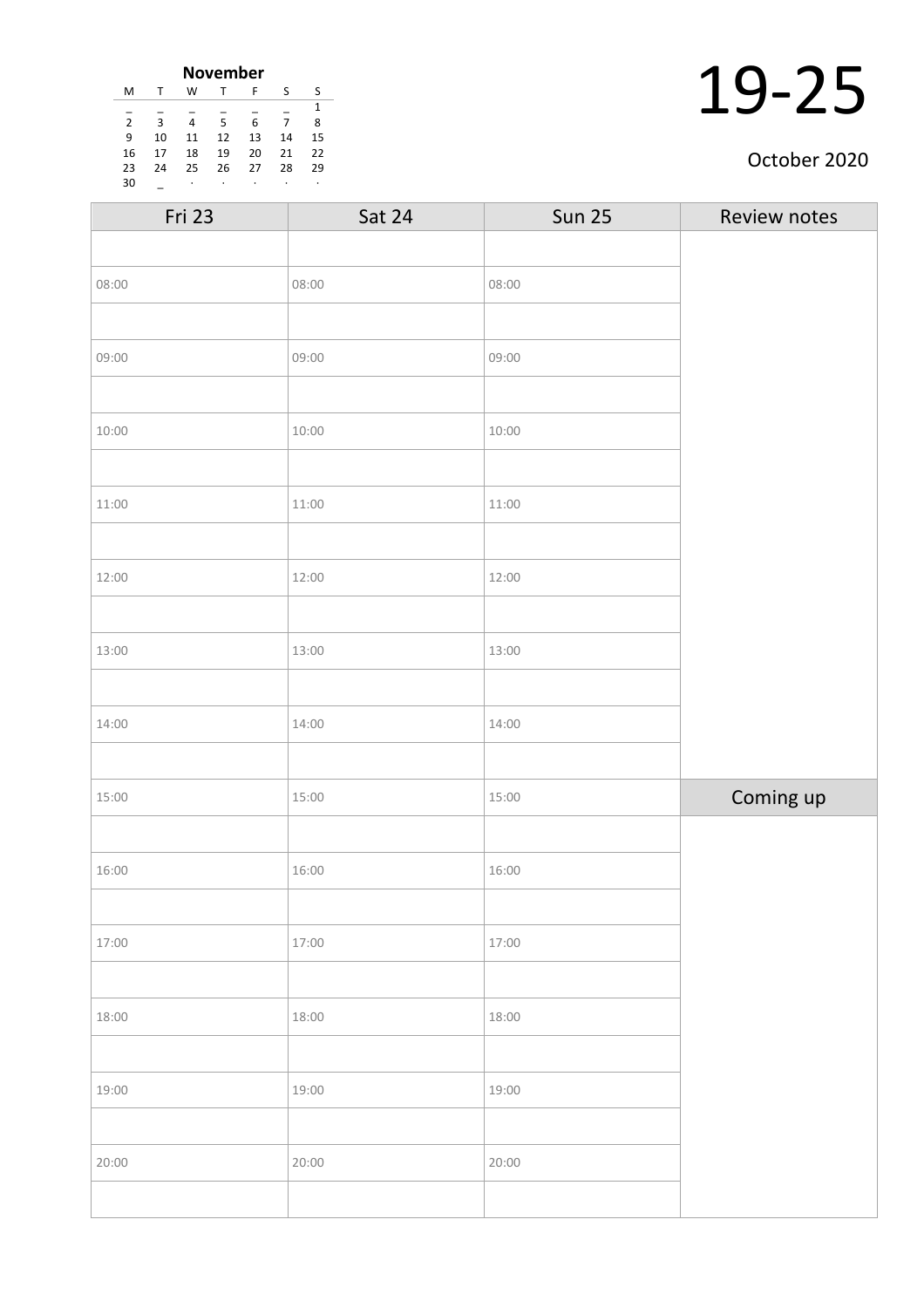### **26-1** This week **October October October October This week October The COLOREY COLOREY The COLOREY**   $\frac{M}{5}$   $\frac{7}{6}$   $\frac{M}{7}$   $\frac{1}{8}$   $\frac{2}{9}$ October 2020 /

November 2020

M T W T F S S \_ \_ \_ 1 2 3 4 6 7 8 9 10 11 13 14 15 16 17 18 20 21 22 23 24 25 27 28 29 30 31 \_

\_ \_ · · · · · Mon 26 Tue 27 Wed 28 Thu 29 08:00 08:00 08:00 08:00 08:00 08:00 08:00 08:00 08:00 08:00 08:00 08:00 08:00 08:00 08:00 08:00 08:00 08:00 08:00 08:00 08:00 08:00 08:00 08:00 08:00 08:00 08:00 08:00 08:00 08:00 08:00 08:00 08:00 08:00 08:00 08:00 08:00 09:00 09:00 09:00 09:00 09:00 09:00 09:00 09:00 09:00 09:00  $10:00$  10:00 10:00 10:00 10:00 10:00 10:00 10:00 10:00 10:00 10:00 10:00 10:00 10:00 10:00 10:00 10:00 10:00 10:00 10:00 10:00 10:00 10:00 10:00 10:00 10:00 10:00 10:00 10:00 10:00 10:00 10:00 10:00 10:00 10:00 10:00 10: 11:00 11:00 11:00 11:00 11:00 11:00 12:00 12:00 12:00 12:00 12:00 12:00 12:00 13:00 13:00 13:00 13:00 13:00 13:00 13:00 13:00 14:00 14:00 14:00 14:00 14:00 14:00 14:00 14:00 15:00 15:00 15:00 15:00 15:00 15:00 16:00 16:00 16:00 16:00 16:00 16:00 16:00 16:00 16:00 16:00 16:00 16:00 16:00 16:00 16:00 16:00 16:00 16:00 16:00 16:00 16:00 16:00 16:00 16:00 16:00 16:00 16:00 16:00 16:00 16:00 16:00 16:00 16:00 16:00 16:00 16:00 16:00 17:00 17:00 17:00 17:00 17:00 18:00 18:00 18:00 18:00 18:00 18:00 18:00 18:00 18:00 18:00 19:00 19:00 19:00 19:00 19:00 19:00 19:00 19:00 19:00 19:00 19:00 19:00 19:00 19:00 19:00 19:00 19:00 19:00 19 20:00 20:00 20:00 20:00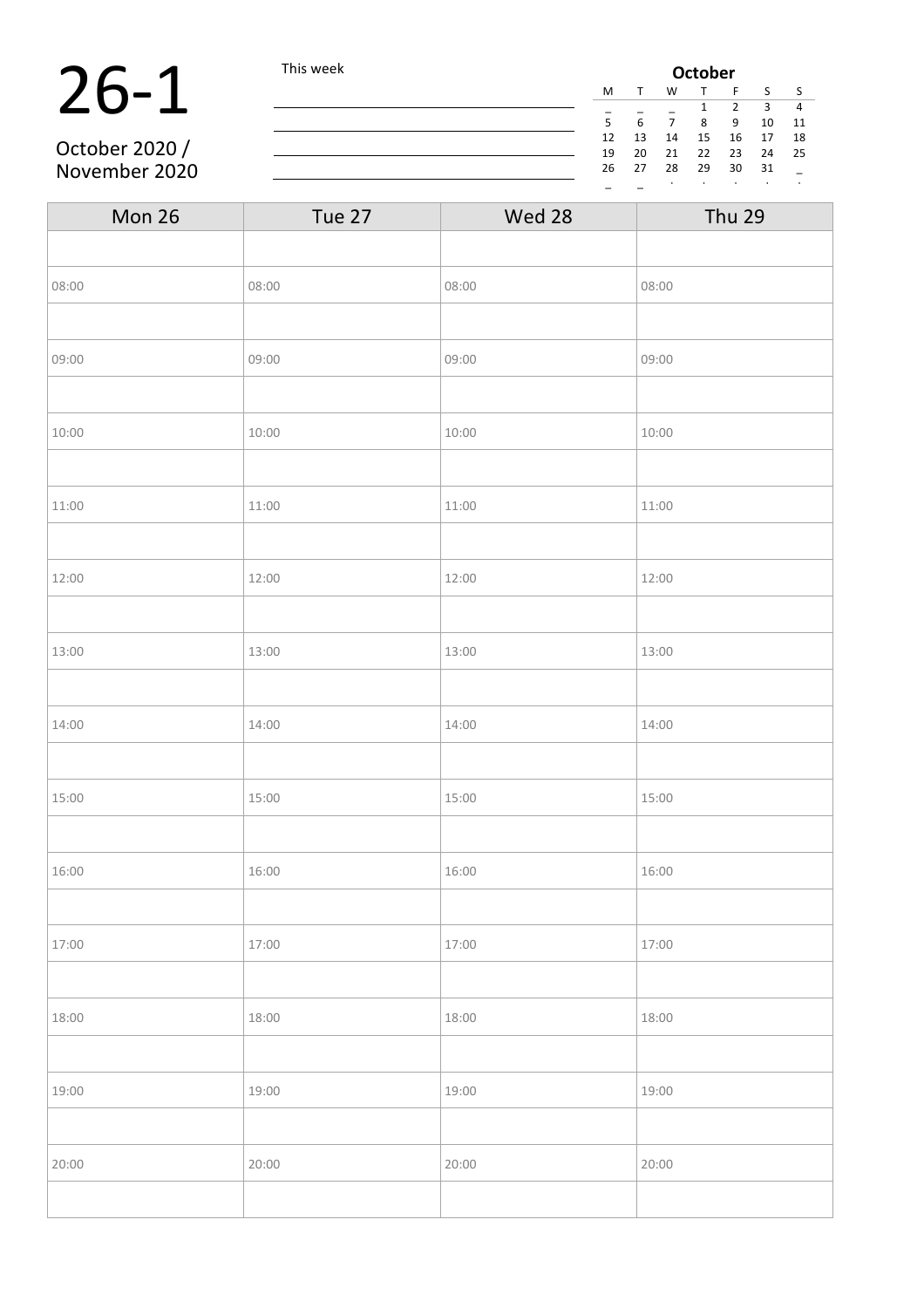|    | <b>November</b> |    |    |    |    |    |
|----|-----------------|----|----|----|----|----|
| M  | J.              | W  | т  | F  | S  | -S |
|    |                 |    |    |    |    |    |
| 2  | 3               | 4  | 5  | 6  | 7  | 8  |
| 9  | 10              | 11 | 12 | 13 | 14 | 15 |
| 16 | 17              | 18 | 19 | 20 | 21 | 22 |
| 23 | 24              | 25 | 26 | 27 | 28 | 29 |
| 30 |                 | ٠  |    |    | ٠  |    |

| October 2020 / |  |
|----------------|--|

| Fri 30 | Sat 31 | Sun 1 | Review notes |
|--------|--------|-------|--------------|
|        |        |       |              |
| 08:00  | 08:00  | 08:00 |              |
|        |        |       |              |
| 09:00  | 09:00  | 09:00 |              |
|        |        |       |              |
| 10:00  | 10:00  | 10:00 |              |
|        |        |       |              |
| 11:00  | 11:00  | 11:00 |              |
|        |        |       |              |
| 12:00  | 12:00  | 12:00 |              |
|        |        |       |              |
| 13:00  | 13:00  | 13:00 |              |
|        |        |       |              |
| 14:00  | 14:00  | 14:00 |              |
|        |        |       |              |
| 15:00  | 15:00  | 15:00 | Coming up    |
|        |        |       |              |
| 16:00  | 16:00  | 16:00 |              |
|        |        |       |              |
| 17:00  | 17:00  | 17:00 |              |
|        |        |       |              |
| 18:00  | 18:00  | 18:00 |              |
|        |        |       |              |
| 19:00  | 19:00  | 19:00 |              |
|        |        |       |              |
| 20:00  | 20:00  | 20:00 |              |
|        |        |       |              |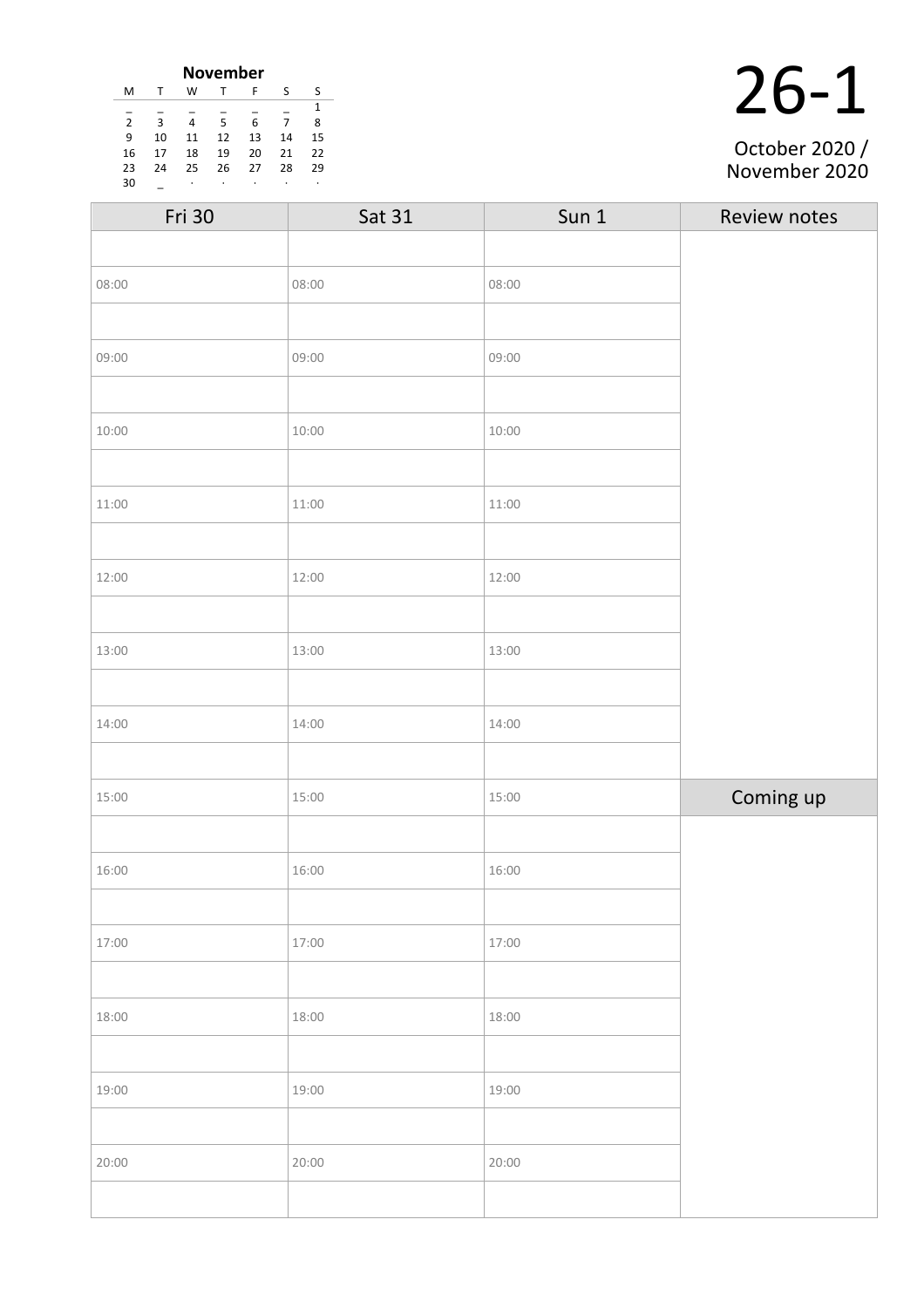



 $\overline{\phantom{a}}$ 

| Mon 2 | Tue 3 | Wed 4 | Thu <sub>5</sub> |
|-------|-------|-------|------------------|
|       |       |       |                  |
| 08:00 | 08:00 | 08:00 | 08:00            |
|       |       |       |                  |
| 09:00 | 09:00 | 09:00 | 09:00            |
|       |       |       |                  |
| 10:00 | 10:00 | 10:00 | 10:00            |
|       |       |       |                  |
| 11:00 | 11:00 | 11:00 | 11:00            |
|       |       |       |                  |
| 12:00 | 12:00 | 12:00 | 12:00            |
|       |       |       |                  |
| 13:00 | 13:00 | 13:00 | 13:00            |
|       |       |       |                  |
| 14:00 | 14:00 | 14:00 | 14:00            |
|       |       |       |                  |
| 15:00 | 15:00 | 15:00 | 15:00            |
|       |       |       |                  |
| 16:00 | 16:00 | 16:00 | 16:00            |
|       |       |       |                  |
| 17:00 | 17:00 | 17:00 | 17:00            |
|       |       |       |                  |
| 18:00 | 18:00 | 18:00 | 18:00            |
|       |       |       |                  |
| 19:00 | 19:00 | 19:00 | 19:00            |
|       |       |       |                  |
| 20:00 | 20:00 | 20:00 | 20:00            |
|       |       |       |                  |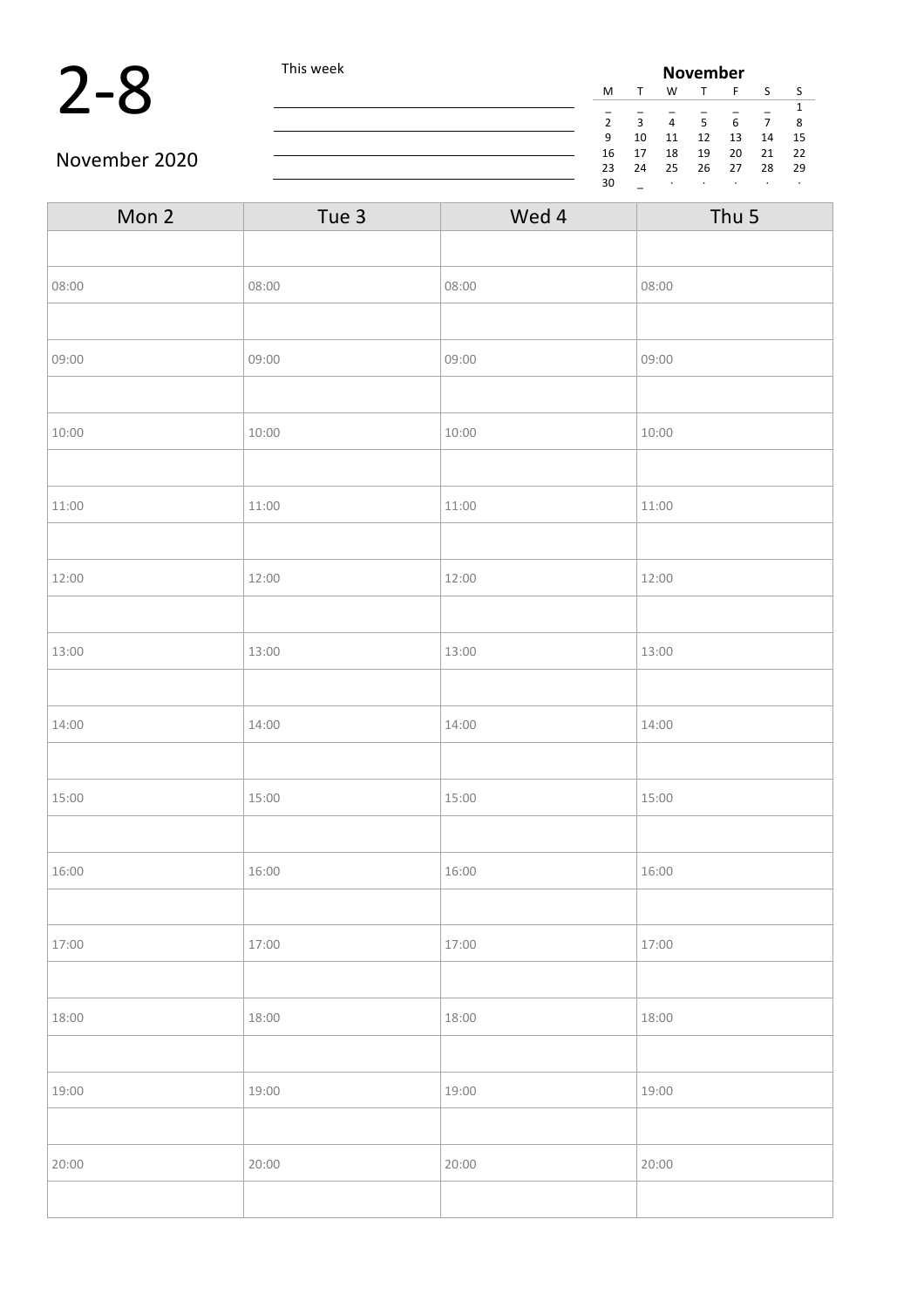| <b>December</b> |    |    |    |    |    |    |
|-----------------|----|----|----|----|----|----|
| м               |    | w  |    | F  | ς  | ς  |
|                 | 1  | 2  | 3  | 4  | 5  | 6  |
| 7               | 8  | 9  | 10 | 11 | 12 | 13 |
| 14              | 15 | 16 | 17 | 18 | 19 | 20 |
| 21              | 22 | 23 | 24 | 25 | 26 | 27 |
| 28              | 29 | 30 | 31 |    |    |    |
|                 |    | ٠  | ٠  | ٠  | ٠  | ٠  |

| Fri 6 | Sat 7 | Sun 8 | Review notes |
|-------|-------|-------|--------------|
|       |       |       |              |
| 08:00 | 08:00 | 08:00 |              |
|       |       |       |              |
| 09:00 | 09:00 | 09:00 |              |
|       |       |       |              |
| 10:00 | 10:00 | 10:00 |              |
|       |       |       |              |
| 11:00 | 11:00 | 11:00 |              |
|       |       |       |              |
| 12:00 | 12:00 | 12:00 |              |
|       |       |       |              |
| 13:00 | 13:00 | 13:00 |              |
|       |       |       |              |
| 14:00 | 14:00 | 14:00 |              |
|       |       |       |              |
| 15:00 | 15:00 | 15:00 | Coming up    |
|       |       |       |              |
| 16:00 | 16:00 | 16:00 |              |
|       |       |       |              |
| 17:00 | 17:00 | 17:00 |              |
|       |       |       |              |
| 18:00 | 18:00 | 18:00 |              |
|       |       |       |              |
| 19:00 | 19:00 | 19:00 |              |
|       |       |       |              |
| 20:00 | 20:00 | 20:00 |              |
|       |       |       |              |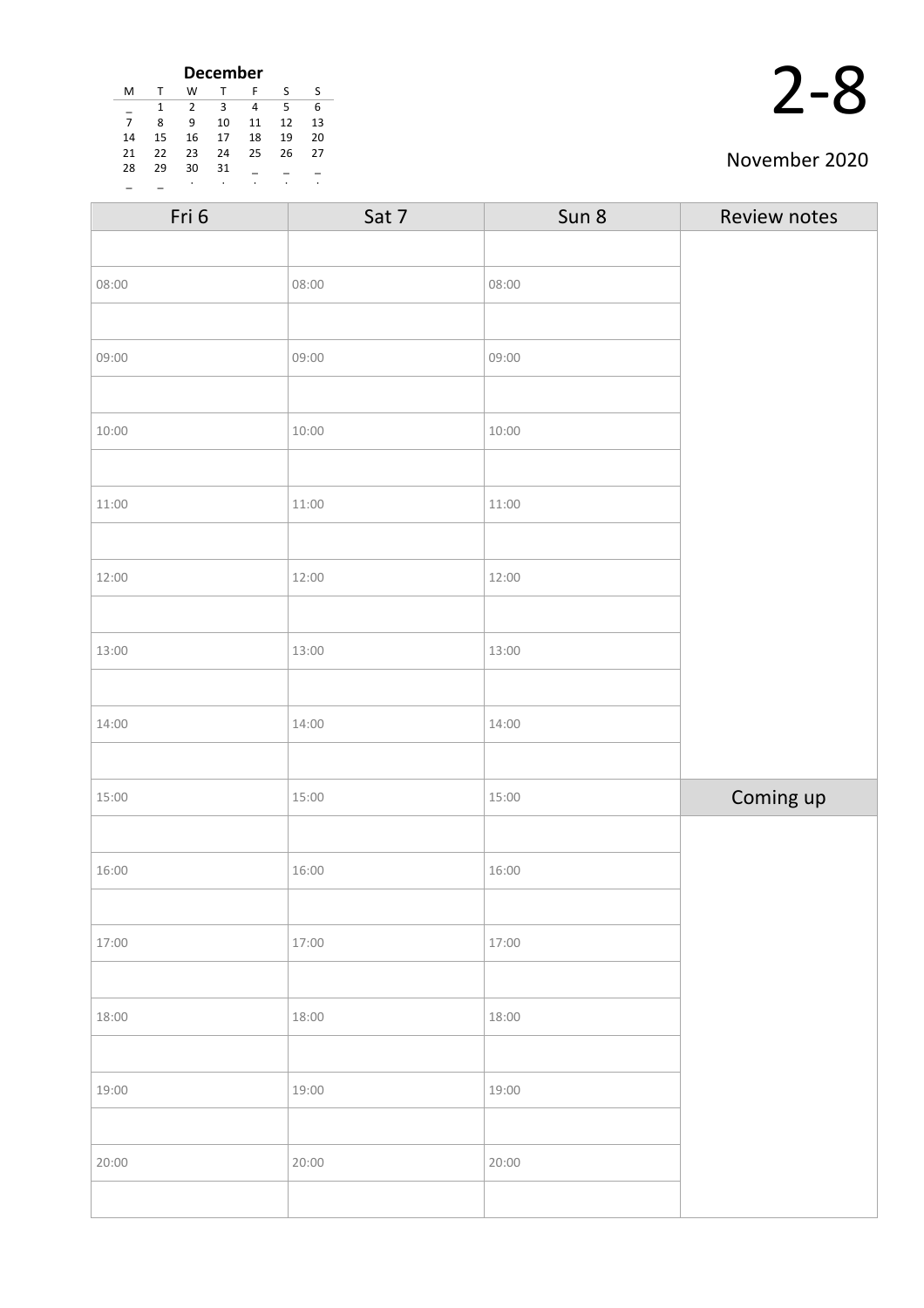### $9-15$  This week **November November**

W T F S S \_ \_ \_ \_ \_ \_ 1 2 3 4 5 6 7 8 9 10 11 12 13 14 15 16 17 18 19 20 21 22 23 24 25 26 27 28 29  $\mathbb{Z}^n$  . As we can be

 $\overline{\phantom{a}}$ 

| Mon 9 | <b>Tue 10</b> | <b>Wed 11</b> | <b>Thu 12</b> |
|-------|---------------|---------------|---------------|
|       |               |               |               |
| 08:00 | 08:00         | 08:00         | 08:00         |
|       |               |               |               |
| 09:00 | 09:00         | 09:00         | 09:00         |
|       |               |               |               |
| 10:00 | 10:00         | 10:00         | 10:00         |
|       |               |               |               |
| 11:00 | 11:00         | 11:00         | 11:00         |
|       |               |               |               |
| 12:00 | 12:00         | 12:00         | 12:00         |
|       |               |               |               |
| 13:00 | 13:00         | 13:00         | 13:00         |
|       |               |               |               |
| 14:00 | 14:00         | 14:00         | 14:00         |
|       |               |               |               |
| 15:00 | 15:00         | 15:00         | 15:00         |
|       |               |               |               |
| 16:00 | 16:00         | 16:00         | 16:00         |
|       |               |               |               |
| 17:00 | 17:00         | 17:00         | 17:00         |
|       |               |               |               |
| 18:00 | 18:00         | 18:00         | 18:00         |
|       |               |               |               |
| 19:00 | 19:00         | 19:00         | 19:00         |
|       |               |               |               |
| 20:00 | 20:00         | 20:00         | 20:00         |
|       |               |               |               |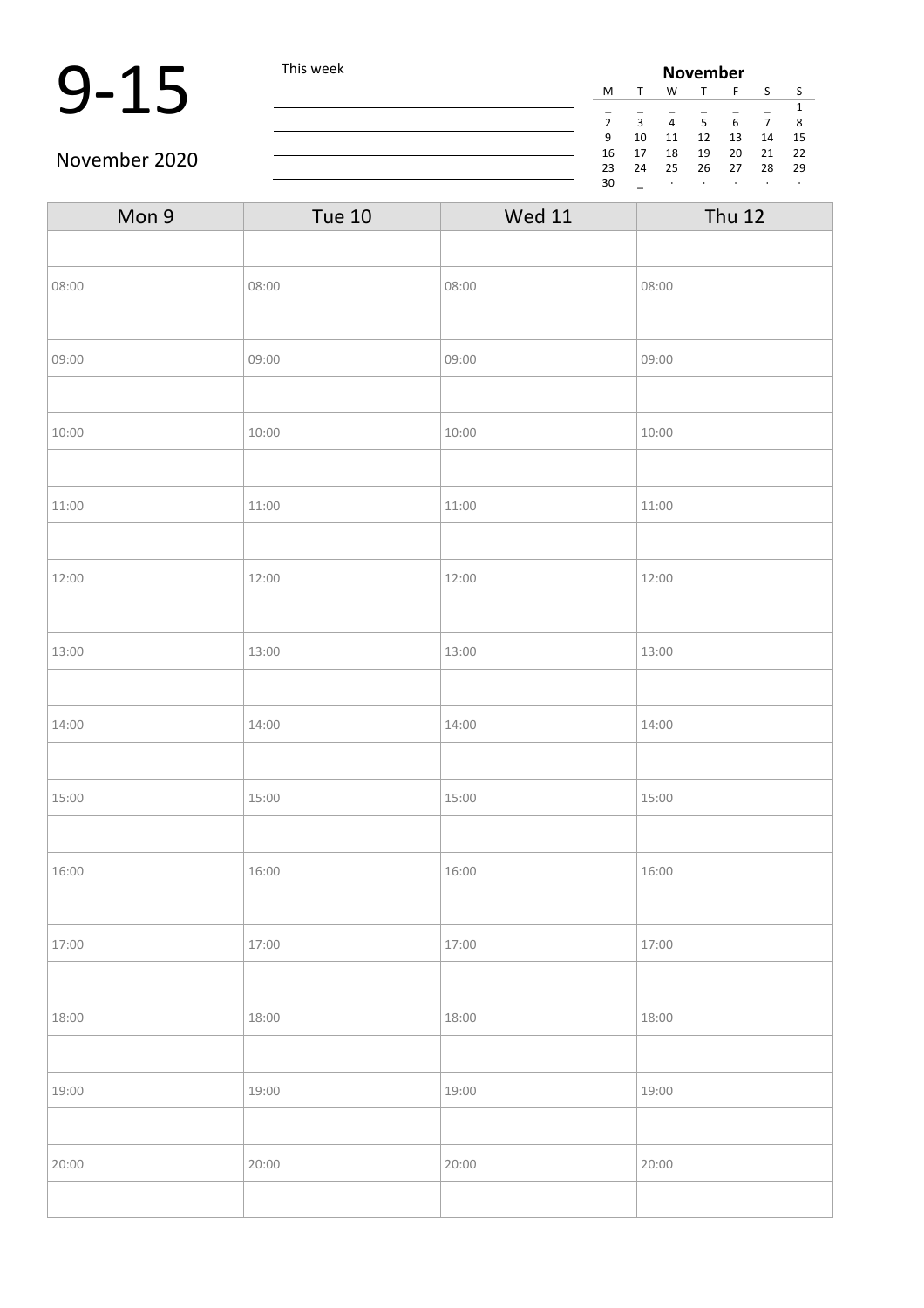| <b>December</b> |    |    |    |    |    |    |
|-----------------|----|----|----|----|----|----|
| M               |    | W  |    | F  | S  | S  |
|                 | 1  | 2  | 3  | 4  | 5  | 6  |
| 7               | 8  | ٩  | 10 | 11 | 12 | 13 |
| 14              | 15 | 16 | 17 | 18 | 19 | 20 |
| 21              | 22 | 23 | 24 | 25 | 26 | 27 |
| 28              | 29 | 30 | 31 |    |    |    |
|                 |    | ٠  |    |    |    |    |

| 1! |
|----|
|    |

| Fri 13 | Sat 14 | <b>Sun 15</b> | Review notes |
|--------|--------|---------------|--------------|
|        |        |               |              |
| 08:00  | 08:00  | 08:00         |              |
|        |        |               |              |
| 09:00  | 09:00  | 09:00         |              |
|        |        |               |              |
| 10:00  | 10:00  | 10:00         |              |
|        |        |               |              |
| 11:00  | 11:00  | 11:00         |              |
|        |        |               |              |
| 12:00  | 12:00  | 12:00         |              |
|        |        |               |              |
| 13:00  | 13:00  | 13:00         |              |
|        |        |               |              |
| 14:00  | 14:00  | 14:00         |              |
|        |        |               |              |
| 15:00  | 15:00  | 15:00         | Coming up    |
|        |        |               |              |
| 16:00  | 16:00  | 16:00         |              |
|        |        |               |              |
| 17:00  | 17:00  | 17:00         |              |
|        |        |               |              |
| 18:00  | 18:00  | 18:00         |              |
|        |        |               |              |
| 19:00  | 19:00  | 19:00         |              |
|        |        |               |              |
| 20:00  | 20:00  | 20:00         |              |
|        |        |               |              |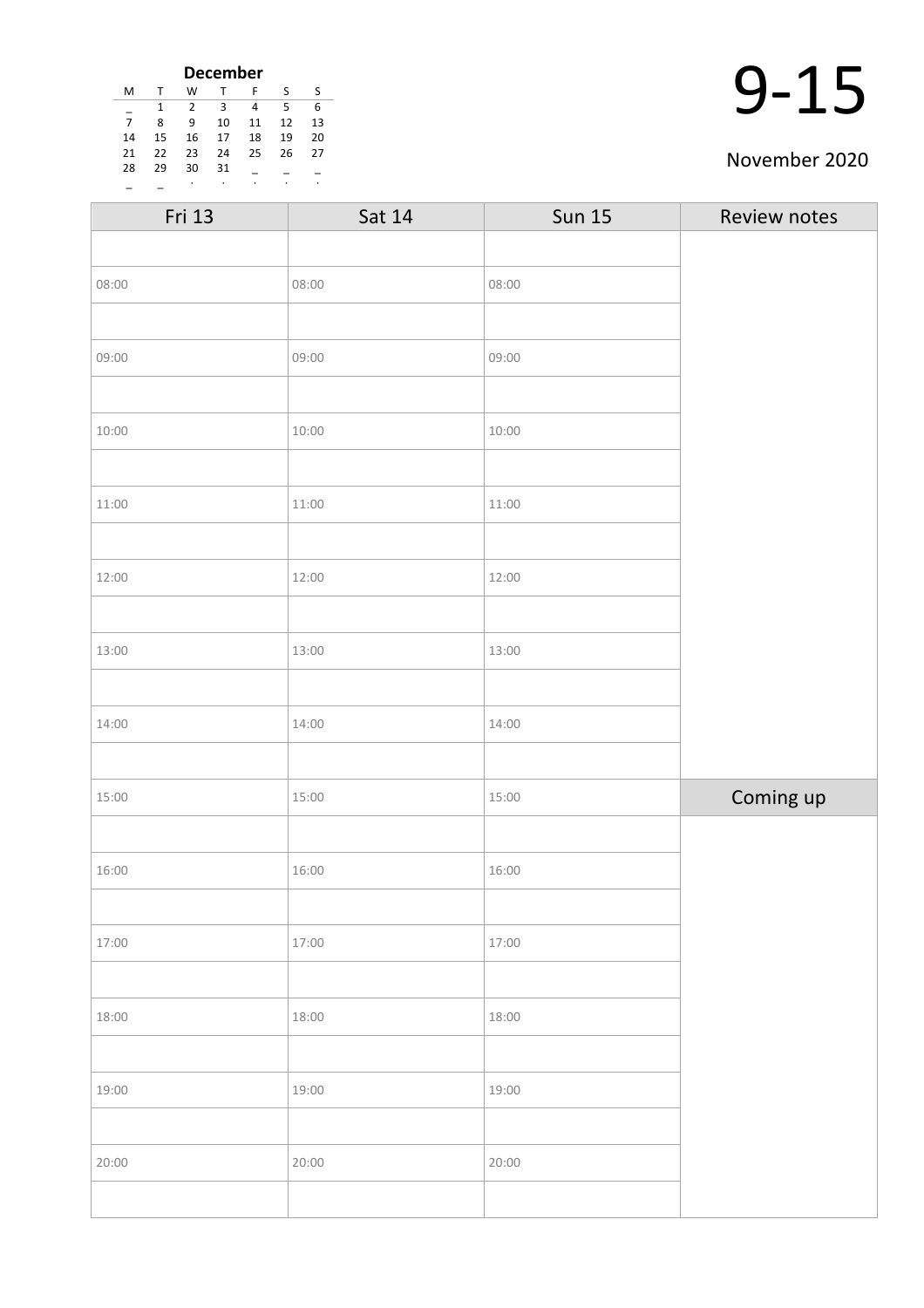### 16-22 This week

| <b>November</b> |              |    |    |    |    |    |  |
|-----------------|--------------|----|----|----|----|----|--|
| M               | $\mathsf{T}$ | W  | т  | F  | S  | S  |  |
|                 |              |    |    |    |    | 1  |  |
| $\overline{2}$  | 3            | 4  | 5  | 6  |    | 8  |  |
| 9               | 10           | 11 | 12 | 13 | 14 | 15 |  |
| 16              | 17           | 18 | 19 | 20 | 21 | 22 |  |
| 23              | 24           | 25 | 26 | 27 | 28 | 29 |  |
| 30              |              | ٠  |    |    |    | ٠  |  |

#### November 2020

| <b>Mon 16</b> | <b>Tue 17</b> | Wed 18 | <b>Thu 19</b> |
|---------------|---------------|--------|---------------|
|               |               |        |               |
| 08:00         | 08:00         | 08:00  | 08:00         |
|               |               |        |               |
| 09:00         | 09:00         | 09:00  | 09:00         |
|               |               |        |               |
| 10:00         | 10:00         | 10:00  | 10:00         |
|               |               |        |               |
| 11:00         | 11:00         | 11:00  | 11:00         |
|               |               |        |               |
| 12:00         | 12:00         | 12:00  | 12:00         |
|               |               |        |               |
| 13:00         | 13:00         | 13:00  | 13:00         |
|               |               |        |               |
| 14:00         | 14:00         | 14:00  | 14:00         |
|               |               |        |               |
| 15:00         | 15:00         | 15:00  | 15:00         |
|               |               |        |               |
| 16:00         | 16:00         | 16:00  | 16:00         |
|               |               |        |               |
| 17:00         | 17:00         | 17:00  | 17:00         |
|               |               |        |               |
| 18:00         | 18:00         | 18:00  | 18:00         |
|               |               |        |               |
| 19:00         | 19:00         | 19:00  | 19:00         |
|               |               |        |               |
| 20:00         | 20:00         | 20:00  | 20:00         |
|               |               |        |               |

<u> 1980 - Johann Barbara, martxa amerikan per</u>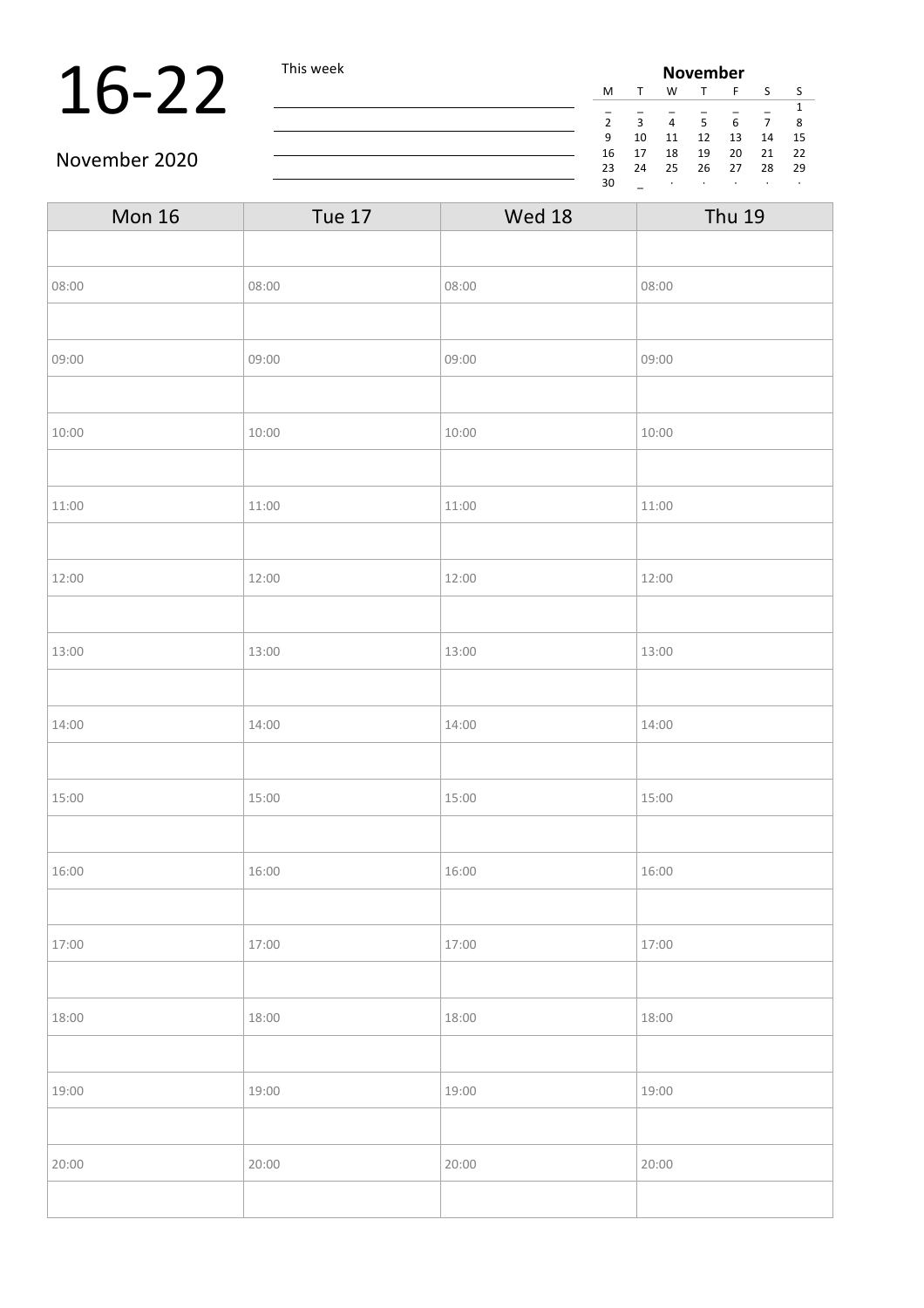| <b>December</b> |    |    |    |    |    |    |
|-----------------|----|----|----|----|----|----|
| м               | т  | W  |    | F  | S  | S  |
|                 | 1  | 2  | 3  | 4  | 5  | 6  |
| 7               | 8  | ٩  | 10 | 11 | 12 | 13 |
| 14              | 15 | 16 | 17 | 18 | 19 | 20 |
| 21              | 22 | 23 | 24 | 25 | 26 | 27 |
| 28              | 29 | 30 | 31 |    |    |    |
|                 |    | ٠  |    | ٠  |    |    |

| <b>Fri 20</b> | Sat 21 | <b>Sun 22</b> | Review notes |
|---------------|--------|---------------|--------------|
|               |        |               |              |
| 08:00         | 08:00  | 08:00         |              |
|               |        |               |              |
| 09:00         | 09:00  | 09:00         |              |
|               |        |               |              |
| 10:00         | 10:00  | 10:00         |              |
|               |        |               |              |
| 11:00         | 11:00  | 11:00         |              |
|               |        |               |              |
| 12:00         | 12:00  | 12:00         |              |
|               |        |               |              |
| 13:00         | 13:00  | 13:00         |              |
|               |        |               |              |
| 14:00         | 14:00  | 14:00         |              |
|               |        |               |              |
| 15:00         | 15:00  | 15:00         | Coming up    |
|               |        |               |              |
| 16:00         | 16:00  | 16:00         |              |
|               |        |               |              |
| 17:00         | 17:00  | 17:00         |              |
|               |        |               |              |
| 18:00         | 18:00  | 18:00         |              |
|               |        |               |              |
| 19:00         | 19:00  | 19:00         |              |
|               |        |               |              |
| 20:00         | 20:00  | 20:00         |              |
|               |        |               |              |
|               |        |               |              |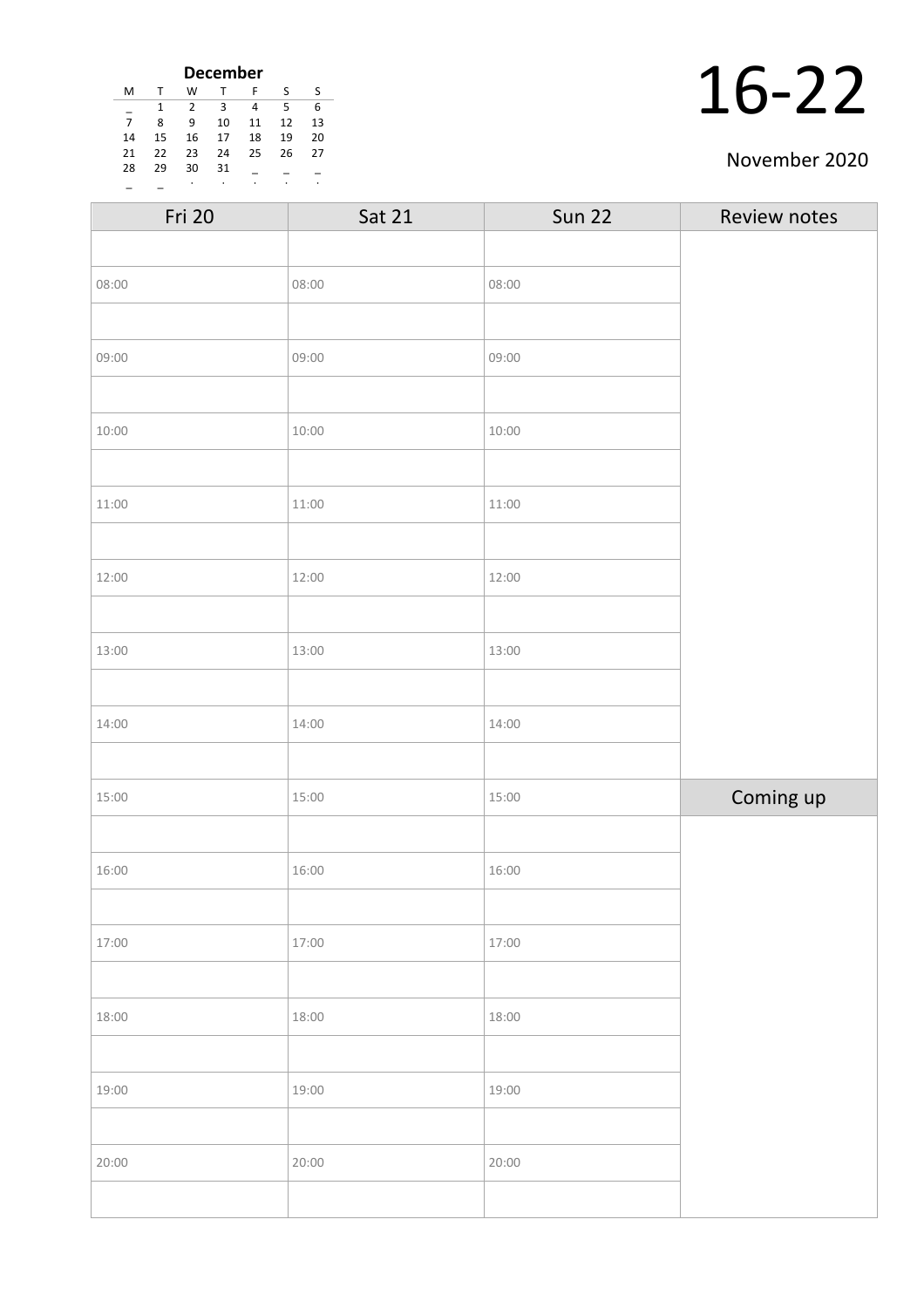### 23-29 This week

| <b>November</b> |    |    |    |    |    |    |  |
|-----------------|----|----|----|----|----|----|--|
| M               |    | W  |    | F  | S  | S  |  |
|                 |    |    |    |    |    | 1  |  |
| $\mathfrak{p}$  | ς  | 4  | 5  | 6  |    | 8  |  |
| 9               | 10 | 11 | 12 | 13 | 14 | 15 |  |
| 16              | 17 | 18 | 19 | 20 | 21 | 22 |  |
| 23              | 24 | 25 | 26 | 27 | 28 | 29 |  |
| 30              |    | ٠  |    |    |    | ٠  |  |

November 2020

| Mon 23 | Tue 24 | Wed 25 | <b>Thu 26</b> |  |
|--------|--------|--------|---------------|--|
|        |        |        |               |  |
| 08:00  | 08:00  | 08:00  | 08:00         |  |
|        |        |        |               |  |
| 09:00  | 09:00  | 09:00  | 09:00         |  |
|        |        |        |               |  |
| 10:00  | 10:00  | 10:00  | 10:00         |  |
|        |        |        |               |  |
| 11:00  | 11:00  | 11:00  | 11:00         |  |
|        |        |        |               |  |
| 12:00  | 12:00  | 12:00  | 12:00         |  |
|        |        |        |               |  |
| 13:00  | 13:00  | 13:00  | 13:00         |  |
|        |        |        |               |  |
| 14:00  | 14:00  | 14:00  | 14:00         |  |
|        |        |        |               |  |
| 15:00  | 15:00  | 15:00  | 15:00         |  |
|        |        |        |               |  |
| 16:00  | 16:00  | 16:00  | 16:00         |  |
|        |        |        |               |  |
| 17:00  | 17:00  | 17:00  | 17:00         |  |
|        |        |        |               |  |
| 18:00  | 18:00  | 18:00  | 18:00         |  |
|        |        |        |               |  |
| 19:00  | 19:00  | 19:00  | 19:00         |  |
|        |        |        |               |  |
| 20:00  | 20:00  | 20:00  | 20:00         |  |
|        |        |        |               |  |

<u> 1980 - Johann Barn, mars eta bainar eta bainar eta baina eta baina eta baina eta baina eta baina eta baina e</u>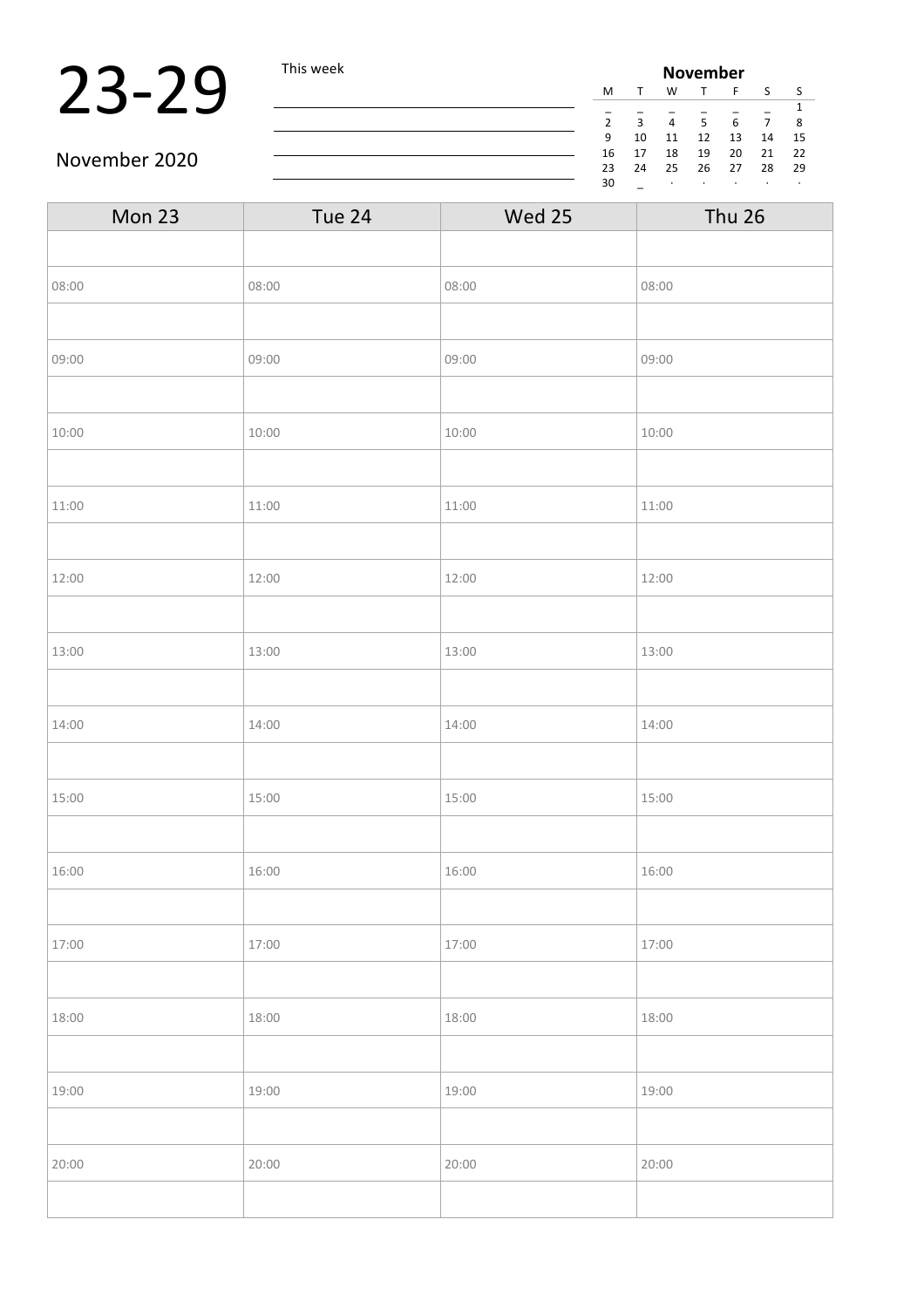| <b>December</b> |    |    |    |    |    |    |
|-----------------|----|----|----|----|----|----|
| м               |    | W  |    | F  | S  | S  |
|                 | 1  | 2  | 3  | 4  | 5  | 6  |
| $\overline{7}$  | 8  | ٩  | 10 | 11 | 12 | 13 |
| 14              | 15 | 16 | 17 | 18 | 19 | 20 |
| 21              | 22 | 23 | 24 | 25 | 26 | 27 |
| 28              | 29 | 30 | 31 |    |    |    |
|                 |    | ٠  | ٠  | ٠  |    | ٠  |

| Fri 27 | Sat 28 | <b>Sun 29</b> | Review notes |
|--------|--------|---------------|--------------|
|        |        |               |              |
| 08:00  | 08:00  | 08:00         |              |
|        |        |               |              |
| 09:00  | 09:00  | 09:00         |              |
|        |        |               |              |
| 10:00  | 10:00  | 10:00         |              |
|        |        |               |              |
| 11:00  | 11:00  | 11:00         |              |
|        |        |               |              |
| 12:00  | 12:00  | 12:00         |              |
|        |        |               |              |
| 13:00  | 13:00  | 13:00         |              |
|        |        |               |              |
| 14:00  | 14:00  | 14:00         |              |
|        |        |               |              |
| 15:00  | 15:00  | 15:00         | Coming up    |
|        |        |               |              |
| 16:00  | 16:00  | 16:00         |              |
|        |        |               |              |
| 17:00  | 17:00  | 17:00         |              |
|        |        |               |              |
| 18:00  | 18:00  | 18:00         |              |
|        |        |               |              |
| 19:00  | 19:00  | 19:00         |              |
|        |        |               |              |
| 20:00  | 20:00  | 20:00         |              |
|        |        |               |              |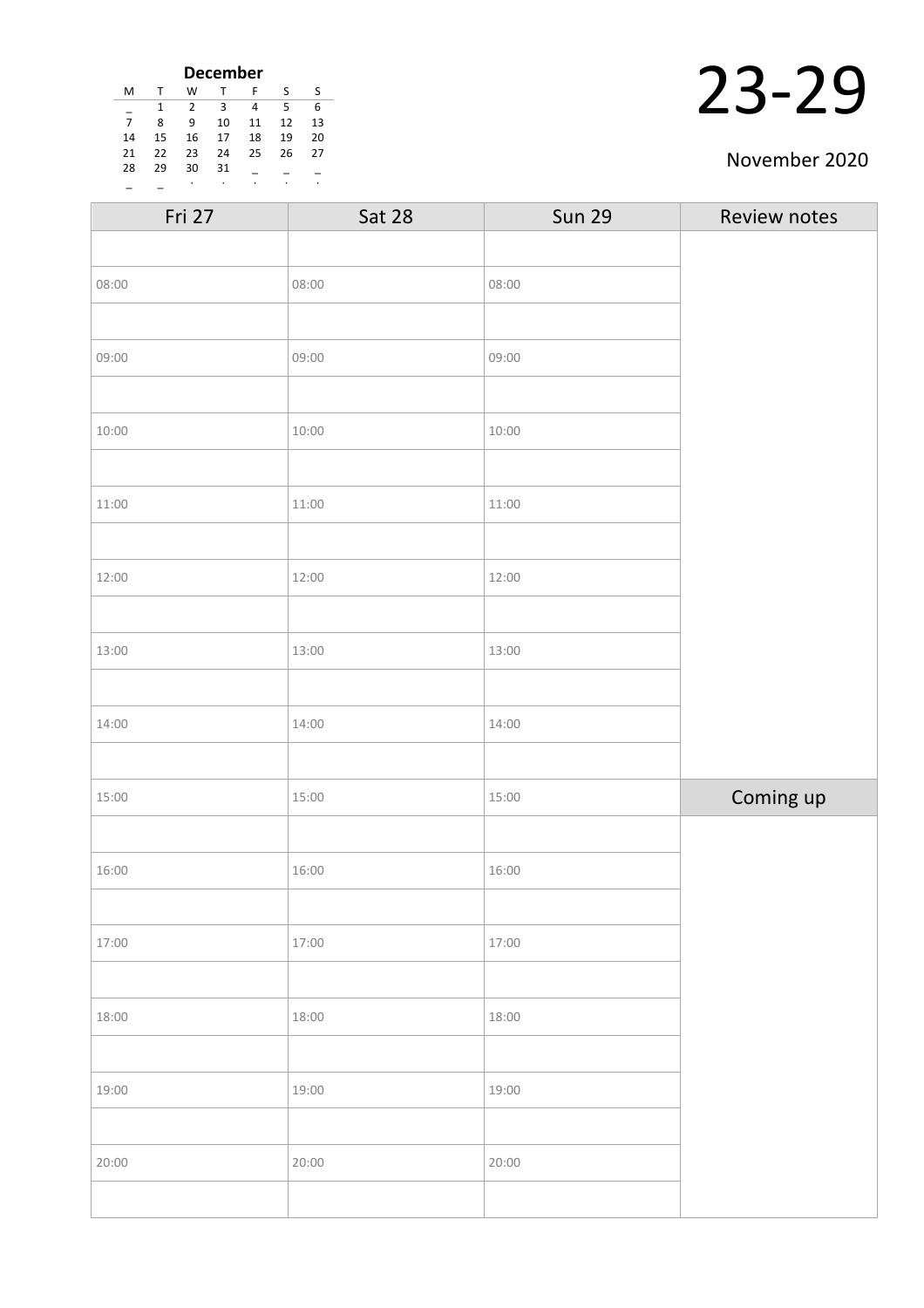### 30-6 This week

November 2020 / December 2020

| <b>November</b> |    |    |    |    |    |    |
|-----------------|----|----|----|----|----|----|
| M               |    | W  | T  | F  | S  | S  |
| 1               |    |    |    |    |    |    |
| $\overline{2}$  | 3  | 4  | 5  | 6  |    | 8  |
| 9               | 10 | 11 | 12 | 13 | 14 | 15 |
| 16              | 17 | 18 | 19 | 20 | 21 | 22 |
| 23              | 24 | 25 | 26 | 27 | 28 | 29 |
| 30              |    | ٠  | ٠  | ٠  | ٠  | ٠  |

| <b>Mon 30</b> | Tue 1 | Wed 2 | Thu <sub>3</sub> |
|---------------|-------|-------|------------------|
|               |       |       |                  |
| 08:00         | 08:00 | 08:00 | 08:00            |
|               |       |       |                  |
| 09:00         | 09:00 | 09:00 | 09:00            |
|               |       |       |                  |
| 10:00         | 10:00 | 10:00 | 10:00            |
|               |       |       |                  |
| 11:00         | 11:00 | 11:00 | 11:00            |
|               |       |       |                  |
| 12:00         | 12:00 | 12:00 | 12:00            |
|               |       |       |                  |
| 13:00         | 13:00 | 13:00 | 13:00            |
|               |       |       |                  |
| 14:00         | 14:00 | 14:00 | 14:00            |
|               |       |       |                  |
| 15:00         | 15:00 | 15:00 | 15:00            |
|               |       |       |                  |
| 16:00         | 16:00 | 16:00 | 16:00            |
|               |       |       |                  |
| 17:00         | 17:00 | 17:00 | 17:00            |
|               |       |       |                  |
| 18:00         | 18:00 | 18:00 | 18:00            |
|               |       |       |                  |
| 19:00         | 19:00 | 19:00 | 19:00            |
|               |       |       |                  |
| 20:00         | 20:00 | 20:00 | 20:00            |
|               |       |       |                  |

<u> 1980 - Johann Barn, mars ann an t-Amhain Aonaich an t-Aonaich an t-Aonaich an t-Aonaich an t-Aonaich an t-Aon</u>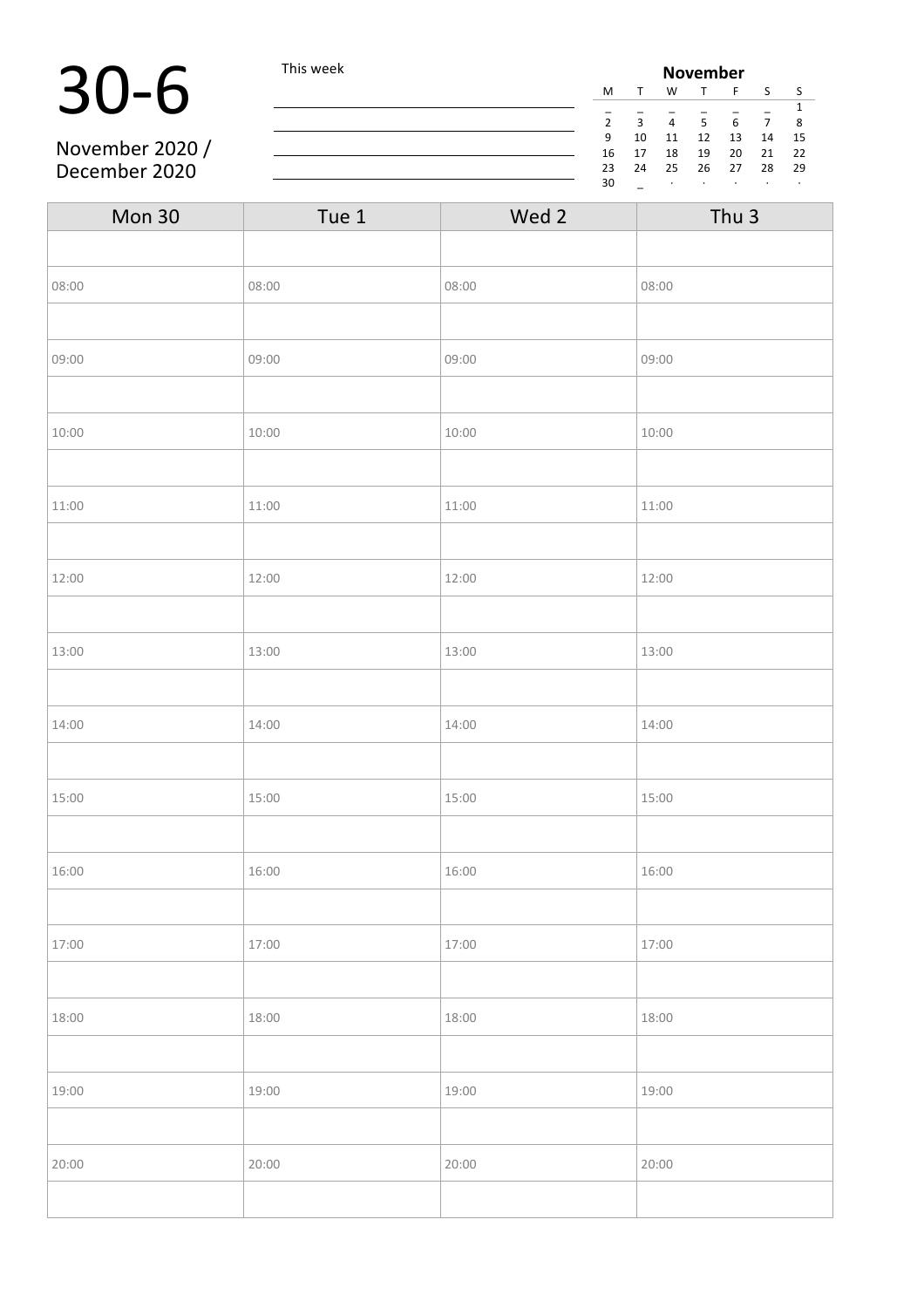| <b>December</b> |    |    |    |    |    |    |
|-----------------|----|----|----|----|----|----|
| M               | т  | W  | T  | F  | ς  | S  |
|                 | 1  | 2  | з  | 4  | 5  | 6  |
| $\overline{7}$  | 8  | 9  | 10 | 11 | 12 | 13 |
| 14              | 15 | 16 | 17 | 18 | 19 | 20 |
| 21              | 22 | 23 | 24 | 25 | 26 | 27 |
| 28              | 29 | 30 | 31 |    |    |    |
|                 |    | ٠  |    |    |    |    |

|  | $30 - 6$ |
|--|----------|
|  |          |

#### November 2020 / December 2020

| Fri 4 | Sat 5 | Sun 6 | Review notes |
|-------|-------|-------|--------------|
|       |       |       |              |
| 08:00 | 08:00 | 08:00 |              |
|       |       |       |              |
| 09:00 | 09:00 | 09:00 |              |
|       |       |       |              |
| 10:00 | 10:00 | 10:00 |              |
|       |       |       |              |
| 11:00 | 11:00 | 11:00 |              |
|       |       |       |              |
| 12:00 | 12:00 | 12:00 |              |
|       |       |       |              |
| 13:00 | 13:00 | 13:00 |              |
|       |       |       |              |
| 14:00 | 14:00 | 14:00 |              |
|       |       |       |              |
| 15:00 | 15:00 | 15:00 | Coming up    |
|       |       |       |              |
| 16:00 | 16:00 | 16:00 |              |
|       |       |       |              |
| 17:00 | 17:00 | 17:00 |              |
|       |       |       |              |
| 18:00 | 18:00 | 18:00 |              |
|       |       |       |              |
| 19:00 | 19:00 | 19:00 |              |
|       |       |       |              |
| 20:00 | 20:00 | 20:00 |              |
|       |       |       |              |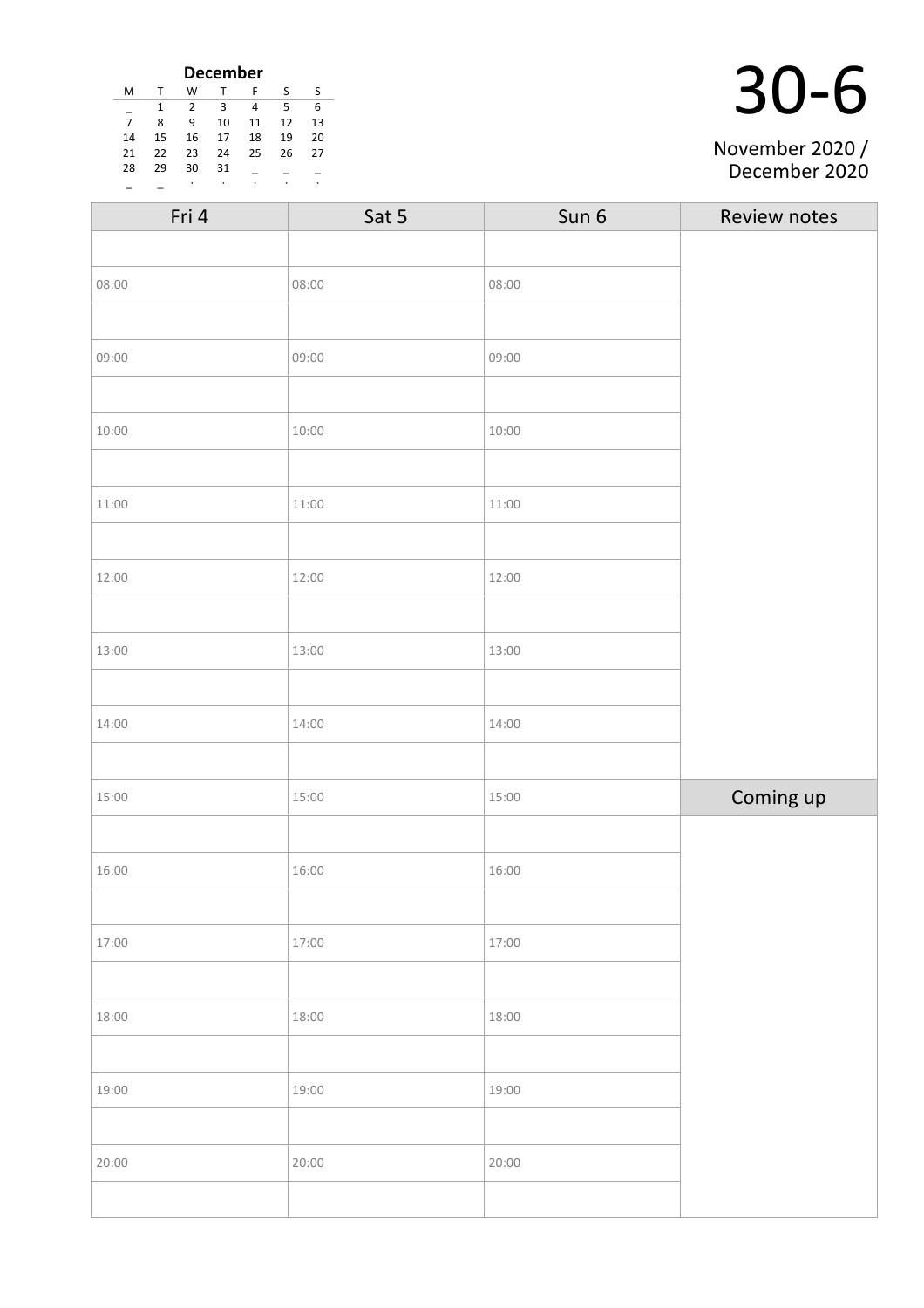### **7-13** This week **December December December December December Property December Property December Property December Property Property Property Property Property Property Property Prope**

| December |    |    |    |    |    |  |
|----------|----|----|----|----|----|--|
|          | W  | T  | F  | S  | ς  |  |
| 1        | 2  | 3  | 4  | 5  | 6  |  |
| 8        | q  | 10 | 11 | 12 | 13 |  |
| 15       | 16 | 17 | 18 | 19 | 20 |  |
| 22       | 23 | 24 | 25 | 26 | 27 |  |
| 29       | 30 | 31 |    |    |    |  |
|          | ٠  | ٠  | ٠  | ٠  | ٠  |  |
|          |    |    |    |    |    |  |

#### December 2020

| Mon 7 | Tue 8 | Wed 9 | <b>Thu 10</b> |
|-------|-------|-------|---------------|
|       |       |       |               |
| 08:00 | 08:00 | 08:00 | 08:00         |
|       |       |       |               |
| 09:00 | 09:00 | 09:00 | 09:00         |
|       |       |       |               |
| 10:00 | 10:00 | 10:00 | 10:00         |
|       |       |       |               |
| 11:00 | 11:00 | 11:00 | 11:00         |
|       |       |       |               |
| 12:00 | 12:00 | 12:00 | 12:00         |
|       |       |       |               |
| 13:00 | 13:00 | 13:00 | 13:00         |
|       |       |       |               |
| 14:00 | 14:00 | 14:00 | 14:00         |
|       |       |       |               |
| 15:00 | 15:00 | 15:00 | 15:00         |
|       |       |       |               |
| 16:00 | 16:00 | 16:00 | 16:00         |
|       |       |       |               |
| 17:00 | 17:00 | 17:00 | 17:00         |
|       |       |       |               |
| 18:00 | 18:00 | 18:00 | 18:00         |
|       |       |       |               |
| 19:00 | 19:00 | 19:00 | 19:00         |
|       |       |       |               |
| 20:00 | 20:00 | 20:00 | 20:00         |
|       |       |       |               |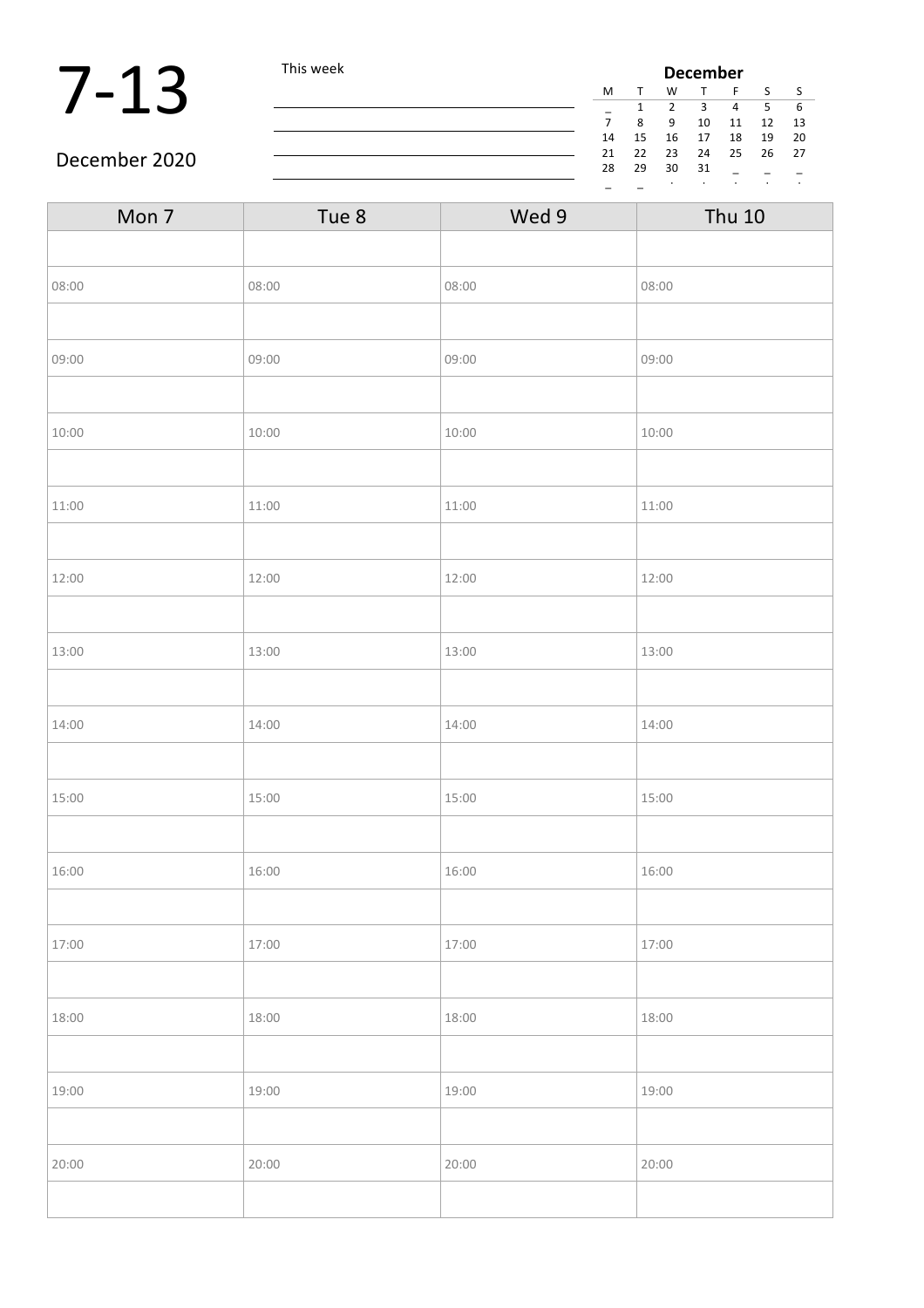| January                 |    |    |    |    |    |    |
|-------------------------|----|----|----|----|----|----|
| M                       |    | w  |    | F  | S  | S  |
| $\mathcal{P}$<br>3<br>1 |    |    |    |    |    |    |
| 4                       | 5  | 6  |    | 8  | ٩  | 10 |
| 11                      | 12 | 13 | 14 | 15 | 16 | 17 |
| 18                      | 19 | 20 | 21 | 22 | 23 | 24 |
| 25                      | 26 | 27 | 28 | 29 | 30 | 31 |
|                         |    | ٠  |    | ٠  |    |    |

#### December 2020

| Fri 11 | <b>Sat 12</b> | <b>Sun 13</b> | Review notes |
|--------|---------------|---------------|--------------|
|        |               |               |              |
| 08:00  | 08:00         | 08:00         |              |
|        |               |               |              |
| 09:00  | 09:00         | 09:00         |              |
|        |               |               |              |
| 10:00  | 10:00         | 10:00         |              |
|        |               |               |              |
| 11:00  | 11:00         | 11:00         |              |
|        |               |               |              |
| 12:00  | 12:00         | 12:00         |              |
|        |               |               |              |
| 13:00  | 13:00         | 13:00         |              |
|        |               |               |              |
| 14:00  | 14:00         | 14:00         |              |
|        |               |               |              |
| 15:00  | 15:00         | 15:00         | Coming up    |
|        |               |               |              |
| 16:00  | 16:00         | 16:00         |              |
|        |               |               |              |
| 17:00  | 17:00         | 17:00         |              |
|        |               |               |              |
| 18:00  | 18:00         | 18:00         |              |
|        |               |               |              |
| 19:00  | 19:00         | 19:00         |              |
|        |               |               |              |
| 20:00  | 20:00         | 20:00         |              |
|        |               |               |              |
|        |               |               |              |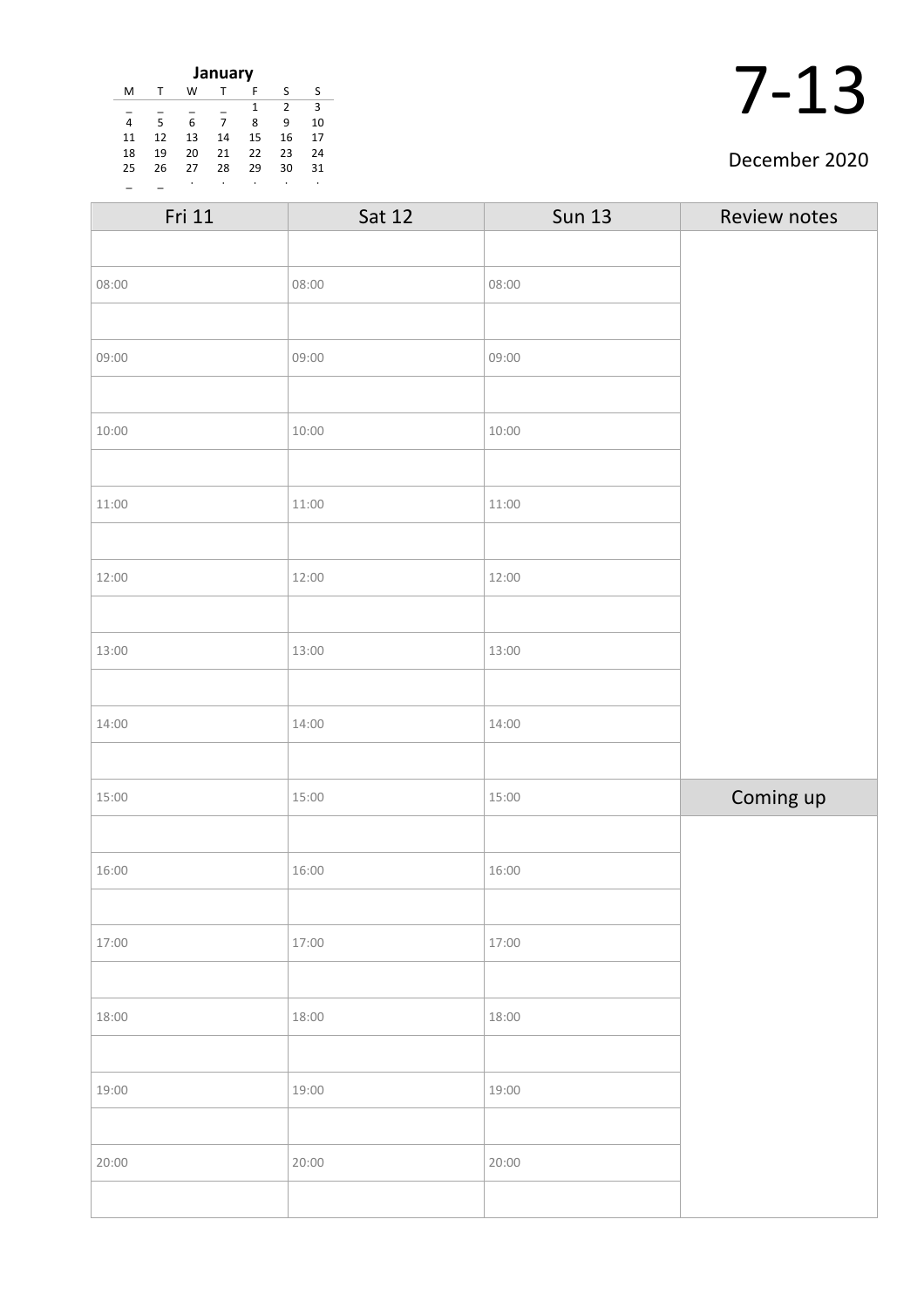### **14-20** This week **December 14-20** December **December December 14-12**  $\frac{M}{7}$   $\frac{T}{8}$   $\frac{W}{9}$   $\frac{T}{10}$

| December |    |                |    |    |    |    |
|----------|----|----------------|----|----|----|----|
| м        |    | W              |    | F  | S  | S  |
|          | 1  | $\mathfrak{p}$ | З  | 4  | 5  | 6  |
| 7        | 8  | ٩              | 10 | 11 | 12 | 13 |
| 14       | 15 | 16             | 17 | 18 | 19 | 20 |
| 21       | 22 | 23             | 24 | 25 | 26 | 27 |
| 28       | 29 | 30             | 31 |    |    |    |
|          |    | ٠              |    |    |    | ٠  |

#### December 2020

| <b>Mon 14</b> | Tue 15 | <b>Wed 16</b> | <b>Thu 17</b> |
|---------------|--------|---------------|---------------|
|               |        |               |               |
| 08:00         | 08:00  | 08:00         | 08:00         |
|               |        |               |               |
| 09:00         | 09:00  | 09:00         | 09:00         |
|               |        |               |               |
| 10:00         | 10:00  | 10:00         | 10:00         |
|               |        |               |               |
| 11:00         | 11:00  | 11:00         | 11:00         |
|               |        |               |               |
| 12:00         | 12:00  | 12:00         | 12:00         |
|               |        |               |               |
| 13:00         | 13:00  | 13:00         | 13:00         |
|               |        |               |               |
| 14:00         | 14:00  | 14:00         | 14:00         |
|               |        |               |               |
| 15:00         | 15:00  | 15:00         | 15:00         |
|               |        |               |               |
| 16:00         | 16:00  | 16:00         | 16:00         |
|               |        |               |               |
| 17:00         | 17:00  | 17:00         | 17:00         |
|               |        |               |               |
| 18:00         | 18:00  | 18:00         | 18:00         |
|               |        |               |               |
| 19:00         | 19:00  | 19:00         | 19:00         |
|               |        |               |               |
| 20:00         | 20:00  | 20:00         | 20:00         |
|               |        |               |               |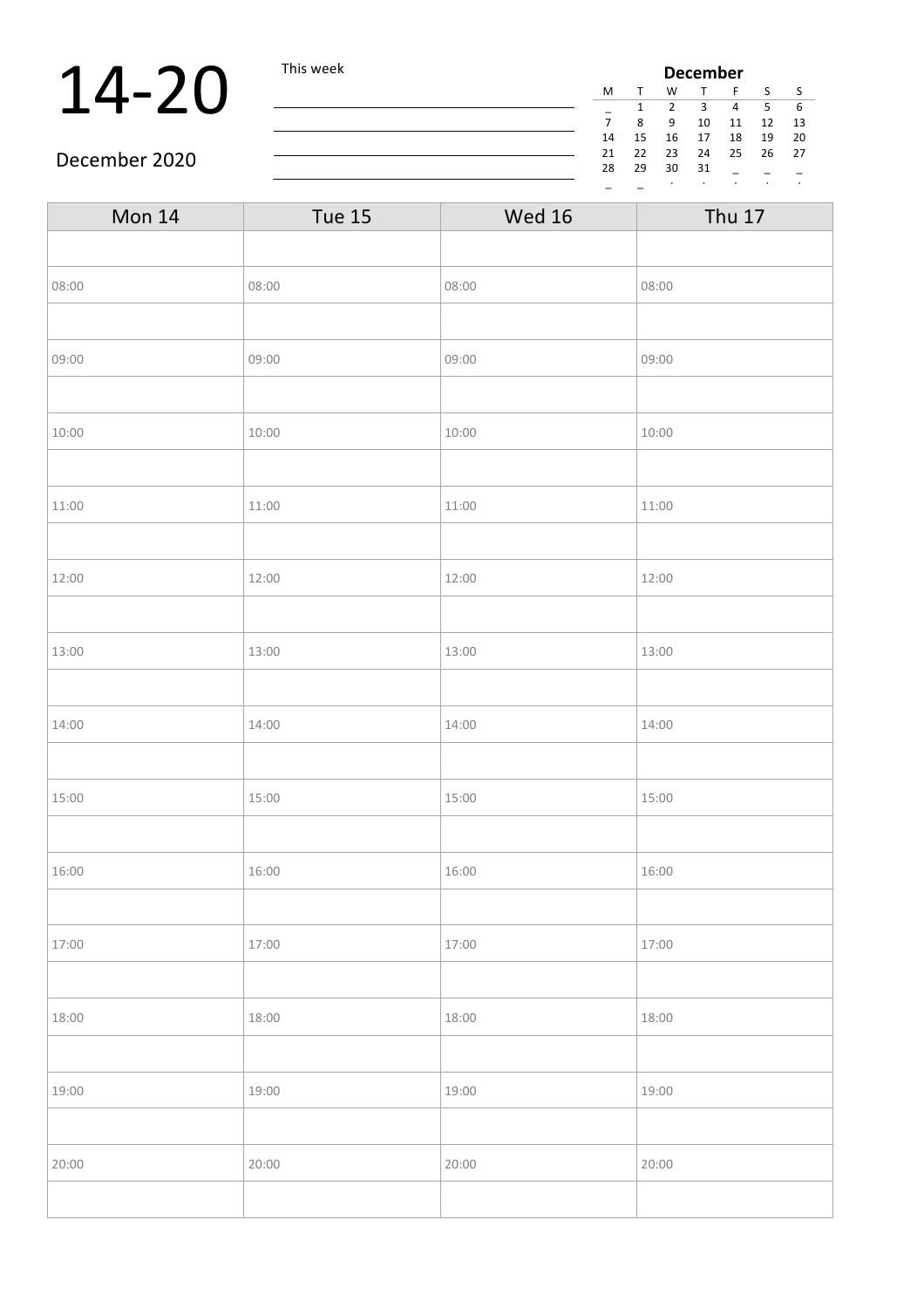| January |    |    |    |    |    |    |
|---------|----|----|----|----|----|----|
| M       | т  | w  |    | F  | S  | S  |
|         |    |    |    | 1  | 2  | З  |
| 4       | 5  | 6  | 7  | 8  | 9  | 10 |
| 11      | 12 | 13 | 14 | 15 | 16 | 17 |
| 18      | 19 | 20 | 21 | 22 | 23 | 24 |
| 25      | 26 | 27 | 28 | 29 | 30 | 31 |
|         |    | ٠  |    |    |    | ٠  |

#### December 2020

| Fri 18 | Sat 19 | <b>Sun 20</b> | Review notes |
|--------|--------|---------------|--------------|
|        |        |               |              |
| 08:00  | 08:00  | 08:00         |              |
|        |        |               |              |
| 09:00  | 09:00  | 09:00         |              |
|        |        |               |              |
| 10:00  | 10:00  | 10:00         |              |
|        |        |               |              |
| 11:00  | 11:00  | 11:00         |              |
|        |        |               |              |
| 12:00  | 12:00  | 12:00         |              |
|        |        |               |              |
| 13:00  | 13:00  | 13:00         |              |
|        |        |               |              |
| 14:00  | 14:00  | 14:00         |              |
|        |        |               |              |
| 15:00  | 15:00  | 15:00         | Coming up    |
|        |        |               |              |
| 16:00  | 16:00  | 16:00         |              |
|        |        |               |              |
| 17:00  | 17:00  | 17:00         |              |
|        |        |               |              |
| 18:00  | 18:00  | 18:00         |              |
|        |        |               |              |
| 19:00  | 19:00  | 19:00         |              |
|        |        |               |              |
| 20:00  | 20:00  | 20:00         |              |
|        |        |               |              |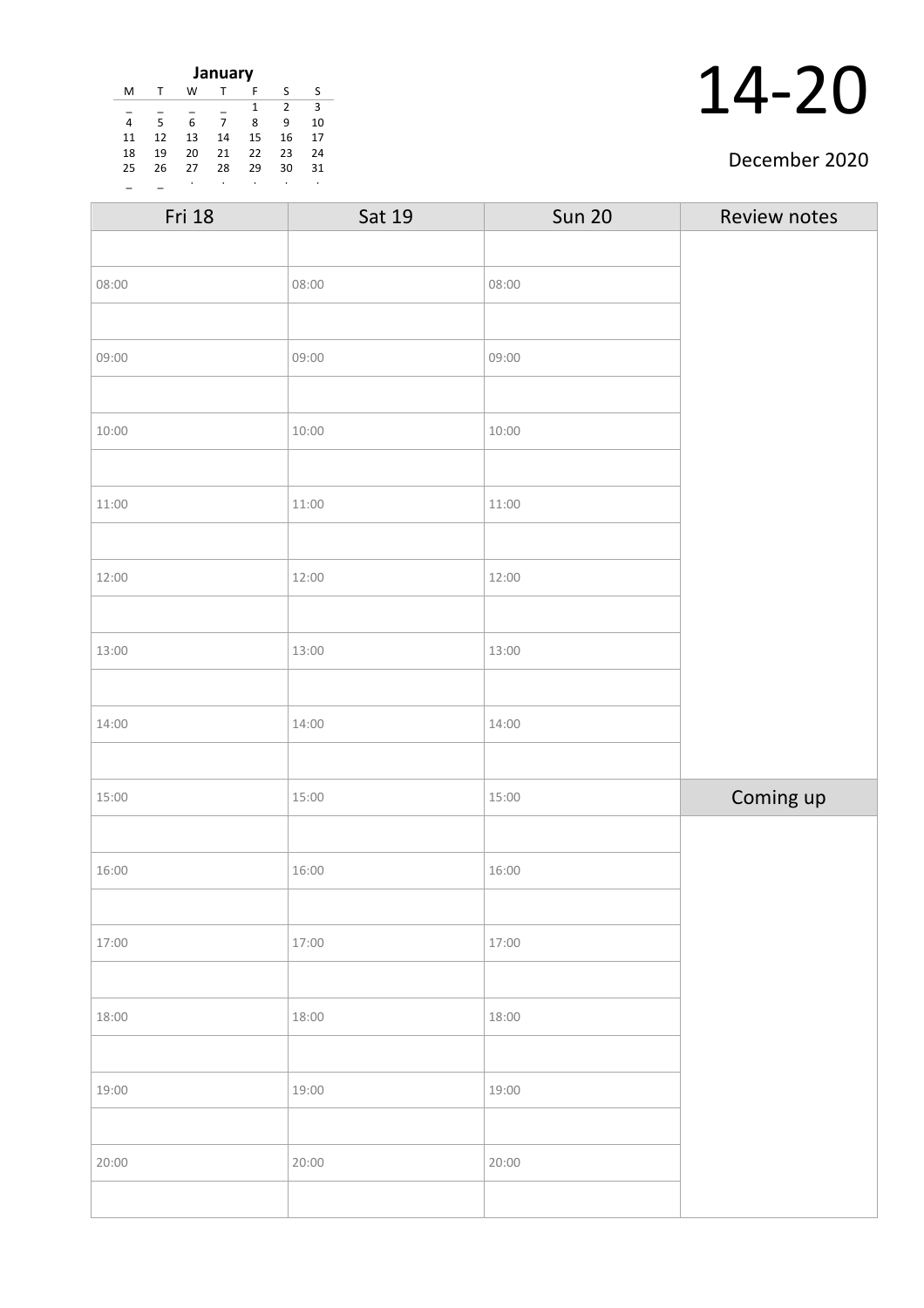### **21-27** This week **December 1** December **December 1** December 1  $\frac{M}{7}$   $\frac{T}{8}$   $\frac{W}{9}$   $\frac{T}{10}$

| December |    |    |    |    |    |    |
|----------|----|----|----|----|----|----|
| M        |    | W  |    | F  | S  | S  |
|          | 1  | 2  | З  | 4  | 5  | 6  |
| 7        | 8  | 9  | 10 | 11 | 12 | 13 |
| 14       | 15 | 16 | 17 | 18 | 19 | 20 |
| 21       | 22 | 23 | 24 | 25 | 26 | 27 |
| 28       | 29 | 30 | 31 |    |    |    |
|          |    | ٠  |    |    | ٠  |    |

#### December 2020

| Tue 22 | Wed 23 | <b>Thu 24</b> |  |
|--------|--------|---------------|--|
|        |        |               |  |
| 08:00  | 08:00  | 08:00         |  |
|        |        |               |  |
| 09:00  | 09:00  | 09:00         |  |
|        |        |               |  |
| 10:00  | 10:00  | 10:00         |  |
|        |        |               |  |
| 11:00  | 11:00  | 11:00         |  |
|        |        |               |  |
| 12:00  | 12:00  | 12:00         |  |
|        |        |               |  |
| 13:00  | 13:00  | 13:00         |  |
|        |        |               |  |
| 14:00  | 14:00  | 14:00         |  |
|        |        |               |  |
| 15:00  | 15:00  | 15:00         |  |
|        |        |               |  |
| 16:00  | 16:00  | 16:00         |  |
|        |        |               |  |
| 17:00  | 17:00  | 17:00         |  |
|        |        |               |  |
| 18:00  | 18:00  | 18:00         |  |
|        |        |               |  |
| 19:00  | 19:00  | 19:00         |  |
|        |        |               |  |
| 20:00  | 20:00  | 20:00         |  |
|        |        |               |  |
|        |        |               |  |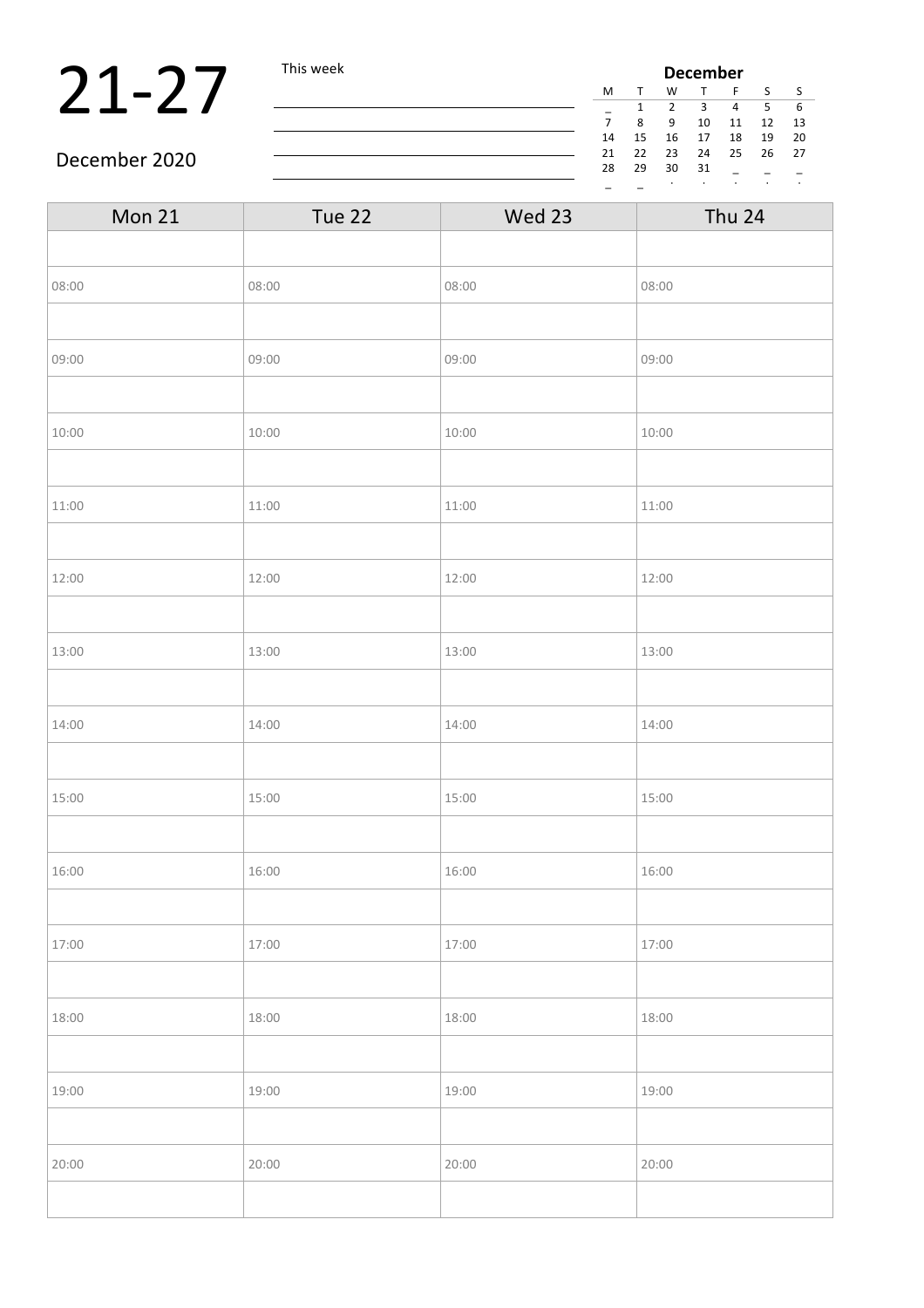| January |    |    |    |    |               |    |
|---------|----|----|----|----|---------------|----|
| M       |    | w  |    | F  | S             | S  |
|         |    |    |    | 1  | $\mathcal{P}$ | 3  |
| 4       | 5  | 6  | 7  | 8  | 9             | 10 |
| 11      | 12 | 13 | 14 | 15 | 16            | 17 |
| 18      | 19 | 20 | 21 | 22 | 23            | 24 |
| 25      | 26 | 27 | 28 | 29 | 30            | 31 |
|         |    | ٠  |    |    |               |    |

#### December 2020

| Fri 25 | <b>Sat 26</b> | <b>Sun 27</b> | Review notes |
|--------|---------------|---------------|--------------|
|        |               |               |              |
| 08:00  | 08:00         | 08:00         |              |
|        |               |               |              |
| 09:00  | 09:00         | 09:00         |              |
|        |               |               |              |
| 10:00  | 10:00         | 10:00         |              |
|        |               |               |              |
| 11:00  | 11:00         | 11:00         |              |
|        |               |               |              |
| 12:00  | 12:00         | 12:00         |              |
|        |               |               |              |
| 13:00  | 13:00         | 13:00         |              |
|        |               |               |              |
| 14:00  | 14:00         | 14:00         |              |
|        |               |               |              |
| 15:00  | 15:00         | 15:00         | Coming up    |
|        |               |               |              |
| 16:00  | 16:00         | 16:00         |              |
|        |               |               |              |
| 17:00  | 17:00         | 17:00         |              |
|        |               |               |              |
| 18:00  | 18:00         | 18:00         |              |
|        |               |               |              |
| 19:00  | 19:00         | 19:00         |              |
|        |               |               |              |
| 20:00  | 20:00         | 20:00         |              |
|        |               |               |              |
|        |               |               |              |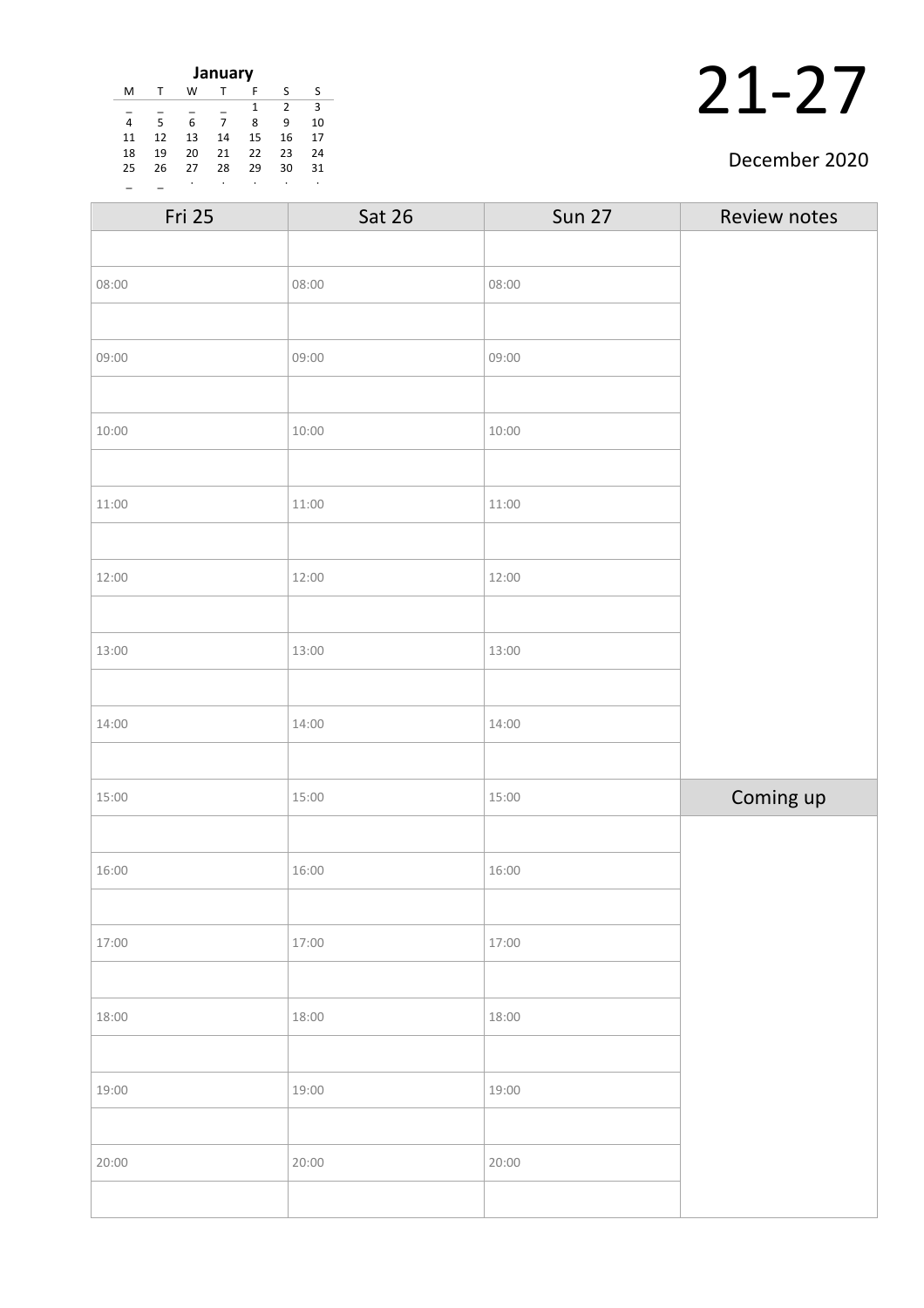### 28-3 This week

December 2020 / January 2021

| <b>December</b> |    |               |    |    |    |    |
|-----------------|----|---------------|----|----|----|----|
| M               | т  | W             | т  | F  | S  | S  |
|                 | 1  | $\mathcal{P}$ | 3  | 4  | 5  | 6  |
| 7               | ጸ  | 9             | 10 | 11 | 12 | 13 |
| 14              | 15 | 16            | 17 | 18 | 19 | 20 |
| 21              | 22 | 23            | 24 | 25 | 26 | 27 |
| 28              | 29 | 30            | 31 |    |    |    |
|                 |    |               | ٠  | ٠  |    | ٠  |

| Mon 28 | Tue 29 | Wed 30 | <b>Thu 31</b> |
|--------|--------|--------|---------------|
|        |        |        |               |
| 08:00  | 08:00  | 08:00  | 08:00         |
|        |        |        |               |
| 09:00  | 09:00  | 09:00  | 09:00         |
|        |        |        |               |
| 10:00  | 10:00  | 10:00  | 10:00         |
|        |        |        |               |
| 11:00  | 11:00  | 11:00  | 11:00         |
|        |        |        |               |
| 12:00  | 12:00  | 12:00  | 12:00         |
|        |        |        |               |
| 13:00  | 13:00  | 13:00  | 13:00         |
|        |        |        |               |
| 14:00  | 14:00  | 14:00  | 14:00         |
|        |        |        |               |
| 15:00  | 15:00  | 15:00  | 15:00         |
|        |        |        |               |
| 16:00  | 16:00  | 16:00  | 16:00         |
|        |        |        |               |
| 17:00  | 17:00  | 17:00  | 17:00         |
|        |        |        |               |
| 18:00  | 18:00  | 18:00  | 18:00         |
|        |        |        |               |
| 19:00  | 19:00  | 19:00  | 19:00         |
|        |        |        |               |
| 20:00  | 20:00  | 20:00  | 20:00         |
|        |        |        |               |